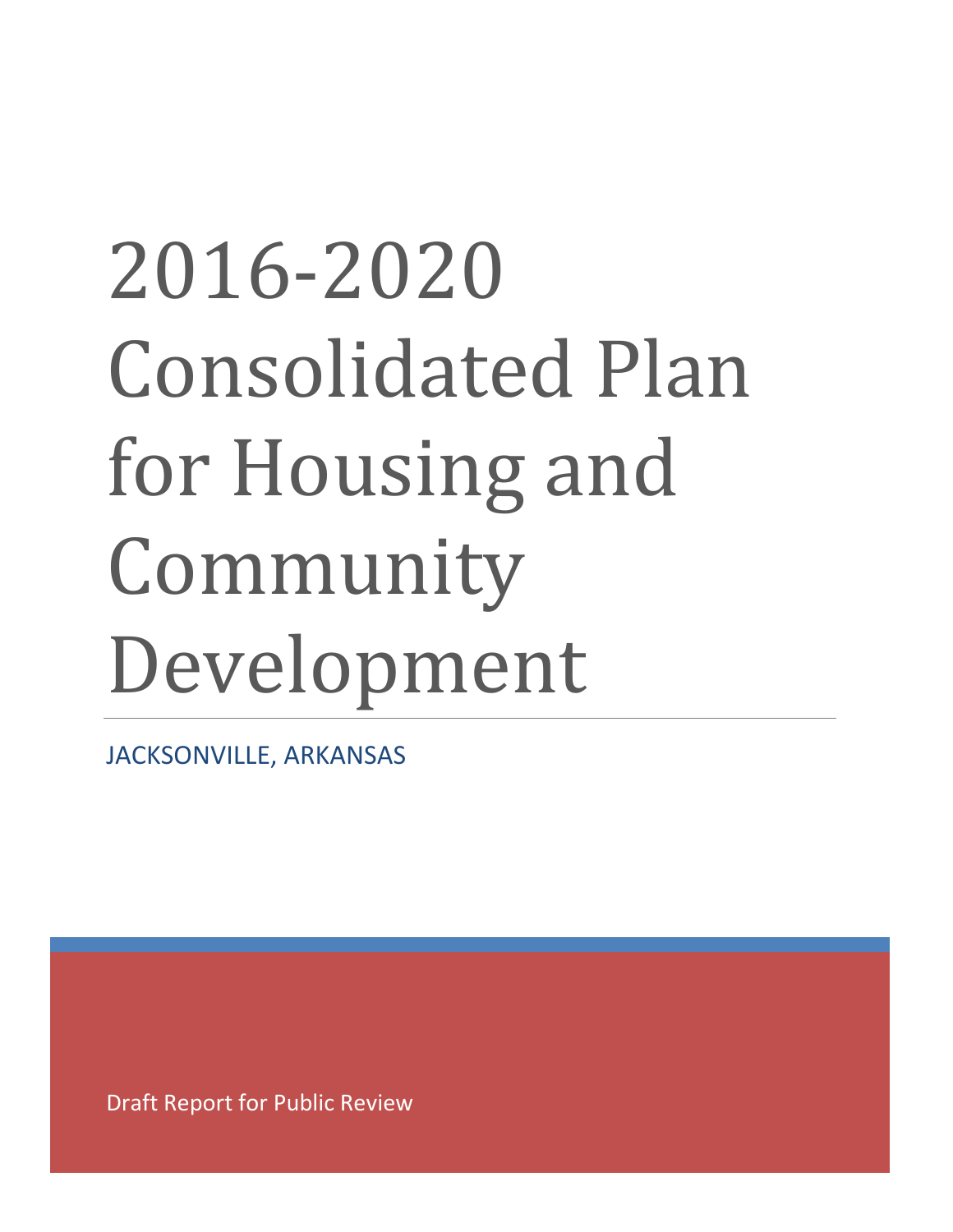# **Table of Contents**

# Contents

| NA-20 Disproportionately Greater Need: Severe Housing Problems - 91.205 (b)(2)  29 |  |
|------------------------------------------------------------------------------------|--|
| NA-25 Disproportionately Greater Need: Housing Cost Burdens - 91.205 (b)(2)32      |  |
|                                                                                    |  |
|                                                                                    |  |
|                                                                                    |  |
|                                                                                    |  |
|                                                                                    |  |
|                                                                                    |  |
|                                                                                    |  |
|                                                                                    |  |
|                                                                                    |  |
|                                                                                    |  |
|                                                                                    |  |

**JACKSONVILLE**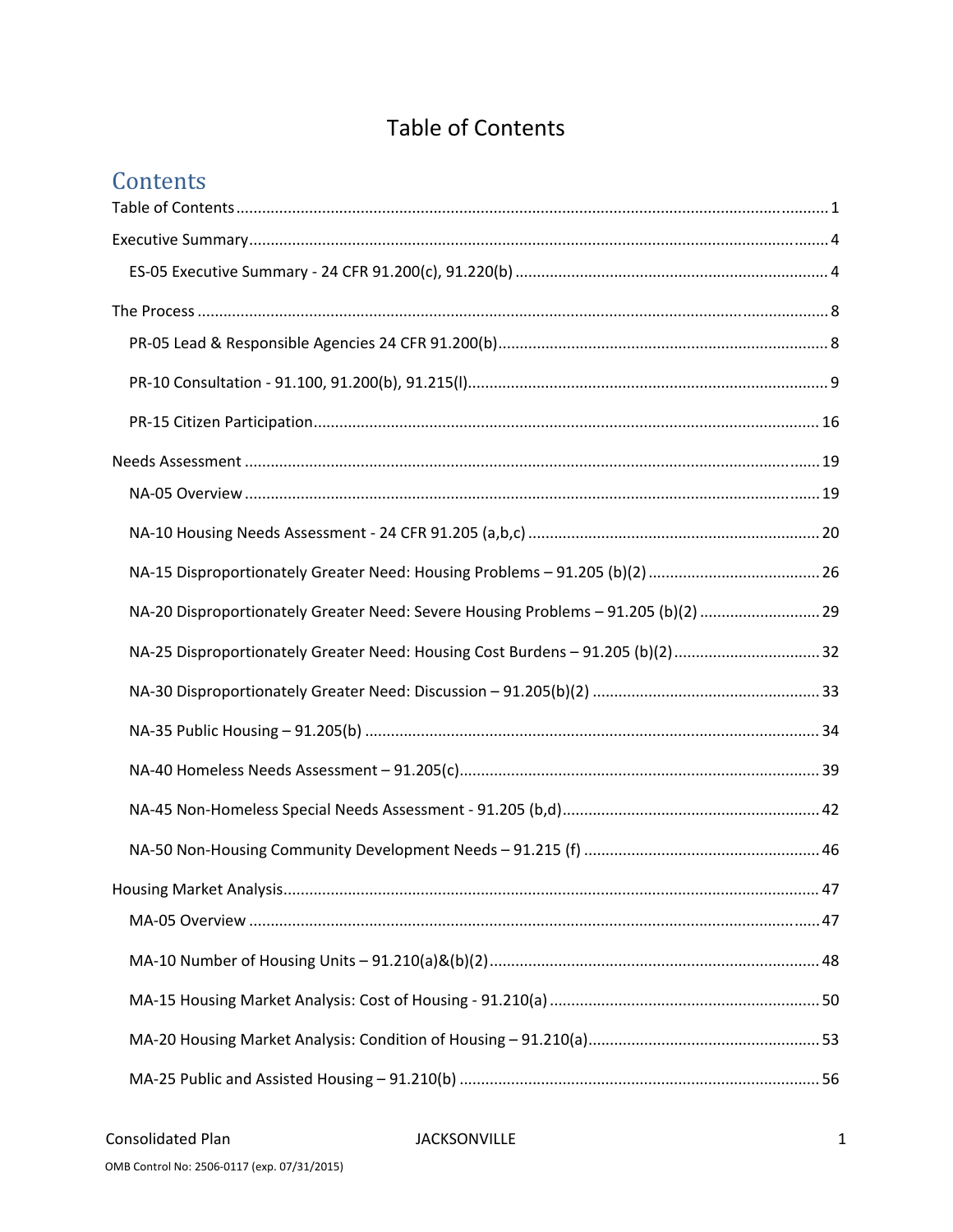#### **Consolidated Plan**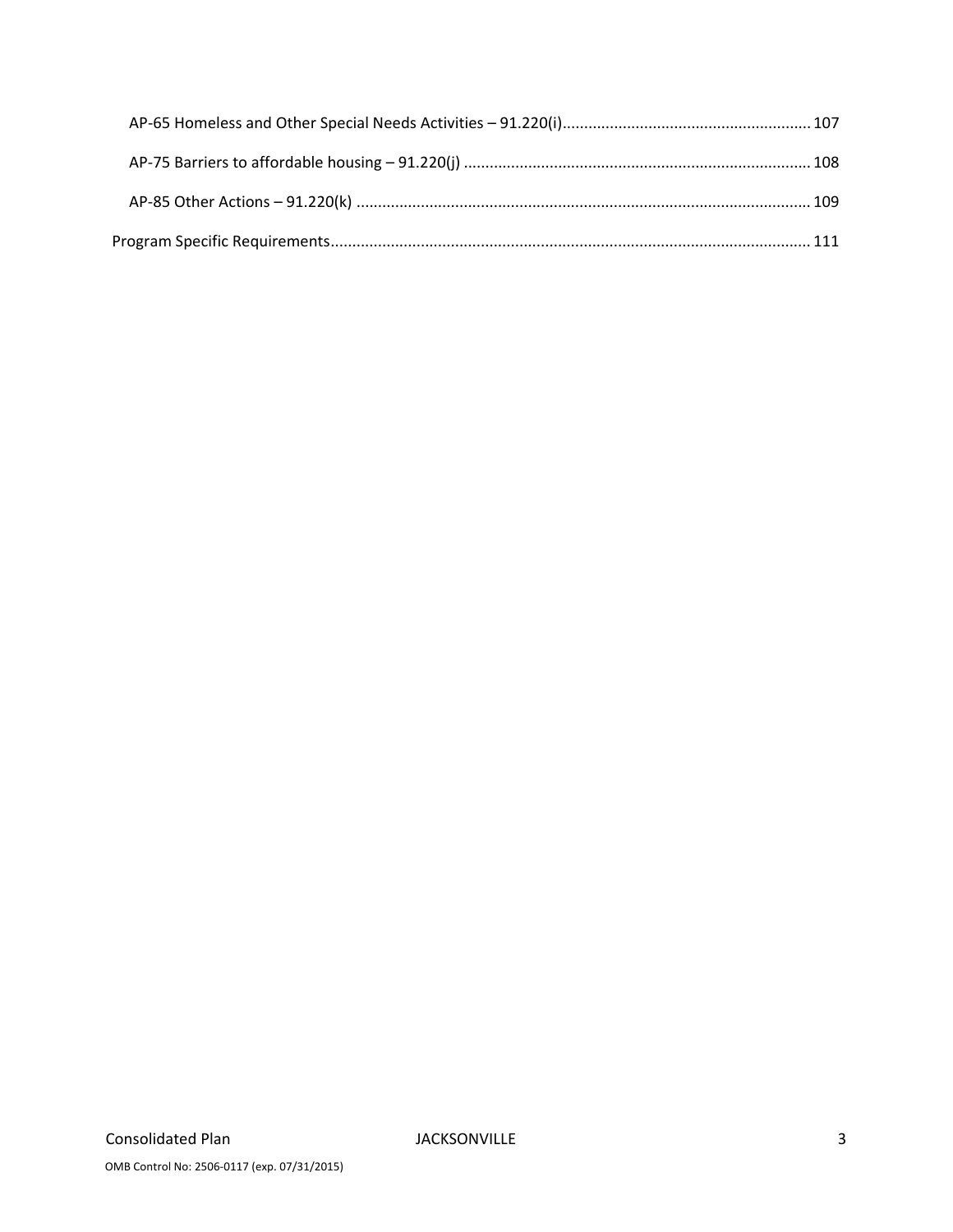# **Executive Summary**

# **ES‐05 Executive Summary ‐ 24 CFR 91.200(c), 91.220(b)**

# **1. Introduction**

In 1994, the U.S. Department of Housing and Urban Development (HUD) issued new rules consolidating the planning, application, reporting and citizen participation processes for four formula grant programs: Community Development Block Grant (CDBG), Home investment Partnerships (HOME), Emergency Solutions Grants (ESG), and Housing Opportunities for Persons with AIDS (HOPWA). The new single‐ planning process, the Consolidated Plan for Housing and Community Development, fulfilled three basic goals: provides decent housing, provides suitable living environment and expands economic opportunities.

The Consolidated Plan is designed to be a collaborative process whereby a community establishes a unified vision for housing and community development actions. It offers entitlements the opportunity to shape these housing and community development programs into effective, coordinated neighborhood and community strategies. It also allow for strategic planning and citizen participation to occur in a comprehensive context, thereby reducing duplication of effort.

The 2016‐2020 Consolidated Plan for Housing and Community Development is the comprehensive five‐ year planning document identifying the needs and respective resource investments in satisfying the City's housing, homeless, non‐homeless special needs populations, community development and economic development needs.

# **2. Summary of the objectives and outcomes identified in the Plan Needs Assessment Overview**

The objectives the City will pursue over the next five years are: promote decent and affordable housing without discrimination; expand economic opportunities that promote long-term economic and social viability; and provide a suitable community living environment.

The 2010 census resulted in the city of Jacksonville population declining from 29,630 to 28,364. However the population in Jacksonville has been rising slowly over the last five years and a need to examine the existing affordable housing stock is top priority.

The City will establish criteria that define housing that is economically feasible and suitable for rehabilitation as well as housing that is not suitable for rehabilitation. This process will help ensure that Jacksonville can more effectively utilize its housing resources and make incremental improvements focusing on the exterior appearance of a property and significant health and safety deficiencies in the interior of a property. The City will target rehabilitation efforts in selected areas of the city, so that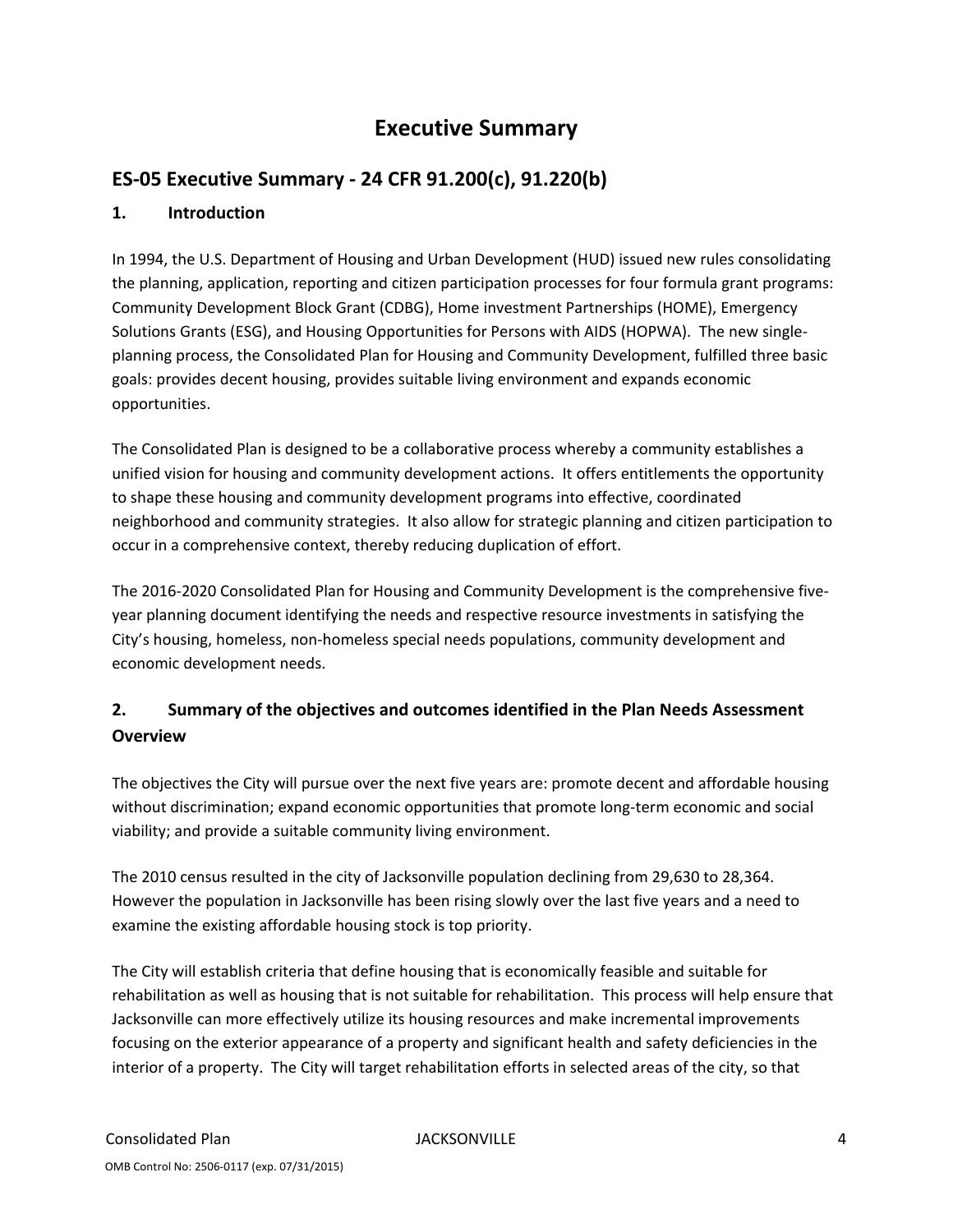neighborhood improvements can be more readily reflected in the area's surrounding homes and neighborhoods.

The City of Jacksonville has an abundant, capable workforce that has experienced substantive job losses in recent years. This problem can be overcome by focusing on the strengths of the workforce, attracting new business to the city, and supporting and expanding current business in the city. Currently the city is working with economic development partners, has established a downtown working/focus group, has its own school district, established the Jacksonville Historic District (has been listed on the National Register of Historic Places), thereby utilizing a team approach.

Jacksonville continue to have an ongoing need for enhancing existing and providing additional community facilities and public services. This goes hand-in-hand with the desire to enhance the city's well-being, the vibrancy of its neighborhoods, and the overall attractiveness of the community. The City will take action to enhance existing facilities and create additional community facilities, particularly targeted to the city's youth, thereby increasing the vitality of the city's neighborhoods and increasing the attractiveness of the city. We will also seek to provide enhancements to the existing service network so that elderly residents can obtain the public services needed to commute to necessary destinations within the community.

The 2015 Housing and Community Development Survey provided data on perceived community development needs. Respondents indicated that funding should be primarily devoted to public improvements, economic development, housing and community services. Respondents noted high levels of need for youth counseling and mentoring services, business recruitment and retention, and transportation services.

# **3. Evaluation of past performance**

Jacksonville has a good history of successful programs and activities funded through the Community Development Block Grant, the State of Arkansas HOME Investment Partnership Program and other privately owned programs. The city works with local service providers to expand services for seniors and low/mod individuals and families. Details of past performance can be found in the City's Consolidated Annual Performance and Evaluation Report (CAPER).

# **4. Summary of citizen participation process and consultation process**

It is the primary goal of the City to provide for and encourage participation in all phases of the program by low‐and moderate income persons, especially those residing in neighborhoods that are considered slum and blighted areas, are predominately low and moderate‐income, or are areas where program funds are proposed to be used. The Community Development Department (CDD) took several steps for citizen outreach and public input: a survey of city residents and stakeholders, interviews with representatives of city organizations, and three public input meeting. Additional public review activities were also conducted following development of the draft Consolidated Plan for public review.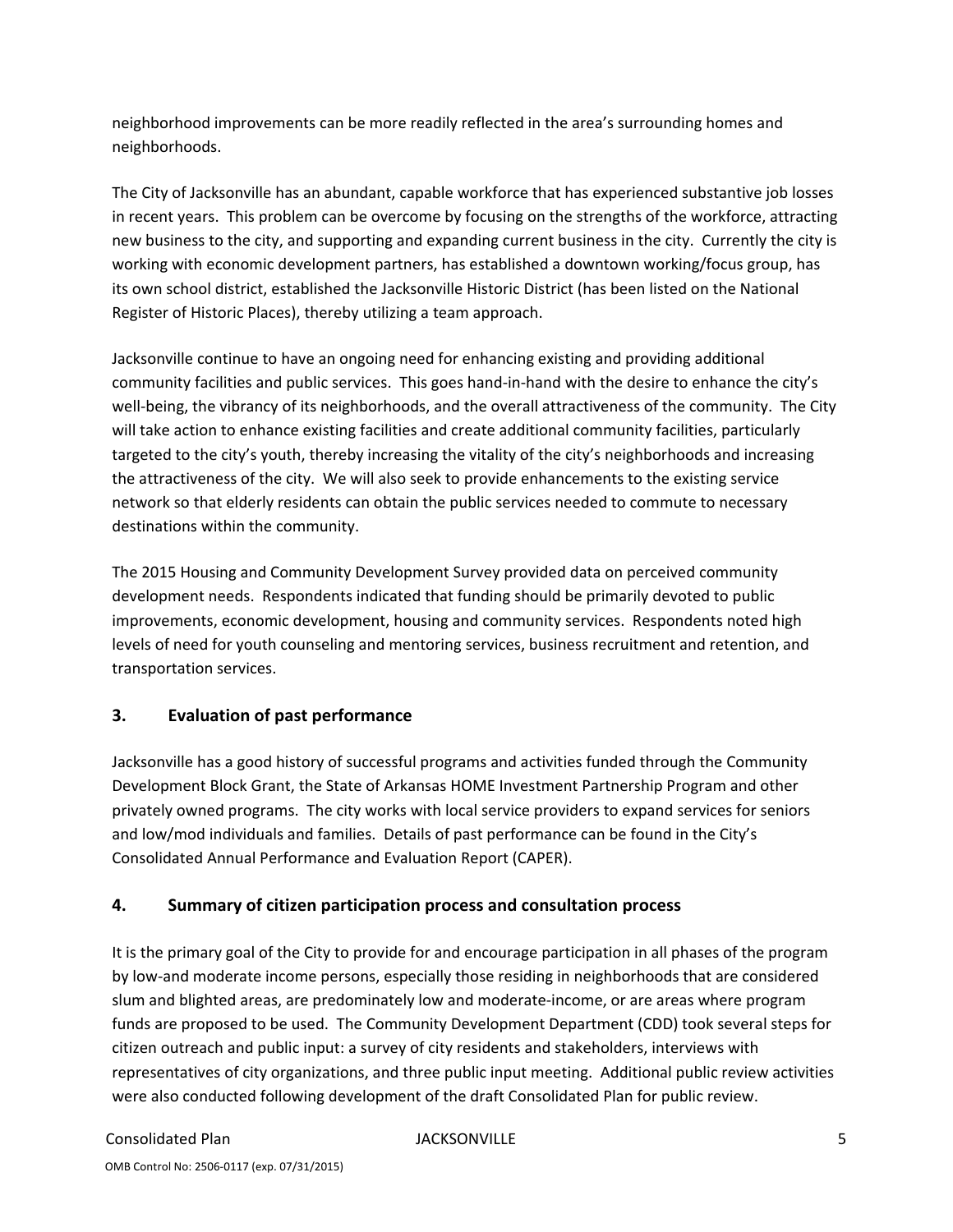As part of the consolidated planning process, the CDD must consult with a wide a variety of organizations in order to gain understanding of the housing and community development state. This Consolidated Plan represents a collective effort from a broad array of entities in Jacksonville, ranging from advocacy groups for the disabled to economic development organization. Private, non‐profit and public organization representatives were contacted through several means such as email, postal mail, online surveys and face‐to‐face interactions. These persons were solicited to discuss housing and community development needs in Jacksonville, including the ranking of those needs and activities that the CDD might consider in better addressing needs throughout the city. Further, individuals were asked to provide additional insight into prospective barriers and constraints to addressing housing and community development needs in Jacksonville.

# **5. Summary of public comments**

The public was provided significant opportunities to provide input in the initial development of the Consolidated Plan and to its data and needs assessments. For feedback from the community, the CDD elected to hold three planning sessions and made use of a survey instruments for collecting resident input on needs associated with the Consolidated Plan. The planning sessions gave participates the opportunity to discuss at great length their vision for Jacksonville. They were divided into working groups where a group leader was chosen and all their ideas were written on paper. The survey comprised a series of questions, in which the respondent was asked to rank the desirability of the particular housing or community development need.

## **6. Summary of comments or views not accepted and the reasons for not accepting them**

None.

## **7. Summary**

The greatest priorities for the City in providing housing related assistance are to promote economic development opportunities that will provide low income individuals long term self-sufficiency in affordable housing; provide rehabilitation assistance for low income homeowners; provide affordable housing assistance for elderly, low income households which includes homeless and HIV/AID victims, and developmentally disabled residents; and assist in maintaining and revitalizing neighborhoods, particularly in low income areas of the City.

In projecting the current need and level of assistance, it suggests the needs out pacing the available level of assistance. Budgetary trends imply further reductions in yearly funded CDBG and State funding for housing rehabilitation and other assistance. Despite cuts in Federal funding programs, the City remains committed and dedicated to addressing priorities outlined in the 5‐year plan.

The Consolidated Plan funding resources used are primarily from the Community Development Block Grant. Other sources such as the State HOME; HUD Public Housing/Multifamily and Section 8; and

# Consolidated Plan JACKSONVILLE 6

OMB Control No: 2506‐0117 (exp. 07/31/2015)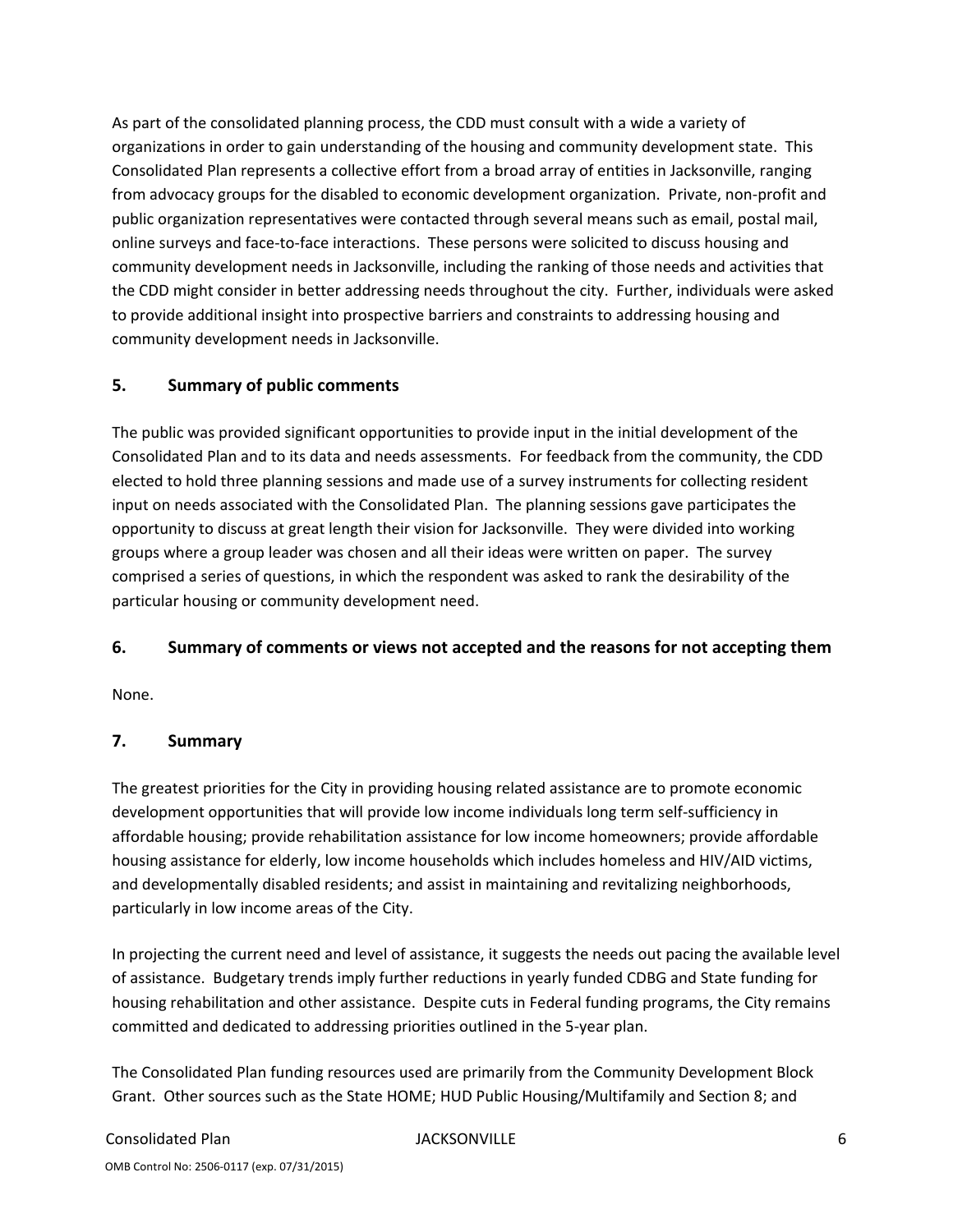Federal Home Loan Bank Affordable Housing Program may also be sought and employed in achieving overall community development. The City will also provide in‐kind services and technical assistance; seek other State and Federal grants, citizen and local non‐profit service agency's support; and private sources.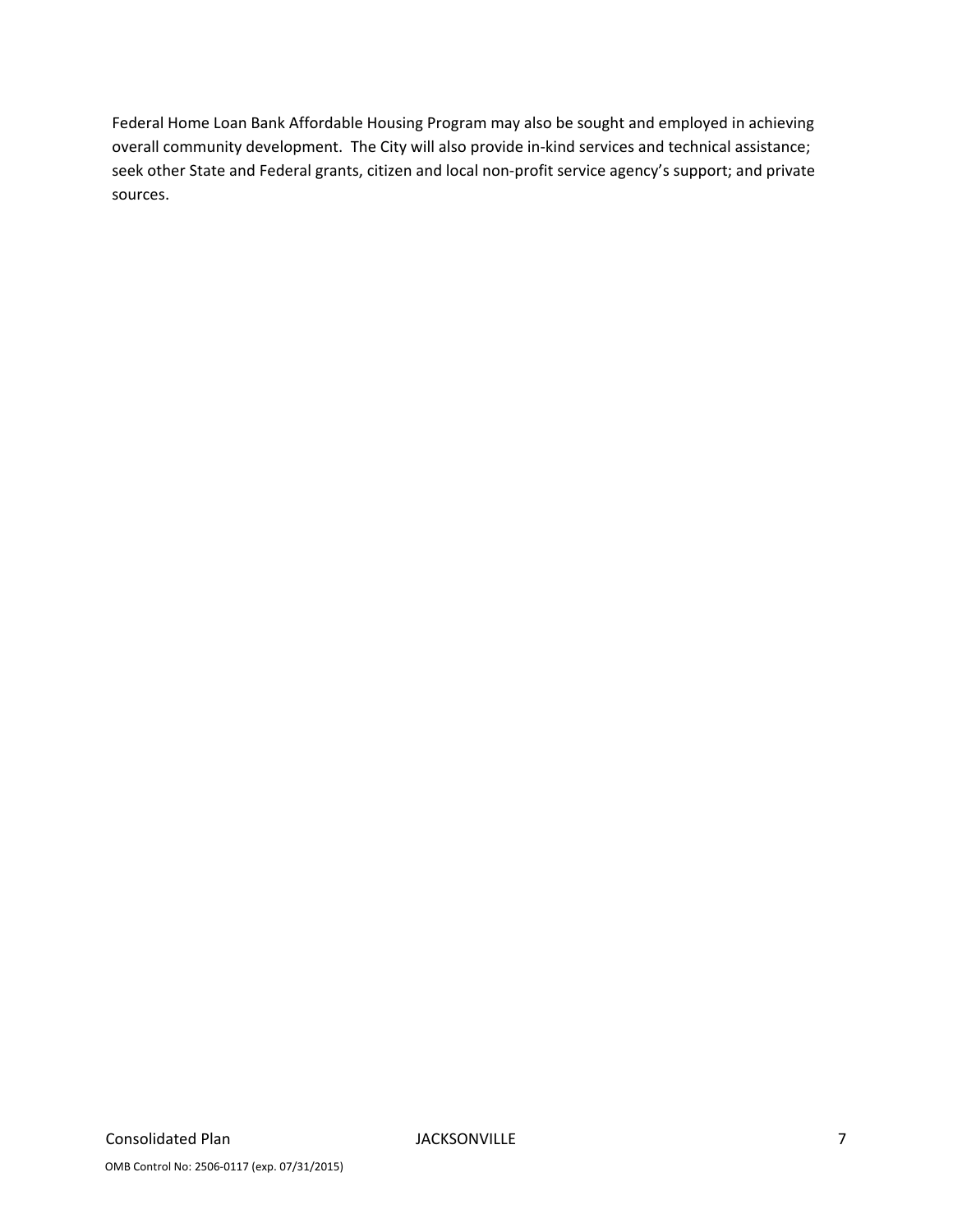# **The Process**

# **PR‐05 Lead & Responsible Agencies 24 CFR 91.200(b)**

# **1. Describe agency/entity responsible for preparing the Consolidated Plan and those responsible for administration of each grant program and funding source**

The following are the agencies/entities responsible for preparing the Consolidated Plan and those responsible for administration of each grant program and funding source.

| <b>Agency Role</b>        | <b>Name</b>         | <b>Department/Agency</b>     |
|---------------------------|---------------------|------------------------------|
|                           |                     |                              |
| <b>CDBG Administrator</b> | <b>JACKSONVILLE</b> | <b>Community Development</b> |
|                           |                     | Department                   |

**Table 1 – Responsible Agencies**

# **Narrative**

The Community Development Department is the lead agency and administrator in the development and overseeing of the Consolidated Plan and the Annual Action Plan. The CDBG Administrator also conducts meetings and public hearings to encourage public comments and to receive citizen views to establish priorities. In developing the Plan, the Administrator followed a detailed citizen participation plan, which included input from residents, non-profits groups, other public and private entities that provide services, housing and supportive services to special needs population.

# **Consolidated Plan Public Contact Information**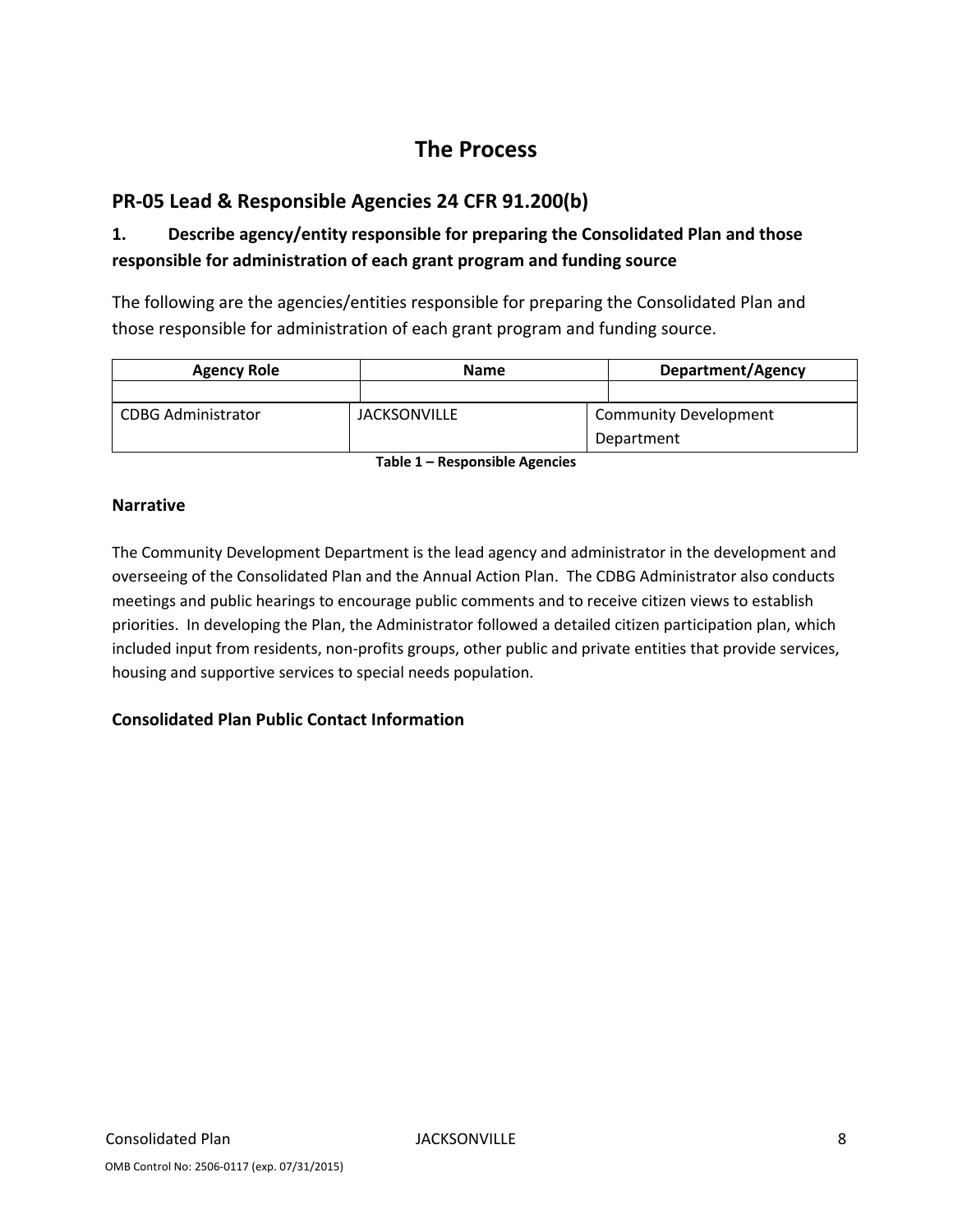# **PR‐10 Consultation ‐ 91.100, 91.200(b), 91.215(l)**

# **1. Introduction**

# **Provide a concise summary of the jurisdiction's activities to enhance coordination between public and assisted housing providers and private and governmental health, mental health and service agencies (91.215(I)).**

The City launched an in-depth and collaborative effort to consult with elected officials, City departments, community stakeholders, and beneficiaries of entitlement programs to inform and develop the priorities and strategies contained within this five year plan.

The City facilitate a comprehensive outreach to enhance coordination and discuss new approaches and efficiencies with public and assisted housing providers, private and governmental health, and service agencies, and stakeholders that utilize funding for eligible activities, projects and programs.

The City's outreach and consultation strategies included the formation of community outreach partnerships with housing, service and health providers; workforce developers; community advocates; elected officials; City departments; and residents. The partnerships were used to spread the word about the planning process and to encourage active participation by beneficiaries.

A "We Need Your Input" survey was conducted to solicit input from residents, businesses, and workers in the City of Jacksonville. Respondents were informed that the City was updating the Consolidated Plan for federal funds. The questionnaire asked respondents to rank the needs of the community (there were seven listed). The various types of needs can potentially be addressed by the use of entitlement funds.

A total of 500 surveys were given out via email, mail, and face‐to‐face. Of these surveys, 55 individuals responded to the survey.

## **Community Forums**

Three Consolidated Plan Community Forums were conducted to provide an introduction to the City's Five Year Consolidated Plan and to solicit input from residents and workers in the City on the level of need for various types of improvements that can potentially be addressed by the Consolidated Plan. A total of 44 individuals participated in the forums and provided feedback on what they considered the housing, economic, and community development priorities within the City. Pursuant to a standing request, one outreach meeting was held at the Jacksonville Tower, an elderly living facility.

#### **Outreach**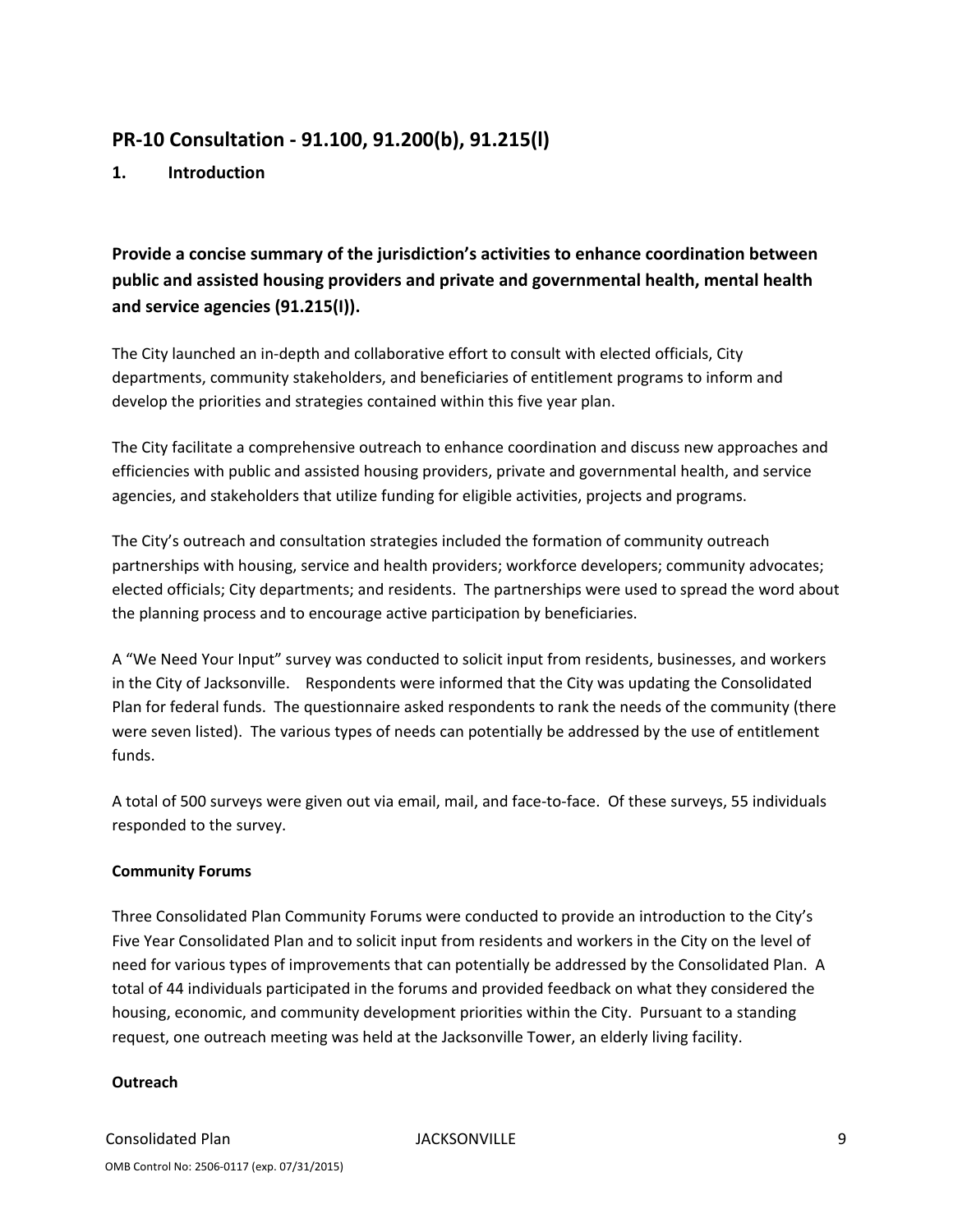Approximately 500 entities, organizations, agencies, and persons were directly engaged via outreach efforts and requested to share materials with their beneficiaries, partners, and contacts; encourage attendance at the forums; and to solicit responses to the We Need Your Input survey. Engagement included direct phone calls and email.

Notices for the forums were published in the two local newspapers, The Leader and the Jacksonville Patriot. Letters were sent to all the local bankers/financial institutions, real estate offices, apartment complexes, local churches and city workers. Each segment of the community outreach and planning process was transparent to ensure the public knew their input was being collected, reviewed, and considered.

# **Describe coordination with the Continuum of Care and efforts to address the needs of homeless persons (particularly chronically homeless individuals and families, families with children, veterans, and unaccompanied youth) and persons at risk of homelessness**

The Central Arkansas Team Care for the Homeless (CATCH) has over 35 members that comprise a broad spectrum of the community including service providers, government agencies, and the private sector. The City is represented in CATCH by the Director of Community Development. For the past five years she has been the board chair and she current is a member of the board. CATCH membership meets quarterly, the 2nd Friday in the months of February, May, August and November. The remaining months, the board meets the 3rd Friday of the month. During the point‐in‐time count, the City always actively participates in various ways.

# **Describe consultation with the Continuum(s) of Care that serves the jurisdiction's area in determining how to allocate ESG funds, develop performance standards and evaluate outcomes, and develop funding, policies and procedures for the administration of HMIS**

The City receives no ESG funding.

**2. Describe Agencies, groups, organizations and others who participated in the process and describe the jurisdictions consultations with housing, social service agencies and other entities**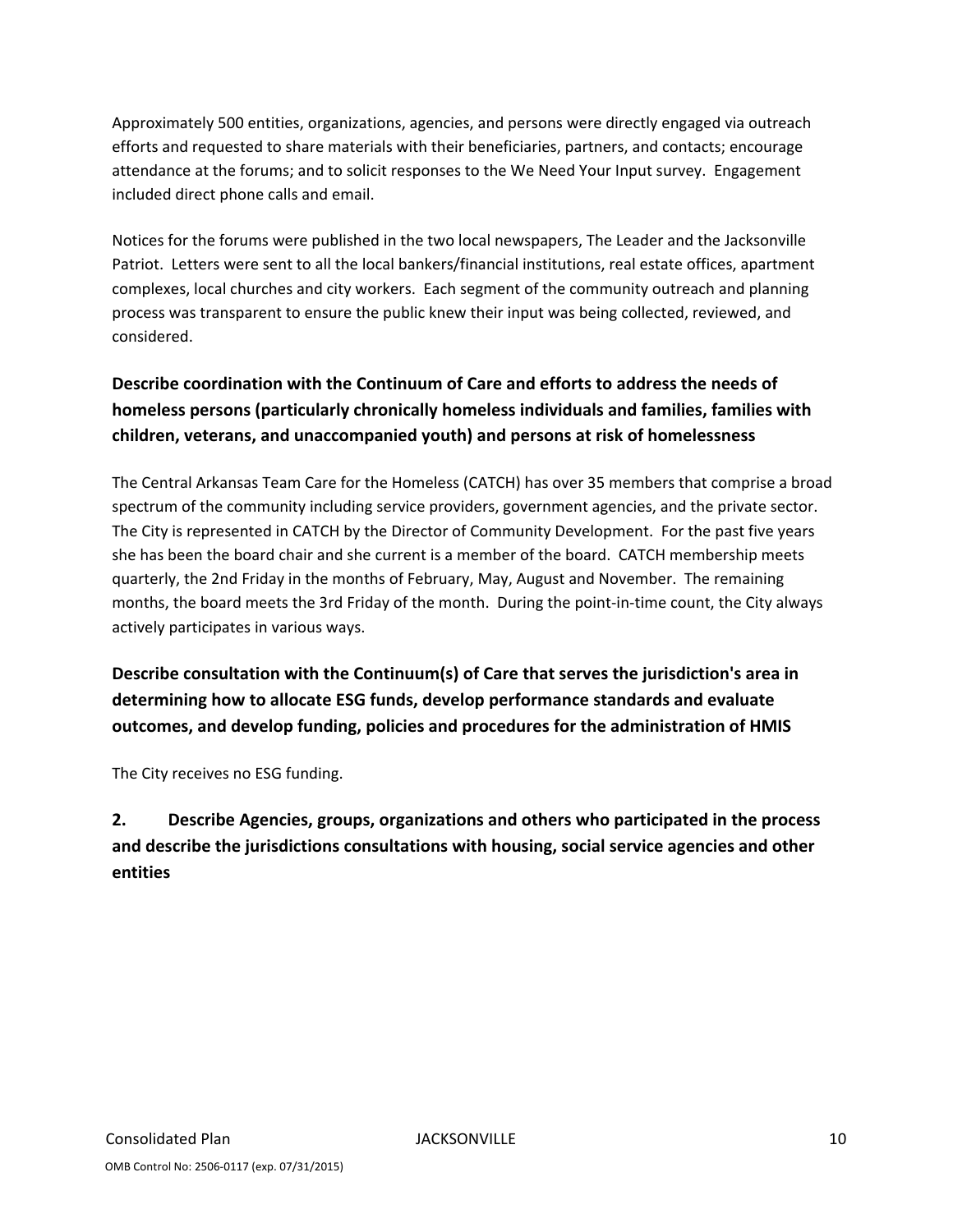| $\mathbf{1}$   | Agency/Group/Organization                                                                                                                              | <b>JACKSONVILLE PARTNERSHIP FOR HOUSING LP</b>                                                                                                                                                                                                              |
|----------------|--------------------------------------------------------------------------------------------------------------------------------------------------------|-------------------------------------------------------------------------------------------------------------------------------------------------------------------------------------------------------------------------------------------------------------|
|                | <b>Agency/Group/Organization Type</b>                                                                                                                  | <b>PHA</b>                                                                                                                                                                                                                                                  |
|                | What section of the Plan was addressed by<br><b>Consultation?</b>                                                                                      | <b>Housing Need Assessment</b><br><b>Public Housing Needs</b><br><b>Homelessness Strategy</b><br>Non-Homeless Special Needs<br>Market Analysis<br>Anti-poverty Strategy                                                                                     |
|                | How was the Agency/Group/Organization<br>consulted and what are the anticipated<br>outcomes of the consultation or areas for<br>improved coordination? | Invited to participate in the Consolidated Plan<br>community forum.                                                                                                                                                                                         |
| $\overline{2}$ | Agency/Group/Organization                                                                                                                              | Jackosnville Senior and Wellness Center                                                                                                                                                                                                                     |
|                | <b>Agency/Group/Organization Type</b>                                                                                                                  | <b>Services-Elderly Persons</b>                                                                                                                                                                                                                             |
|                | What section of the Plan was addressed by<br><b>Consultation?</b>                                                                                      | <b>Housing Need Assessment</b><br><b>Public Housing Needs</b><br>Non-Homeless Special Needs<br>Anti-poverty Strategy                                                                                                                                        |
|                | How was the Agency/Group/Organization<br>consulted and what are the anticipated<br>outcomes of the consultation or areas for<br>improved coordination? | This agency provides many services to the elderly<br>residents of Jacksonville. The City partner with<br>them to provide transportation with the voucher<br>program.                                                                                        |
| 3              | Agency/Group/Organization                                                                                                                              | FISHNET MISSIONS OF JACKSONVILLE                                                                                                                                                                                                                            |
|                | <b>Agency/Group/Organization Type</b>                                                                                                                  | Food Bank                                                                                                                                                                                                                                                   |
|                | What section of the Plan was addressed by<br><b>Consultation?</b>                                                                                      | <b>Homelessness Strategy</b><br>Homeless Needs - Chronically homeless<br>Homeless Needs - Families with children<br>Homelessness Needs - Veterans<br>Non-Homeless Special Needs<br>Anti-poverty Strategy                                                    |
|                | How was the Agency/Group/Organization<br>consulted and what are the anticipated<br>outcomes of the consultation or areas for<br>improved coordination? | This agency provides food and clothing to low<br>income individuals and families. The City partner<br>with them to aid in the supplies needed for<br>distribution of the good given and supplies<br>needed to maintain the storage of the food<br>supplies. |

**Table 2 – Agencies, groups, organizations who participated**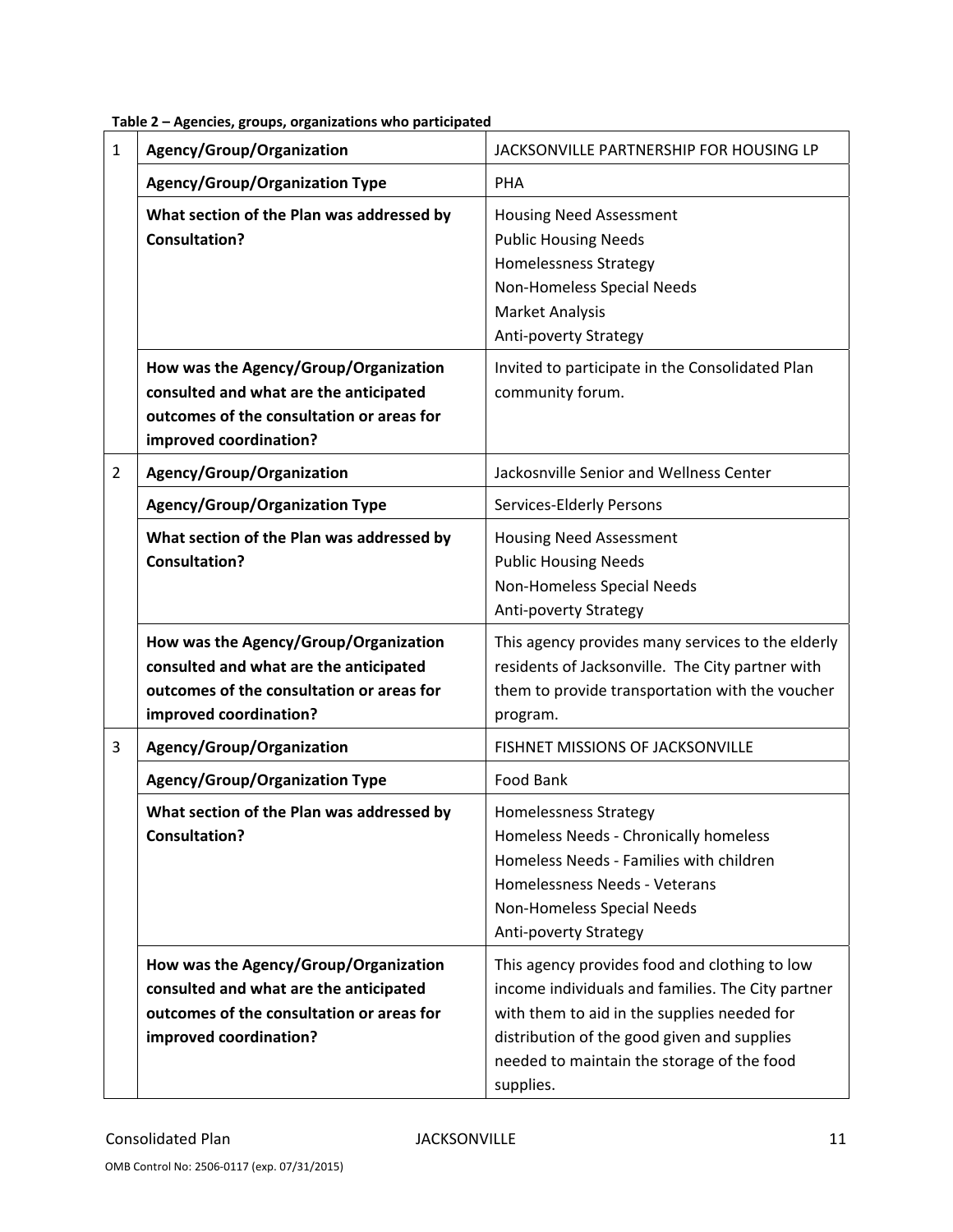| 4              | Agency/Group/Organization                                                                                                                              | JACKSONVILLE CARE CHANNEL FOR THE NEEDY,<br>INC.                                                                                                                                                                                 |
|----------------|--------------------------------------------------------------------------------------------------------------------------------------------------------|----------------------------------------------------------------------------------------------------------------------------------------------------------------------------------------------------------------------------------|
|                | <b>Agency/Group/Organization Type</b>                                                                                                                  | Services-homeless                                                                                                                                                                                                                |
|                | What section of the Plan was addressed by<br><b>Consultation?</b>                                                                                      | <b>Homelessness Strategy</b><br>Homeless Needs - Chronically homeless<br>Homeless Needs - Families with children<br>Homelessness Needs - Veterans<br>Non-Homeless Special Needs<br>Anti-poverty Strategy                         |
|                | How was the Agency/Group/Organization<br>consulted and what are the anticipated<br>outcomes of the consultation or areas for<br>improved coordination? | Invited to participate in the Consolidated Plan<br>community forums. City partner with them to<br>provide assistance to low/mod residents with<br>water bill assistance, medicine, and temporary<br>housing.                     |
| 5              | Agency/Group/Organization                                                                                                                              | A+ Cab Company                                                                                                                                                                                                                   |
|                | <b>Agency/Group/Organization Type</b>                                                                                                                  | Services - Transportation                                                                                                                                                                                                        |
|                | What section of the Plan was addressed by<br><b>Consultation?</b>                                                                                      | Transportation                                                                                                                                                                                                                   |
|                | How was the Agency/Group/Organization<br>consulted and what are the anticipated<br>outcomes of the consultation or areas for<br>improved coordination? | Jacksonville does not have public<br>transportation. This agency provide taxi<br>service in Jacksonville. The City partner with<br>them to provide transportation for the<br>elderly thru our Elderly Transportation<br>Program. |
| 6              | Agency/Group/Organization                                                                                                                              | Jacksonville Health Unit                                                                                                                                                                                                         |
|                | <b>Agency/Group/Organization Type</b>                                                                                                                  | <b>State Health Agency</b>                                                                                                                                                                                                       |
|                | What section of the Plan was addressed by<br><b>Consultation?</b>                                                                                      |                                                                                                                                                                                                                                  |
|                | How was the Agency/Group/Organization<br>consulted and what are the anticipated<br>outcomes of the consultation or areas for<br>improved coordination? | Invited to participate in the Consolidated<br>Plan community forums.                                                                                                                                                             |
| $\overline{7}$ | Agency/Group/Organization                                                                                                                              | Jacksonville Towers                                                                                                                                                                                                              |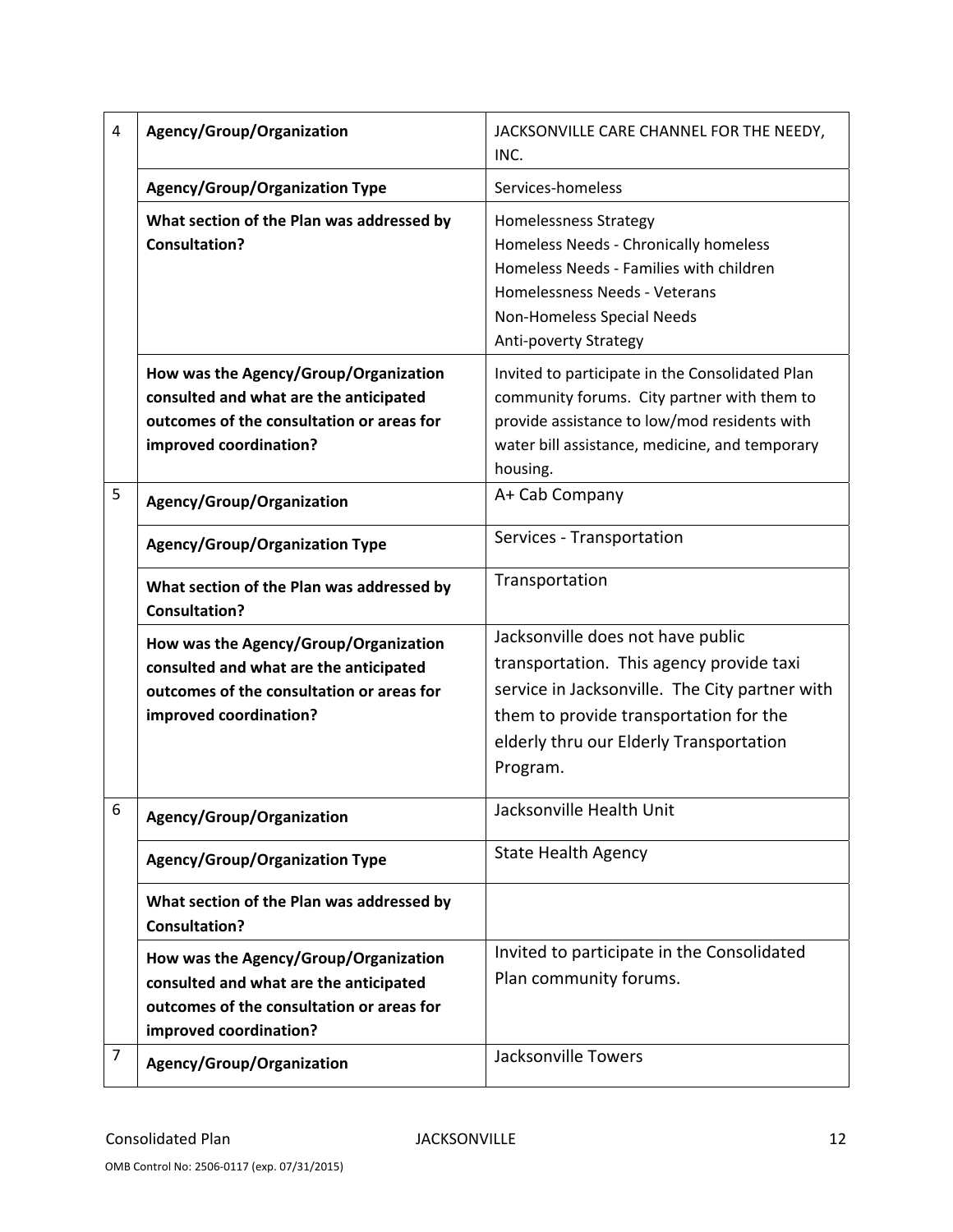|   | <b>Agency/Group/Organization Type</b>                                                                                                                  | Services - Elderly housing                                                                                                                                                                   |
|---|--------------------------------------------------------------------------------------------------------------------------------------------------------|----------------------------------------------------------------------------------------------------------------------------------------------------------------------------------------------|
|   | What section of the Plan was addressed by<br><b>Consultation?</b>                                                                                      | <b>Housing Need Assessment</b><br><b>Public Housing Needs</b><br><b>Homelessness Strategy</b><br>Non-Homeless Special Needs<br>Market Analysis<br><b>Anti-poverty Strategy</b>               |
|   | How was the Agency/Group/Organization<br>consulted and what are the anticipated<br>outcomes of the consultation or areas for<br>improved coordination? | Invited to participate in the Consolidated<br>Plan community forums.                                                                                                                         |
| 8 | Agency/Group/Organization                                                                                                                              | <b>Worley's Place</b>                                                                                                                                                                        |
|   | <b>Agency/Group/Organization Type</b>                                                                                                                  | Services - Elderly housing                                                                                                                                                                   |
|   | What section of the Plan was addressed by<br><b>Consultation?</b>                                                                                      | <b>Housing Need Assessment</b><br><b>Public Housing Needs</b><br><b>Homelessness Strategy</b><br><b>Non-Homeless Special Needs</b><br><b>Market Analysis</b><br><b>Anti-poverty Strategy</b> |
|   | How was the Agency/Group/Organization<br>consulted and what are the anticipated<br>outcomes of the consultation or areas for<br>improved coordination? | Invited to participate in the Consolidated<br>Plan community forums.                                                                                                                         |
| 9 | Agency/Group/Organization                                                                                                                              | Jacksonville Landlord Association                                                                                                                                                            |
|   | <b>Agency/Group/Organization Type</b>                                                                                                                  | Services - housing                                                                                                                                                                           |
|   | What section of the Plan was addressed by<br><b>Consultation?</b>                                                                                      | <b>Housing Need Assessment</b><br><b>Public Housing Needs</b><br><b>Homelessness Strategy</b><br>Non-Homeless Special Needs<br><b>Market Analysis</b><br><b>Anti-poverty Strategy</b>        |
|   | How was the Agency/Group/Organization<br>consulted and what are the anticipated<br>outcomes of the consultation or areas for<br>improved coordination? | Invited to participate in the Consolidated<br>Plan community forums.                                                                                                                         |

OMB Control No: 2506‐0117 (exp. 07/31/2015)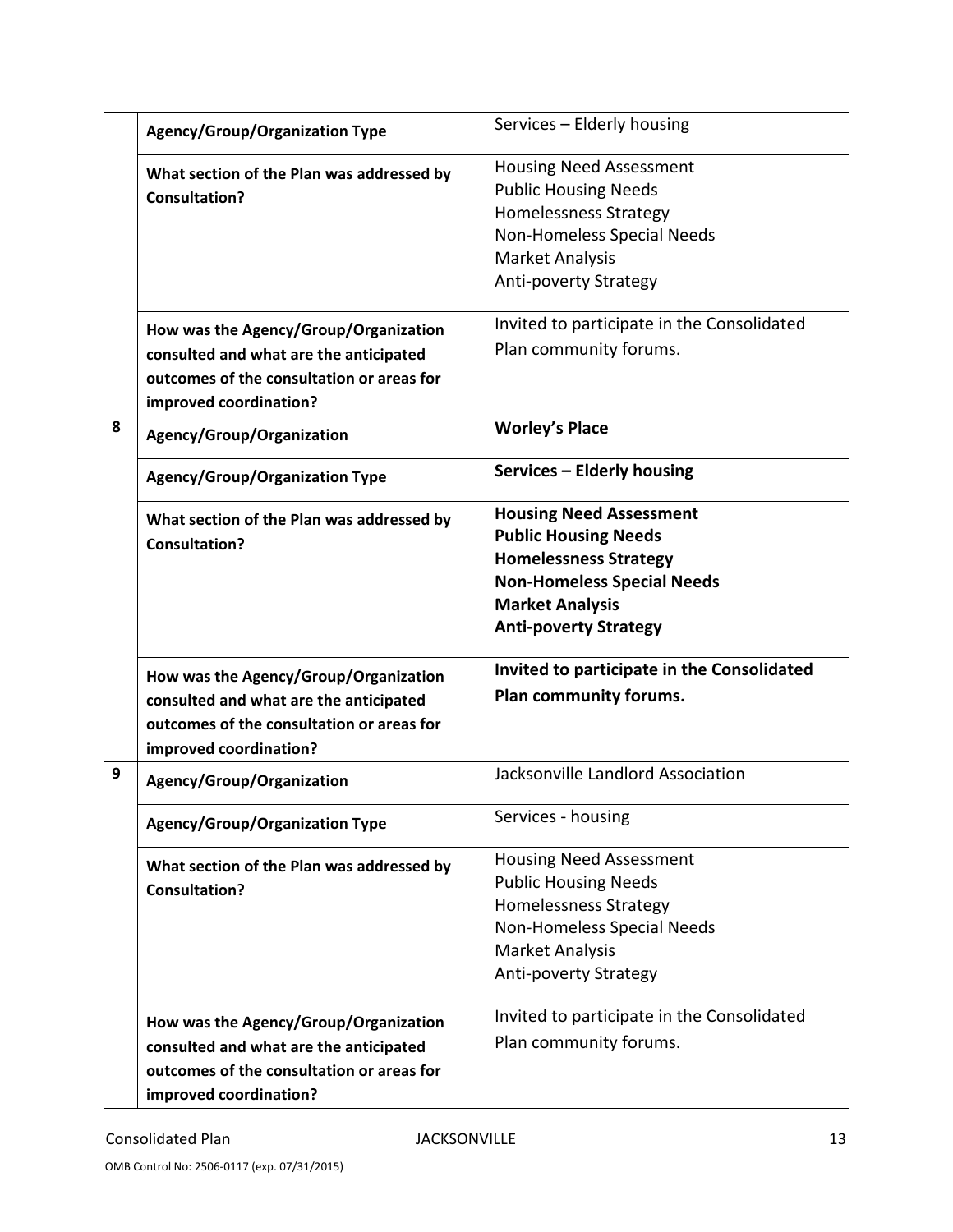| 10 | Agency/Group/Organization                                                                                                                              | <b>NAACP</b>                                                                                                                                                                          |
|----|--------------------------------------------------------------------------------------------------------------------------------------------------------|---------------------------------------------------------------------------------------------------------------------------------------------------------------------------------------|
|    | <b>Agency/Group/Organization Type</b>                                                                                                                  |                                                                                                                                                                                       |
|    | What section of the Plan was addressed by<br><b>Consultation?</b>                                                                                      | <b>Housing Need Assessment</b><br><b>Public Housing Needs</b><br><b>Homelessness Strategy</b><br>Non-Homeless Special Needs<br><b>Market Analysis</b><br><b>Anti-poverty Strategy</b> |
|    | How was the Agency/Group/Organization<br>consulted and what are the anticipated<br>outcomes of the consultation or areas for<br>improved coordination? | Invited to participate in the Consolidated<br>Plan community forums.                                                                                                                  |
| 11 | Agency/Group/Organization                                                                                                                              | <b>DAV</b>                                                                                                                                                                            |
|    | <b>Agency/Group/Organization Type</b>                                                                                                                  | Services - Disabled Veterans                                                                                                                                                          |
|    | What section of the Plan was addressed by<br><b>Consultation?</b>                                                                                      | <b>Housing Need Assessment</b><br><b>Public Housing Needs</b><br>Homelessness Strategy<br>Non-Homeless Special Needs<br><b>Market Analysis</b><br><b>Anti-poverty Strategy</b>        |
|    | How was the Agency/Group/Organization<br>consulted and what are the anticipated<br>outcomes of the consultation or areas for<br>improved coordination? | Invited to participate in the Consolidated<br>Plan community forums.                                                                                                                  |

# **Identify any Agency Types not consulted and provide rationale for not consulting**

No specific agencies were intentionally left out of the consultation process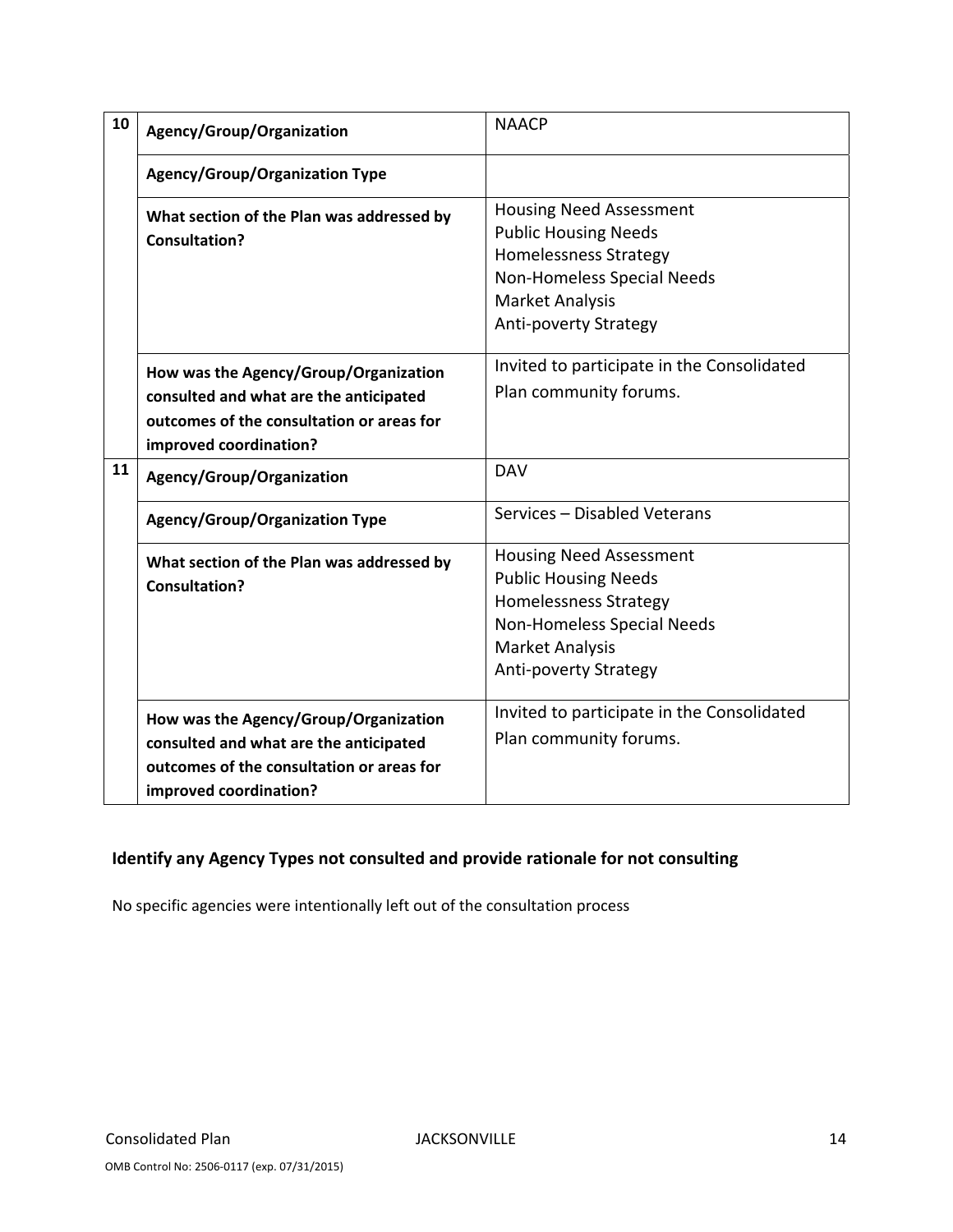# **Other local/regional/state/federal planning efforts considered when preparing the Plan**

| <b>Name of Plan</b> | <b>Lead Organization</b>   | How do the goals of your Strategic Plan overlap<br>with the goals of each plan? |
|---------------------|----------------------------|---------------------------------------------------------------------------------|
| Continuum of Care   | Central Arkansas Team Care | CATCH provides the regional CoC. The Con Plan                                   |
|                     | for the Homeless (CATCH)   | incorporates goals to address CoC needs where                                   |
|                     |                            | appropriate.                                                                    |

**Table 3 – Other local / regional / federal planning efforts**

# **Describe cooperation and coordination with other public entities, including the State and any adjacent units of general local government, in the implementation of the Consolidated Plan (91.215(l))**

Jacksonville works closely with other local communities active in the Central Arkansas Continuum of Care process, State agencies, local non‐profit organizations, and other departments of the City of Jacksonville in the development of programs to address housing, homelessness, and community development needs and other local issues covered by the Consolidated Plan.

# **Narrative (optional):**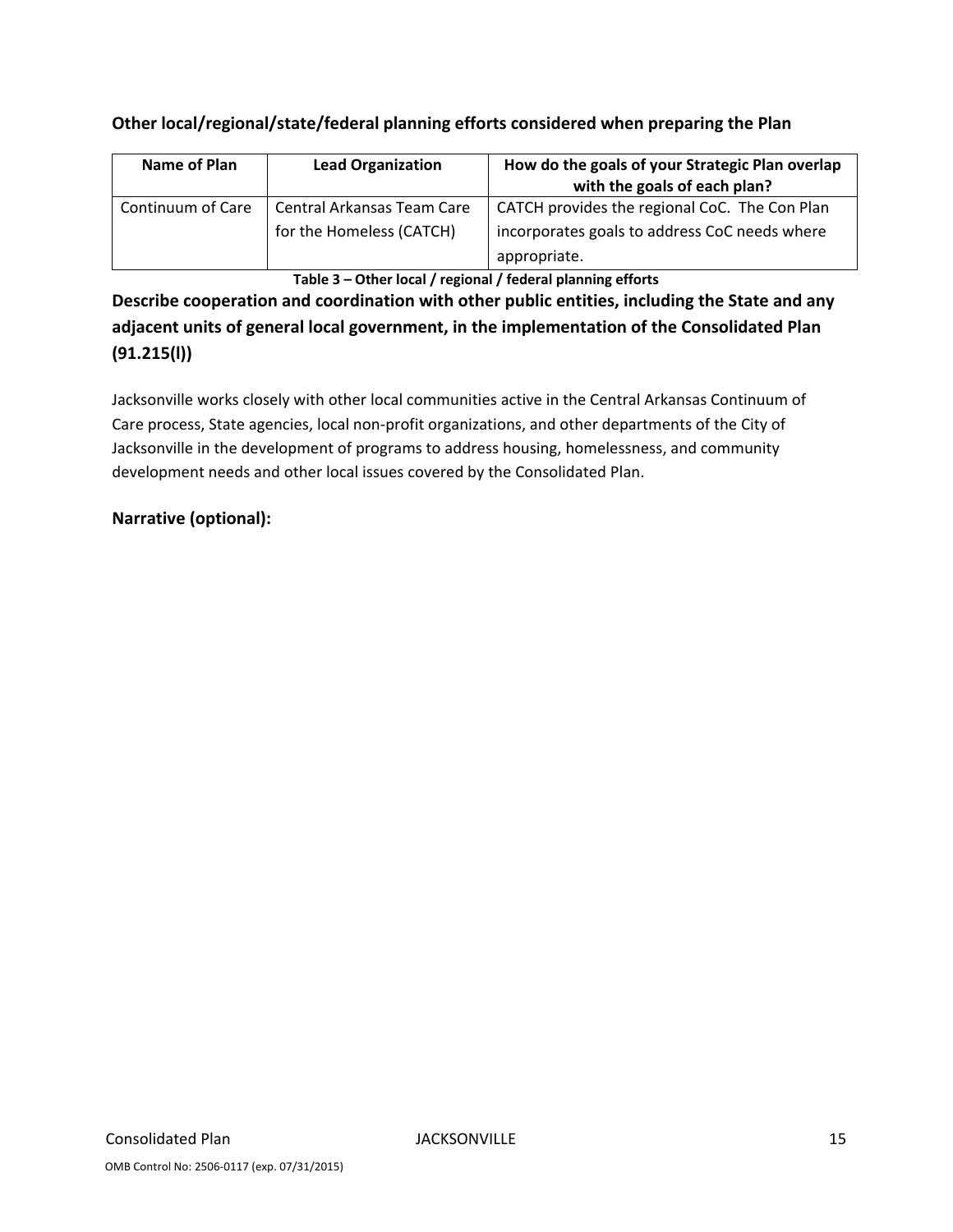# **PR‐15 Citizen Participation**

#### **1. Summary of citizen participation process/Efforts made to broaden citizen participation Summarize citizen participation process and how it impacted goal‐setting**

A Community Needs Survey was conducted to solicit input from residents, businesses, and workers in the City. Respondents were informed that the City was updating the Consolidated Plan for federal funds that primarily serves low‐ to moderate‐income residents and areas. The questionnaire polled respondents about the level of need in their neighborhood for various types of improvements that can potentially be addressed by the use of Consolidated Plan funds.

In order to give as many people as possible the chance to voice their opinion, emphasis was placed on making the survey widely available and gathering <sup>a</sup> large number of responses rather than administering the survey to <sup>a</sup> controlled, statistically representative pool. Therefore, the survey results should be viewed as an indicator of the opinions of the respondents, but not as representing the opinions of the City population as a group.

Focus Groups and Public Forums were gathered through invitations sent to select residents and community leaders, organizations, industry professionals and public officials and <sup>a</sup> public meeting notice published in both local newspapers. At each Focus Group and Public Forum, general issues related to the housing market, neighborhoods conditions, community development needs and concerns pertaining to barriers to affordable housing in Jacksonville were discussed. The format also included discussion of the communities' priority needs for the next five years and their priorities for funding for the next program year. The survey was presented at each of the aforementioned sessions and also made available via email along with the invites. A total of 55 survey responses were received.

**PLACKSONVILLE** 16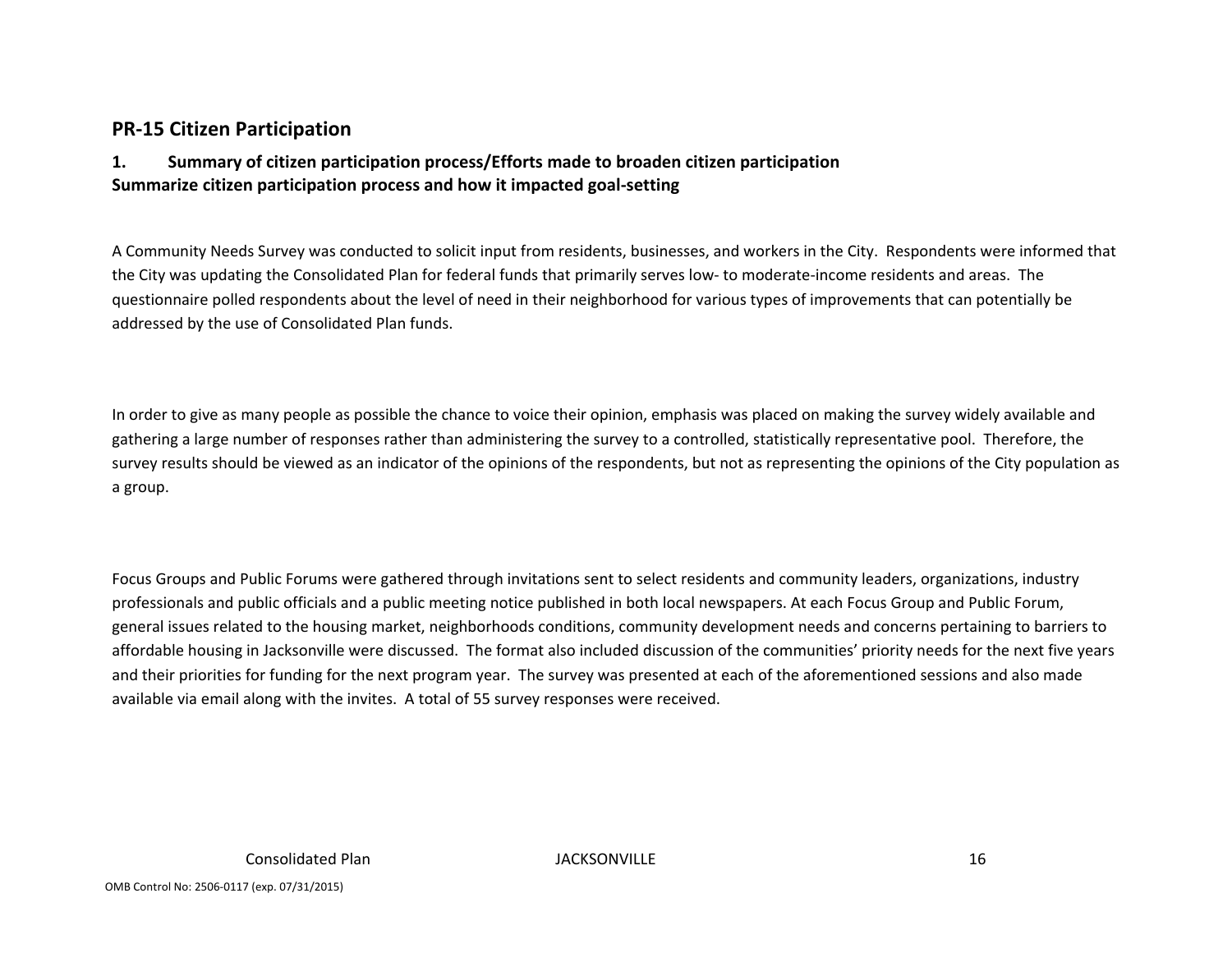# **Citizen Participation Outreach**

| <b>Sort Order</b> | <b>Mode of Outreach</b> | <b>Target of Outreach</b> | <b>Summary of</b><br>response/attendance | Summary of<br>comments received | <b>Summary of comments</b>  | URL (If<br>applicable) |
|-------------------|-------------------------|---------------------------|------------------------------------------|---------------------------------|-----------------------------|------------------------|
|                   |                         |                           |                                          |                                 | not accepted<br>and reasons |                        |
| $\mathbf{1}$      | Newspaper Ad            | Non-                      | A total of 44 people                     | Comments offered                | All comments were           |                        |
|                   |                         | targeted/broad            | attended the public                      | by attendees were               | accepted.                   |                        |
|                   |                         | community                 | forums                                   | reviewed by stated              |                             |                        |
|                   |                         |                           |                                          | and used in the                 |                             |                        |
|                   |                         |                           |                                          | development of the              |                             |                        |
|                   |                         |                           |                                          | list of priorities              |                             |                        |
|                   |                         |                           |                                          | which is included in            |                             |                        |
|                   |                         |                           |                                          | the Consolidated                |                             |                        |
|                   |                         |                           |                                          | Plan.                           |                             |                        |
| 2                 | Email Outreach          | Non-                      | 500 surveys were                         | The survey did not              | N/A                         |                        |
|                   |                         | targeted/broad            | sent out and a total                     | provided for                    |                             |                        |
|                   |                         | community                 | of 55 were received                      | comments.                       |                             |                        |
|                   |                         |                           | from attendees,                          |                                 |                             |                        |
|                   |                         |                           | email, and fax. The                      |                                 |                             |                        |
|                   |                         |                           | responses provided                       |                                 |                             |                        |
|                   |                         |                           | data for a list of                       |                                 |                             |                        |
|                   |                         |                           | priorities for the                       |                                 |                             |                        |
|                   |                         |                           | Consolidated Plan.                       |                                 |                             |                        |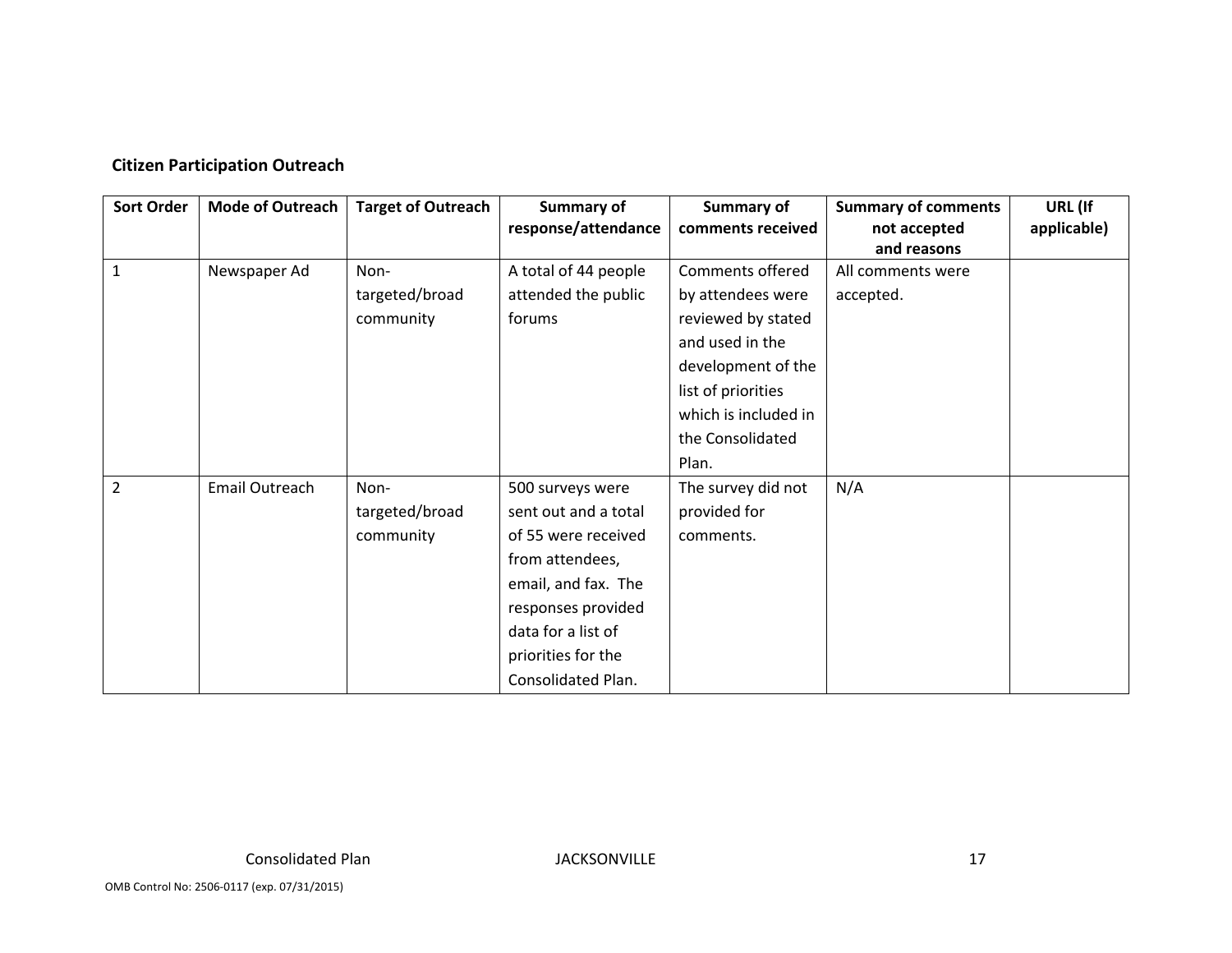| <b>Sort Order</b> | <b>Mode of Outreach</b> | <b>Target of Outreach</b> | <b>Summary of</b>   | <b>Summary of</b>   | <b>Summary of comments</b> | URL (If     |
|-------------------|-------------------------|---------------------------|---------------------|---------------------|----------------------------|-------------|
|                   |                         |                           | response/attendance | comments received   | not accepted               | applicable) |
|                   |                         |                           |                     |                     | and reasons                |             |
| 3                 | <b>Public Meeting</b>   | Minorities                | Three meetings were | Attendees were in   | All comments were          |             |
|                   |                         |                           | conducted, two on   | support of the Plan | accepted.                  |             |
|                   |                         | Non-English               | September 21, 2015  |                     |                            |             |
|                   |                         | Speaking - Specify        | and one on          |                     |                            |             |
|                   |                         | other language:           | September 25, 2015. |                     |                            |             |
|                   |                         | Spanish                   |                     |                     |                            |             |
|                   |                         |                           |                     |                     |                            |             |
|                   |                         | Persons with              |                     |                     |                            |             |
|                   |                         | disabilities              |                     |                     |                            |             |
|                   |                         |                           |                     |                     |                            |             |
|                   |                         | Non-                      |                     |                     |                            |             |
|                   |                         | targeted/broad            |                     |                     |                            |             |
|                   |                         | community                 |                     |                     |                            |             |
|                   |                         |                           |                     |                     |                            |             |
|                   |                         | Residents of Public       |                     |                     |                            |             |
|                   |                         | and Assisted              |                     |                     |                            |             |
|                   |                         | Housing                   |                     |                     |                            |             |

**Table 4 – Citizen Participation Outreach**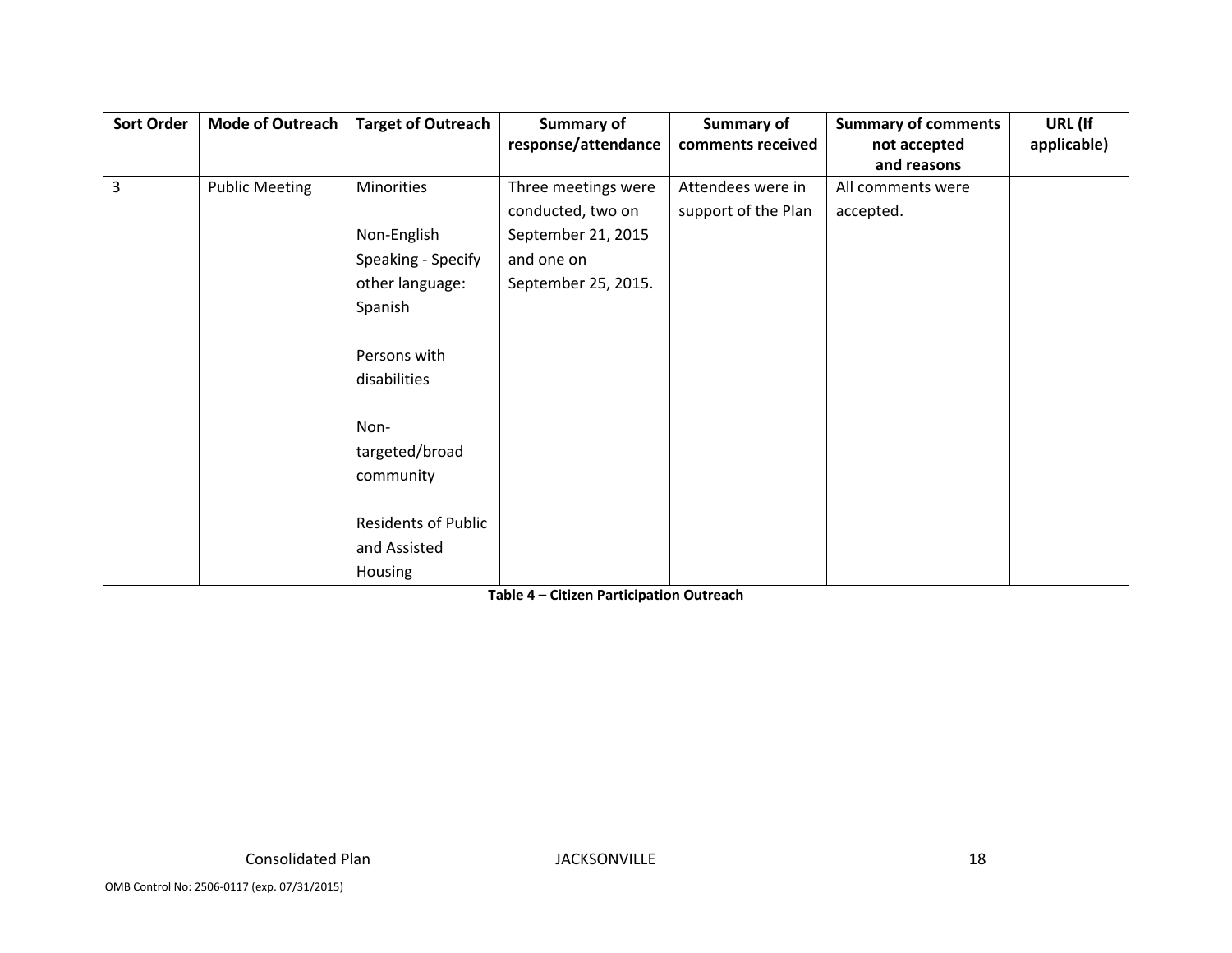# **Needs Assessment**

# **NA‐05 Overview**

#### **Needs Assessment Overview**

The needs assessment looks at housing, homeless, community development, and non‐homeless special needs through an examination of the census, CHAS data. CHAS data was created by the U.S. Census Bureau and the U.S. Department of Housing and Urban Development. These data quantify housing problems (overcrowding and cost burden), and measure the magnitude of special needs populations (elderly, disabled, and persons with HIV/AIDS). As shown in the following analysis, cost burden that is paying more than 30 percent of household income for housing expenses, and extreme cost burden that is paying more than 50 percent of household income for housing expenses has a considerable impact on households in Jacksonville, more so in the lower income households. Measures of housing condition, lack of complete kitchens or plumbing facilities doesn't provide a very reliable measure of condition, through it represents the best. Other needs are represented through the Section 8 wait list and various census and state data sources.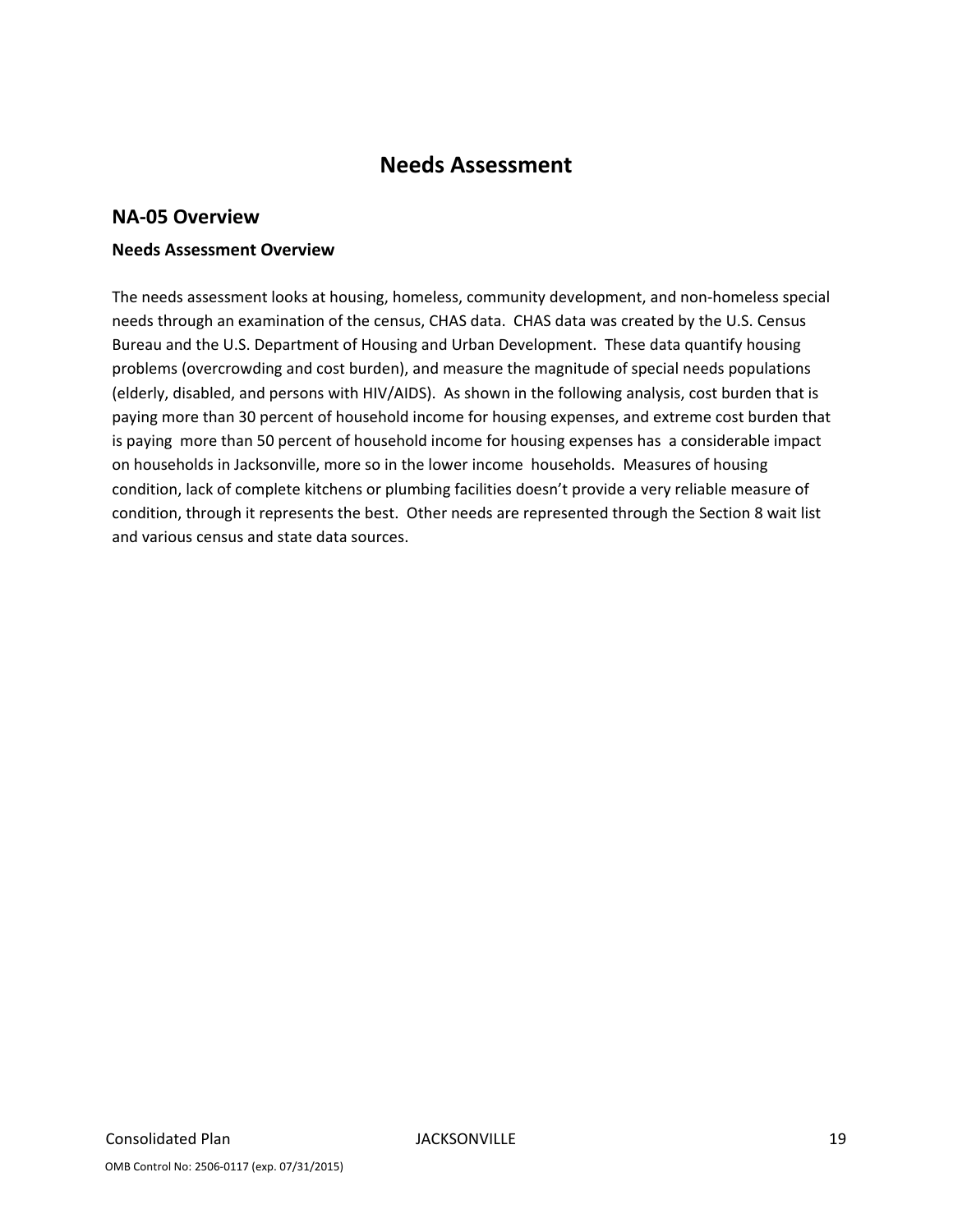# **NA‐10 Housing Needs Assessment ‐ 24 CFR 91.205 (a,b,c)**

# **Summary of Housing Needs**

There is a great need for affordable housing in Jacksonville, especially single‐family three and four bedroom homes. The housing and community needs survey was conducted as part of the process for evaluating housing needs in the City. One of the first survey questions asked respondents to identify how they would allocate housing and community development resources in the city. Housing was in the top three activities identified. Respondents were also asked to rate the need for a variety of rental and homeowner housing activities. The following tables identify the housings needs of renters and homeowners in Jacksonville.

| <b>Demographics</b> | Base Year: 2000 | <b>Most Recent Year: 2012</b> | % Change |
|---------------------|-----------------|-------------------------------|----------|
| Population          | 29.916          | 28.498                        | -5%      |
| Households          | 11.890          | 10.975                        | -8%      |
| Median Income       | \$35,460.00     | \$41,190.00                   | 16%      |

**Table 5 ‐ Housing Needs Assessment Demographics**

**Data Source:** 2000 Census (Base Year), 2008‐2012 ACS (Most Recent Year)

#### **Number of Households Table**

|                                                                    | $0 - 30%$<br><b>HAMFI</b> | $>30-50\%$<br><b>HAMFI</b> | $>50-80\%$<br><b>HAMFI</b> | >80-100%<br><b>HAMFI</b> | $>100\%$<br><b>HAMFI</b> |  |  |
|--------------------------------------------------------------------|---------------------------|----------------------------|----------------------------|--------------------------|--------------------------|--|--|
| Total Households *                                                 | 1,470                     | 1,355                      | 2,345                      | 1,365                    | 4,285                    |  |  |
| Small Family Households *                                          | 605                       | 595                        | 1,010                      | 510                      | 2,490                    |  |  |
| Large Family Households *                                          | 95                        | 190                        | 265                        | 35                       | 190                      |  |  |
| Household contains at least one                                    |                           |                            |                            |                          |                          |  |  |
| person 62-74 years of age                                          | 175                       | 320                        | 405                        | 150                      | 760                      |  |  |
| Household contains at least one                                    |                           |                            |                            |                          |                          |  |  |
| person age 75 or older                                             | 60                        | 95                         | 160                        | 105                      | 335                      |  |  |
| Households with one or more                                        |                           |                            |                            |                          |                          |  |  |
| children 6 years old or younger *                                  | 370                       | 400                        | 585                        | 230                      | 395                      |  |  |
| * the highest income category for these family types is >80% HAMFI |                           |                            |                            |                          |                          |  |  |

**Table 6 ‐ Total Households Table**

**Data Source:** 2008‐2012 CHAS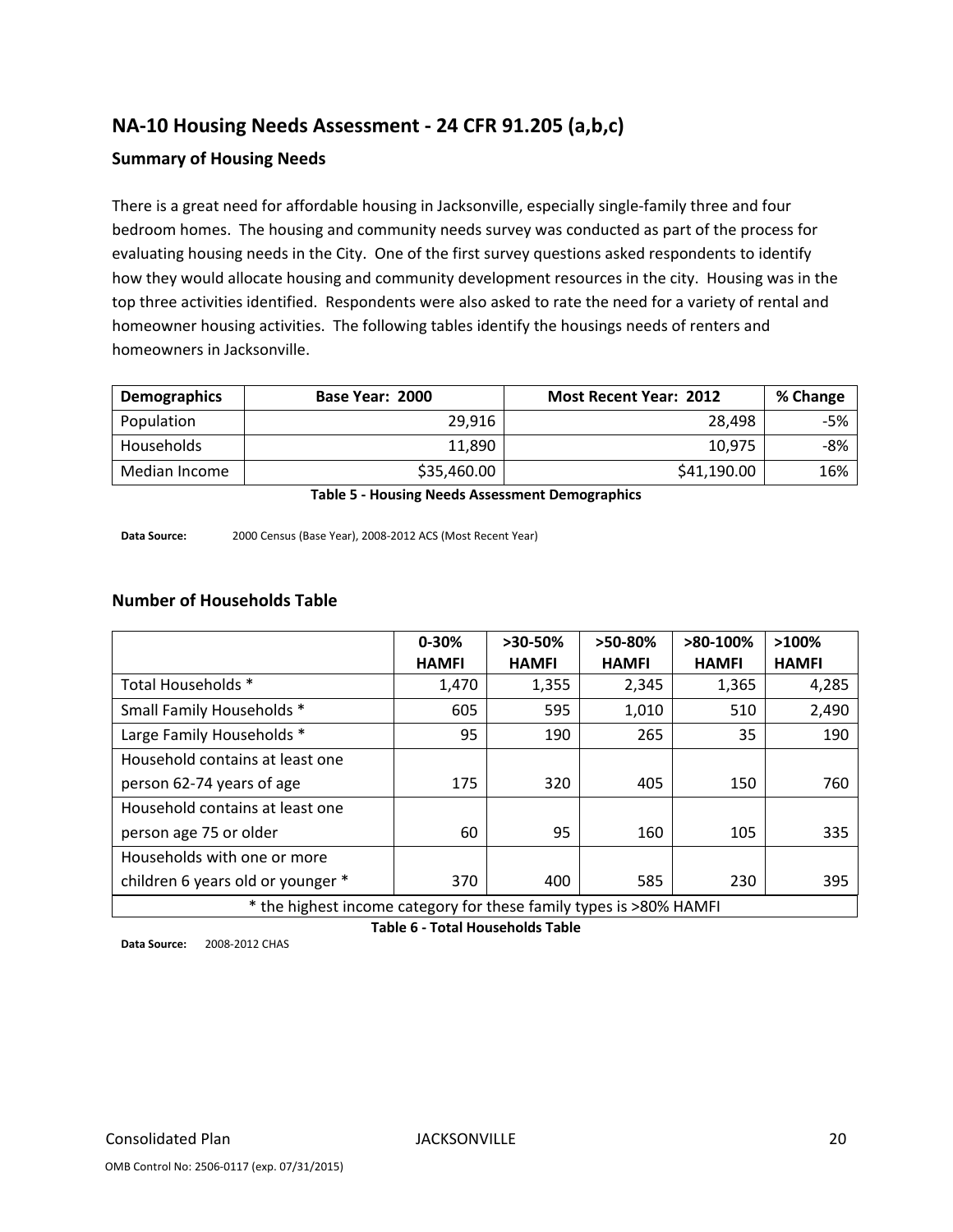# **Housing Needs Summary Tables**

# 1. Housing Problems (Households with one of the listed needs)

|                                     |           |                  | Renter    |                  |                  | Owner            |                  |             |           |              |
|-------------------------------------|-----------|------------------|-----------|------------------|------------------|------------------|------------------|-------------|-----------|--------------|
|                                     | $0 - 30%$ | $>30-$           | $>50-$    | $>80-$           | <b>Total</b>     | 0-30%            | $>30-$           | $>50-$      | $>80-$    | <b>Total</b> |
|                                     | AMI       | 50%              | 80%       | 100%             |                  | AMI              | 50%              | 80%         | 100%      |              |
|                                     |           | AMI              | AMI       | AMI              |                  |                  | AMI              | AMI         | AMI       |              |
| NUMBER OF HOUSEHOLDS<br>Substandard |           |                  |           |                  |                  |                  |                  |             |           |              |
| Housing -                           |           |                  |           |                  |                  |                  |                  |             |           |              |
| Lacking                             |           |                  |           |                  |                  |                  |                  |             |           |              |
| complete                            |           |                  |           |                  |                  |                  |                  |             |           |              |
| plumbing or                         |           |                  |           |                  |                  |                  |                  |             |           |              |
| kitchen facilities                  | 30        | $\boldsymbol{0}$ | 25        | $\boldsymbol{0}$ | 55               | $\pmb{0}$        | 10               | $\mathbf 0$ | 10        | 20           |
| Severely                            |           |                  |           |                  |                  |                  |                  |             |           |              |
| Overcrowded -                       |           |                  |           |                  |                  |                  |                  |             |           |              |
| With >1.51                          |           |                  |           |                  |                  |                  |                  |             |           |              |
| people per                          |           |                  |           |                  |                  |                  |                  |             |           |              |
| room (and                           |           |                  |           |                  |                  |                  |                  |             |           |              |
| complete                            |           |                  |           |                  |                  |                  |                  |             |           |              |
| kitchen and                         |           |                  |           |                  |                  |                  |                  |             |           |              |
| plumbing)                           | 0         | $\pmb{0}$        | $\pmb{0}$ | $\pmb{0}$        | $\boldsymbol{0}$ | $\pmb{0}$        | $\boldsymbol{0}$ | 0           | $\pmb{0}$ | $\pmb{0}$    |
| Overcrowded -                       |           |                  |           |                  |                  |                  |                  |             |           |              |
| With 1.01-1.5                       |           |                  |           |                  |                  |                  |                  |             |           |              |
| people per                          |           |                  |           |                  |                  |                  |                  |             |           |              |
| room (and none                      |           |                  |           |                  |                  |                  |                  |             |           |              |
| of the above                        |           |                  |           |                  |                  |                  |                  |             |           |              |
| problems)                           | 45        | $\pmb{0}$        | 35        | $\pmb{0}$        | 80               | $\boldsymbol{0}$ | 20               | 45          | $\pmb{0}$ | 65           |
| Housing cost                        |           |                  |           |                  |                  |                  |                  |             |           |              |
| burden greater                      |           |                  |           |                  |                  |                  |                  |             |           |              |
| than 50% of                         |           |                  |           |                  |                  |                  |                  |             |           |              |
| income (and                         |           |                  |           |                  |                  |                  |                  |             |           |              |
| none of the                         |           |                  |           |                  |                  |                  |                  |             |           |              |
| above                               |           |                  |           |                  |                  |                  |                  |             |           |              |
| problems)                           | 715       | 300              | 35        | $\pmb{0}$        | 1,050            | 215              | 190              | 75          | 50        | 530          |
| Housing cost                        |           |                  |           |                  |                  |                  |                  |             |           |              |
| burden greater                      |           |                  |           |                  |                  |                  |                  |             |           |              |
| than 30% of                         |           |                  |           |                  |                  |                  |                  |             |           |              |
| income (and                         |           |                  |           |                  |                  |                  |                  |             |           |              |
| none of the                         |           |                  |           |                  |                  |                  |                  |             |           |              |
| above                               |           |                  |           |                  |                  |                  |                  |             |           |              |
| problems)                           | 205       | 370              | 380       | 25               | 980              | 50               | 140              | 375         | 95        | 660          |

Consolidated Plan 1992 121 JACKSONVILLE

OMB Control No: 2506‐0117 (exp. 07/31/2015)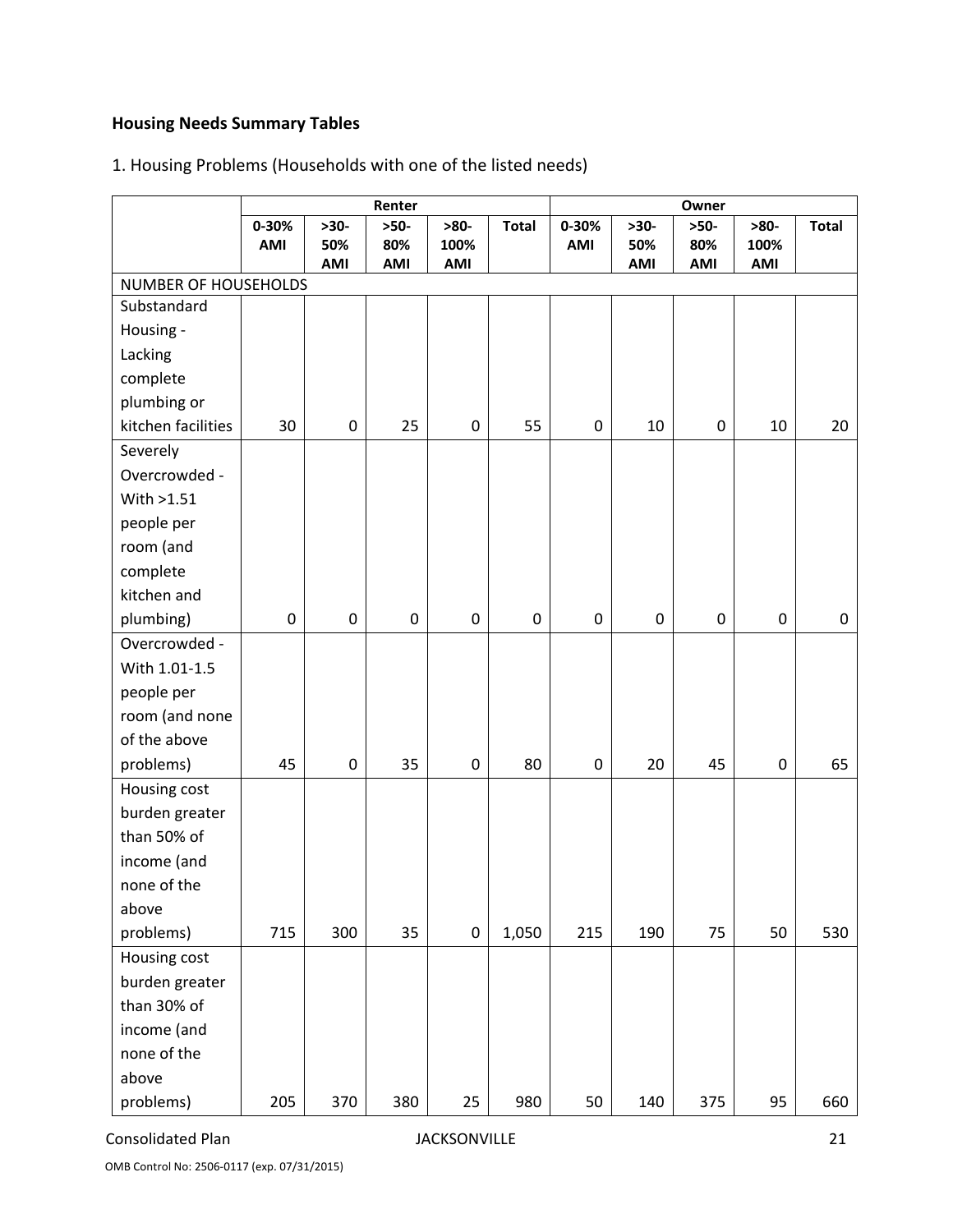|                                  |            | Renter     |            |        |       |            | Owner      |            |            |              |
|----------------------------------|------------|------------|------------|--------|-------|------------|------------|------------|------------|--------------|
|                                  | $0 - 30%$  | $>30-$     | $>50-$     | $>80-$ | Total | $0 - 30%$  | $>30-$     | $>50-$     | $>80-$     | <b>Total</b> |
|                                  | <b>AMI</b> | 50%        | 80%        | 100%   |       | <b>AMI</b> | 50%        | 80%        | 100%       |              |
|                                  |            | <b>AMI</b> | <b>AMI</b> | AMI    |       |            | <b>AMI</b> | <b>AMI</b> | <b>AMI</b> |              |
| Zero/negative                    |            |            |            |        |       |            |            |            |            |              |
| Income (and                      |            |            |            |        |       |            |            |            |            |              |
| none of the                      |            |            |            |        |       |            |            |            |            |              |
| above                            |            |            |            |        |       |            |            |            |            |              |
| problems)                        | 80         | 0          | 0          | 0      | 80    | 25         | 0          | 0          | 0          | 25           |
| Table 7 - Housing Problems Table |            |            |            |        |       |            |            |            |            |              |

**Data Source:** 2008‐2012 CHAS

2. Housing Problems 2 (Households with one or more Severe Housing Problems: Lacks kitchen or complete plumbing, severe overcrowding, severe cost burden)

|                              | Renter     |            |            |          |       |            |            | Owner  |        |              |
|------------------------------|------------|------------|------------|----------|-------|------------|------------|--------|--------|--------------|
|                              | 0-         | $>30-$     | $>50-$     | $>80-$   | Total | $0 -$      | $>30-$     | $>50-$ | $>80-$ | <b>Total</b> |
|                              | 30%        | 50%        | 80%        | 100%     |       | 30%        | 50%        | 80%    | 100%   |              |
|                              | <b>AMI</b> | <b>AMI</b> | <b>AMI</b> | AMI      |       | <b>AMI</b> | <b>AMI</b> | AMI    | AMI    |              |
| <b>NUMBER OF HOUSEHOLDS</b>  |            |            |            |          |       |            |            |        |        |              |
| Having 1 or more of          |            |            |            |          |       |            |            |        |        |              |
| four housing problems        | 795        | 300        | 95         | 0        | 1,190 | 215        | 220        | 120    | 60     | 615          |
| Having none of four          |            |            |            |          |       |            |            |        |        |              |
| housing problems             | 290        | 500        | 1,100      | 685      | 2,575 | 70         | 330        | 1,030  | 620    | 2,050        |
| Household has                |            |            |            |          |       |            |            |        |        |              |
| negative income, but         |            |            |            |          |       |            |            |        |        |              |
| none of the other            |            |            |            |          |       |            |            |        |        |              |
| housing problems             | 80         | $\Omega$   | $\Omega$   | $\Omega$ | 80    | 25         | 0          | 0      | 0      | 25           |
| Table 8 - Housing Problems 2 |            |            |            |          |       |            |            |        |        |              |

**Data Source:** 2008‐2012 CHAS

## 3. Cost Burden > 30%

|                      |                         |                             | Renter                      |              | Owner                   |                             |                             |              |
|----------------------|-------------------------|-----------------------------|-----------------------------|--------------|-------------------------|-----------------------------|-----------------------------|--------------|
|                      | $0 - 30%$<br><b>AMI</b> | $>30-$<br>50%<br><b>AMI</b> | $>50-$<br>80%<br><b>AMI</b> | <b>Total</b> | $0 - 30%$<br><b>AMI</b> | $>30-$<br>50%<br><b>AMI</b> | $>50-$<br>80%<br><b>AMI</b> | <b>Total</b> |
| NUMBER OF HOUSEHOLDS |                         |                             |                             |              |                         |                             |                             |              |
| <b>Small Related</b> | 405                     | 425                         | 240                         | 1,070        | 110                     | 124                         | 205                         | 439          |
| Large Related        | 90                      | 75                          | 25                          | 190          | $\Omega$                | 85                          | 125                         | 210          |
| Elderly              | 75                      | 60                          | 50                          | 185          | 90                      | 125                         | 100                         | 315          |
| Other                | 430                     | 105                         | 100                         | 635          | 65                      | 15                          | 55                          | 135          |

Consolidated Plan JACKSONVILLE 22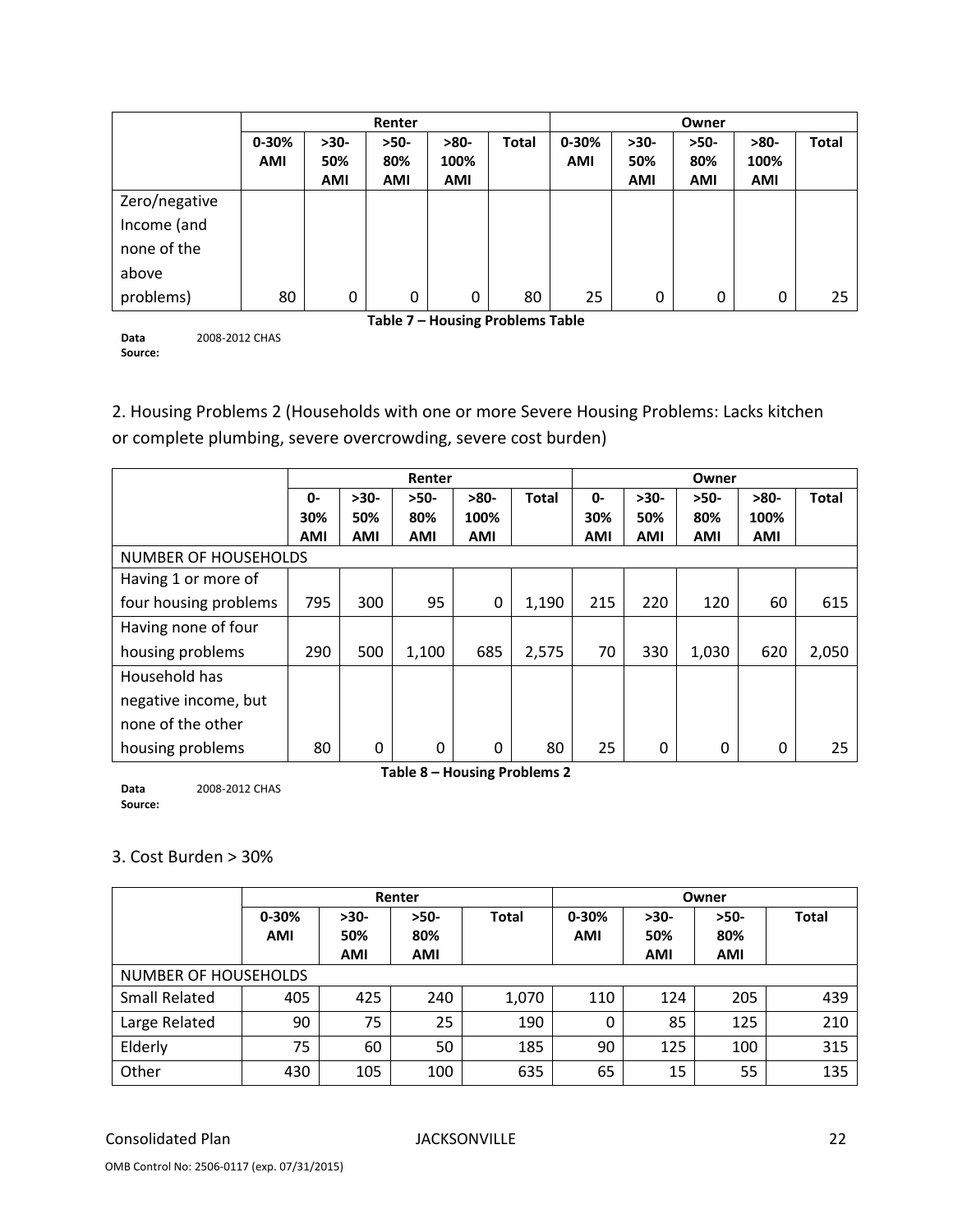|               |            |            | Owner      |       |            |            |            |       |
|---------------|------------|------------|------------|-------|------------|------------|------------|-------|
|               | $0 - 30%$  | $>30-$     | >50-       | Total | $0 - 30%$  | $>30-$     | >50-       | Total |
|               | <b>AMI</b> | 50%        | 80%        |       | <b>AMI</b> | 50%        | 80%        |       |
|               |            | <b>AMI</b> | <b>AMI</b> |       |            | <b>AMI</b> | <b>AMI</b> |       |
| Total need by | 1,000      | 665        | 415        | 2,080 | 265        | 349        | 485        | 1,099 |
| income        |            |            |            |       |            |            |            |       |

**Data Source:** 2008‐2012 CHAS **Table 9 – Cost Burden > 30%**

#### 4. Cost Burden > 50%

|                      |            |            | Renter     |              | Owner     |            |            |              |
|----------------------|------------|------------|------------|--------------|-----------|------------|------------|--------------|
|                      | $0 - 30%$  | >30-50%    | >50-80%    | <b>Total</b> | $0 - 30%$ | $>30-50\%$ | >50-80%    | <b>Total</b> |
|                      | <b>AMI</b> | <b>AMI</b> | <b>AMI</b> |              | AMI       | <b>AMI</b> | <b>AMI</b> |              |
| NUMBER OF HOUSEHOLDS |            |            |            |              |           |            |            |              |
| <b>Small Related</b> | 360        | 165        | 20         | 545          | 75        | 120        | 0          | 195          |
| Large Related        | 65         | 60         | 0          | 125          | $\Omega$  | 25         | 35         | 60           |
| Elderly              | 50         | 25         | 10         | 85           | 75        | 45         | 40         | 160          |
| Other                | 320        | 50         | 0          | 370          | 65        | 0          | $\Omega$   | 65           |
| Total need by        | 795        | 300        | 30         | 1,125        | 215       | 190        | 75         | 480          |
| income               |            |            |            |              |           |            |            |              |

**Data Source:** 2008‐2012 CHAS **Table 10 – Cost Burden > 50%**

# 5. Crowding (More than one person per room)

|                                         | Renter         |            |          |          |              | Owner        |            |            |        |              |
|-----------------------------------------|----------------|------------|----------|----------|--------------|--------------|------------|------------|--------|--------------|
|                                         | 0-30%          | $>30-$     | $>50-$   | $>80-$   | <b>Total</b> | $0 - 30%$    | $>30-$     | $>50-$     | $>80-$ | <b>Total</b> |
|                                         | <b>AMI</b>     | 50%        | 80%      | 100%     |              | AMI          | 50%        | 80%        | 100%   |              |
|                                         |                | <b>AMI</b> | AMI      | AMI      |              |              | <b>AMI</b> | <b>AMI</b> | AMI    |              |
| NUMBER OF HOUSEHOLDS                    |                |            |          |          |              |              |            |            |        |              |
| Single family                           |                |            |          |          |              |              |            |            |        |              |
| households                              | 40             | $\Omega$   | $\Omega$ | 0        | 40           | $\mathbf{0}$ | 20         | 35         | 0      | 55           |
| Multiple, unrelated                     |                |            |          |          |              |              |            |            |        |              |
| family households                       | $\overline{4}$ | 0          | 35       | 0        | 39           | $\Omega$     | 0          | 10         | 0      | 10           |
| Other, non-family                       |                |            |          |          |              |              |            |            |        |              |
| households                              | 0              | $\Omega$   | $\Omega$ | $\Omega$ | $\Omega$     | $\Omega$     | $\Omega$   | $\Omega$   | 0      | 0            |
| Total need by                           | 44             | $\Omega$   | 35       | 0        | 79           | $\Omega$     | 20         | 45         | 0      | 65           |
| income                                  |                |            |          |          |              |              |            |            |        |              |
| Table 11 - Crowding Information - $1/2$ |                |            |          |          |              |              |            |            |        |              |

**Data Source:** 2008‐2012 CHAS

Consolidated Plan JACKSONVILLE 23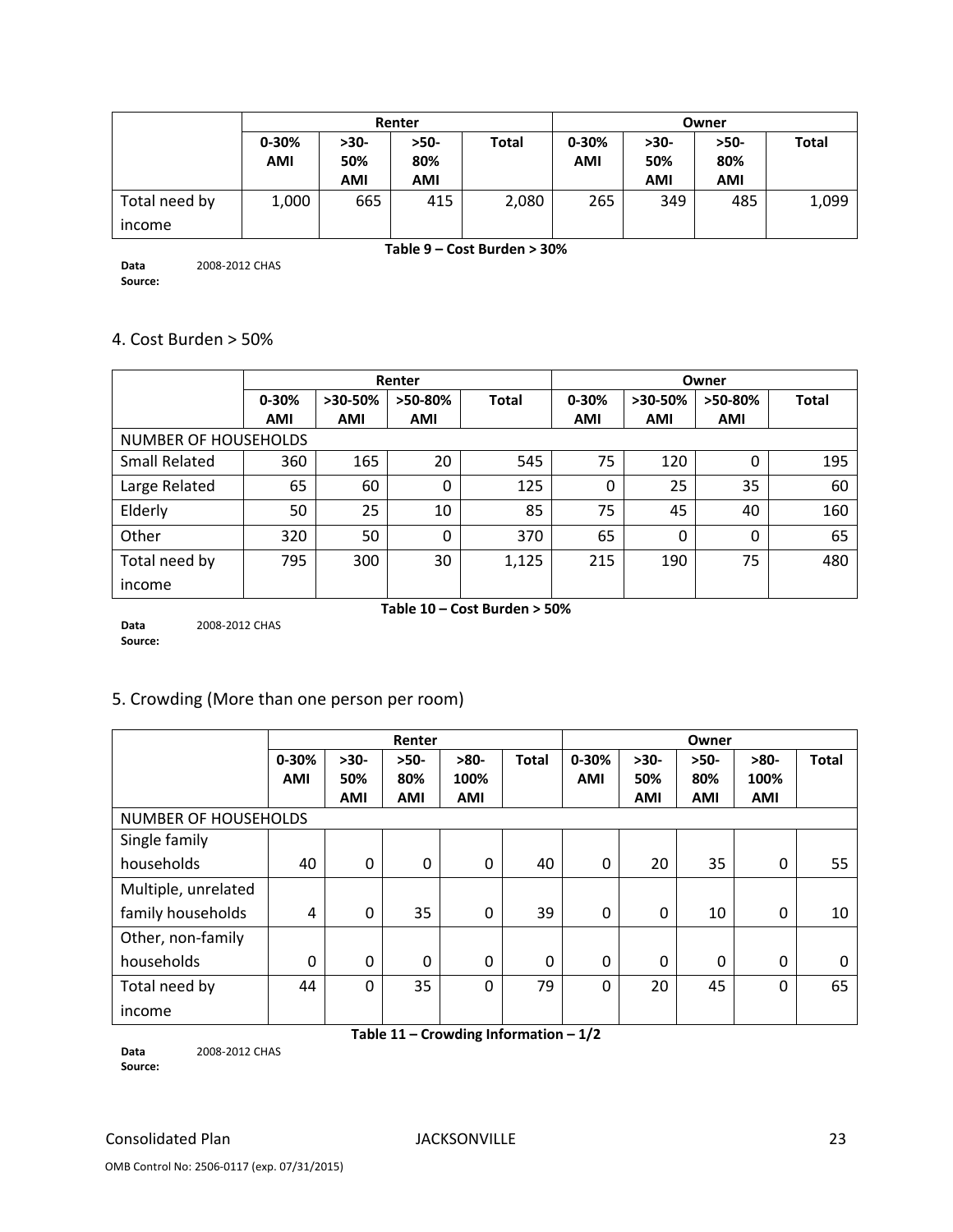|                  |            |            | Renter |       | Owner     |      |        |       |
|------------------|------------|------------|--------|-------|-----------|------|--------|-------|
|                  | $0 - 30%$  | $>30-$     | >50-   | Total | $0 - 30%$ | >30- | $>50-$ | Total |
|                  | <b>AMI</b> | 50%        | 80%    |       | AMI       | 50%  | 80%    |       |
|                  |            | <b>AMI</b> | AMI    |       |           | AMI  | AMI    |       |
| Households with  |            |            |        |       |           |      |        |       |
| Children Present | 0          |            | 0      | 0     | 0         |      | 0      |       |

**Table 12 – Crowding Information – 2/2**

**Data Source Comments:**

# **Describe the number and type of single person households in need of housing assistance.**

The single person household makes up more than 43% of the total households in Jacksonville. Data show that they have more households with cost burden, overcrowding and substandard housing.

**Estimate the number and type of families in need of housing assistance who are disabled or victims of domestic violence, dating violence, sexual assault and stalking.**

No data was available at this time.

#### **What are the most common housing problems?**

Within the Comprehensive Housing Affordability Strategy (CHAS) data, HUD identifies four housing problems:

- 1. Housing lacking complete kitchen facilities
- 2. Housing lacking complete plumbing facilities
- 3. Household in overcrowded (with more than 1 person per room)
- 4. Household is cost burdened (paying more than 30% of income towards housing costs

In addition, HUD defines severe housing problems as:

- Severely overcrowded, with more than 1.5 persons per room
- Severely cost burdened families paying more than 50% of income towards housing costs

The most common housing problem with the City of Jacksonville is the lack of affordable housing for very low/low‐income households. Also there is the problem of older homes needing extensive repairs and needing energy efficiency updates.

## **Are any populations/household types more affected than others by these problems?**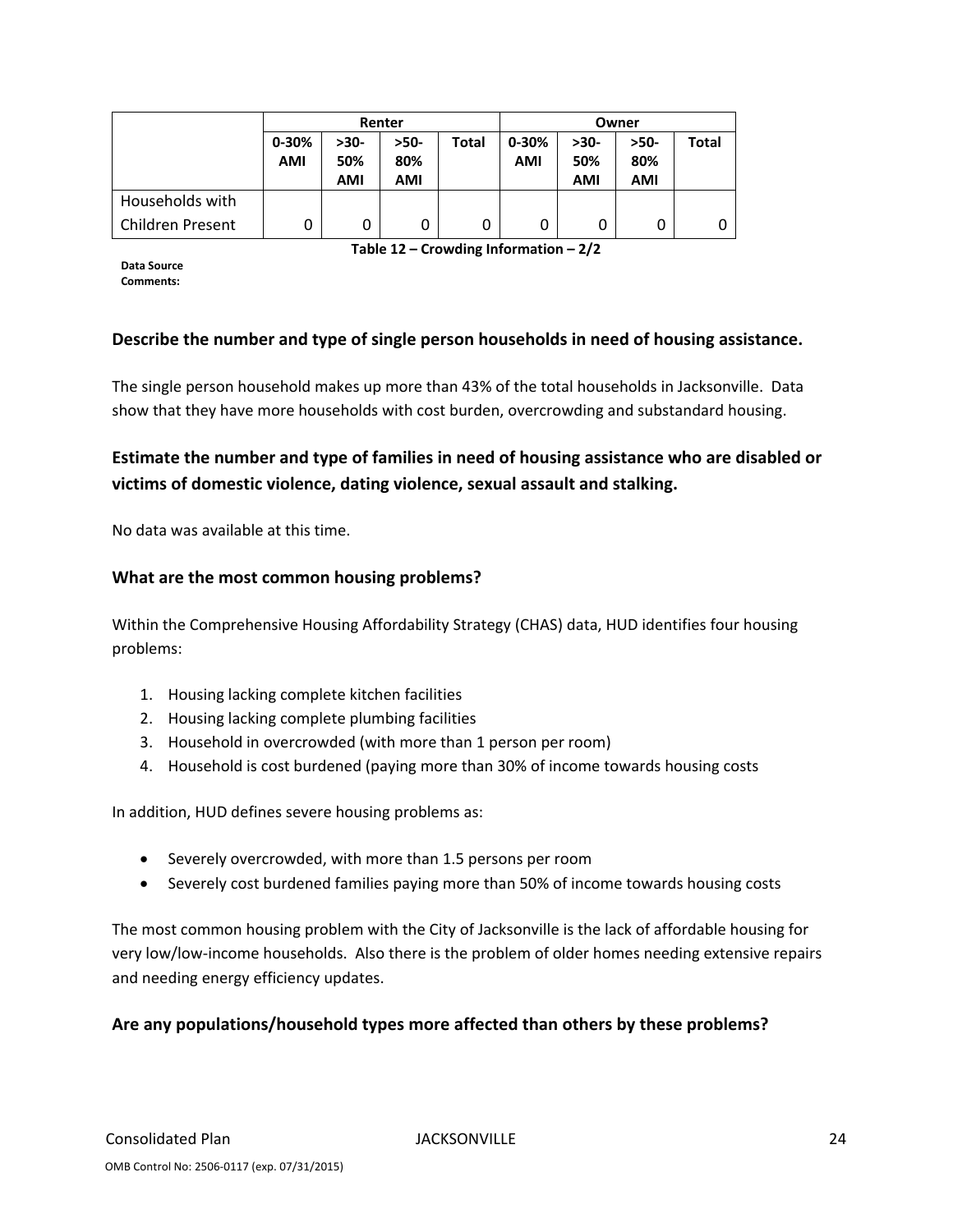While renter households are most affected by housing problems, 1,190 renters experiences one or more problems, compared with only 615 homeowners. It is by far the lowest income (0 – 30% AMI) households that are the most affected by housing problems.

**Describe the characteristics and needs of Low‐income individuals and families with children (especially extremely low‐income) who are currently housed but are at imminent risk of either residing in shelters or becoming unsheltered 91.205(c)/91.305(c)). Also discuss the needs of formerly homeless families and individuals who are receiving rapid re‐housing assistance and are nearing the termination of that assistance**

The 2015 Point‐In‐Time‐Count does not breakdown gender of the homeless. Characteristics of unsheltered homeless individuals in CATCH includes veteran status, chronic homelessness, challenges with substance abuse or mental health issues and emergent health needs.

**If a jurisdiction provides estimates of the at‐risk population(s), it should also include a description of the operational definition of the at‐risk group and the methodology used to generate the estimates:**

# **Specify particular housing characteristics that have been linked with instability and an increased risk of homelessness**

Severe cost burden is the greatest predictor of homelessness risk, with populations paying more than 50% of their income towards housing costs or having incomes at or below 30% AMI at greatest risk of becoming homeless.

## **Discussion**

Low rates of housing affordability and low vacancy levels hamper access to stable affordable housing. Changes in household size and total income contribute to a mismatch between the type of housing available and the housing demand. Changes in regulations and access to funding have also impacted the development of housing that is affordable to extremely low income households. Reductions in funding and changes in eligibility or prioritization in programs previously used to sustain households with marginal or fixed incomes, increased the risk of homelessness, particularly for households in specific neighborhoods where fair market rents have increased.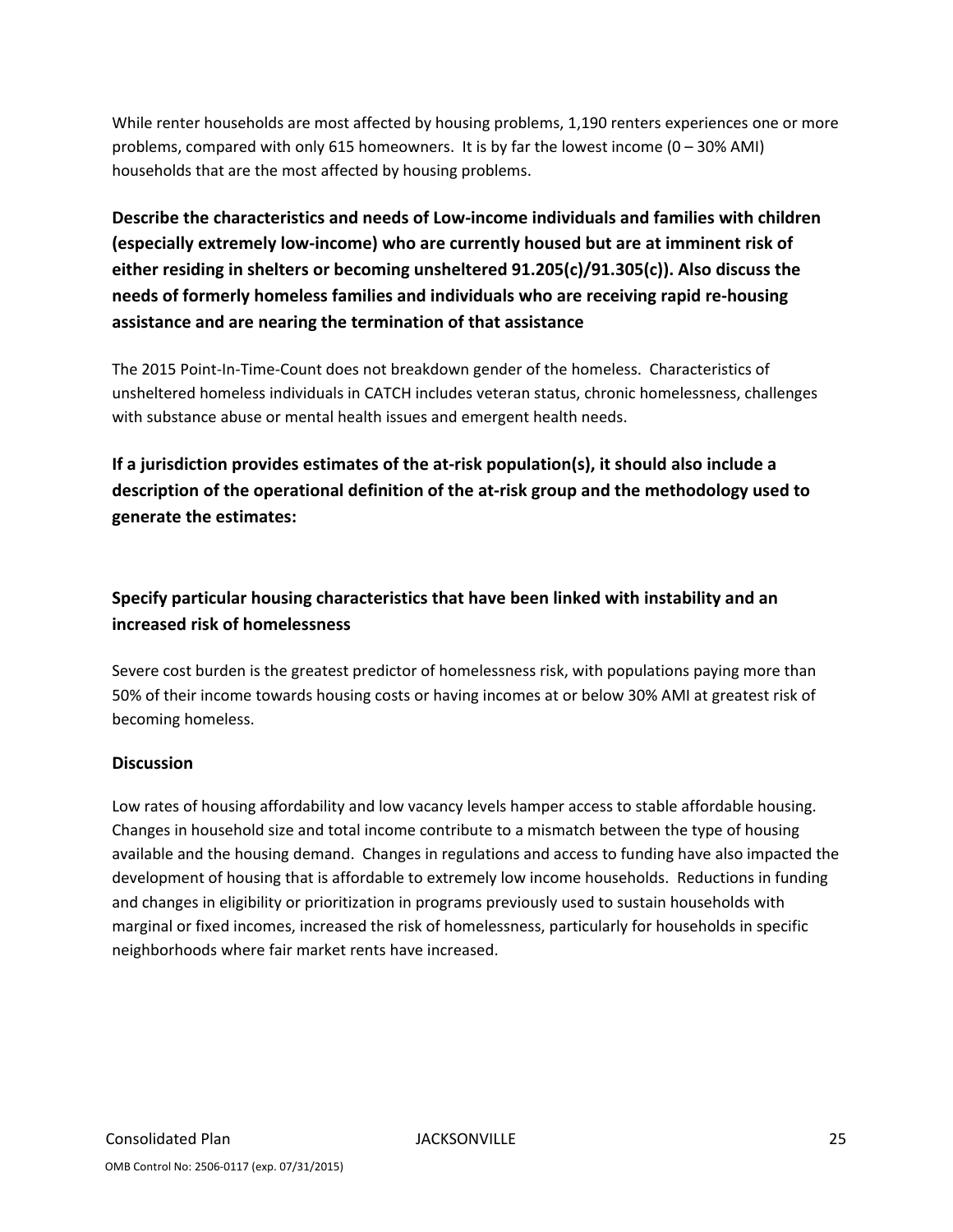# **NA‐15 Disproportionately Greater Need: Housing Problems – 91.205 (b)(2)**

Assess the need of any racial or ethnic group that has disproportionately greater need in comparison to the needs of that category of need as a whole.

#### **Introduction**

Per HUD definitions, a disproportionate need exists when any group has a housing need that is 10% or higher than the total population.

#### **0%‐30% of Area Median Income**

| <b>Housing Problems</b>        | Has one or more of<br>four housing<br>problems | Has none of the<br>four housing<br>problems | <b>Household has</b><br>no/negative<br>income, but none<br>of the other<br>housing problems |
|--------------------------------|------------------------------------------------|---------------------------------------------|---------------------------------------------------------------------------------------------|
| Jurisdiction as a whole        | 1,265                                          | 100                                         | 105                                                                                         |
| White                          | 585                                            | 100                                         | 25                                                                                          |
| Black / African American       | 640                                            | $\Omega$                                    | 80                                                                                          |
| Asian                          | 0                                              | 0                                           |                                                                                             |
| American Indian, Alaska Native | 0                                              | 0                                           |                                                                                             |
| Pacific Islander               | 0                                              | 0                                           |                                                                                             |
| Hispanic                       | 15                                             | 0                                           |                                                                                             |

**Table 13 ‐ Disproportionally Greater Need 0 ‐ 30% AMI**

**Data Source:** 2008‐2012 CHAS

\*The four housing problems are:

1. Lacks complete kitchen facilities, 2. Lacks complete plumbing facilities, 3. More than one person per room, 4.Cost Burden greater than 30%

#### **30%‐50% of Area Median Income**

| <b>Housing Problems</b>        | Has one or more of<br>four housing<br>problems | Has none of the<br>four housing<br>problems | <b>Household has</b><br>no/negative<br>income, but none<br>of the other<br>housing problems |
|--------------------------------|------------------------------------------------|---------------------------------------------|---------------------------------------------------------------------------------------------|
| Jurisdiction as a whole        | 1,030                                          | 330                                         |                                                                                             |
| White                          | 455                                            | 225                                         |                                                                                             |
| Black / African American       | 455                                            | 85                                          |                                                                                             |
| Asian                          | 45                                             | 0                                           |                                                                                             |
| American Indian, Alaska Native | 0                                              | 0                                           |                                                                                             |
| Pacific Islander               | 0                                              | 0                                           |                                                                                             |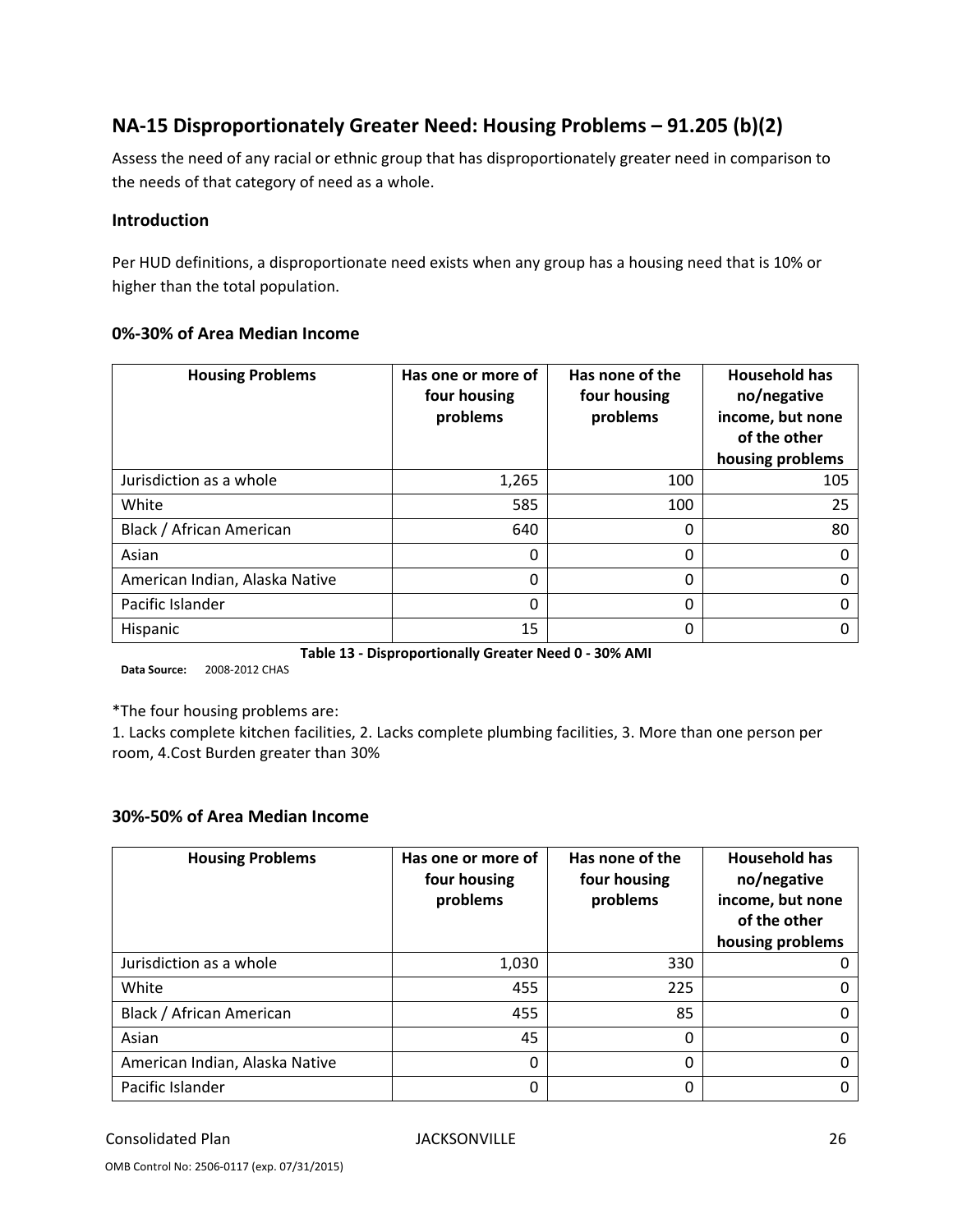| <b>Housing Problems</b> | Has one or more of<br>four housing<br>problems | Has none of the<br>four housing<br>problems | <b>Household has</b><br>no/negative<br>income, but none<br>of the other<br>housing problems |
|-------------------------|------------------------------------------------|---------------------------------------------|---------------------------------------------------------------------------------------------|
| Hispanic                | 15                                             | 15                                          |                                                                                             |

**Table 14 ‐ Disproportionally Greater Need 30 ‐ 50% AMI**

**Data Source:** 2008‐2012 CHAS

\*The four housing problems are:

1. Lacks complete kitchen facilities, 2. Lacks complete plumbing facilities, 3. More than one person per room, 4.Cost Burden greater than 30%

#### **50%‐80% of Area Median Income**

| <b>Housing Problems</b>        | Has one or more of<br>four housing<br>problems | Has none of the<br>four housing<br>problems | <b>Household has</b><br>no/negative<br>income, but none<br>of the other<br>housing problems |  |
|--------------------------------|------------------------------------------------|---------------------------------------------|---------------------------------------------------------------------------------------------|--|
| Jurisdiction as a whole        | 970                                            | 1,375                                       |                                                                                             |  |
| White                          | 565                                            | 885                                         |                                                                                             |  |
| Black / African American       | 315                                            | 390                                         |                                                                                             |  |
| Asian                          | 10                                             | 25                                          |                                                                                             |  |
| American Indian, Alaska Native | 0                                              | 0                                           |                                                                                             |  |
| Pacific Islander               | 0                                              | 0                                           |                                                                                             |  |
| Hispanic                       | 50                                             | 60                                          |                                                                                             |  |

**Table 15 ‐ Disproportionally Greater Need 50 ‐ 80% AMI**

**Data Source:** 2008‐2012 CHAS

\*The four housing problems are:

1. Lacks complete kitchen facilities, 2. Lacks complete plumbing facilities, 3. More than one person per room, 4.Cost Burden greater than 30%

#### **80%‐100% of Area Median Income**

| <b>Housing Problems</b>  | Has one or more of<br>four housing<br>problems | Has none of the<br>four housing<br>problems | <b>Household has</b><br>no/negative<br>income, but none<br>of the other<br>housing problems |  |
|--------------------------|------------------------------------------------|---------------------------------------------|---------------------------------------------------------------------------------------------|--|
| Jurisdiction as a whole  | 180                                            | 1,180                                       |                                                                                             |  |
| White                    | 105                                            | 695                                         |                                                                                             |  |
| Black / African American | 65                                             | 395                                         |                                                                                             |  |
| Asian                    | 10                                             | 10                                          |                                                                                             |  |

OMB Control No: 2506‐0117 (exp. 07/31/2015)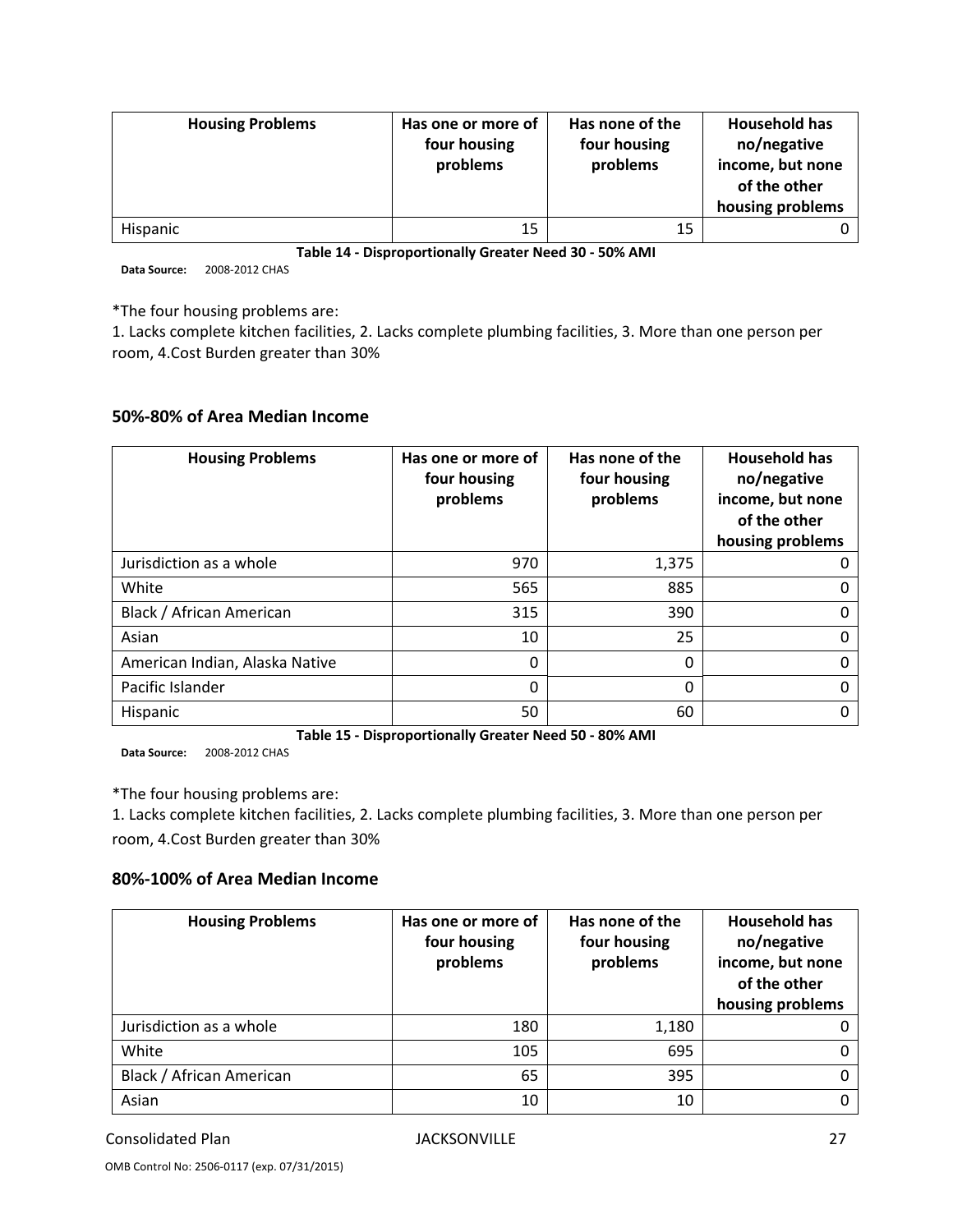| <b>Housing Problems</b>        | Has one or more of<br>four housing<br>problems | Has none of the<br>four housing<br>problems | <b>Household has</b><br>no/negative<br>income, but none<br>of the other<br>housing problems |  |
|--------------------------------|------------------------------------------------|---------------------------------------------|---------------------------------------------------------------------------------------------|--|
| American Indian, Alaska Native | 0                                              | 10                                          |                                                                                             |  |
| Pacific Islander               | 0                                              |                                             |                                                                                             |  |
| Hispanic                       | 0                                              | 60                                          |                                                                                             |  |

**Table 16 ‐ Disproportionally Greater Need 80 ‐ 100% AMI**

**Data Source:** 2008‐2012 CHAS

\*The four housing problems are:

1. Lacks complete kitchen facilities, 2. Lacks complete plumbing facilities, 3. More than one person per room, 4.Cost Burden greater than 30%

#### **Discussion**

A disproportionate need exists in both White and Black/African American racial/ethnic groups and income bracket within the City, and is most likely to be experienced by owner households. This suggest that minority households most often overextend themselves to achieve homeownership.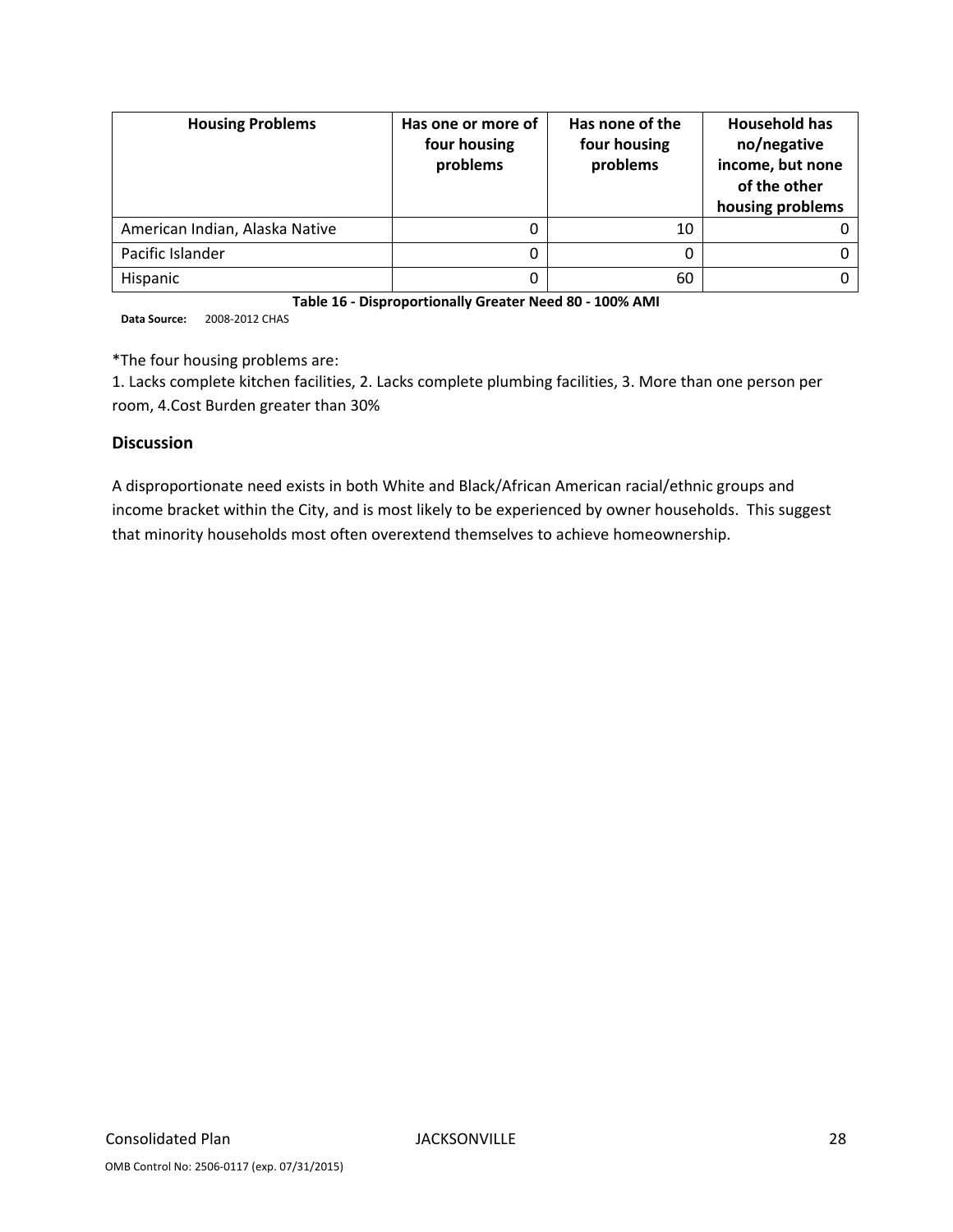# **NA‐20 Disproportionately Greater Need: Severe Housing Problems – 91.205 (b)(2)**

Assess the need of any racial or ethnic group that has disproportionately greater need in comparison to the needs of that category of need as a whole.

# **Introduction**

Per HUD definitions, a disproportionate need exists when any group has a housing need that is 10% or higher than the jurisdiction as a whole. Severe housing problems include severe overcrowding (>1.5 persons/room) and severe percentage of housing cost burden (>50%). This section analyzes the extent of severe housing problems and identifies populations that have a significantly greater need.

## **0%‐30% of Area Median Income**

| <b>Severe Housing Problems*</b> | Has one or more of<br>four housing<br>problems | Has none of the<br>four housing<br>problems | <b>Household has</b><br>no/negative<br>income, but none<br>of the other<br>housing problems |  |
|---------------------------------|------------------------------------------------|---------------------------------------------|---------------------------------------------------------------------------------------------|--|
| Jurisdiction as a whole         | 1,010                                          | 360                                         | 105                                                                                         |  |
| White                           | 460                                            | 225                                         | 25                                                                                          |  |
| Black / African American        | 530                                            | 115                                         | 80                                                                                          |  |
| Asian                           | 0                                              | 0                                           |                                                                                             |  |
| American Indian, Alaska Native  | 0                                              | 0                                           |                                                                                             |  |
| Pacific Islander                | 0                                              | 0                                           |                                                                                             |  |
| <b>Hispanic</b>                 | 0                                              | 15                                          |                                                                                             |  |

**Data Source:** 2008‐2012 CHAS

**Table 17 – Severe Housing Problems 0 ‐ 30% AMI**

\*The four severe housing problems are:

1. Lacks complete kitchen facilities, 2. Lacks complete plumbing facilities, 3. More than 1.5 persons per room, 4.Cost Burden over 50%

#### **30%‐50% of Area Median Income**

| <b>Severe Housing Problems*</b> | Has one or more of<br>four housing<br>problems | Has none of the<br>four housing<br>problems | <b>Household has</b><br>no/negative<br>income, but none<br>of the other<br>housing problems |  |
|---------------------------------|------------------------------------------------|---------------------------------------------|---------------------------------------------------------------------------------------------|--|
| Jurisdiction as a whole         | 520                                            | 830                                         |                                                                                             |  |
| White                           | 200                                            | 475                                         |                                                                                             |  |
| Black / African American        | 235                                            | 305                                         |                                                                                             |  |

#### Consolidated Plan JACKSONVILLE 29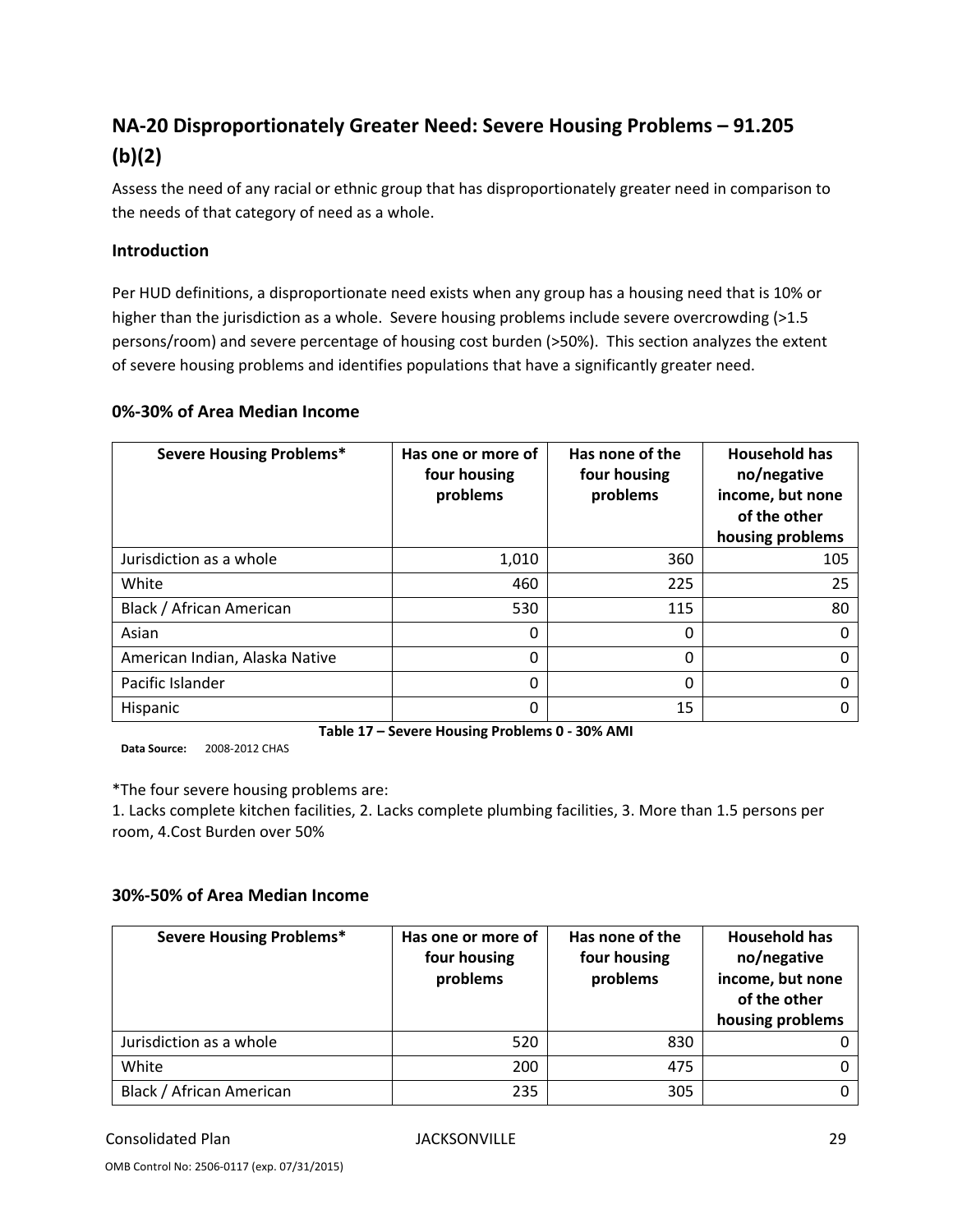| <b>Severe Housing Problems*</b> | Has one or more of<br>four housing<br>problems | Has none of the<br>four housing<br>problems | <b>Household has</b><br>no/negative<br>income, but none<br>of the other<br>housing problems |  |
|---------------------------------|------------------------------------------------|---------------------------------------------|---------------------------------------------------------------------------------------------|--|
| Asian                           | 25                                             | 20                                          |                                                                                             |  |
| American Indian, Alaska Native  | 0                                              | 0                                           |                                                                                             |  |
| Pacific Islander                | 0                                              | 0                                           |                                                                                             |  |
| Hispanic                        | 0                                              | 30                                          |                                                                                             |  |

**Table 18 – Severe Housing Problems 30 ‐ 50% AMI**

**Data Source:** 2008‐2012 CHAS

\*The four severe housing problems are:

1. Lacks complete kitchen facilities, 2. Lacks complete plumbing facilities, 3. More than 1.5 persons per room, 4.Cost Burden over 50%

#### **50%‐80% of Area Median Income**

| <b>Severe Housing Problems*</b> | Has one or more of<br>four housing<br>problems | Has none of the<br>four housing<br>problems | <b>Household has</b><br>no/negative<br>income, but none<br>of the other<br>housing problems |  |
|---------------------------------|------------------------------------------------|---------------------------------------------|---------------------------------------------------------------------------------------------|--|
| Jurisdiction as a whole         | 215                                            | 2,130                                       |                                                                                             |  |
| White                           | 155                                            | 1,295                                       |                                                                                             |  |
| Black / African American        | 20                                             | 685                                         | O                                                                                           |  |
| Asian                           | 0                                              | 35                                          |                                                                                             |  |
| American Indian, Alaska Native  | 0                                              | 0                                           |                                                                                             |  |
| Pacific Islander                | 0                                              | 0                                           |                                                                                             |  |
| Hispanic                        | 4                                              | 105                                         |                                                                                             |  |

**Table 19 – Severe Housing Problems 50 ‐ 80% AMI**

**Data Source:** 2008‐2012 CHAS

\*The four severe housing problems are:

1. Lacks complete kitchen facilities, 2. Lacks complete plumbing facilities, 3. More than 1.5 persons per room, 4.Cost Burden over 50%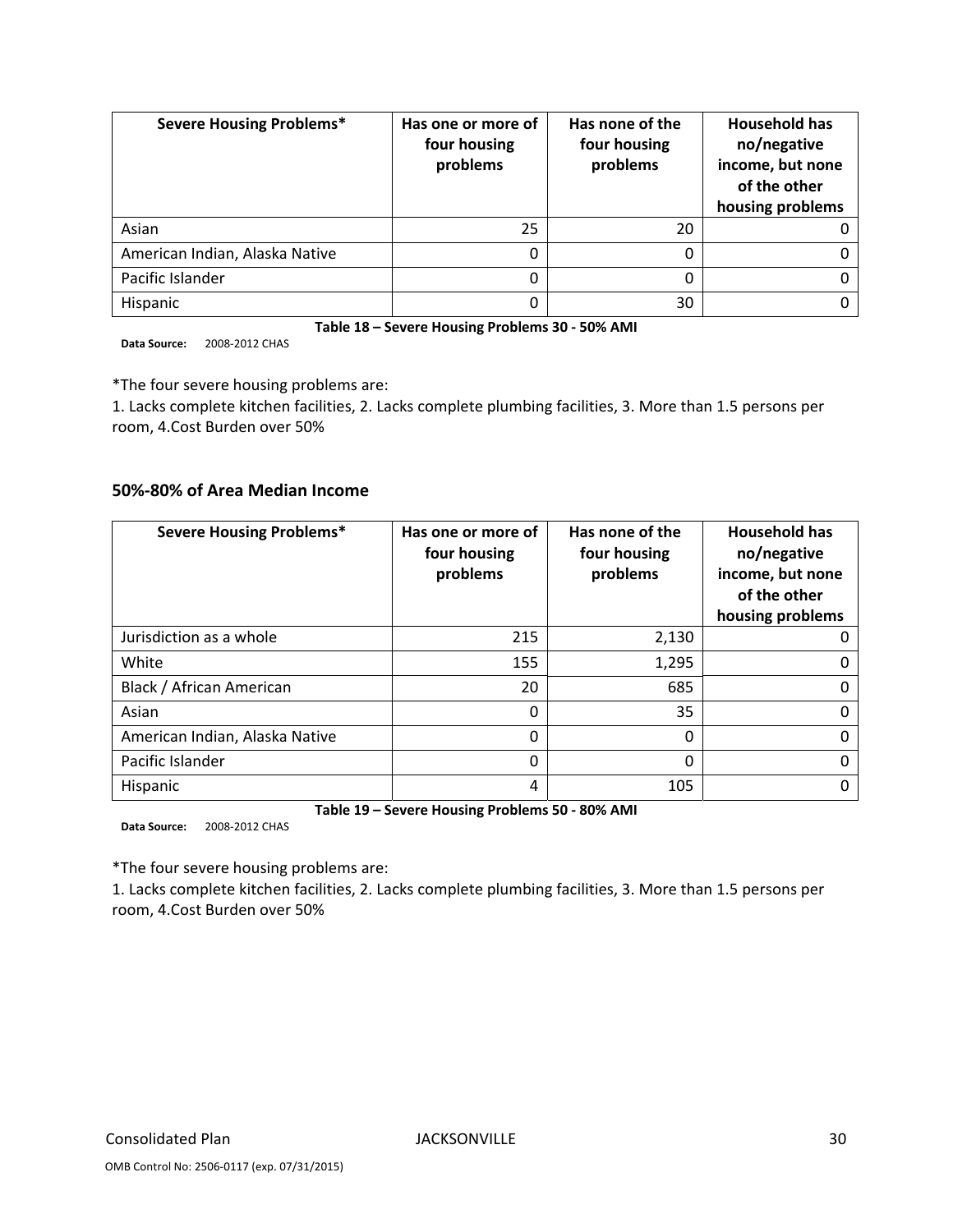# **80%‐100% of Area Median Income**

| <b>Severe Housing Problems*</b> | Has one or more of<br>four housing<br>problems | Has none of the<br>four housing<br>problems | <b>Household has</b><br>no/negative<br>income, but none<br>of the other<br>housing problems |
|---------------------------------|------------------------------------------------|---------------------------------------------|---------------------------------------------------------------------------------------------|
| Jurisdiction as a whole         | 60                                             | 1,305                                       |                                                                                             |
| White                           | 10                                             | 795                                         | O                                                                                           |
| Black / African American        | 40                                             | 415                                         | 0                                                                                           |
| Asian                           | 10                                             | 10                                          | 0                                                                                           |
| American Indian, Alaska Native  | 0                                              | 10                                          | 0                                                                                           |
| Pacific Islander                | 0                                              | 0                                           | O                                                                                           |
| <b>Hispanic</b>                 | 0                                              | 60                                          |                                                                                             |

**Table 20 – Severe Housing Problems 80 ‐ 100% AMI**

**Data Source:** 2008‐2012 CHAS

\*The four severe housing problems are:

1. Lacks complete kitchen facilities, 2. Lacks complete plumbing facilities, 3. More than 1.5 persons per room, 4.Cost Burden over 50%

#### **Discussion**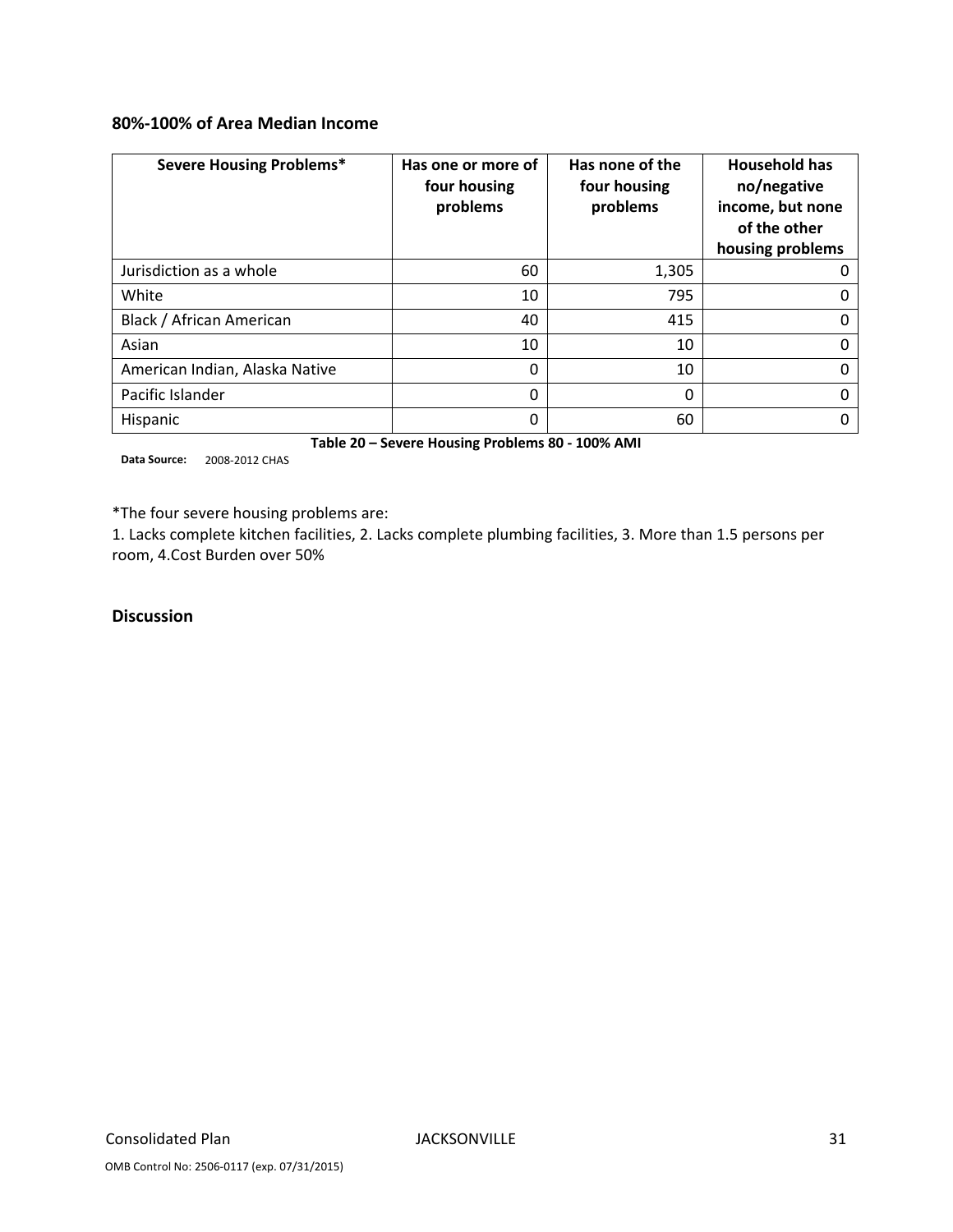# **NA‐25 Disproportionately Greater Need: Housing Cost Burdens – 91.205 (b)(2)**

Assess the need of any racial or ethnic group that has disproportionately greater need in comparison to the needs of that category of need as a whole.

#### **Introduction:**

Per HUD definitions, "disproportionate need" exists when any group has a housing need that is 10% or higher than the jurisdiction as a whole. A household is considered cost burdened when they are paying more than 30% of their income towards housing costs, including utilities. This section analyzes the extent cost burden and identifies populations that are disproportionately affected.

#### **Housing Cost Burden**

| <b>Housing Cost Burden</b> | $\leq 30\%$ | 30-50% | >50%  | No / negative<br>income (not<br>computed) |
|----------------------------|-------------|--------|-------|-------------------------------------------|
| Jurisdiction as a whole    | 7,235       | 1,820  | 1,655 | 100                                       |
| White                      | 4,855       | 1,005  | 760   | 25                                        |
| Black / African American   | 1,785       | 710    | 795   | 80                                        |
| Asian                      | 100         | 30     | 25    | 0                                         |
| American Indian, Alaska    |             |        |       |                                           |
| <b>Native</b>              | 30          | 0      | 0     |                                           |
| Pacific Islander           | 0           | 0      | 0     |                                           |
| Hispanic                   | 405         | 75     | 0     | O                                         |

**Data Source:** 2008‐2012 CHAS

**Table 21 – Greater Need: Housing Cost Burdens AMI**

#### **Discussion:**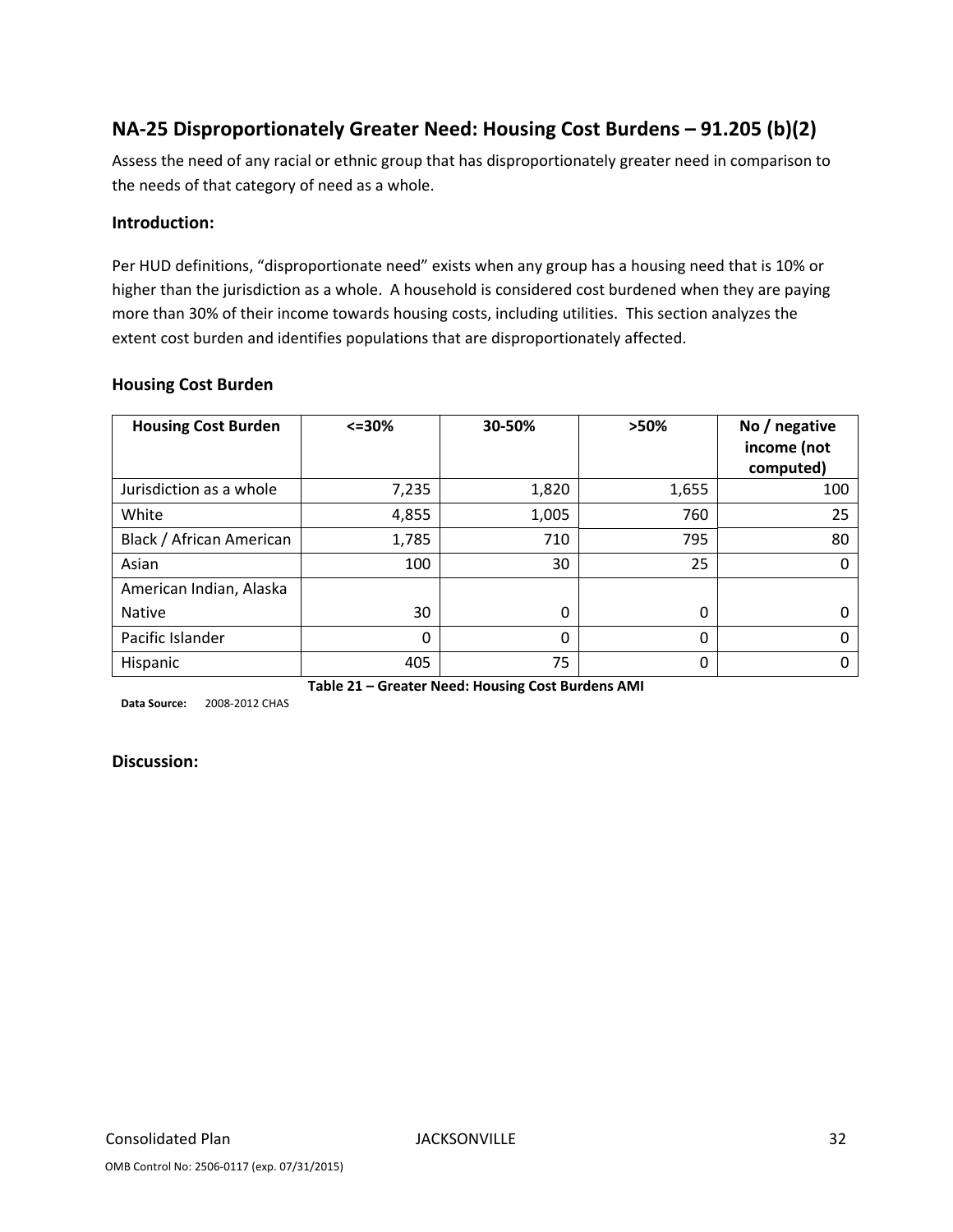# **NA‐30 Disproportionately Greater Need: Discussion – 91.205(b)(2)**

# **Are there any Income categories in which a racial or ethnic group has disproportionately greater need than the needs of that income category as a whole?**

A disproportionate need exists when the percentage of persons experiencing a housing problem in a group is at least 10.0 percentage points higher than the jurisdiction's percentage of person experiencing a housing problem as a whole. At different income levels, all racial and ethnic groups showed a disproportionate housing need in at least one income category.

# **If they have needs not identified above, what are those needs?**

N/A

# **Are any of those racial or ethnic groups located in specific areas or neighborhoods in your community?**

These groups are most likely to be located in census tract 36.06 block 1, 36.07 block 2, and 36.09 block1.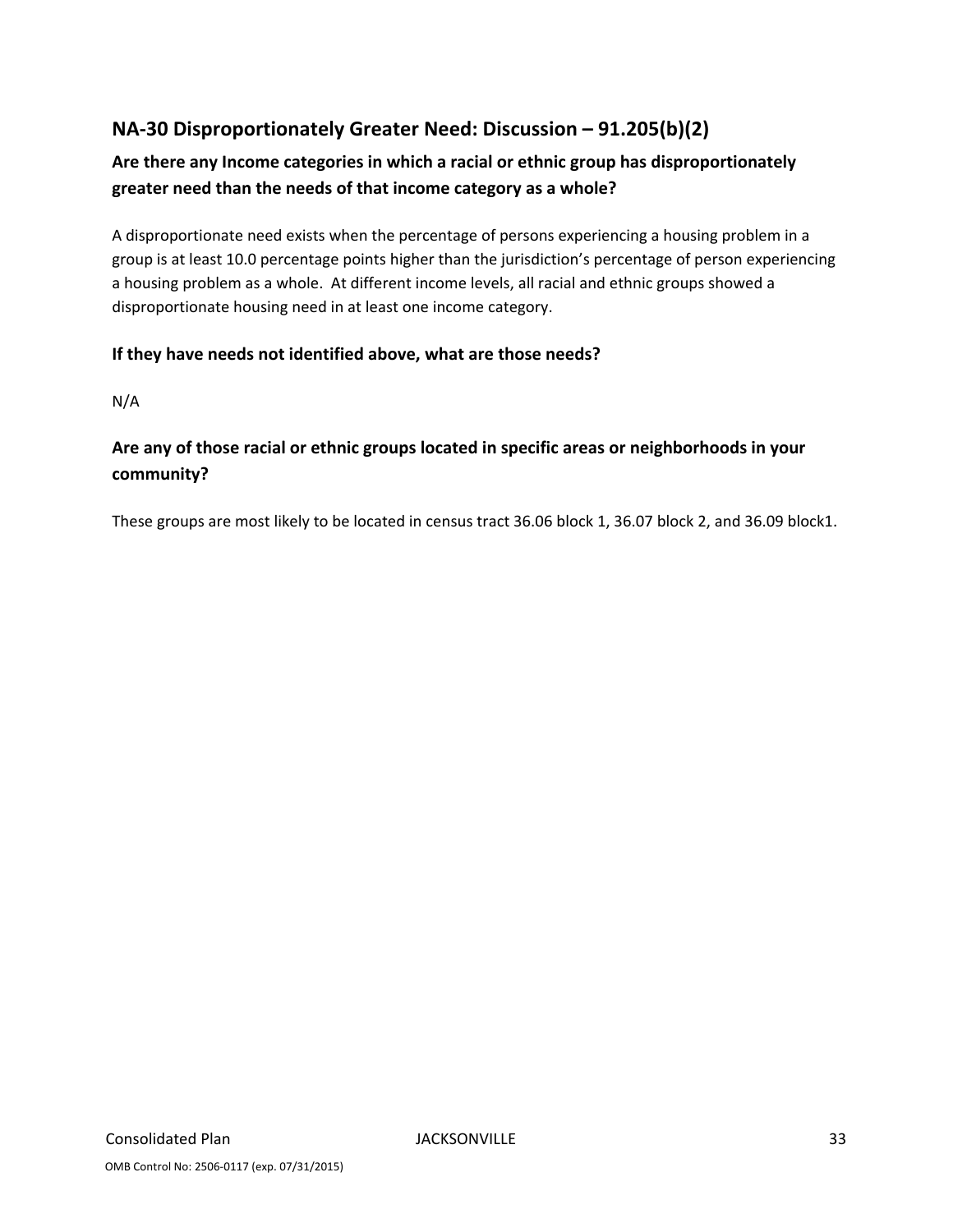# **NA‐35 Public Housing – 91.205(b)**

## **Introduction**

The Jacksonville Housing Authority operates 96 public housing units all contained on one development site and manages 347 vouchers, 3 being VASH and the rest tenant‐based. The average annual income of their public housing resident is approximately \$10,038 and for tenant‐based voucher holders it's \$11,931 and for VASH holders it's \$17,468. The average length of stay is 3 years for all program types. The residents include 12 elderly persons in public housing and 49 with vouchers; 24 families with persons with <sup>a</sup> disability in public housing and 68 with disabilities holding vouchers. 55% of the public housing units are occupied by African/Americans compared to 45% by Whites. 78% of the vouchers are held by African/Americans and the remaining 22% held by Whites.

# **Totals in Use**

|                            |                    |       |                | <b>Program Type</b>                                                     |       |       |                   |                    |                 |
|----------------------------|--------------------|-------|----------------|-------------------------------------------------------------------------|-------|-------|-------------------|--------------------|-----------------|
|                            | <b>Certificate</b> | Mod-  | <b>Public</b>  | <b>Vouchers</b>                                                         |       |       |                   |                    |                 |
|                            |                    | Rehab | <b>Housing</b> | <b>Total</b><br><b>Special Purpose Voucher</b><br>Project -<br>Tenant - |       |       |                   |                    |                 |
|                            |                    |       |                |                                                                         | based | based | <b>Veterans</b>   | Family             | <b>Disabled</b> |
|                            |                    |       |                |                                                                         |       |       | <b>Affairs</b>    | <b>Unification</b> |                 |
|                            |                    |       |                |                                                                         |       |       | <b>Supportive</b> | Program            |                 |
|                            |                    |       |                |                                                                         |       |       | <b>Housing</b>    |                    |                 |
| # of units vouchers in use |                    |       | 96             | 347                                                                     |       | 344   |                   |                    | 0 <sup>1</sup>  |

**Table 22 ‐ Public Housing by Program Type**

**\*includes Non‐Elderly Disabled, Mainstream One‐Year, Mainstream Five‐year, and Nursing Home Transition**

**Data Source:** PICPIC (PIH Information Center)

**Plan JACKSONVILLE** 34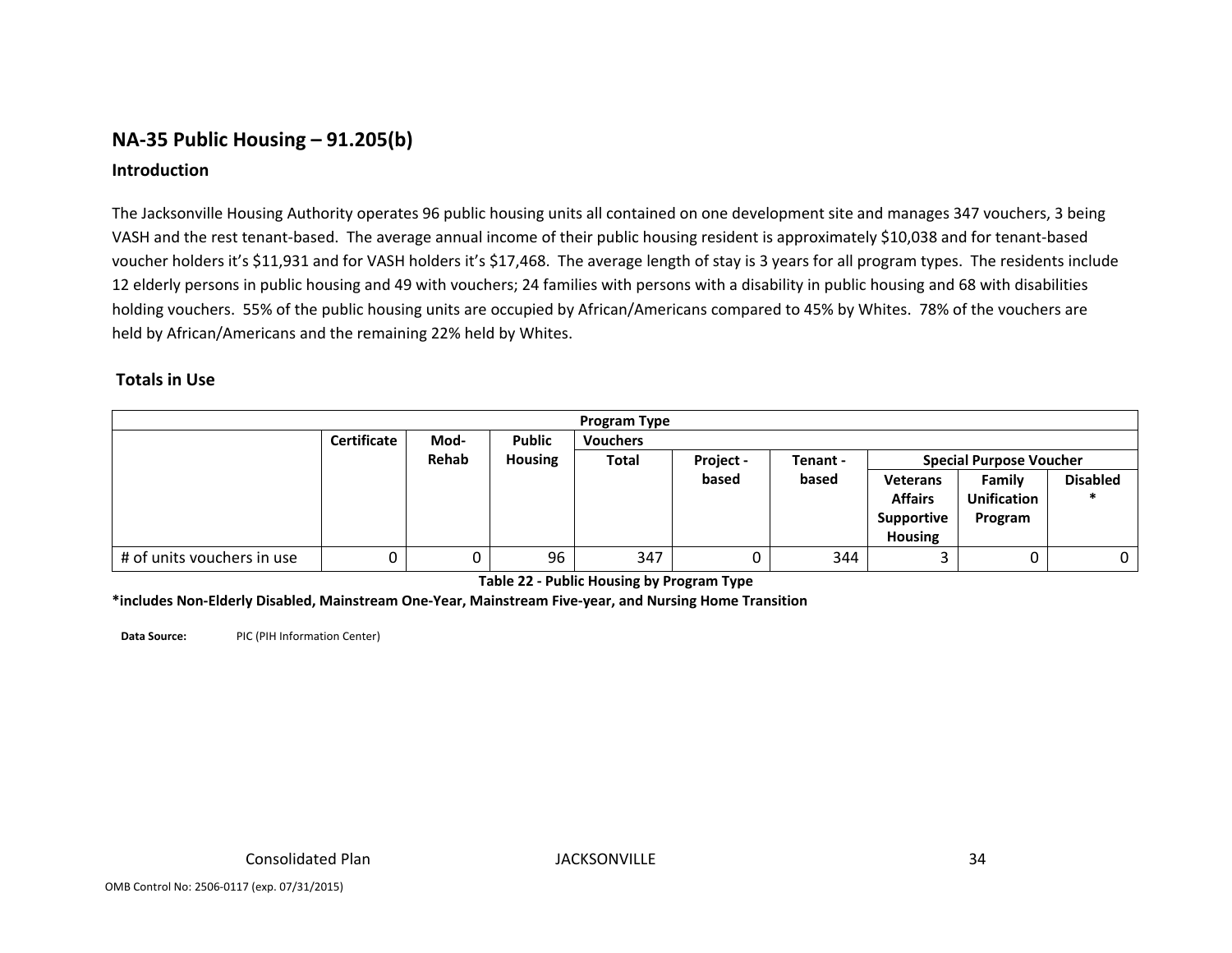#### **Characteristics of Residents**

|                                        | <b>Program Type</b> |       |                |                 |           |              |                                                                          |                                         |
|----------------------------------------|---------------------|-------|----------------|-----------------|-----------|--------------|--------------------------------------------------------------------------|-----------------------------------------|
|                                        | <b>Certificate</b>  | Mod-  | <b>Public</b>  | <b>Vouchers</b> |           |              |                                                                          |                                         |
|                                        |                     | Rehab | <b>Housing</b> | Total           | Project - | Tenant -     |                                                                          | <b>Special Purpose Voucher</b>          |
|                                        |                     |       |                |                 | based     | based        | <b>Veterans</b><br><b>Affairs</b><br><b>Supportive</b><br><b>Housing</b> | Family<br><b>Unification</b><br>Program |
| Average Annual Income                  | 0                   | 0     | 10,038         | 11,979          | 0         | 11,931       | 17,468                                                                   | 0                                       |
| Average length of stay                 | 0                   | 0     | 3              | 3               | 0         | 3            | 0                                                                        | 0                                       |
| Average Household size                 | 0                   | 0     | 2              | 2               | $\Omega$  | 2            | $\mathbf{1}$                                                             | 0                                       |
| # Homeless at admission                | 0                   | 0     | $\Omega$       | $\Omega$        | $\Omega$  | $\Omega$     | 0                                                                        | 0                                       |
| # of Elderly Program Participants      |                     |       |                |                 |           |              |                                                                          |                                         |
| ( > 62)                                | 0                   | 0     | 12             | 49              | 0         | 49           | 0                                                                        | 0                                       |
| # of Disabled Families                 | 0                   | 0     | 24             | 66              | 0         | 64           | 2                                                                        | 0                                       |
| # of Families requesting accessibility |                     |       |                |                 |           |              |                                                                          |                                         |
| features                               | 0                   | 0     | 96             | 347             | $\Omega$  | 344          | 3                                                                        | $\mathbf{0}$                            |
| # of HIV/AIDS program participants     | 0                   | 0     | 0              | $\mathbf{0}$    | $\Omega$  | $\mathbf{0}$ | 0                                                                        | 0                                       |
| # of DV victims                        | 0                   | 0     | $\Omega$       | 0               | $\Omega$  | $\Omega$     | 0                                                                        | 0                                       |

**Table 23 – Characteristics of Public Housing Residents by Program Type**

**Data Source:** PIC(PIH Information Center)

**Plan JACKSONVILLE** 35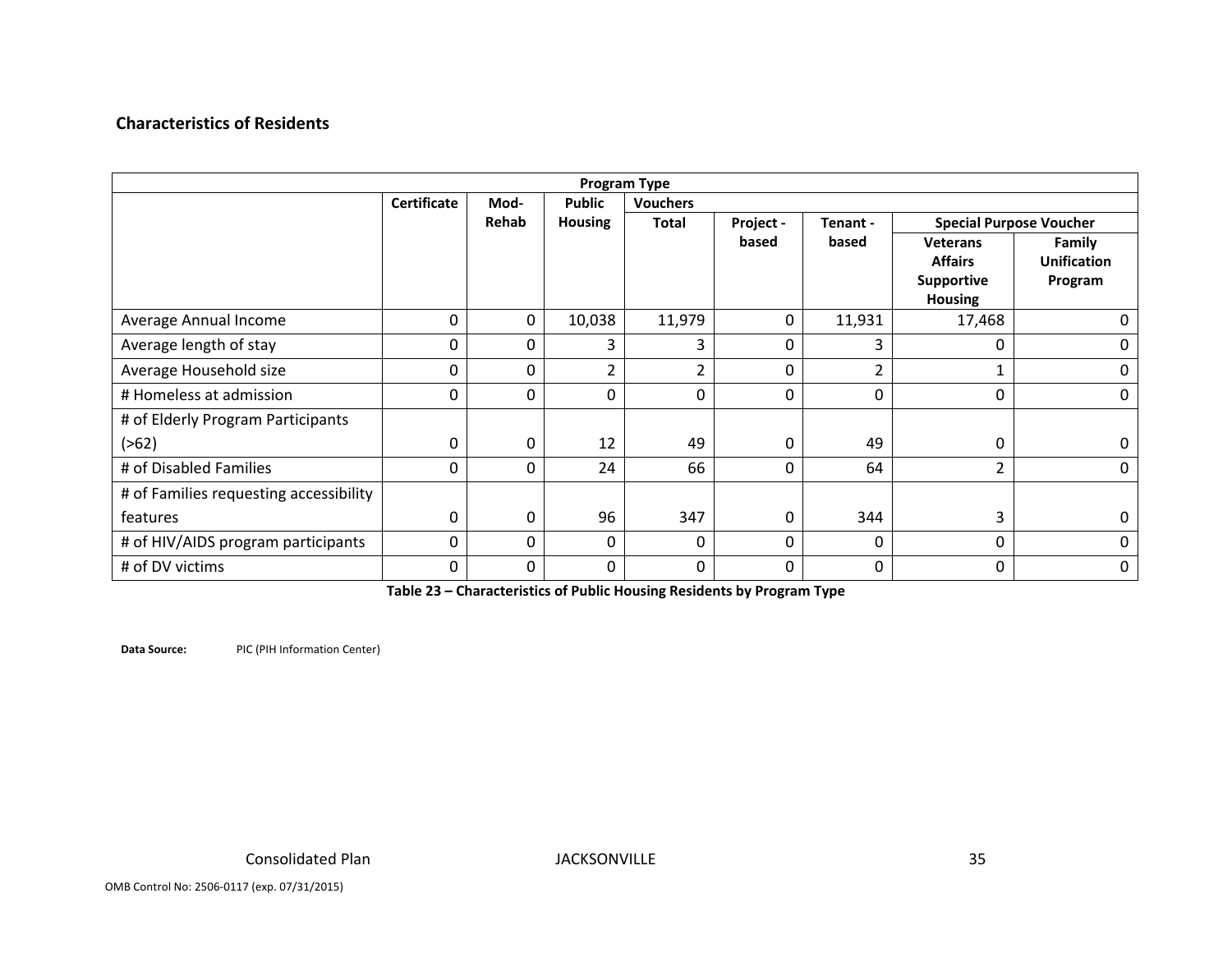#### **Race of Residents**

|                        | <b>Program Type</b>                                                                                    |          |               |                 |           |                |                                     |                                |                 |
|------------------------|--------------------------------------------------------------------------------------------------------|----------|---------------|-----------------|-----------|----------------|-------------------------------------|--------------------------------|-----------------|
| Race                   | <b>Certificate</b>                                                                                     | Mod-     | <b>Public</b> | <b>Vouchers</b> |           |                |                                     |                                |                 |
|                        |                                                                                                        | Rehab    | Housing       | <b>Total</b>    | Project - | Tenant -       |                                     | <b>Special Purpose Voucher</b> |                 |
|                        |                                                                                                        |          |               |                 | based     | based          | <b>Veterans</b><br><b>Affairs</b>   | Family<br><b>Unification</b>   | <b>Disabled</b> |
|                        |                                                                                                        |          |               |                 |           |                | <b>Supportive</b><br><b>Housing</b> | Program                        |                 |
| White                  | 0                                                                                                      | 0        | 43            | 74              | 0         | 74             | 0                                   | 0                              | 0               |
| Black/African American | 0                                                                                                      | 0        | 52            | 269             | 0         | 266            | 3                                   | 0                              | 0               |
| Asian                  | 0                                                                                                      | 0        |               | $\overline{2}$  | $\Omega$  | $\overline{2}$ | 0                                   | 0                              | $\mathbf 0$     |
| American Indian/Alaska |                                                                                                        |          |               |                 |           |                |                                     |                                |                 |
| <b>Native</b>          | 0                                                                                                      | 0        | 0             | $\mathbf{1}$    | $\Omega$  | 1              | 0                                   | 0                              | 0               |
| Pacific Islander       | 0                                                                                                      | $\Omega$ | 0             | 1               | $\Omega$  | 1              | 0                                   | 0                              | 0               |
| Other                  | $\Omega$                                                                                               | $\Omega$ | 0             | $\mathbf{0}$    | $\Omega$  | 0              | 0                                   | 0                              | $\mathbf 0$     |
|                        | *includes Non-Elderly Disabled, Mainstream One-Year, Mainstream Five-year, and Nursing Home Transition |          |               |                 |           |                |                                     |                                |                 |

**Table 24 – Race of Public Housing Residents by Program Type**

**Data Source:** PIC(PIH Information Center)

#### **Ethnicity of Residents**

|                                                                                                               | <b>Program Type</b> |       |                |                 |           |          |                                                                   |                                         |                 |
|---------------------------------------------------------------------------------------------------------------|---------------------|-------|----------------|-----------------|-----------|----------|-------------------------------------------------------------------|-----------------------------------------|-----------------|
| <b>Ethnicity</b>                                                                                              | <b>Certificate</b>  | Mod-  | <b>Public</b>  | <b>Vouchers</b> |           |          |                                                                   |                                         |                 |
|                                                                                                               |                     | Rehab | <b>Housing</b> | <b>Total</b>    | Project - | Tenant - |                                                                   | <b>Special Purpose Voucher</b>          |                 |
|                                                                                                               |                     |       |                |                 | based     | based    | <b>Veterans</b><br><b>Affairs</b><br>Supportive<br><b>Housing</b> | Family<br><b>Unification</b><br>Program | <b>Disabled</b> |
| Hispanic                                                                                                      | U                   | 0     |                |                 |           |          |                                                                   |                                         | 0               |
| Not Hispanic                                                                                                  |                     |       | 95             | 344             |           | 341      |                                                                   |                                         | υ               |
| the dealer area. Flabelly Marketter and Alexandre and Marketter and Flabelly and Alexandre House Theoritation |                     |       |                |                 |           |          |                                                                   |                                         |                 |

**\*includes Non‐Elderly Disabled, Mainstream One‐Year, Mainstream Five‐year, and Nursing Home Transition**

**Table 25 – Ethnicity of Public Housing Residents by Program Type**

Consolidated

**PLACKSONVILLE** 36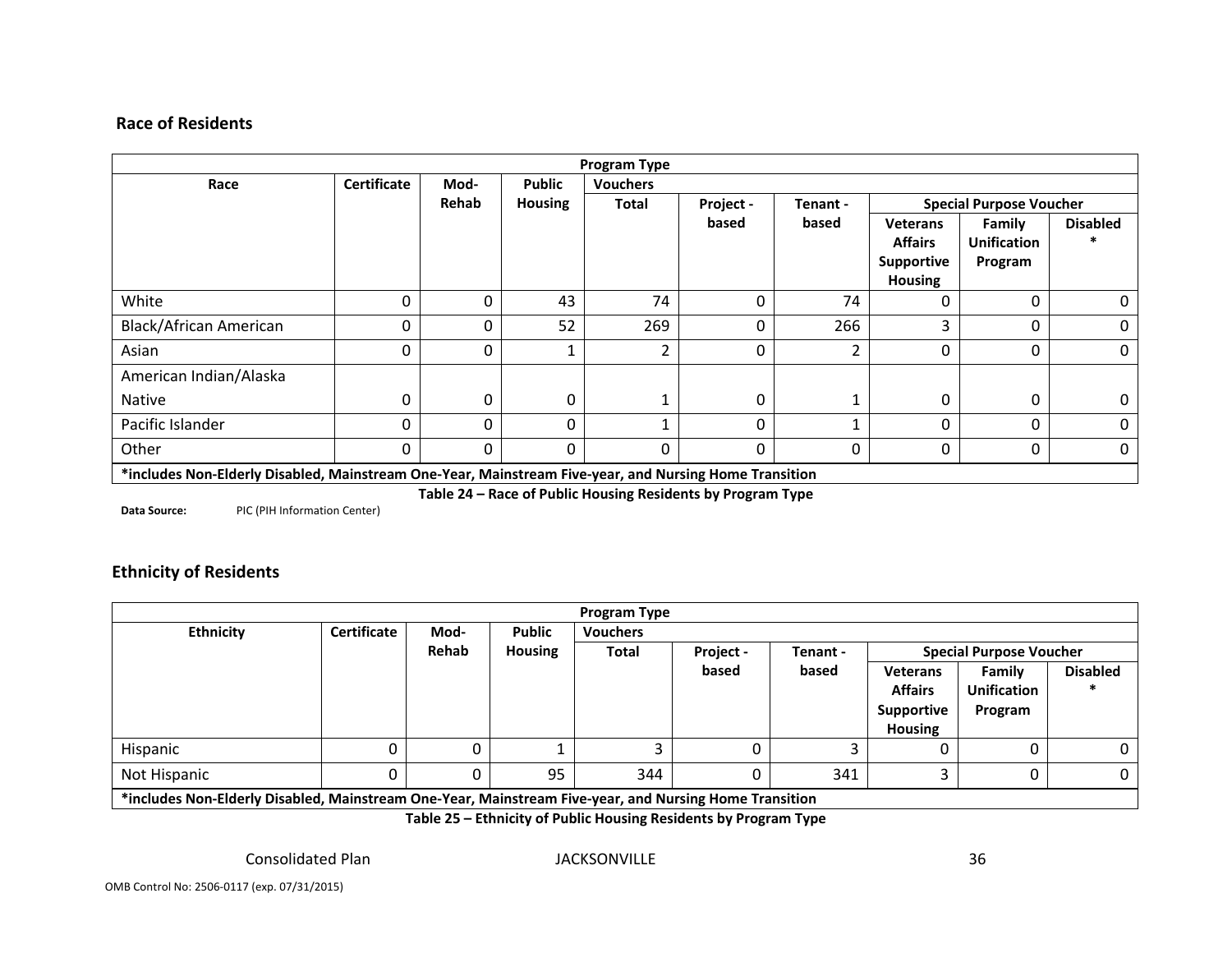**Data Source:** PICPIC (PIH Information Center)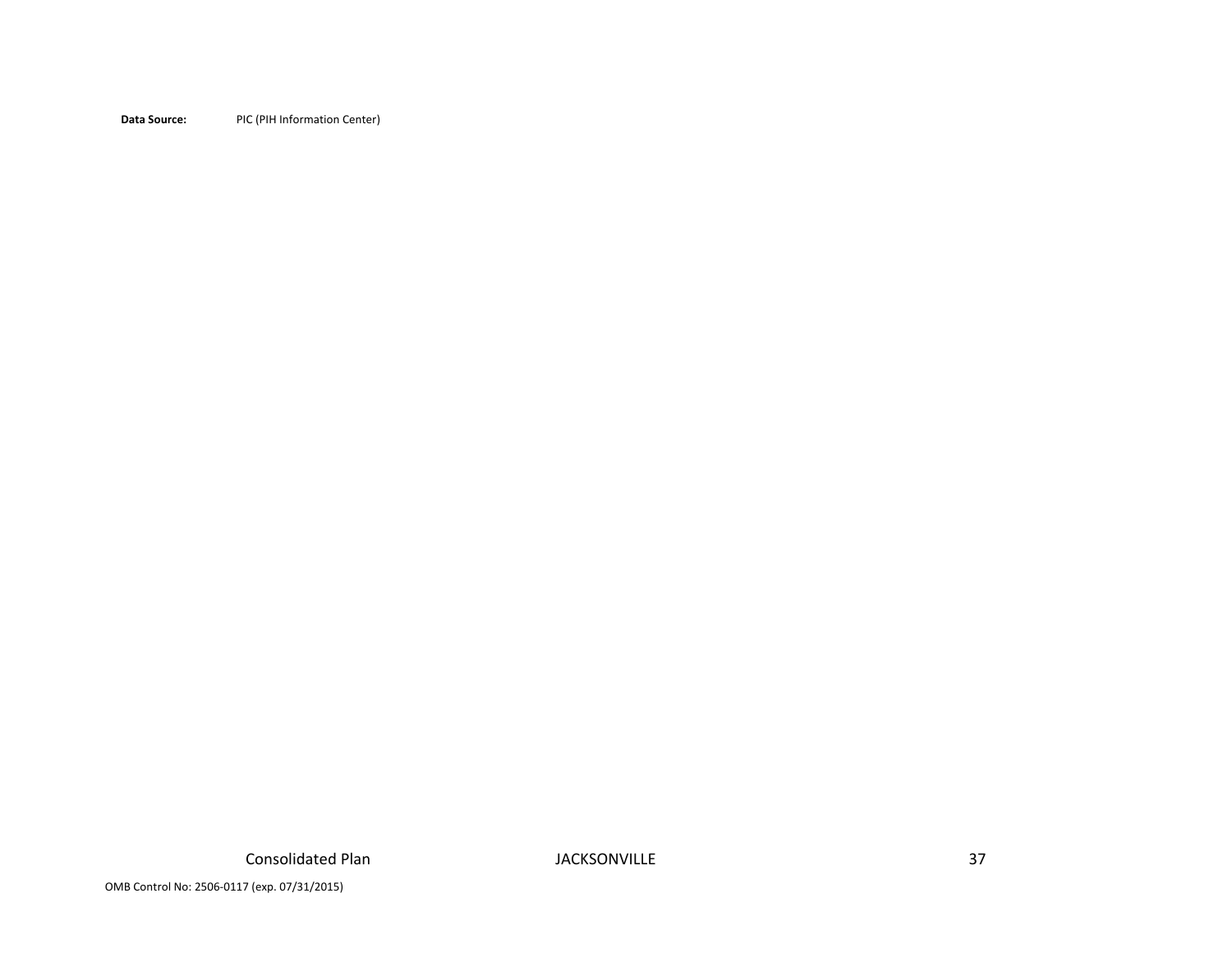### **Section 504 Needs Assessment: Describe the needs of public housing tenants and applicants on the waiting list for accessible units:**

The Jacksonville Housing Authority (JHA) offers one public housing community with 100 units for families and senior/disabled households, ranging in size from 1 to 4 bedrooms. The JHA does have a preference for disabled and working family. As of May 2015, there was an average of 16 months with a 0% vacancy rate. As stated before, the housing authority maintain 5 accessible units. It can be concluded that there is a great need for more public housing units in general.

#### **Most immediate needs of residents of Public Housing and Housing Choice voucher holders**

More housing units and vouchers are needed to meet the needs of the city.

#### **How do these needs compare to the housing needs of the population at large**

About the same.

#### **Discussion**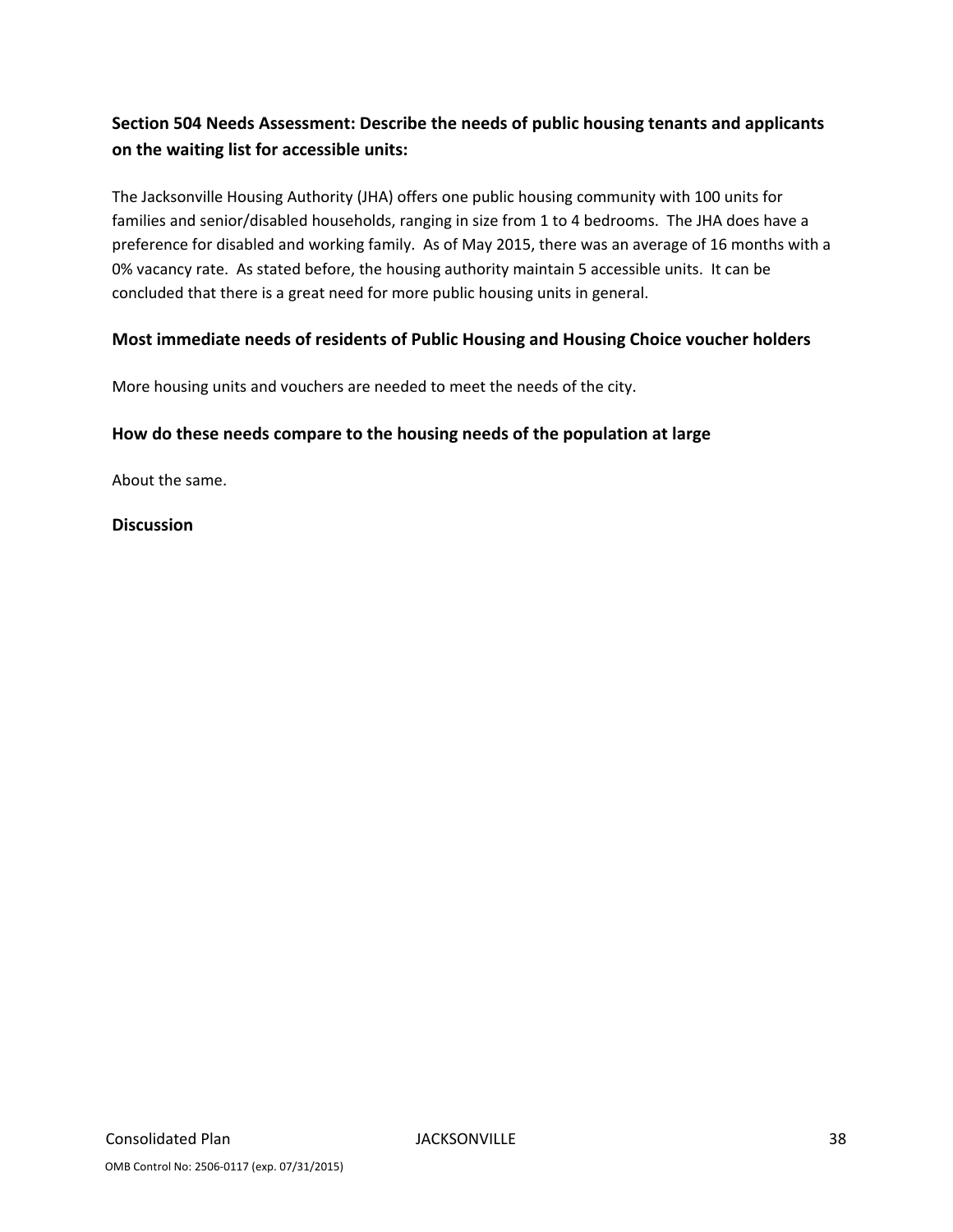# **NA‐40 Homeless Needs Assessment – 91.205(c)**

#### **Introduction:**

#### **Annual Homeless Assessment Report (AHAR)**

In the central Arkansas area, the local homeless assistance program planning network is governed by Central Arkansas Team Care for the Homeless (CATCH) Continuum of Care. CATCH is <sup>a</sup> collaboration of representatives from local jurisdictions comprised of community‐based organizations, local housing authorities, state and local governmental agencies, health service agencies, homeless advocates, faith community, formerly homeless, mental health agencies, and education agencies. The homeless services system utilized by CATCH is referred to as the Homeless Management Information System (HMIS) that stores client‐level data about the individuals and households who use the services. Little Rock Community Mental Health Center (LRCMHC) is the lead HMIS agency for CATCH and administers the system statewide.

#### **Point‐In‐Time Count**

The Annual Point‐In‐Time count consists of data collected on the sheltered and unsheltered homeless population. Sheltered homeless include those occupying shelter beds on the night of the count. Data describing the characteristics of sheltered homeless persons are obtained from HMIS where possible, and collected directly from providers not using HMIS as needed. Unsheltered homeless are counted by direct observation, and volunteers canvas the areas by car and setting up stations where homeless are regularly seen on the chosen night. A large subset of the unsheltered population is also interviewed by volunteers of the local university, thus providing data that is then used to estimate

The table below provides an estimate of homeless individuals and families in Central Arkansas with several categories. These numbers were reported from the 2015 Point‐In‐Time Count for Central Arkansas Team Care for the Homeless (CATCH) The data does not breakdown into numbers by cities in the Continuum, therefore Jacksonville does not have <sup>a</sup> concrete assessment of how many homeless person exist in the City. The CoC has focused on providing the number of sheltered and unsheltered persons with no other data being made available. HUD require that the CoC conduct <sup>a</sup> Point‐In‐Time Count of both sheltered and unsheltered every other year during the last week in January. This count normally takes place on the odd year and on the even year, they conduct <sup>a</sup> count of the sheltered persons the last week in January. A total of 830 persons were identified as homeless in the 2015 count of which 339 were unsheltered.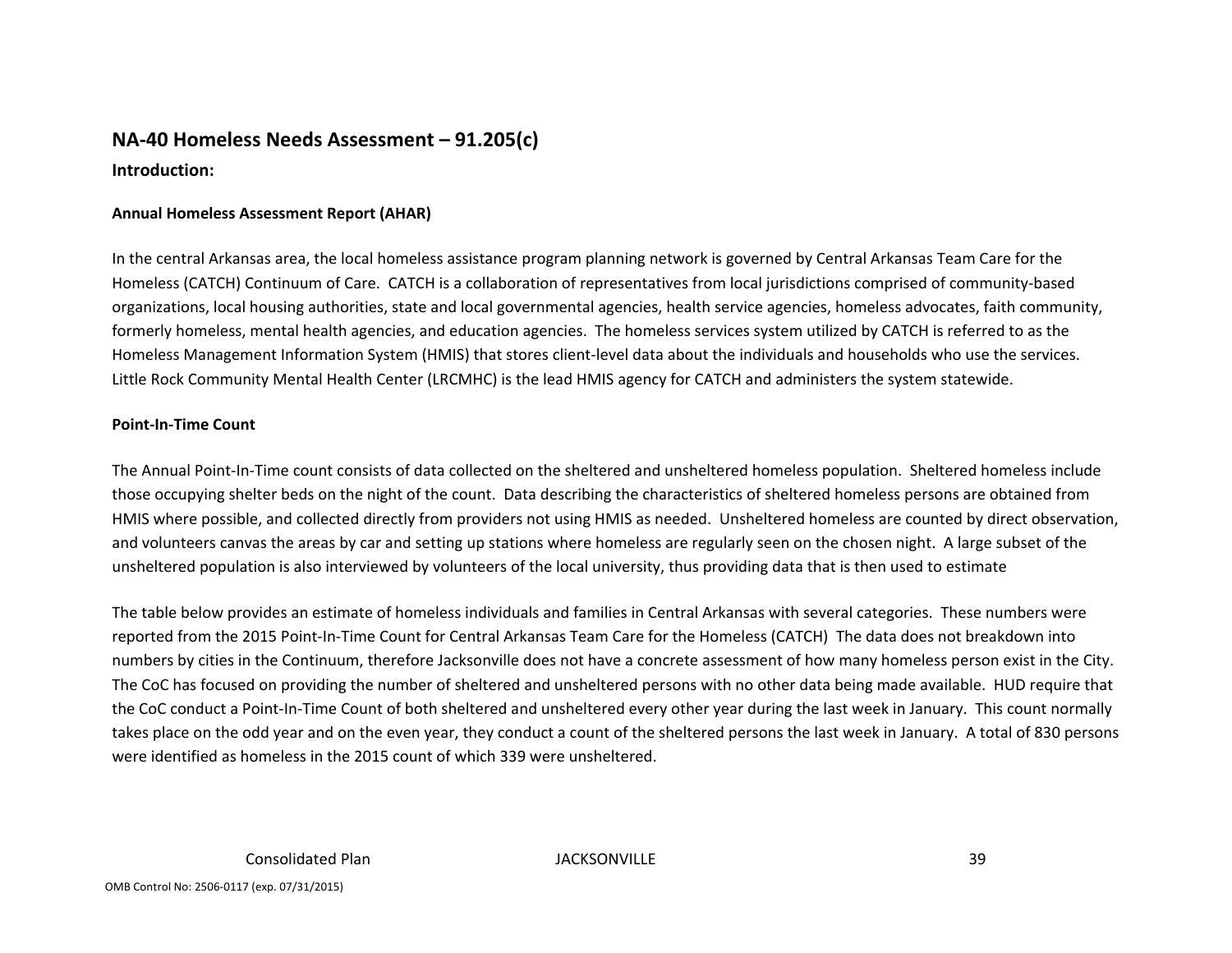|                     | <b>Central Arkansas Point-In-Time Homeless Count Data;</b> |       |      |        |  |  |  |
|---------------------|------------------------------------------------------------|-------|------|--------|--|--|--|
|                     | 2013-2015 Comparison                                       |       |      |        |  |  |  |
|                     |                                                            | 2013  | 2015 | Change |  |  |  |
| <b>Breakouts</b>    | Total                                                      | 1,066 | 830  | $-22%$ |  |  |  |
|                     | Children                                                   | 51    | 43   | $-16%$ |  |  |  |
| Age Categories      | Young adults                                               | 137   | 44   | $-68%$ |  |  |  |
|                     | <b>Adults</b>                                              | 878   | 743  | $-15%$ |  |  |  |
| Sheltered           | Unsheltered                                                | 503   | 339  | $-33%$ |  |  |  |
| <b>Status</b>       | Sheltered                                                  | 563   | 491  | $-13%$ |  |  |  |
| <b>Key Homeless</b> | Veterans                                                   | 260   | 190  | $-27%$ |  |  |  |
| Subpopulations      | Chronically Homeless                                       | 364   | 215  | $-41%$ |  |  |  |

#### **Table 26 ‐ Central Arkansas Point‐In‐Time Homeless Count Data**

Indicate if the homeless population is: Has No Rural Homeless

If data is not available for the categories "number of persons becoming and exiting homelessness each year," and "number of days that persons experience homelessness," describe these categories for each homeless population type (including chronically **homeless individuals and families, families with children, veterans and their families, and unaccompanied youth):**

Consolidated

**PLACKSONVILLE** 40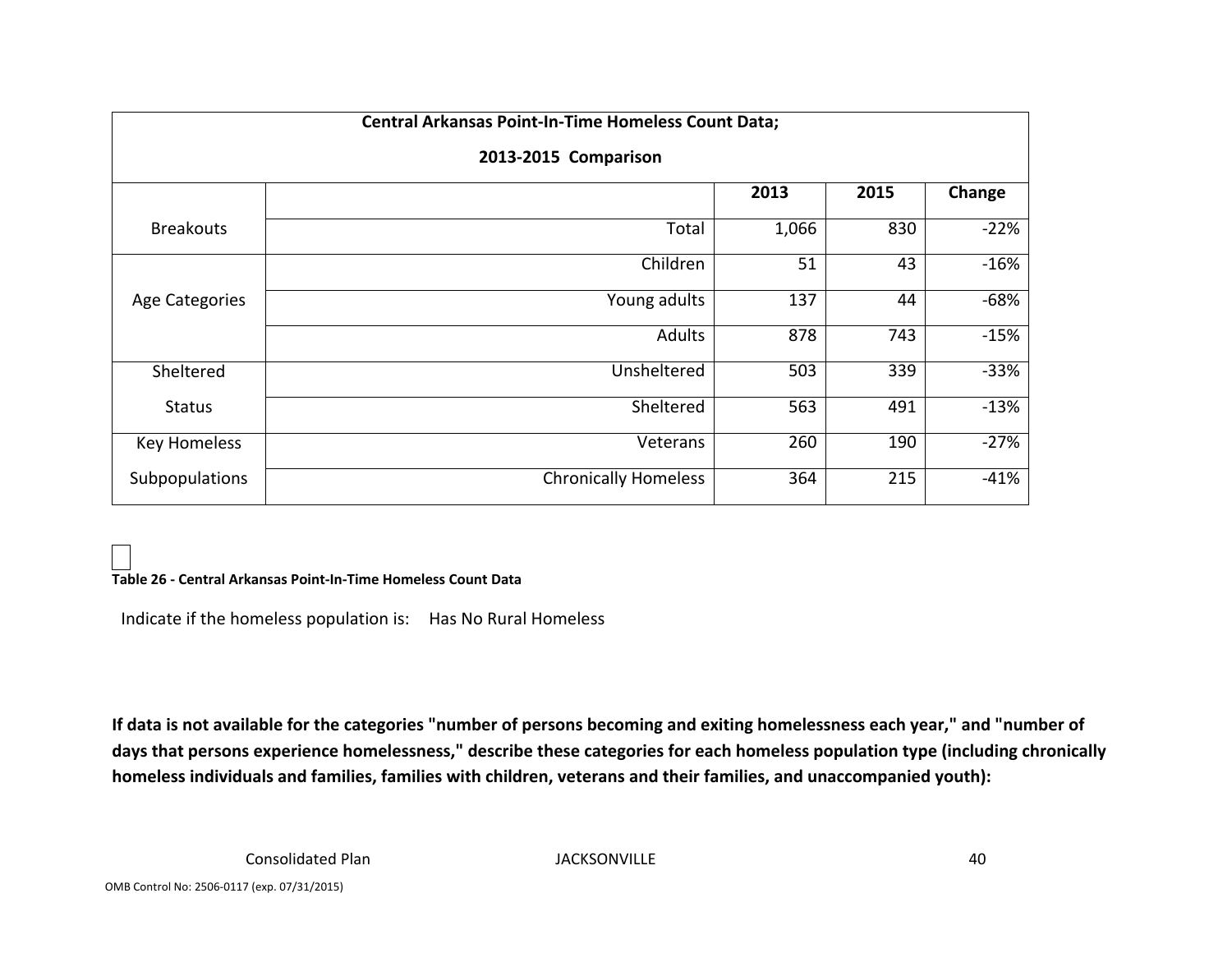#### **Nature and Extent of Homelessness: (Optional)**

| Race:                            | Sheltered: | <b>Unsheltered (optional)</b> |
|----------------------------------|------------|-------------------------------|
|                                  |            |                               |
| White                            | 0          |                               |
| <b>Black or African American</b> | 0          |                               |
| Asian                            | 0          |                               |
| American Indian or Alaska        |            |                               |
| <b>Native</b>                    | 0          |                               |
| Pacific Islander                 | 0          |                               |
| <b>Ethnicity:</b>                | Sheltered: | <b>Unsheltered (optional)</b> |
|                                  |            |                               |
| Hispanic                         | 0          |                               |
| Not Hispanic                     | 0          |                               |

**Data Source**

**Comments:**

**Estimate the number and type of families in need of housing assistance for families with children and the families of veterans.**

**Describe the Nature and Extent of Homelessness by Racial and Ethnic Group.**

**Describe the Nature and Extent of Unsheltered and Sheltered Homelessness.**

**Discussion:**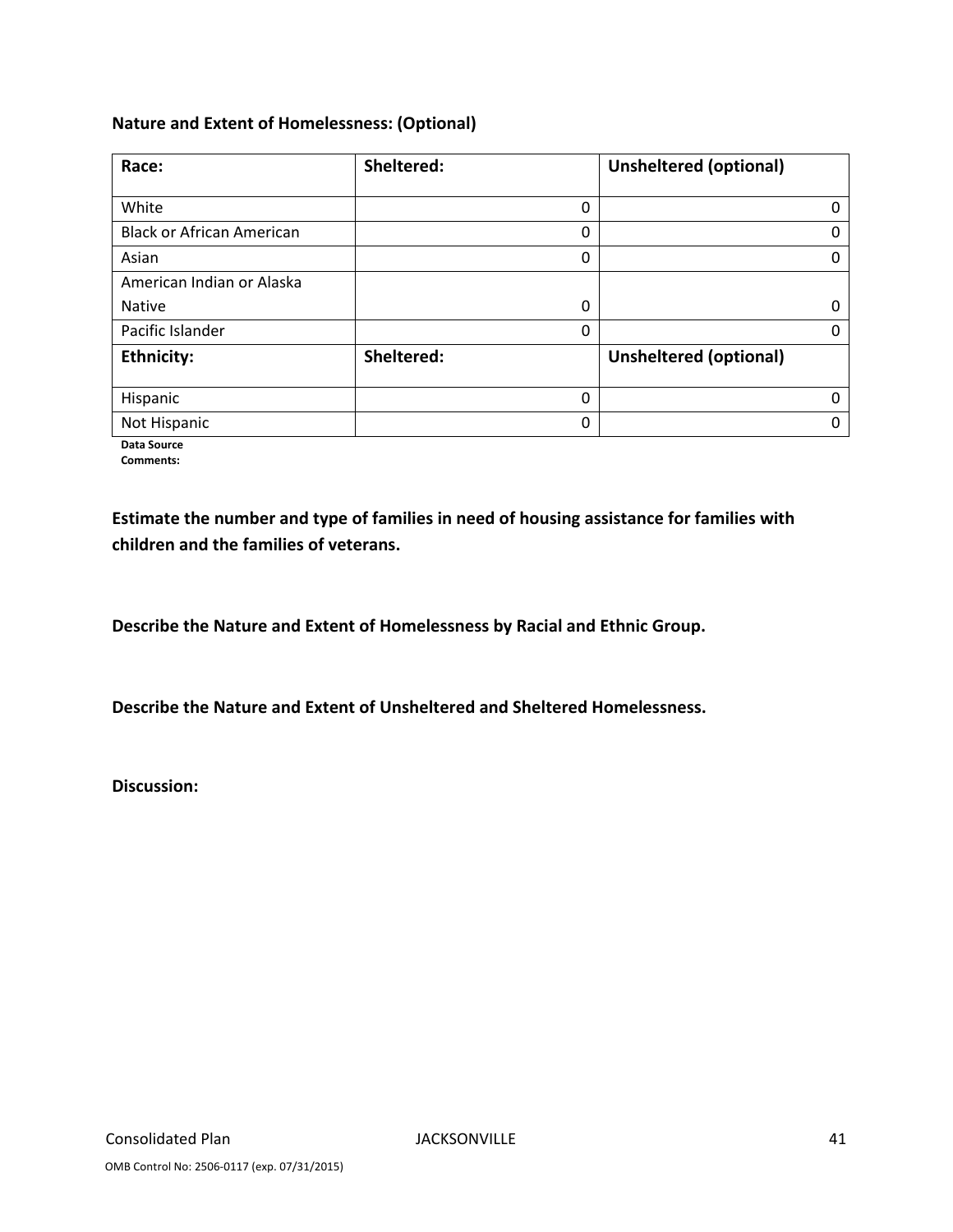# **NA‐45 Non‐Homeless Special Needs Assessment ‐ 91.205 (b,d)**

#### **Introduction:**

According to HUD, special needs populations are "not homeless but require supportive housing, including the elderly, frail elderly, persons with disabilities (mental, physical, developmental), persons with alcohol and other drug addiction, persons with HIV/AIDS. These families and individuals are living either with families, in group facilities or independently. Because individuals in these groups face unique housing challenges and are vulnerable to becoming homeless, a variety of support services are needed in order for them to achieve and maintain a suitable and stable living environment.

While most special needs groups were perceived as having a high level of need, neglected and/or abused children had the most significant level of high need. Victims of domestic violence, person with substance abuse problems and the frail elderly were also identified as having high levels of need for services.

#### **Describe the characteristics of special needs populations in your community:**

#### Elderly and Frail Elderly Persons

HUD provides a definition of "elderly" as persons age 62 or older. The U.S. National Center for Health Statistics (NCHS) notes that a number of older citizens have limitations caused by chronic conditions that contrarian activities of daily living (ADLs). ADLs are divided into three levels, from basic to advance. Basic ADLs involve personal care and include tasks such as eating, bathing, dressing, using the toilet, and getting in or out of bed or a chair. Intermediate, or instrumental activities of daily living (IADLs) are tasks necessary for independent functioning in the community. These include cooking, cleaning, laundry, shopping, using the telephone, using or accessing transportation, taking medicines, and managing money. Social, recreational and occupational activities that greatly affect the individual's quality of life are advanced activities of daily living (AADLs). "Frail elderly" is defined as persons who are unable to perform three or more activities of daily living.

According to 2009‐2013 CHAS data, there were 10,820 households in the city of Jacksonville. Of those households, 2,565 of the contained at least one person 62 or older.

People With Disabilities (Mental, Physical, Developmental)

According to HUD, physical or mental disabilities include "hearing, mobility and visual impairments, chronic alcoholism, chronic mental illness, AIDS, AIDS related complex, and mental retardation that substantially limits one or more major life activities. Many people with disabilities live on fixed incomes and this face financial and housing challenges similar to those of the elderly. Without stable, affordable

#### Consolidated Plan JACKSONVILLE 42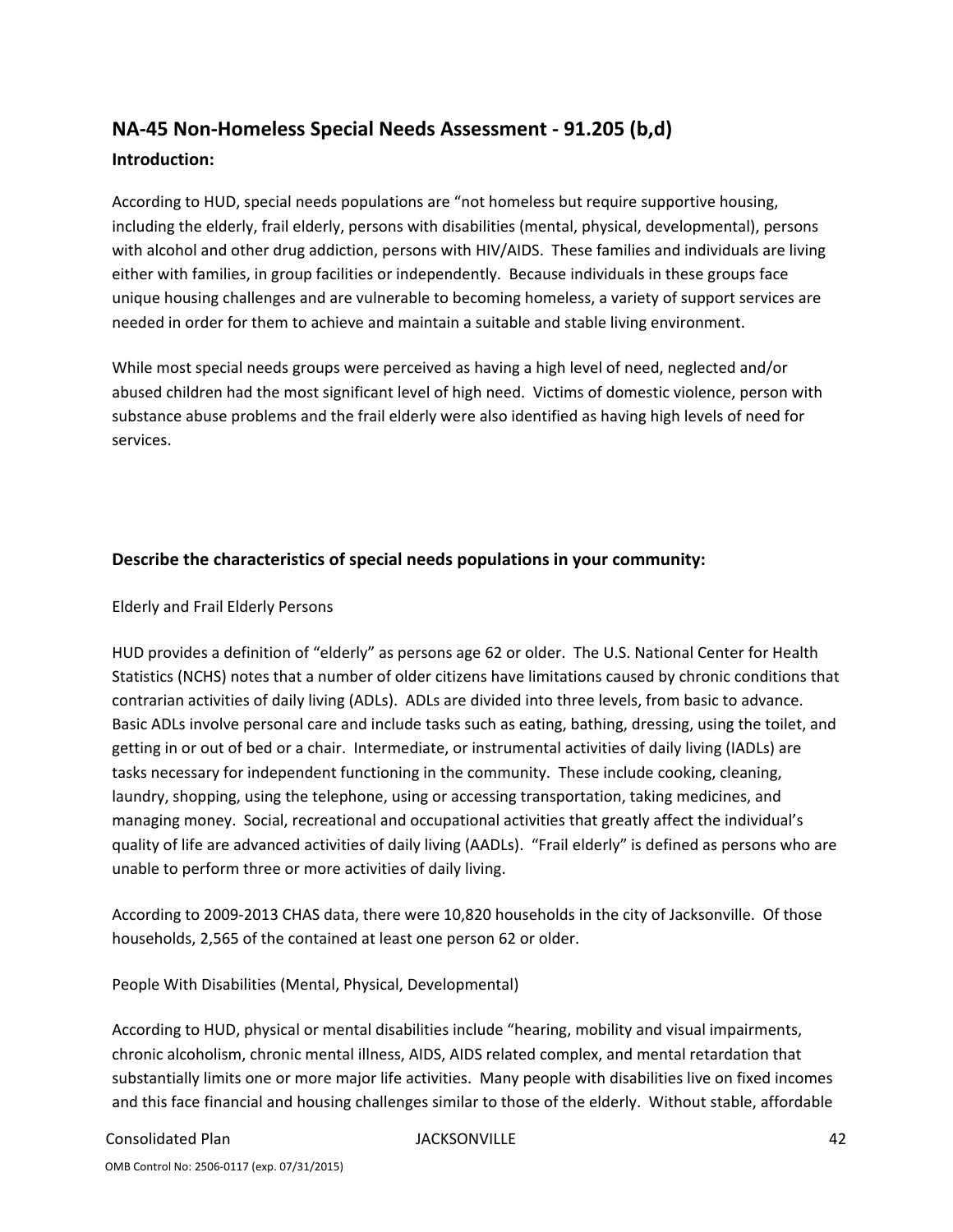housing situation, persons with disabilities can find daily life challenging. Likewise, patients from psychiatric hospitals and structured residential programs have a hard time transitioning back in the main stream society without a reasonable priced and supportive living situation.

In Jacksonville, Pathfinders has a lead role in providing housing related and other supportive services for handicapped citizens.

#### People with Alcohol and other Drug Additions

For persons suffering from addictions to drugs and alcohol, housing is complicated. Persons who have stable housing are much better to treat their addictions. However, obtaining stable housing while suffering from addiction can be quite difficult, and the frustrations caused by a lack of housing options may only exacerbate addictions

#### Victims of Domestic Violence

Domestic violence describes behavior that are used by one person in a relationship to control the other. This aggressive conduct is often criminal, including physical assault, sexual abuse and stalking. Victims can be of all races, ages, genders, religions, cultures, education levels and marital statuses. Victims of domestic violence are at risk of becoming homeless due to an unstable living environment. If domestic violence victims flee the home, they are often faced with finding emergency shelter and services for themselves and their children. Victims of domestic violence are predominantly women. However, children can also be affected as either victims of abuse or a witnesses to abuse of members of their family.

Pinpointing a specific number of victims of domestic violence can be difficult because many cases go unreported. There are other means of gathering statistics, including tracking the number of cases that are reported to law enforcement.

### **What are the housing and supportive service needs of these populations and how are these needs determined?**

#### **Elderly and Frail Elderly Persons**

A number of different housing and service programs exist to aid elderly populations in Jacksonville. As the Baby Boomer generation grows older the needs of this population are expected to multiply substantially, requiring increased funding. The priority need of the elderly population, especially the frail elderly, is assisted or long-term care housing and services. The Baby Boomer generation is more likely to want to remain independent and physically and mentally active. Thus, there is a need for a greater focus on in‐home care or expanded home health services or housekeeping assistance as well as for families who do provide home care but still may require additional medical or financial assistance.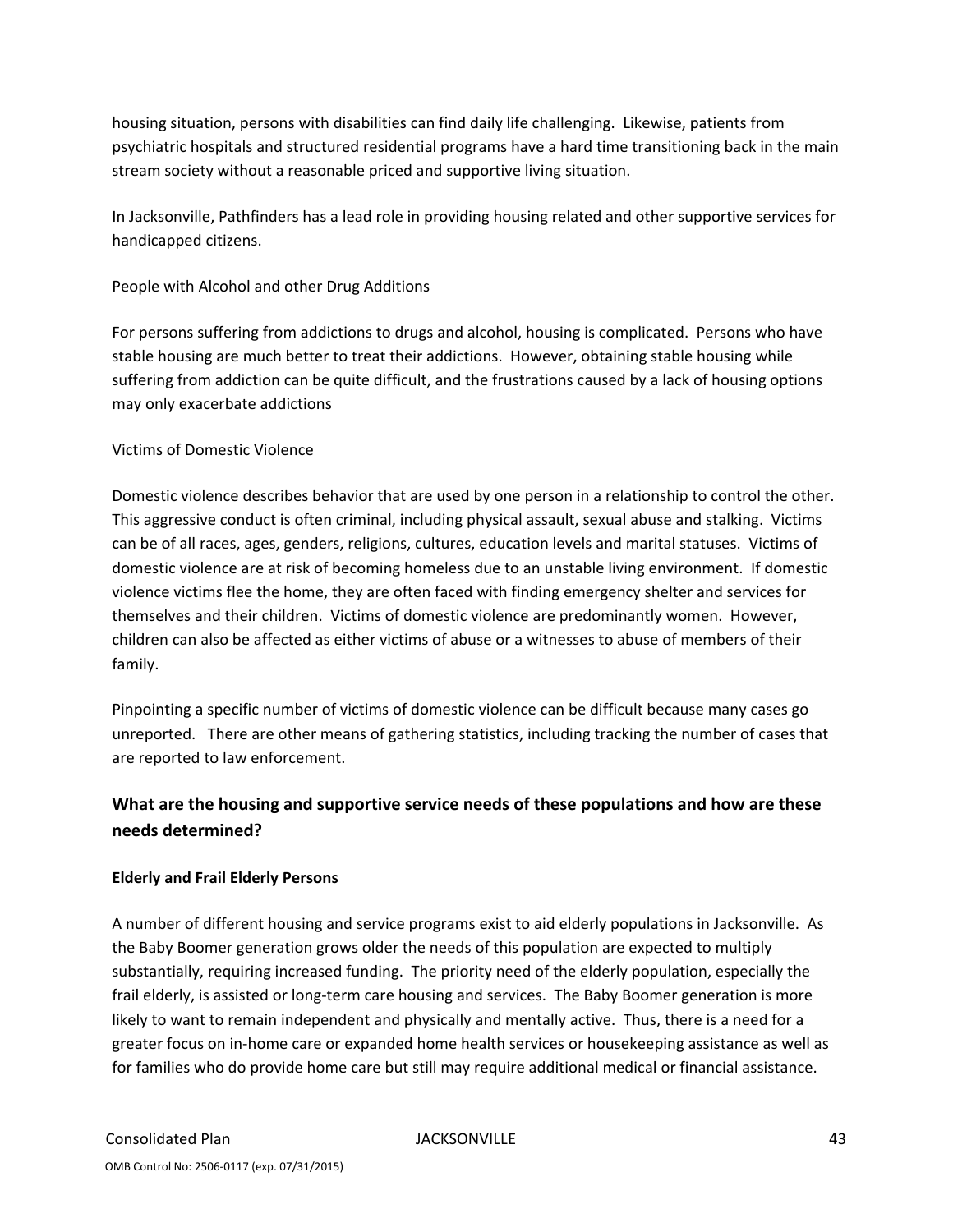Because most elderly persons are on a fixed budget and the costs of these services increase as people live longer and longer, the burden of cost may lie heavily on state‐funded programs.

#### **People with Disabilities (Mental, Physical, Developmental)**

Results from the Needs for Services and Improvements survey show that there was a low priority need for disability centers, but high priority needs for disability services and access, services for the disabled, and health services for mental illness.

#### **People with Alcohol or other Drug Addictions**

Barriers also include programs that follow abstinence-only policies. These programs are often unrealistic for person suffering from addictions because they fail to address the reality of relapses. A person living in supportive housing with an addiction problem who experiences a relapse may suddenly become a homeless person.

Results from the Needs for Services and Improvements show that 53% of respondents felt a high priority need for substance abuse treatment, while the remaining 47% had a low or no need for this community service.

#### **Victims of Domestic Violence**

Results from the Needs for Services and Improvements survey revealed that 77% of respondents had a high priority need for services for victims of domestic violence and child abuse, while 23% had a low priority. Also revealed is that 66% showed a high priority for prevention and outreach services for child abuse/domestic violence and 34% for a low priority.

There are no shelters located in the city of Jacksonville for domestic violence, however there are several shelters located in surrounding cities, Cabot, North Little Rock and Little Rock.

### **Discuss the size and characteristics of the population with HIV/AIDS and their families within the Eligible Metropolitan Statistical Area:**

According to the HIV Surveillance Report Arkansas, 2013, there were 226 newly diagnosed cases of HIV disease in the state in 2013, along with 168 new cases in 2012, and 178 in 2011. There were 114 new AIDS diagnoses in 2013, with 76 cases diagnosed in 2012 and 83 in 2011. According to the County Health Rankings and Roadmaps for 2015, Pulaski County had a total of 1,532 HIV cases and a prevalence rate of 485.

#### **Discussion:**

State and federal budget cuts to service providers providing HIV/AIDS services in the Metropolitan Statistical Area have resulted in staff reductions and reduced service capacity for providers. Lack of

#### Consolidated Plan JACKSONVILLE 44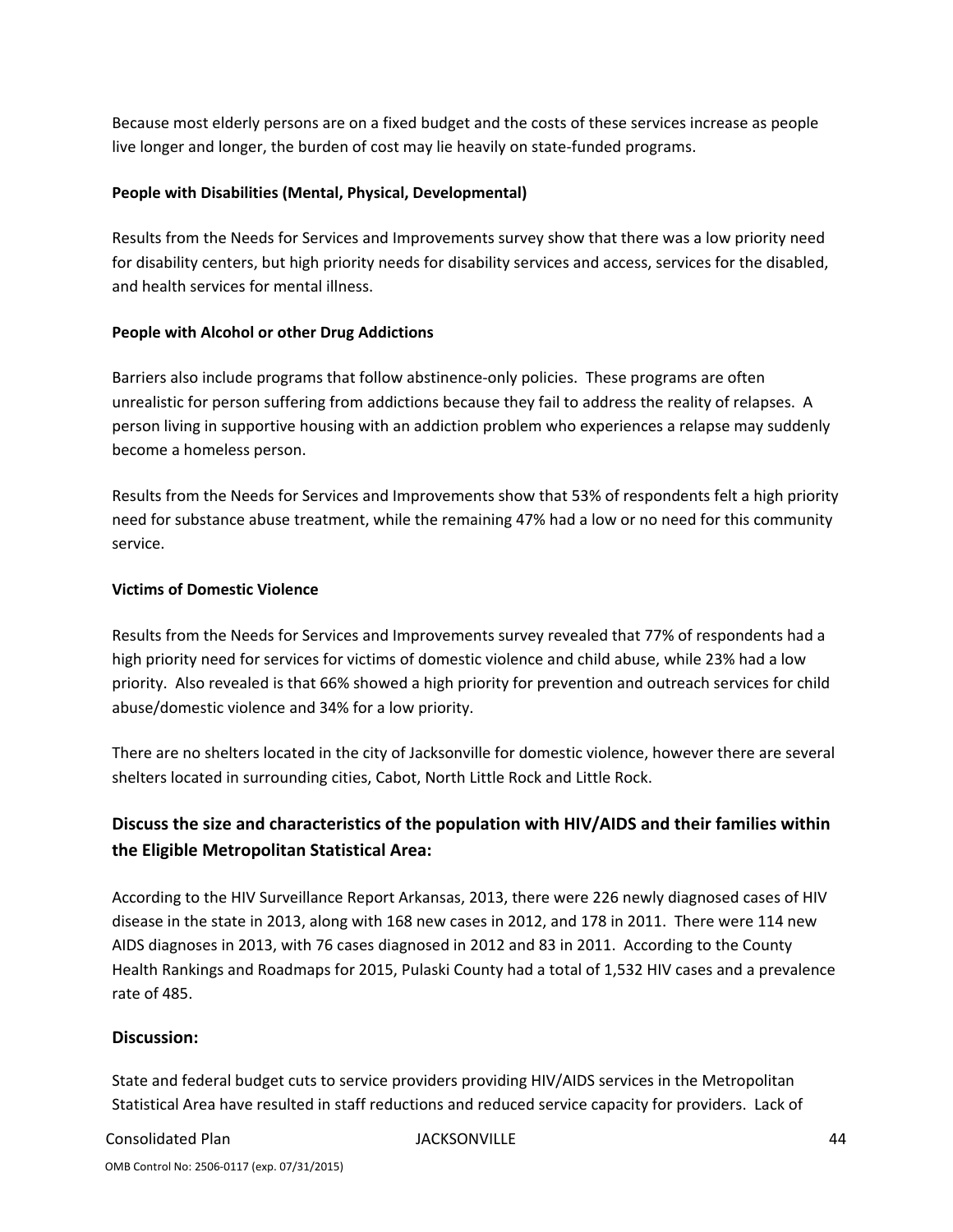part-time employment opportunities for those re-entering the job market as well as affordable housing resources, are just a few of the barriers that persons living with HIV/AIDS face. High housing costs within the MSA make it difficult to transition program participants from HOPWA-funded housing into the private rental market without rental subsides. This puts those living with HIV/AIDS at a higher risk of becoming homeless. Similar to the elderly, as the population of those living with HIV/AIDS ages, there will be an increase in the number of those needing services, placing further strain on the already scare resources.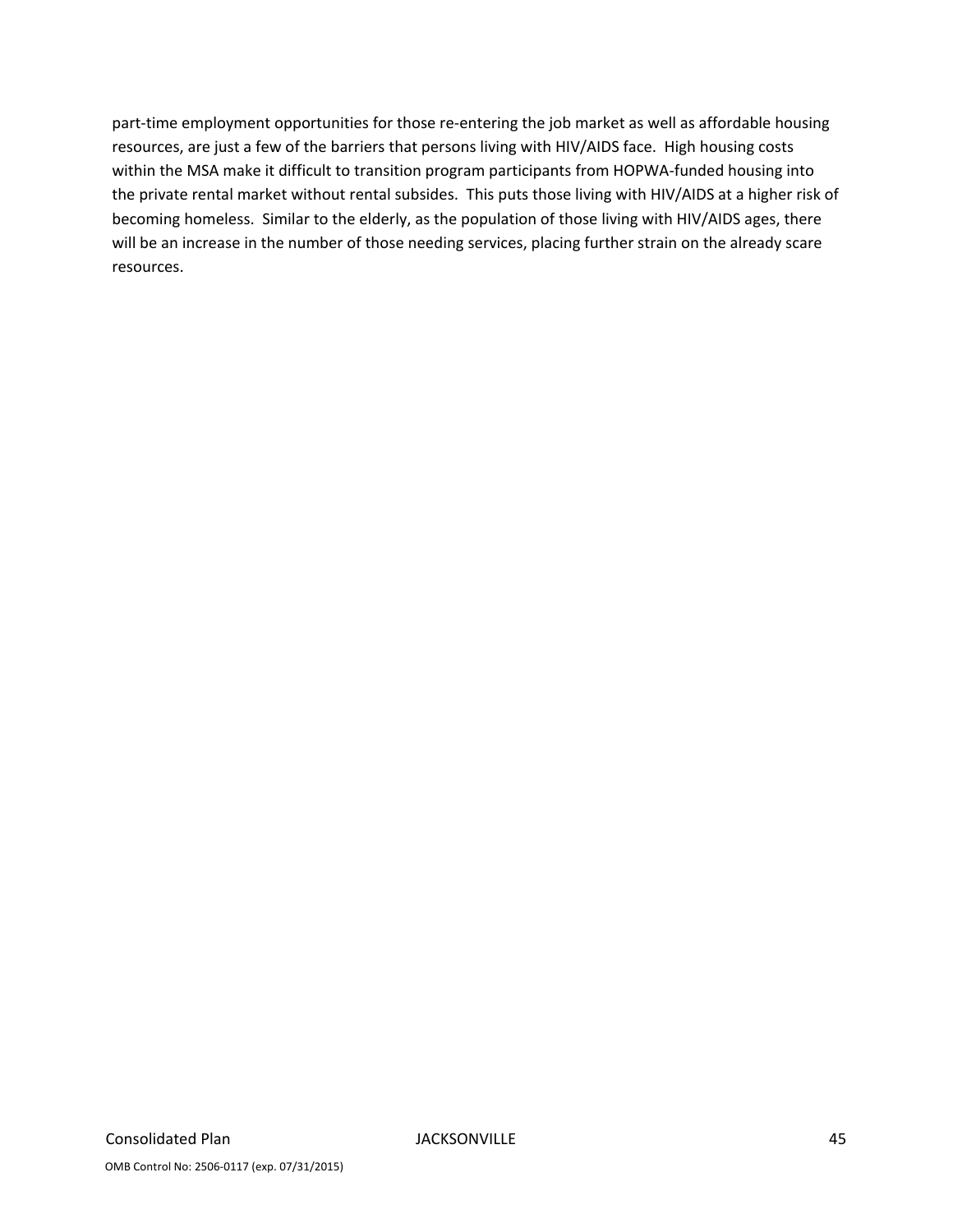### **NA‐50 Non‐Housing Community Development Needs – 91.215 (f)**

#### **Describe the jurisdiction's need for Public Facilities:**

Public facility needs include improvements to public buildings, community centers and parks and recreational facilities.

#### **How were these needs determined?**

The need was voiced throughout community forums and further reinforced through the survey process.

#### **Describe the jurisdiction's need for Public Improvements:**

The public improvement needs within the City are varied and extensive, and most often exceeds the available resources. The most requested improvements include streets, sidewalks and drainage.

#### **How were these needs determined?**

The need was voiced throughout community forums and further reinforced through the survey process.

#### **Describe the jurisdiction's need for Public Services:**

The needs identified includes housing counseling, employment training, fair housing, senior services, veteran services, homeless and homeless prevention services, disability services, transportation, substance abuse treatment, health services, crime awareness/prevention, and domestic violence/child abuse services, prevention and outreach.

#### **How were these needs determined?**

The need was voiced throughout community forums and further reinforced through the survey process.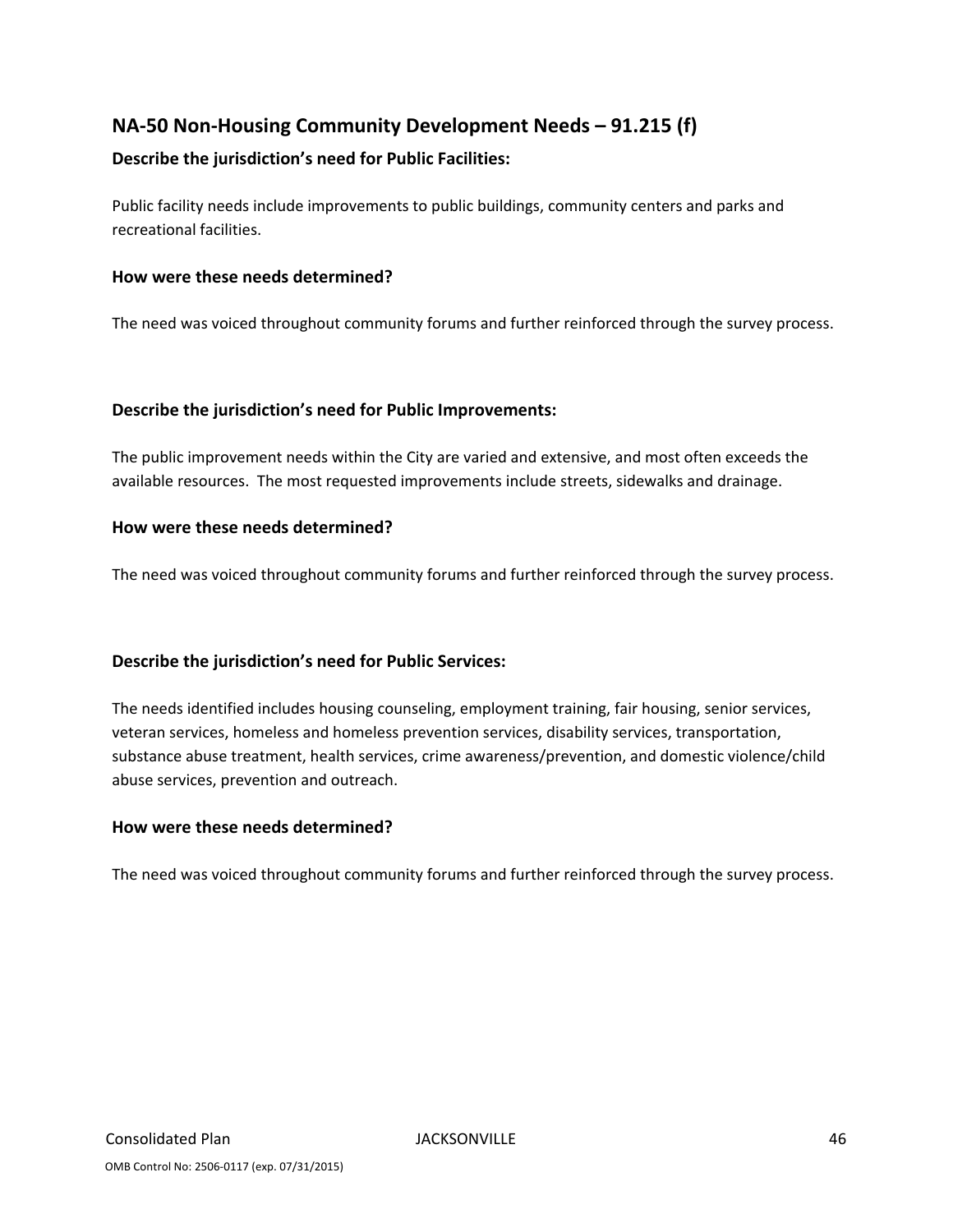# **Housing Market Analysis**

### **MA‐05 Overview**

### **Housing Market Analysis Overview:**

The section provides information about the housing market, the supply and demand for housing over time, building permit data and related price information for both rental properties and homeownership opportunities in Jacksonville.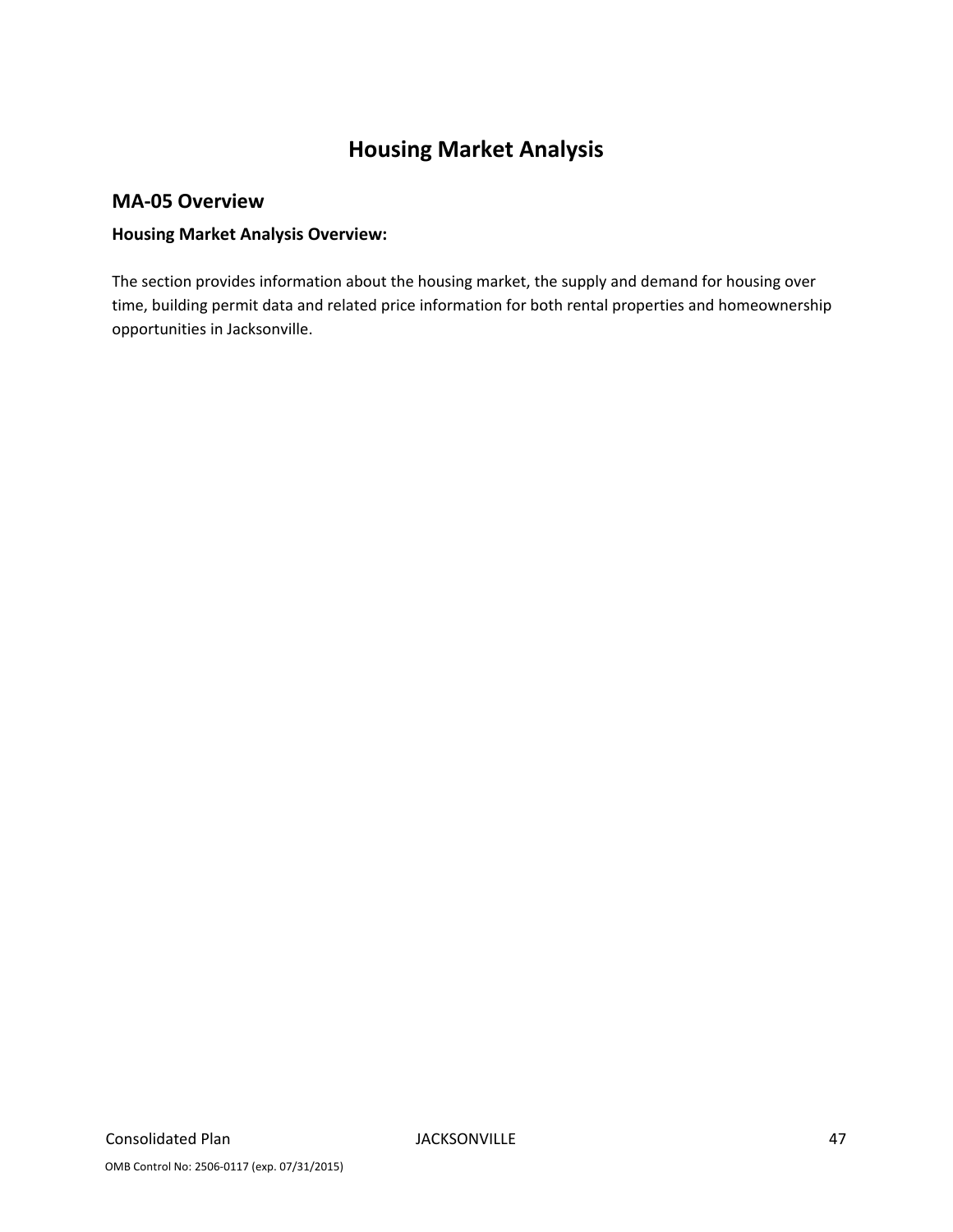## **MA‐10 Number of Housing Units – 91.210(a)&(b)(2)**

#### **Introduction**

The majority of the housing stock in Jacksonville is single‐family, with 61% of households residing in single-family detached structures, while 23% reside in structures with two or more units. Jacksonville have a housing supply of 52.9% owner‐occupied units and 47.1% renters. The average household size of owner‐occupied units is 2.73 as compared to 2.58 for renter‐occupied.

#### **All residential properties by number of units**

| <b>Property Type</b>            | <b>Number</b> | %    |
|---------------------------------|---------------|------|
| 1-unit detached structure       | 7,847         | 61%  |
| 1-unit, attached structure      | 1,171         | 9%   |
| 2-4 units                       | 1,054         | 8%   |
| 5-19 units                      | 1,215         | 10%  |
| 20 or more units                | 630           | 5%   |
| Mobile Home, boat, RV, van, etc | 871           | 7%   |
| <b>Total</b>                    | 12,788        | 100% |

**Data Source:** 2008‐2012 ACS

**Table 27 – Residential Properties by Unit Number**

#### **Unit Size by Tenure**

|                    | <b>Owners</b> |      | <b>Renters</b> |      |  |
|--------------------|---------------|------|----------------|------|--|
|                    | <b>Number</b> | %    | <b>Number</b>  | %    |  |
| No bedroom         | 15            |      | 147            | 3%   |  |
| 1 bedroom          | 54            | 1%   | 1,024          | 19%  |  |
| 2 bedrooms         | 485           | 9%   | 2,096          | 40%  |  |
| 3 or more bedrooms | 5,148         | 90%  | 2,006          | 38%  |  |
| <b>Total</b>       | 5,702         | 100% | 5,273          | 100% |  |

**Data Source:** 2008‐2012 ACS

### **Describe the number and targeting (income level/type of family served) of units assisted with federal, state, and local programs.**

**Table 28 – Unit Size by Tenure**

Jacksonville's federally assisted affordable rental housing stock includes properties financed through the following programs: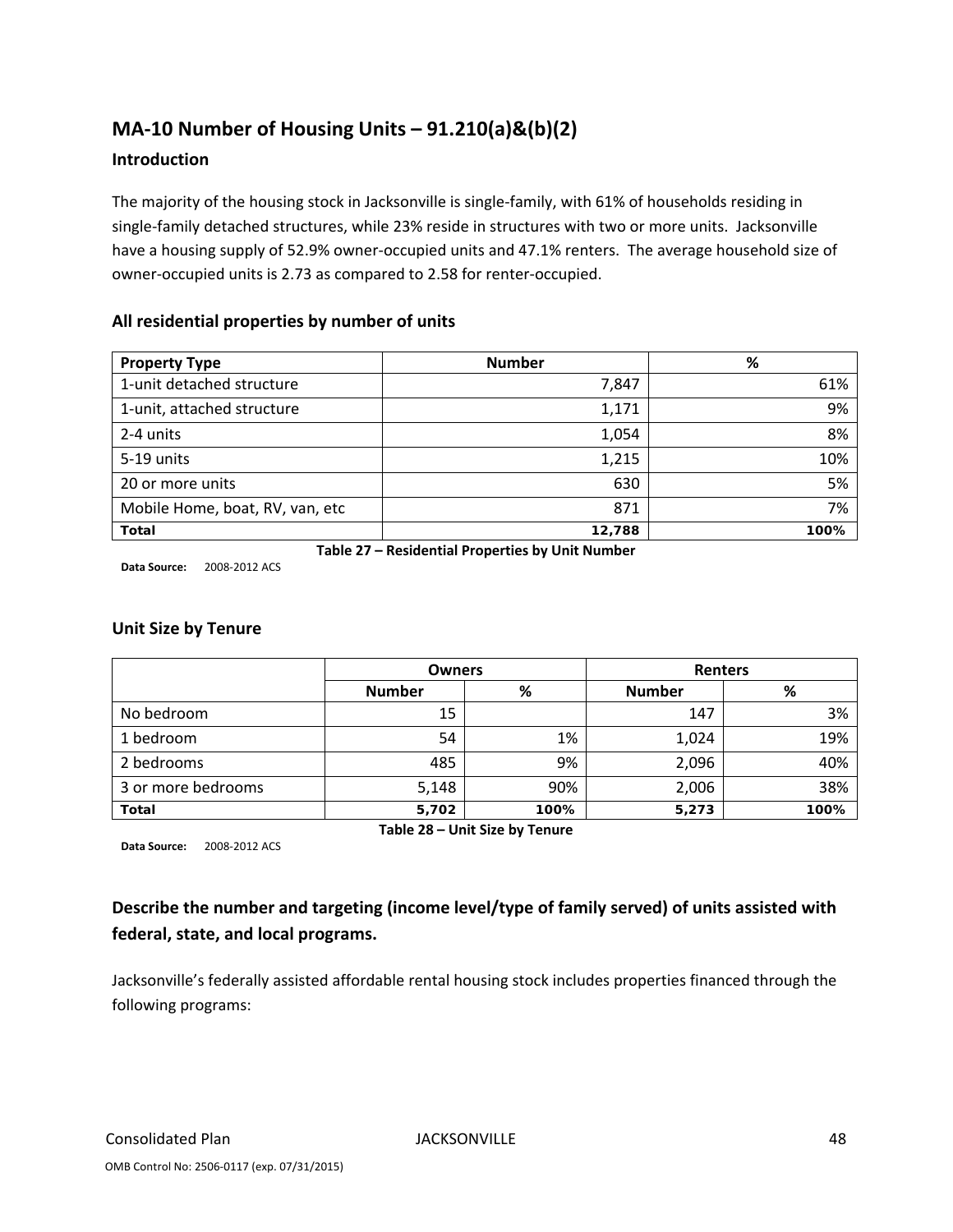### **Provide an assessment of units expected to be lost from the affordable housing inventory for any reason, such as expiration of Section 8 contracts.**

Information not available.

#### **Does the availability of housing units meet the needs of the population?**

There are not enough affordable units to meet the needs of the very low and low-income population.

#### **Describe the need for specific types of housing:**

The vast majority of owner households live in homes with three or more bedrooms. Only 38% of renters live in units with three or more bedrooms. Table 27 shows that over 62% of renters live in units less than three bedrooms, thus suggesting there is overcrowding.

#### **Discussion**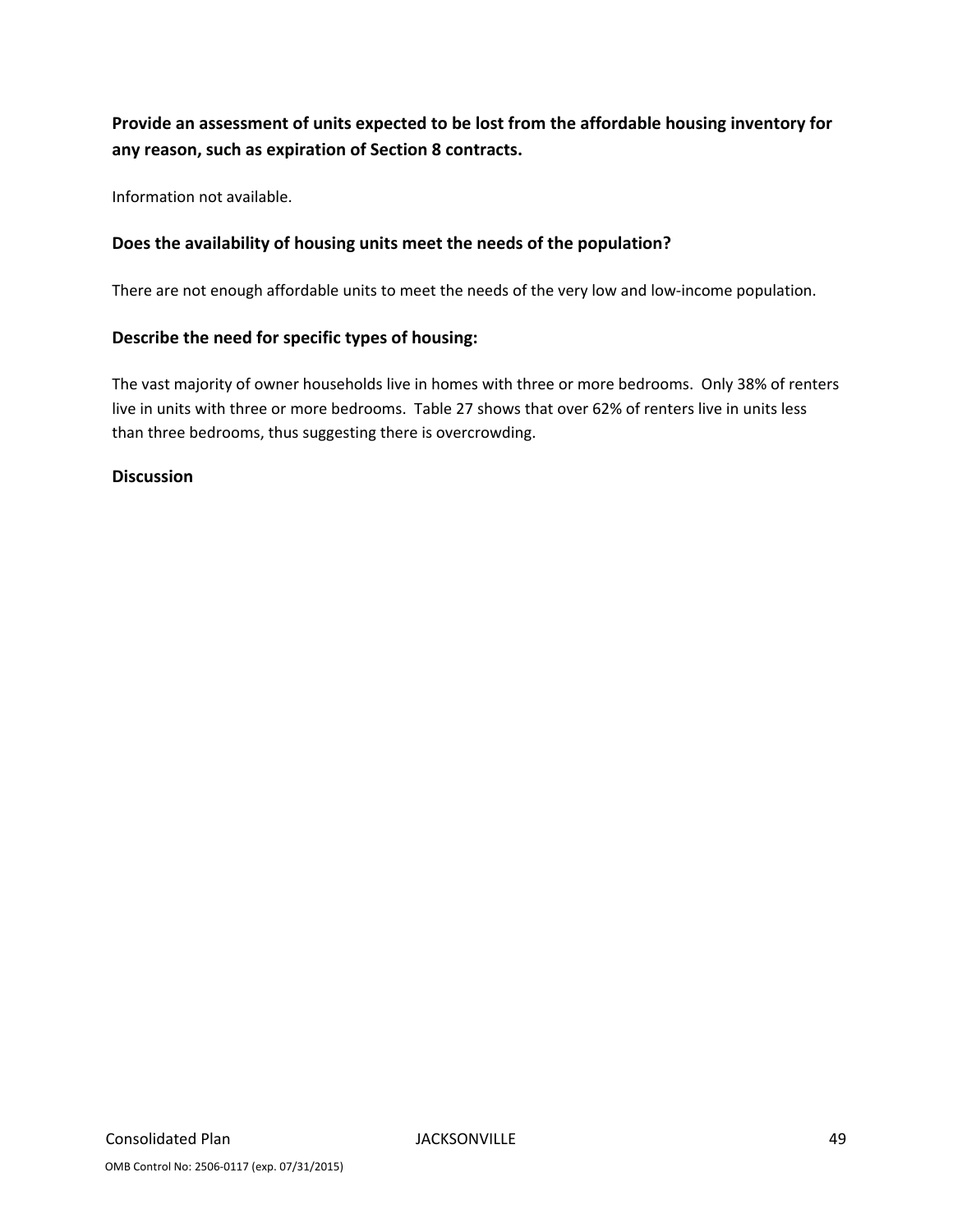### **MA‐15 Housing Market Analysis: Cost of Housing ‐ 91.210(a)**

#### **Introduction**

Housing affordability is an important factor for evaluating the housing market, as well as quality of life, as many housing problems are directly related to the cost of housing. HUD standards measure affordability by the number of household paying no more than 30% of their gross income towards housing costs, including utilities.

#### **Cost of Housing**

|                      | Base Year: 2000 | <b>Most Recent Year: 2012</b> | % Change |
|----------------------|-----------------|-------------------------------|----------|
| Median Home Value    | 70.100          | 111.100                       | 58%      |
| Median Contract Rent | 381             | 480                           | 26%      |

**Table 29 – Cost of Housing**

**Data Source:** 2000 Census (Base Year), 2008‐2012 ACS (Most Recent Year)

| <b>Rent Paid</b>     | <b>Number</b> | $\%$  |  |  |  |
|----------------------|---------------|-------|--|--|--|
| Less than \$500      | 3,022         | 57.3% |  |  |  |
| \$500-999            | 1,775         | 33.7% |  |  |  |
| \$1,000-1,499        | 448           | 0.0%  |  |  |  |
| \$1,500-1,999        | 28            | 0.0%  |  |  |  |
| \$2,000 or more      | 0             | 0.0%  |  |  |  |
| <b>Total</b>         | 5,273         | 91.0% |  |  |  |
| Table 30 - Rent Paid |               |       |  |  |  |

**Data Source:** 2008‐2012 ACS

#### **Housing Affordability**

| % Units affordable to Households<br>earning | Renter  | Owner   |
|---------------------------------------------|---------|---------|
| 30% HAMFI                                   | 405     | No Data |
| 50% HAMFI                                   | 1,285   | 55      |
| 80% HAMFI                                   | 2,305   | 190     |
| <b>100% HAMFI</b>                           | No Data | 270     |
| <b>Total</b>                                | 3,995   | 515     |

**Table 31 – Housing Affordability**

**Data Source:** 2008‐2012 CHAS

OMB Control No: 2506‐0117 (exp. 07/31/2015)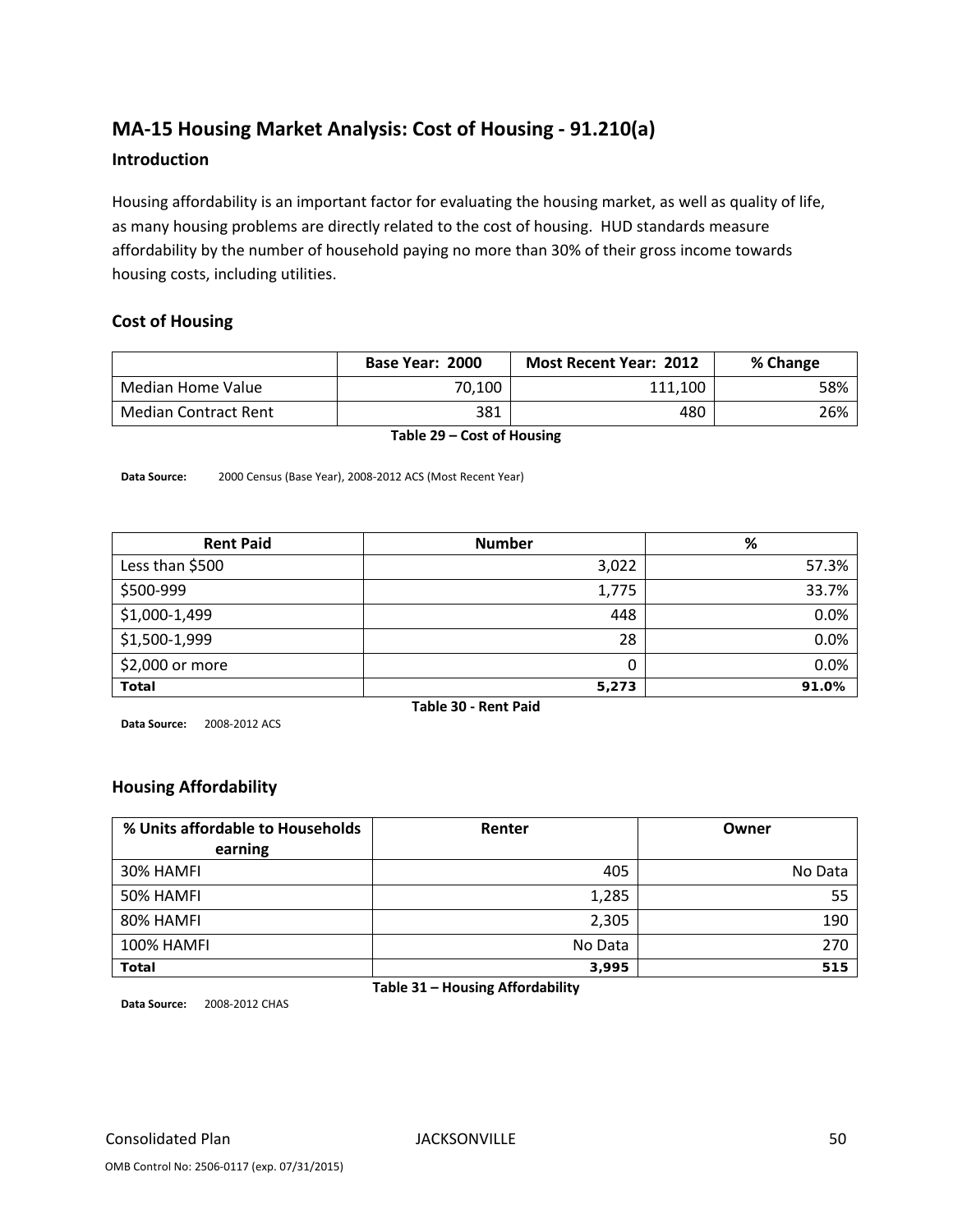#### **Monthly Rent**

| Monthly Rent (\$)       | <b>Efficiency (no</b><br>bedroom) | 1 Bedroom | 2 Bedroom | 3 Bedroom | 4 Bedroom |
|-------------------------|-----------------------------------|-----------|-----------|-----------|-----------|
| <b>Fair Market Rent</b> |                                   |           |           |           |           |
| High HOME Rent          |                                   |           |           |           |           |
| Low HOME Rent           |                                   |           |           |           |           |

**Data Source Comments:**

**Table 32 – Monthly Rent**

#### **Is there sufficient housing for households at all income levels?**

There is a clear mismatch between the need and availability of affordable housing in Jacksonville. Per 2008‐2012 CHAS data, approximately 1,470 households earn less than 30% AMI, yet there are only 405 units available that are affordable to these households. The data show that only 10% of rental units are affordable to those earning less than 30% of the AMI. This suggest many households are forced to spend more of their income on housing expenses, moving up to higher priced rental housing. With this situation, it is easy to see why households are cost burdened. In many cases it creates a severe cost burden, requiring more than 50% of their income for housing.

### **How is affordability of housing likely to change considering changes to home values and/or rents?**

Income and wages are not keeping pace with rising housing costs and overall cost of living. From 2000‐ 2012 home prices increased58% and rents increased 26%, but median household income increased just 16%.

Growing populations among many special needs groups, such as elderly households and persons living with AIDS/HIV, will lead to an even more acute need for affordable housing in the upcoming years.

### **How do HOME rents / Fair Market Rent compare to Area Median Rent? How might this impact your strategy to produce or preserve affordable housing?**

High HOME rents are relatively close to FMR and all low HOME rents are considerably lower than the FMR in Jacksonville.

#### **Discussion**

Homes in Jacksonville are becoming increasingly more expensive and the affordability gap is growing wider. Between 2000 and 2012 rent prices increased more than the increase of median incomes, homeownership remains out of reach for many households. Considering the large difference between income and housing costs, there is an extraordinary need for more affordable housing, not just for the

#### Consolidated Plan JACKSONVILLE 51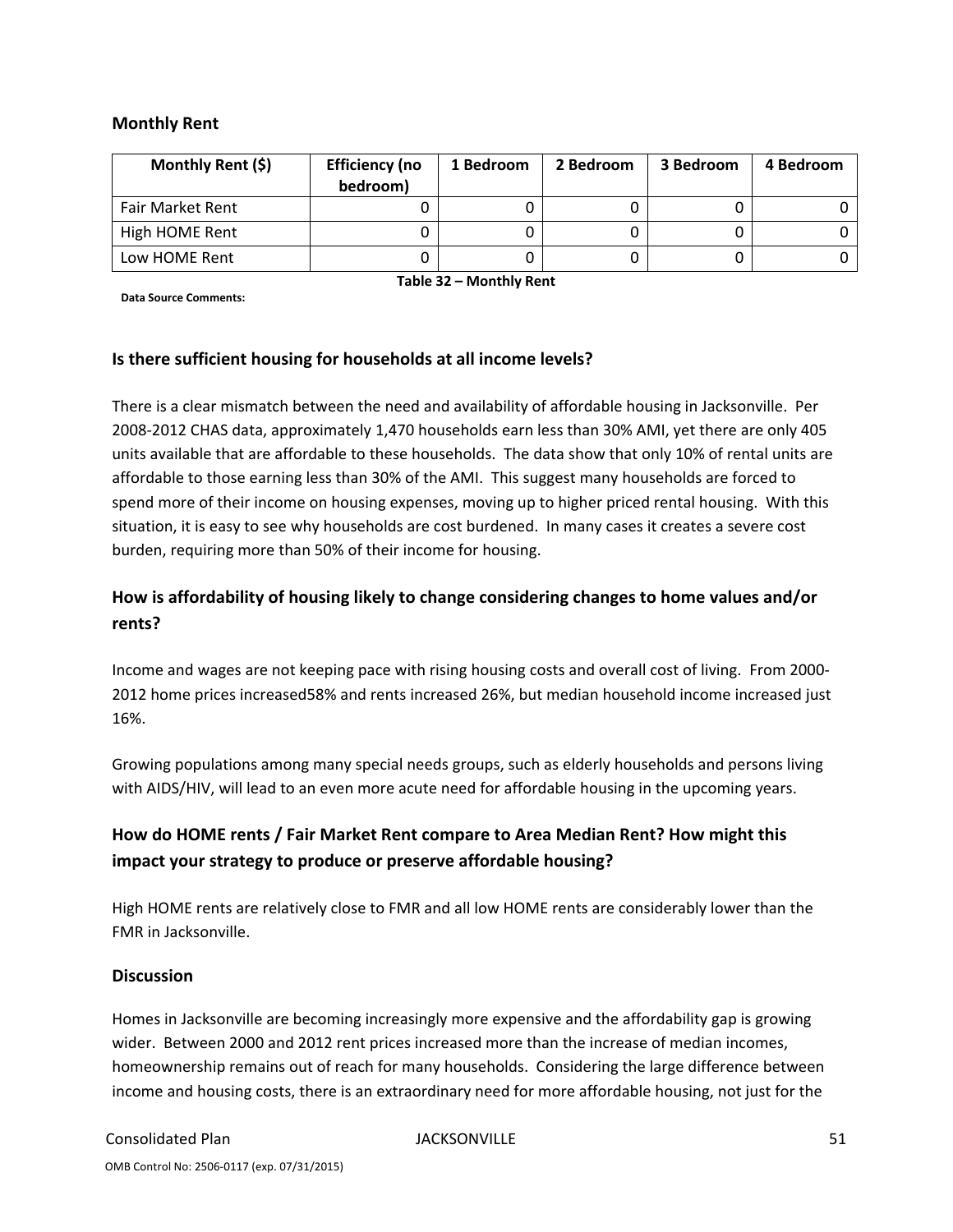lowest-income residents, but also for the moderate-income working families. Overall, there is a strong need for diverse mixture of new housing stock to serve the needs of the City's population.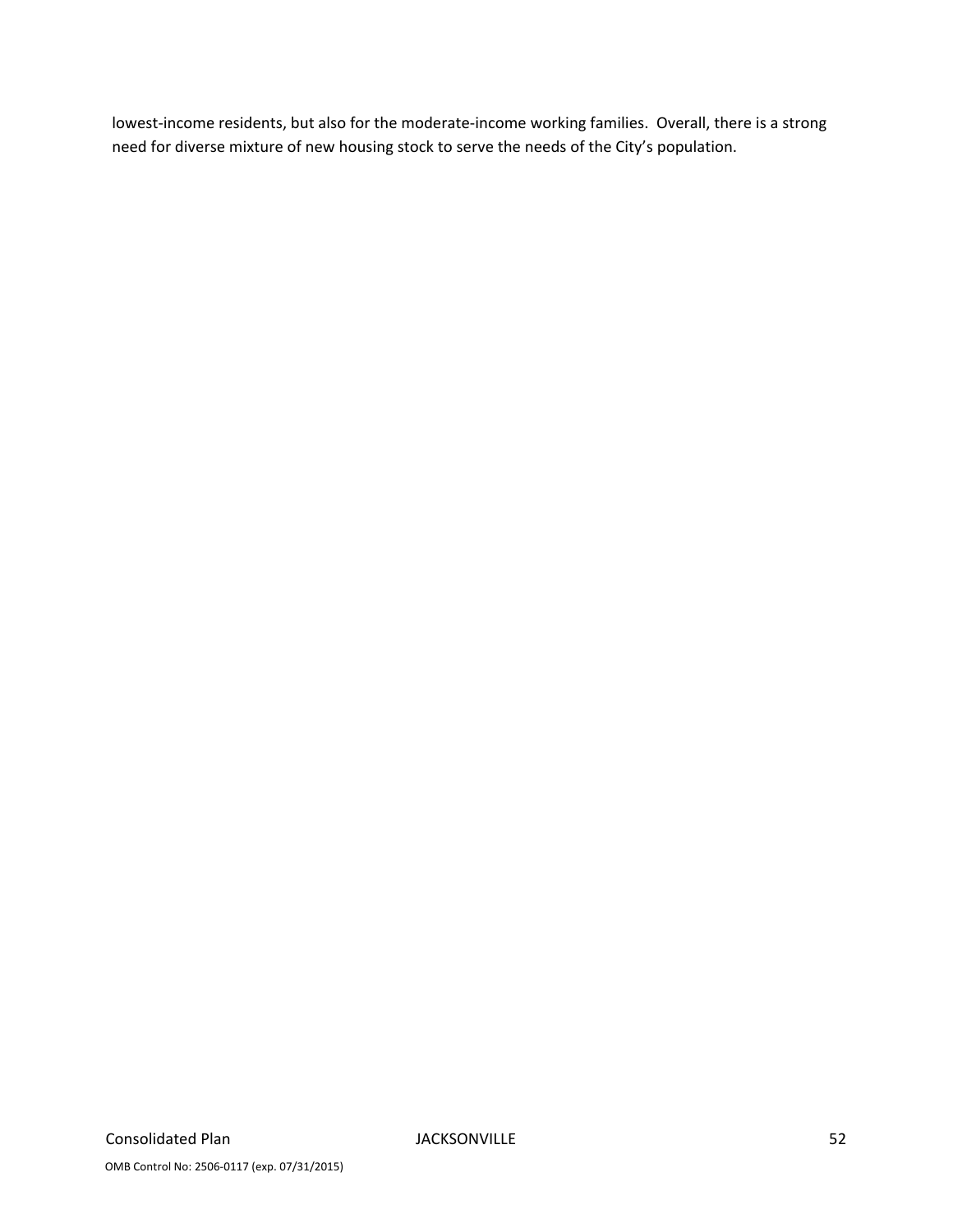# **MA‐20 Housing Market Analysis: Condition of Housing – 91.210(a) Introduction**

HUD defines housing "conditions" similarly as to the housing problems evaluated in the Needs Assessment. These conditions are: overcrowding, cost burden, or a lack of complete plumbing or kitchen facilities. Based on this definition, 42% of renters have at least one of the selected conditions with only 23% of owners experiencing one or more conditions.

#### **Definitions**

Substandard condition is defined as a combination of incomplete kitchen or plumbing facilities, missing windows or exterior doors, severely compromised foundations, outdated electrical infrastructure, holes in floors or walls, and holds in roof or severely compromised roofing materials preventing closure from weather penetration. Many units with a combination that includes all these conditions may be unfit for human occupation. Some may be candidates for rehabilitation, others may not be. Substandard condition suitable for rehabilitation would be units where the home is determined to be less than 60% deteriorated or the cost of the combination of needed repairs of all conditions does not exceed the estimated after‐rehabilitation value of the house.

#### **Condition of Units**

| <b>Condition of Units</b>      | <b>Owner-Occupied</b>         |      |               | <b>Renter-Occupied</b> |
|--------------------------------|-------------------------------|------|---------------|------------------------|
|                                | <b>Number</b>                 | %    | <b>Number</b> | %                      |
| With one selected Condition    | 1,268                         | 22%  | 2,162         | 41%                    |
| With two selected Conditions   | 46                            | 1%   | 72            | 1%                     |
| With three selected Conditions | 0                             | 0%   | 33            | 0%                     |
| With four selected Conditions  |                               | 0%   |               | 0%                     |
| No selected Conditions         | 4,388                         | 77%  | 3,006         | 57%                    |
| <b>Total</b>                   | 5,702                         | 100% | 5,273         | 99%                    |
|                                | Table 33 - Condition of Units |      |               |                        |

**Data Source:** 2008‐2012 ACS

#### **Year Unit Built**

| <b>Year Unit Built</b> |                            | <b>Owner-Occupied</b> | <b>Renter-Occupied</b> |      |  |
|------------------------|----------------------------|-----------------------|------------------------|------|--|
|                        | <b>Number</b>              | %                     | <b>Number</b>          | %    |  |
| 2000 or later          | 924                        | 16%                   | 662                    | 13%  |  |
| 1980-1999              | 1,688                      | 30%                   | 1,289                  | 24%  |  |
| 1950-1979              | 2,963                      | 52%                   | 3,148                  | 60%  |  |
| Before 1950            | 127                        | 2%                    | 174                    | 3%   |  |
| <b>Total</b>           | 5,702                      | 100%                  | 5,273                  | 100% |  |
|                        | Table 34 - Year Unit Built |                       |                        |      |  |

**Data Source:** 2008‐2012 CHAS

Consolidated Plan JACKSONVILLE 53

OMB Control No: 2506‐0117 (exp. 07/31/2015)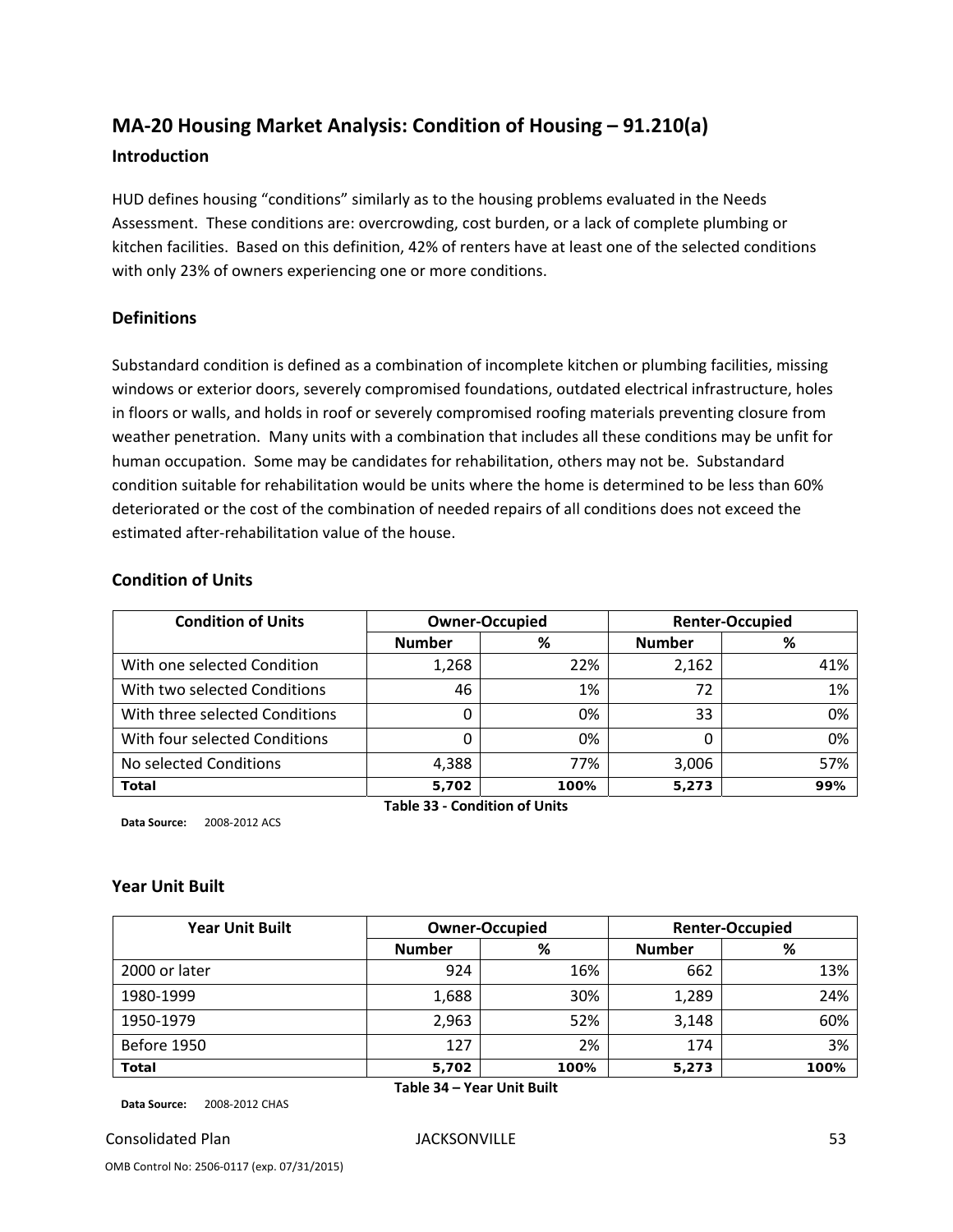#### **Risk of Lead‐Based Paint Hazard**

| <b>Risk of Lead-Based Paint Hazard</b>                | <b>Owner-Occupied</b> |     | <b>Renter-Occupied</b> |     |
|-------------------------------------------------------|-----------------------|-----|------------------------|-----|
|                                                       | <b>Number</b>         | ℅   | <b>Number</b>          | %   |
| Total Number of Units Built Before 1980               | 3.090                 | 54% | 3.322                  | 63% |
| Housing Units build before 1980 with children present | 440                   | 8%  | 470                    | 9%  |

**Table 35 – Risk of Lead‐Based Paint**

**Data Source:** 2008‐2012 ACS (Total Units) 2008‐2012 CHAS (Units with Children present)

#### **Vacant Units**

|                               | <b>Suitable for</b><br><b>Rehabilitation</b> | <b>Not Suitable for</b><br>Rehabilitation | Total |
|-------------------------------|----------------------------------------------|-------------------------------------------|-------|
| <b>Vacant Units</b>           |                                              |                                           |       |
| <b>Abandoned Vacant Units</b> |                                              |                                           |       |
| <b>REO Properties</b>         |                                              |                                           |       |
| Abandoned REO Properties      |                                              |                                           |       |

**Data Source:** 2005‐2009 CHAS

**Table 36 ‐ Vacant Units**

#### **Need for Owner and Rental Rehabilitation**

Characteristics commonly used to evaluate the housing supply are age of housing stock, the number of vacant/abandoned units, and the risk of lead‐based paint. Approximately 54% of the owner‐occupied housing stock and 63% of the renter‐occupied housing stock was built before 1980, placing the age of the house at more than 30 years old. As houses age, many factors can cause rapid deterioration of housing units, especially in homes where the occupant don't or can't provide the needed maintenance. In Jacksonville, the oldest housing stock is located in the lowest-income neighborhood and is must needed repairs.

### **Estimated Number of Housing Units Occupied by Low or Moderate Income Families with LBP Hazards**

Building age is used to estimate the number of homes with lead‐based paint (LBP), as LBP was prohibited on residential units after 1978. For the purpose of this plan, units built before 1980 are used as a baseline for units that contain LBP. Table 34 show that 54% of owner‐occupied households and 63% of renter‐occupied households live in units built before 1980 and have potential exposure of LBP. Furthermore, 8% of owner housing units and 9% of rental housing units built prior to 1980 are occupied by families with children present, a total of over 900 housing units.

#### **Discussion**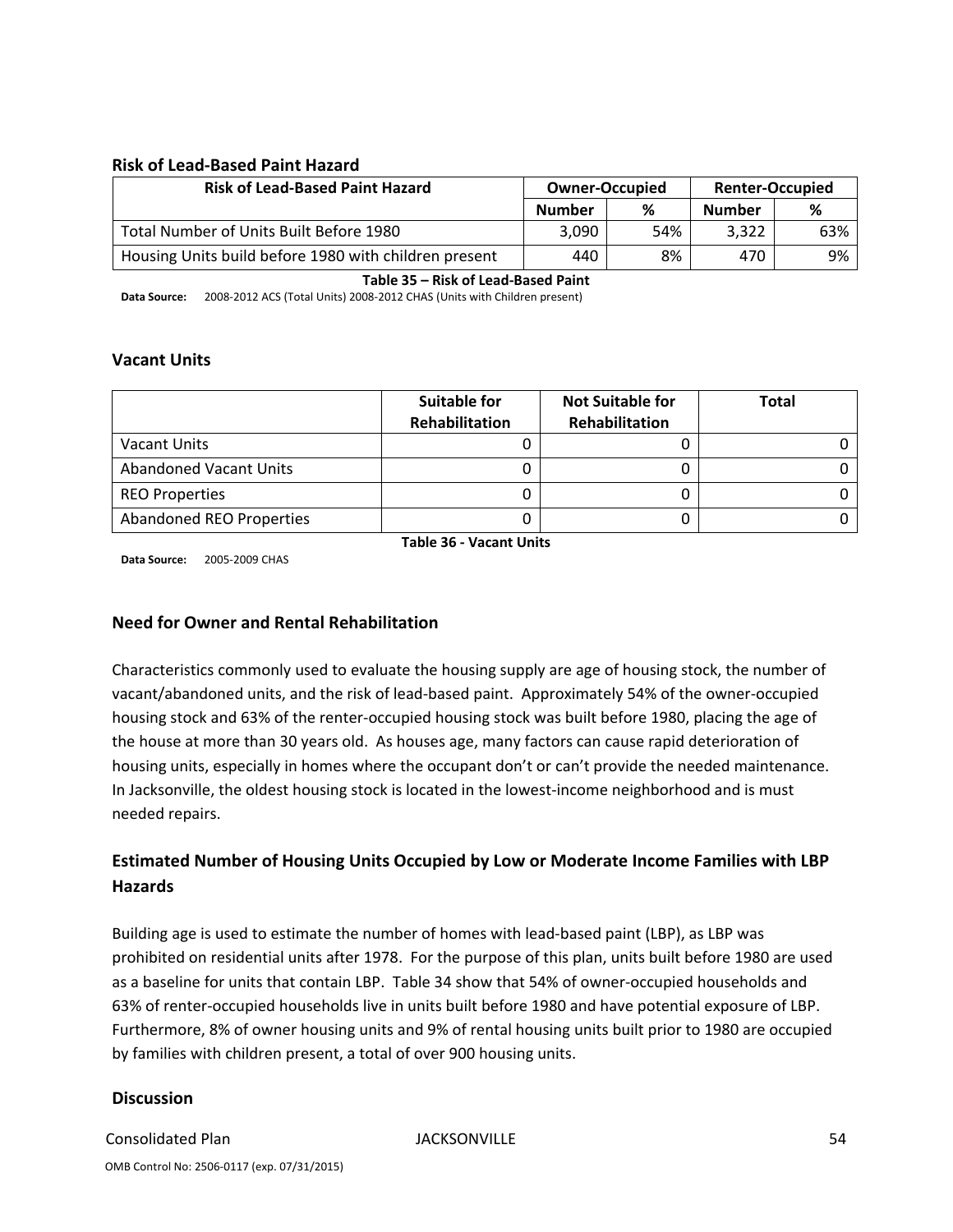Children, six years of age and younger, have the highest risk of lead poisoning as they are more likely to place their hands and other objects into their mouths. The effect of lead poisoning include damage to the nervous system, decreased brain development, and learning disabilities. As shown in table 34, approximately 910 households live in housing with risk of LBP and contain children age 6 or younger.

As housing units age, they typically fall through the income classes from middle‐ or moderate‐income households to lower income households. Typically the oldest neighborhoods are where the poorest residents are found and Jacksonville is no different. As a result, it is reasonable to assume that most of the 910 units are in the Sunnyside Addition or Henry Estate area of the City and are likely occupied by low‐income families.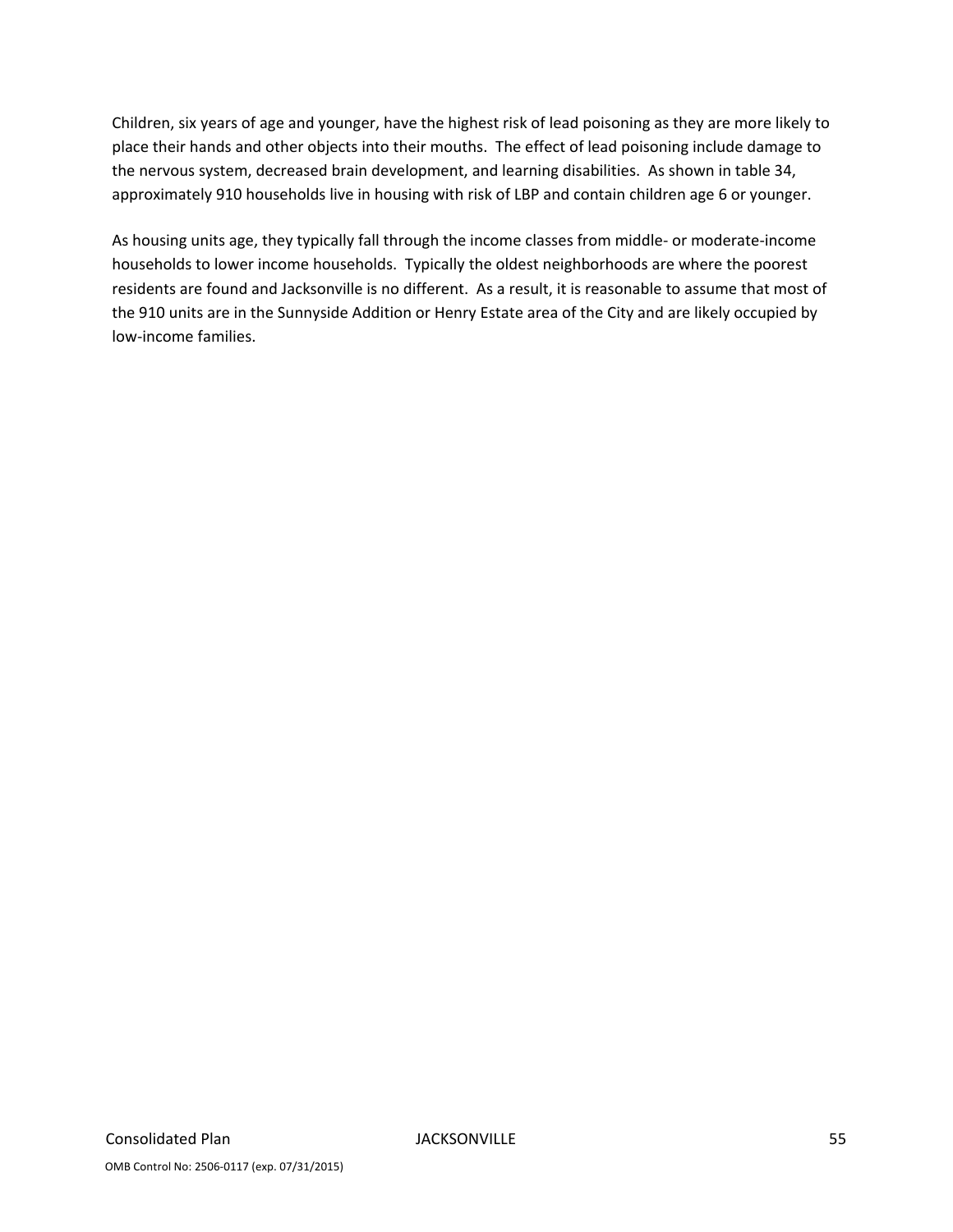### **MA‐25 Public and Assisted Housing – 91.210(b)**

**Introduction**

#### **Totals Number of Units**

| Program Type                                                                                           |                                                                                                                 |           |         |       |                 |                     |                                                            |                                         |                 |
|--------------------------------------------------------------------------------------------------------|-----------------------------------------------------------------------------------------------------------------|-----------|---------|-------|-----------------|---------------------|------------------------------------------------------------|-----------------------------------------|-----------------|
|                                                                                                        | Certificate                                                                                                     | Mod-Rehab | Public  |       | <b>Vouchers</b> |                     |                                                            |                                         |                 |
|                                                                                                        |                                                                                                                 |           | Housing | Total | Project -based  | <b>Tenant-based</b> |                                                            | <b>Special Purpose Voucher</b>          |                 |
|                                                                                                        |                                                                                                                 |           |         |       |                 |                     | <b>Veterans</b><br><b>Affairs</b><br>Supportive<br>Housing | Family<br><b>Unification</b><br>Program | <b>Disabled</b> |
| # of units vouchers                                                                                    |                                                                                                                 |           |         |       |                 |                     |                                                            |                                         |                 |
| available                                                                                              |                                                                                                                 |           | 100     | 362   |                 |                     |                                                            | 0                                       | 0               |
| # of accessible units                                                                                  |                                                                                                                 |           |         |       |                 |                     |                                                            |                                         |                 |
| *includes Non-Elderly Disabled, Mainstream One-Year, Mainstream Five-year, and Nursing Home Transition |                                                                                                                 |           |         |       |                 |                     |                                                            |                                         |                 |
|                                                                                                        | - The ball of AT Articles of All and Articles and Articles and Articles and Articles of The Control of Articles |           |         |       |                 |                     |                                                            |                                         |                 |

**Table 37 – Total Number of Units by Program Type**

**Data Source:** PIC (PIH Information Center)

#### **Describe the supply of public housing developments:**

### Describe the number and physical condition of public housing units in the jurisdiction, including those that are participating in an **approved Public Housing Agency Plan:**

The Jacksonville Housing Authority operates 96 public housing units all contained on one development site and manages 347 vouchers, 3 being VASH and the rest tenant‐based. The average annual income of their public housing resident is approximately \$10,038 and for tenant‐based voucher holders it's \$11,931 and for VASH holders it's \$17,468. The average length of stay is 3 years for all program types. The residents include 12 elderly persons in public housing and 49 with vouchers; 24 families with persons with <sup>a</sup> disability in public housing and 68 with disabilities holding vouchers. 55% of the public housing units are occupied by African/Americans compared to 45% by Whites. 78% of the vouchers are held by African/Americans and the remaining 22% held by Whites.

Consolidated

**Plan JACKSONVILLE** 56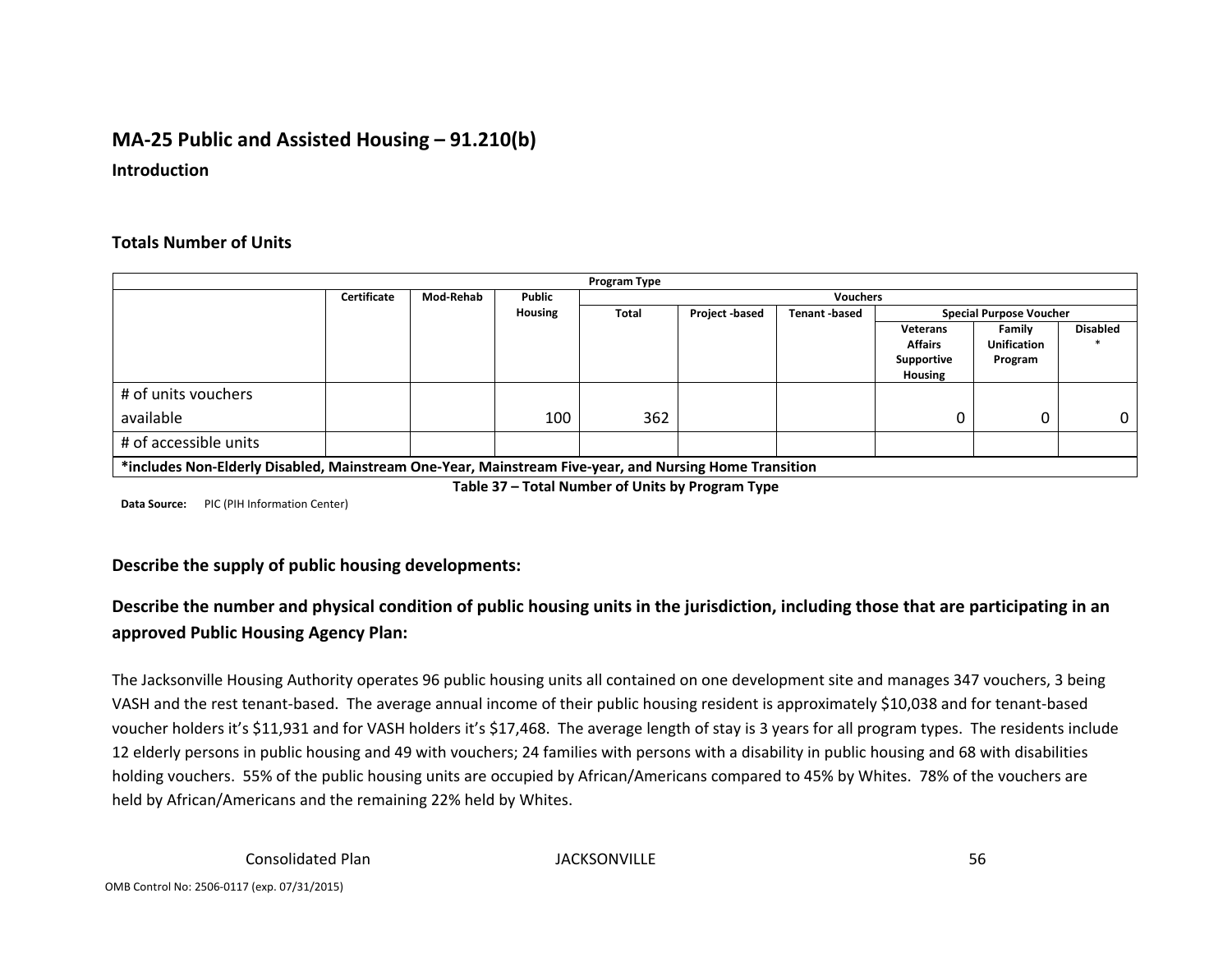The Jacksonville Housing Authority has only one development site and all units are in good order in regards to the exterior and interior condition.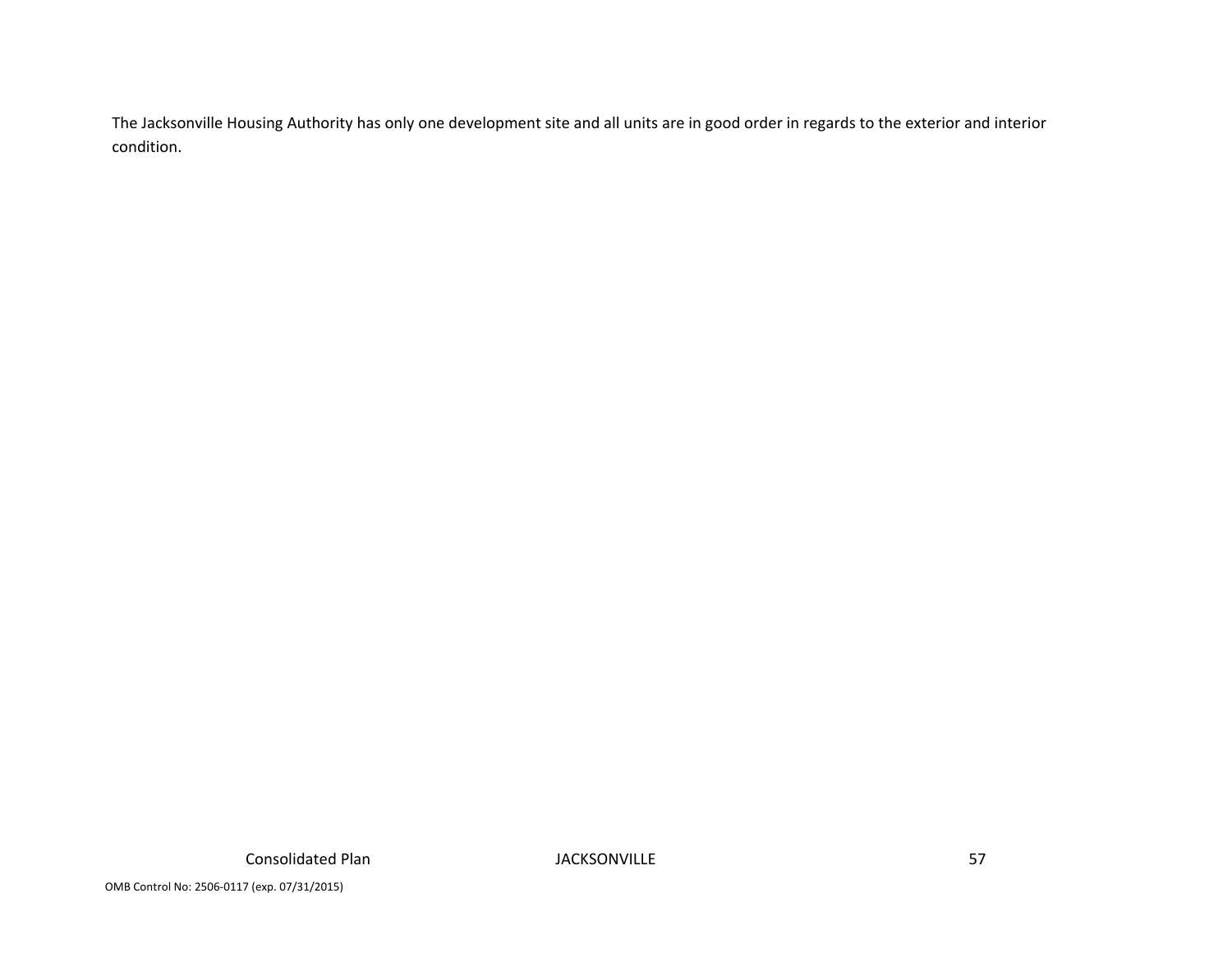#### **Public Housing Condition**

| <b>Public Housing Development</b>          | <b>Average Inspection Score</b> |  |  |  |
|--------------------------------------------|---------------------------------|--|--|--|
| Max Howell                                 | 88                              |  |  |  |
| <b>Table 38 - Public Housing Condition</b> |                                 |  |  |  |

#### **Describe the restoration and revitalization needs of public housing units in the jurisdiction:**

Routine upkeep and maintenance.

### **Describe the public housing agency's strategy for improving the living environment of low‐ and moderate‐income families residing in public housing:**

The public housing units were built in 1984. The units are well maintained and annual upgrades are made when needed.

#### **Discussion:**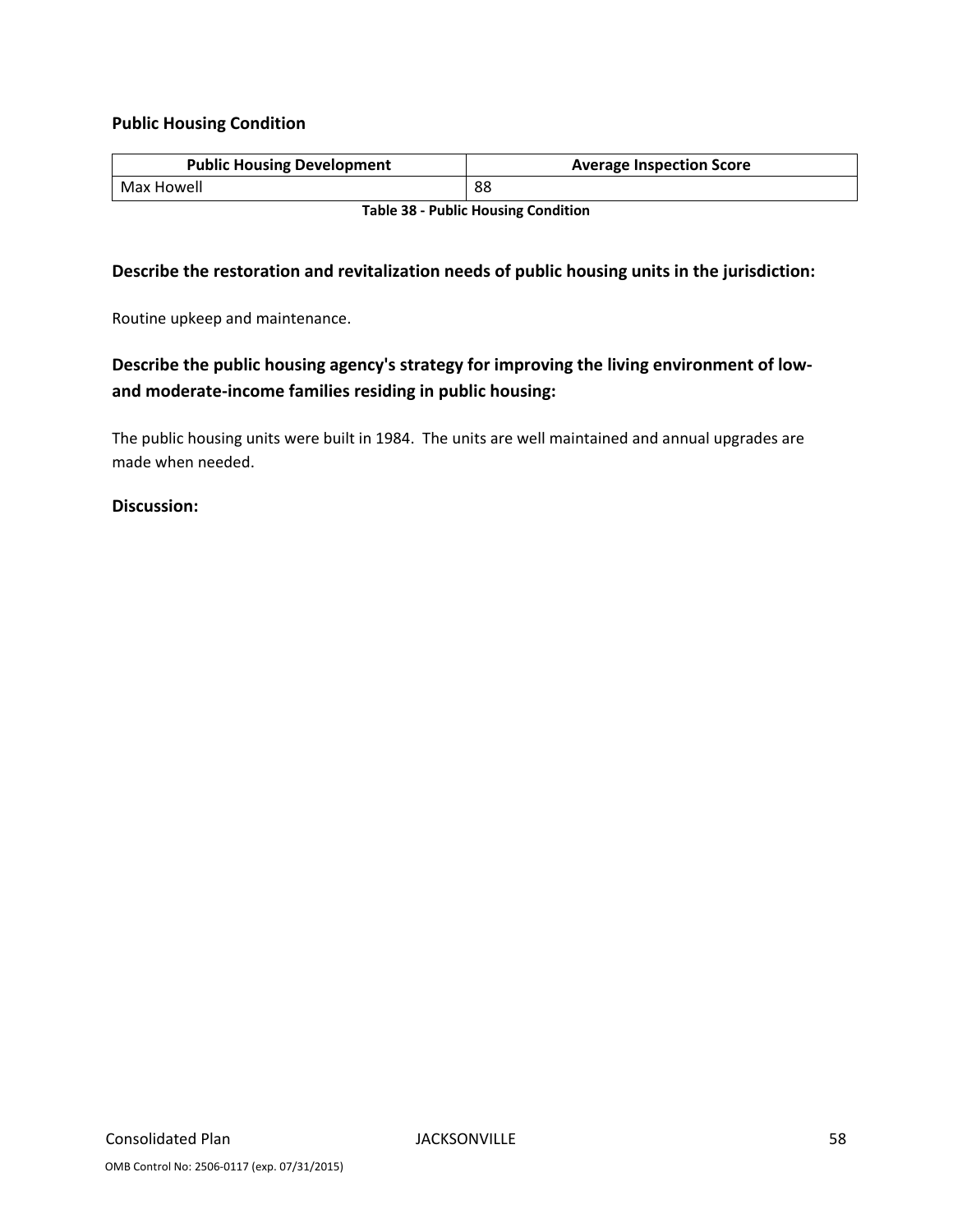### **MA‐30 Homeless Facilities and Services – 91.210(c)**

#### **Introduction**

Jacksonville has no emergency shelters, transitional housing or permanent supportive housing facilities located within the city. Agencies in the Continuum of Care (CoC) have clients that they assist with housing in the Jacksonville area. Approximately less than 10 clients are served. A total of 404 emergency shelter beds and 387 transitional beds are located in the CoC, which includes Little Rock, North Little Rock, Lonoke County and other areas. The count also includes 765 permanent supportive housing beds. Chronic homeless populations are addressed with 62 permanent supportive housing beds. Veterans are served with 58 emergency shelter beds, 113 transitional housing beds, and 204 permanent supportive housing beds.

#### **Facilities and Housing Targeted to Homeless Households**

|                                        | <b>Emergency Shelter Beds</b>             |                                                 | <b>Transitional</b><br><b>Housing Beds</b> | <b>Permanent Supportive Housing</b><br><b>Beds</b> |                             |
|----------------------------------------|-------------------------------------------|-------------------------------------------------|--------------------------------------------|----------------------------------------------------|-----------------------------|
|                                        | <b>Year Round Beds</b><br>(Current & New) | Voucher /<br>Seasonal /<br><b>Overflow Beds</b> | <b>Current &amp; New</b>                   | <b>Current &amp; New</b>                           | <b>Under</b><br>Development |
| Households with Adult(s) and           |                                           |                                                 |                                            |                                                    |                             |
| Child(ren)                             | 88                                        |                                                 | 117                                        | 309                                                | 0                           |
| Households with Only Adults            | 316                                       | 120                                             | 270                                        | 456                                                | 0                           |
| <b>Chronically Homeless Households</b> | 0                                         |                                                 | 0                                          | 62                                                 | 0                           |
| Veterans                               | 58                                        |                                                 | 113                                        | 204                                                | 0                           |
| <b>Unaccompanied Youth</b>             | 0                                         |                                                 | 0                                          |                                                    | 0                           |

**Table 39 ‐ Facilities and Housing Targeted to Homeless Households**

**Data Source Comments:** HUD's 2014Continuum of Care Homeless Assistance Programs Housing Inventory Count Report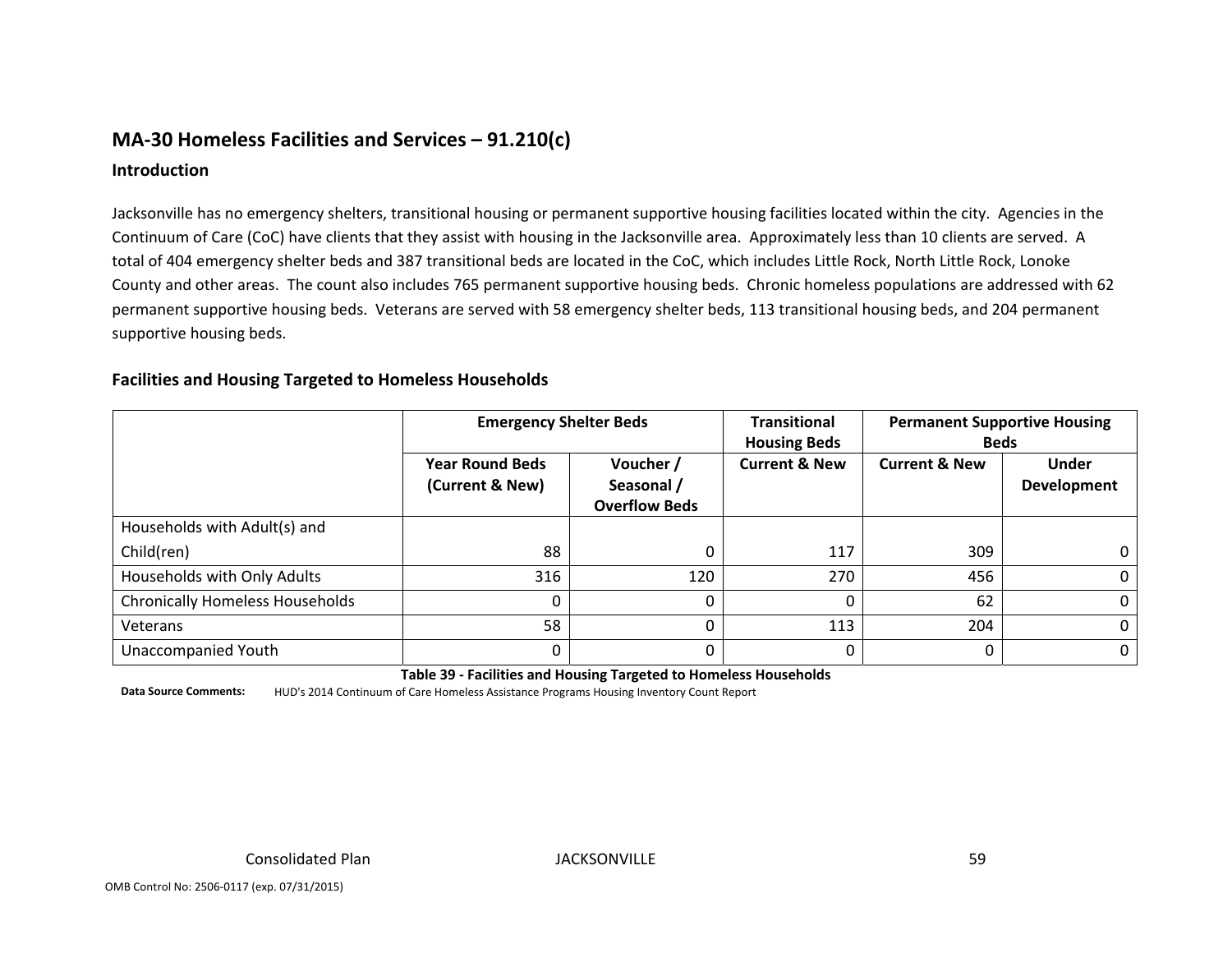#### **Describe mainstream services, such as health, mental health, and employment services to the extent those services are use to complement services targeted to homeless persons**

These services are not provided in the Jacksonville area, but rather can be done in the CoC which typically is located in Little Rock or North Little Rock.

**List and describe services and facilities that meet the needs of homeless persons, particularly chronically homeless individuals and families, families with children, veterans and their families, and unaccompanied youth. If the services and facilities are listed on screen SP‐40 Institutional Delivery Structure or screen MA‐35 Special Needs Facilities and Services, describe how these facilities and services specifically address the needs of these populations.**

While there are no agencies in Jacksonville that addresses the needs of the homeless, the following organizations addresses the needs of homeless individuals and families and can be easily accessed:

- A Family Called Us emergency shelter
- Get Yourself Together (GYST) House drug treatment, legal assistance, supportive housing
- Better Community Development drug treatment, supportive housing
- Family Promise temporary shelter, financial assistance, mentoring
- Helping Hand of Little Rock food pantry, thrift shop, financial assistance
- Little Rock Compassion Center meals, emergency shelter, clothing assistance, educational programs
- Little Rock Community Mental Health Center mental health services, supportive housing
- Our House emergency shelter, transitional housing, educational assistance, homelessness prevention, children's programs
- River City Ministry food, mental health services, health services, dental services, pharmacy, vison, clothing, permanent housing
- Salvation Army emergency shelter, meals, clothes closet, services
- Women & Children First domestic violence shelter
- Lonoke Safe Haven domestic violence shelter
- Union Rescue Mission emergency and long term services
- Jericho Way day resource center

These facilities and programs address housing and service needs of homeless individuals and families by offering beds and a variety of other needed services.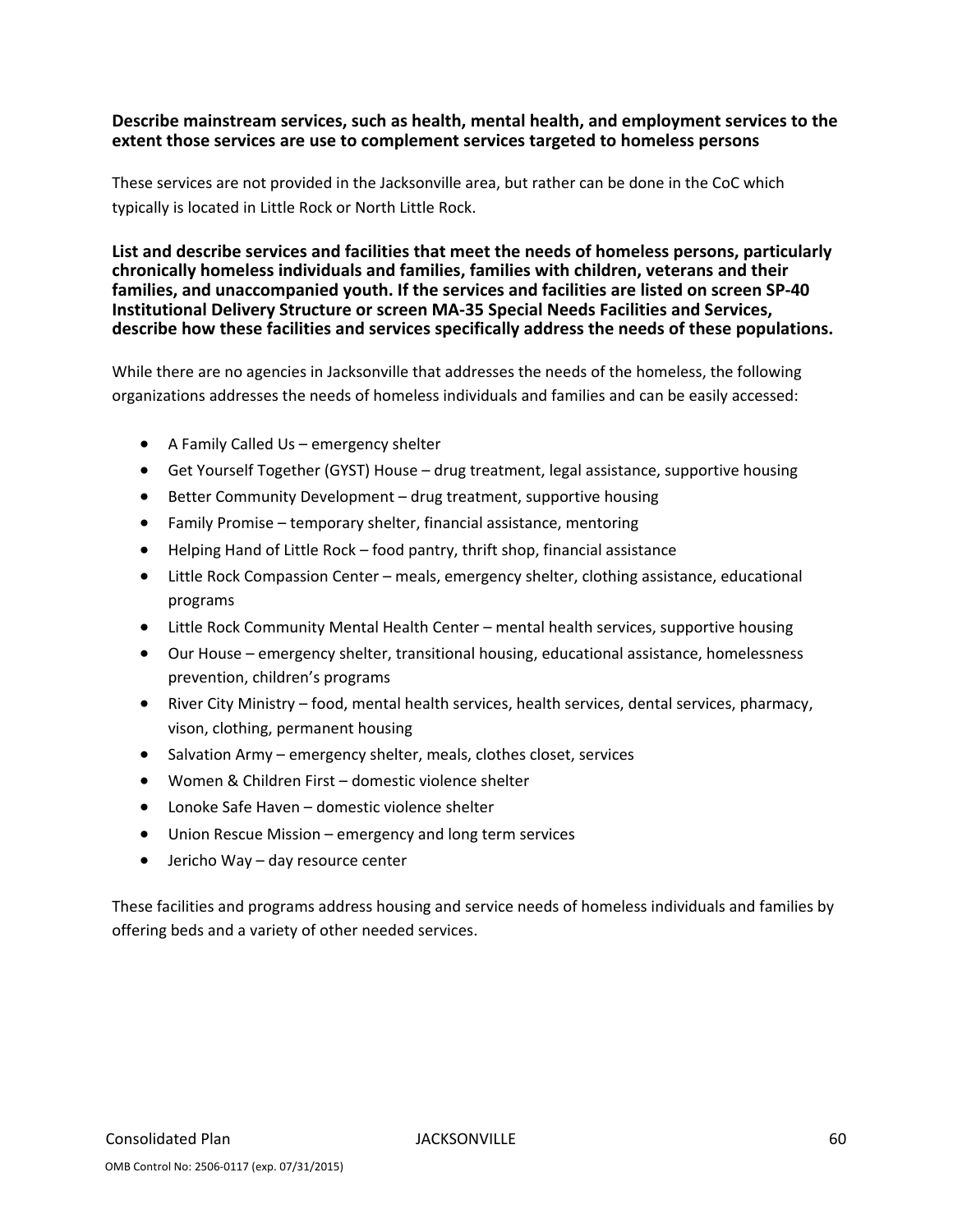# **MA‐35 Special Needs Facilities and Services – 91.210(d)**

#### **Introduction**

The non‐homeless special needs population are currently having their housing and service needs met without or with limited public assistance.

**Including the elderly, frail elderly, persons with disabilities (mental, physical, developmental), persons with alcohol or other drug addictions, persons with HIV/AIDS and their families, public housing residents and any other categories the jurisdiction may specify, and describe their supportive housing needs**

**Describe programs for ensuring that persons returning from mental and physical health institutions receive appropriate supportive housing**

There are no activities planned.

**Specify the activities that the jurisdiction plans to undertake during the next year to address the housing and supportive services needs identified in accordance with 91.215(e) with respect to persons who are not homeless but have other special needs. Link to one‐year goals. 91.315(e)**

None

**For entitlement/consortia grantees: Specify the activities that the jurisdiction plans to undertake during the next year to address the housing and supportive services needs identified in accordance with 91.215(e) with respect to persons who are not homeless but have other special needs. Link to one‐year goals. (91.220(2))**

N/A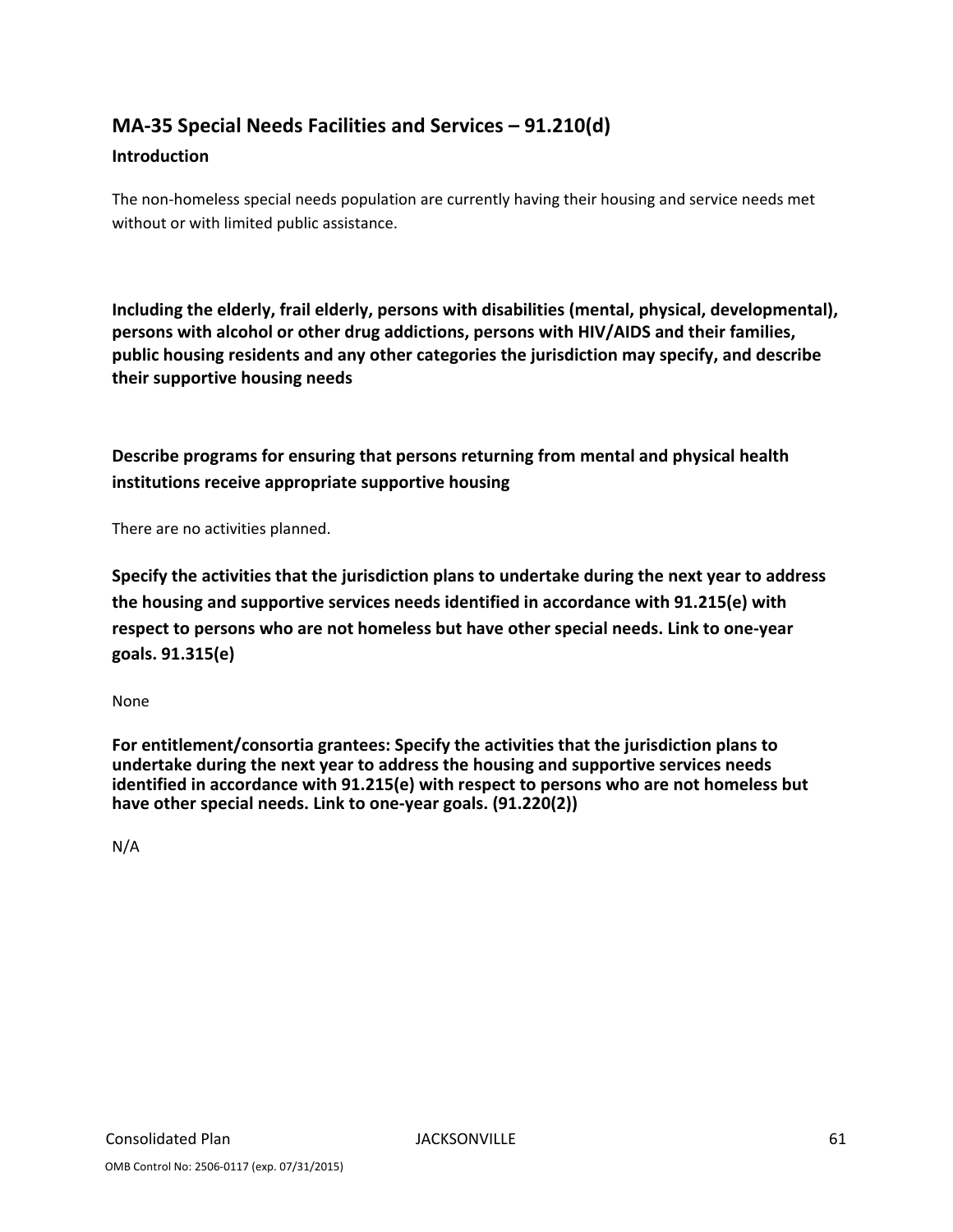## **MA‐40 Barriers to Affordable Housing – 91.210(e)**

#### **Negative Effects of Public Policies on Affordable Housing and Residential Investment**

The barriers to affordable housing include:

- 1. Income and wages are not keeping pace with rising housing costs and the overall cost of living
- 2. Federal resources for programs do not match the need experienced, such as the federal Section 8 Program
- 3. Homeownership is out of reach for the majority of low‐income residents
- 4. The cost of land is high and there is a lack of vacant land for future growth
- 5. Development barriers in some communities, such as "NIMBYism"
- 6. Impediments to Fair Housing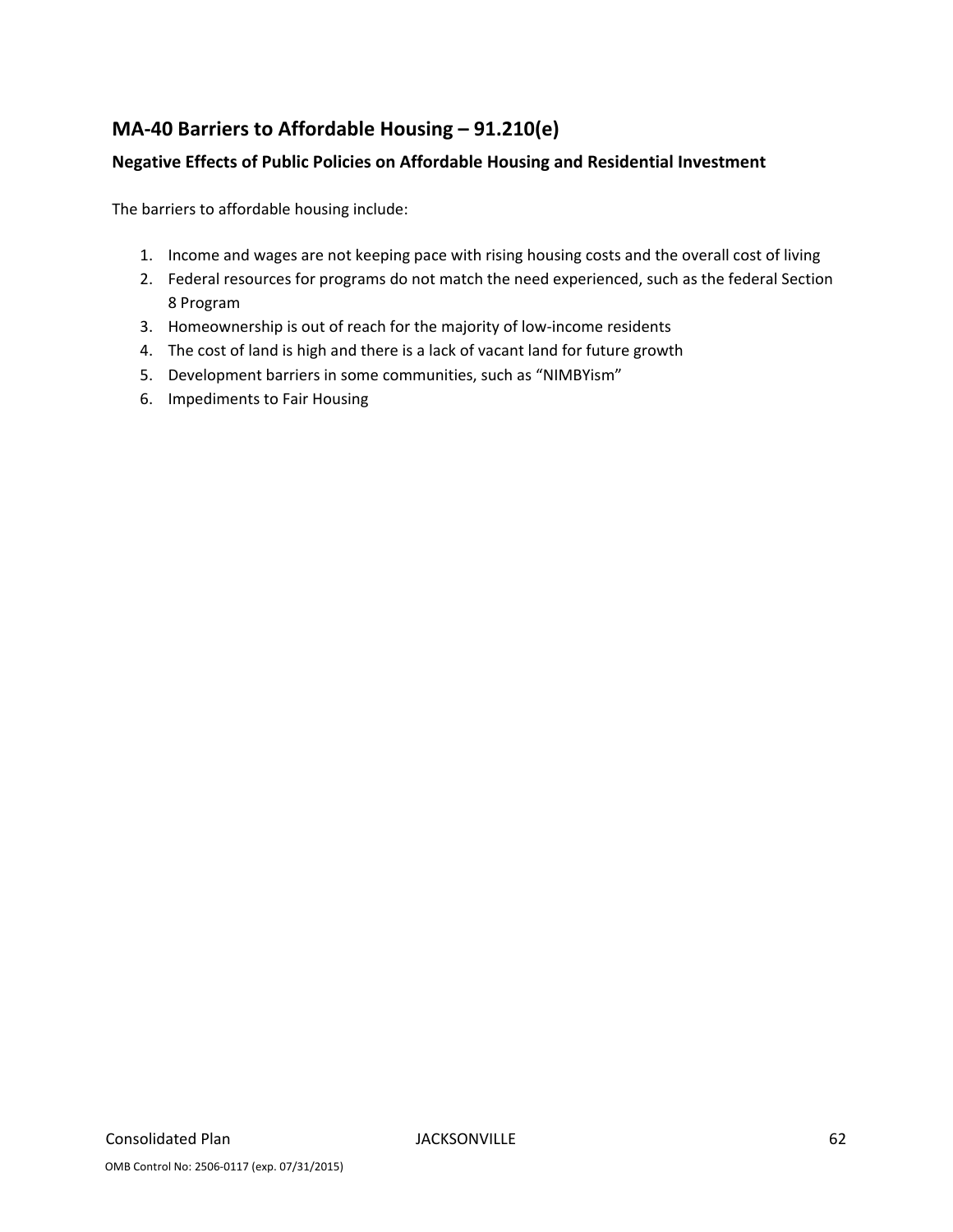# **MA‐45 Non‐Housing Community Development Assets – 91.215 (f)**

#### **Introduction**

A livable wage is <sup>a</sup> wage that will enable <sup>a</sup> full‐time worker to meet basic needs and avoid economic hardship. It also will give households the ability to meet the financial needs of owning or renting their desired housing units. The economic health of <sup>a</sup> community has <sup>a</sup> large impact on that ability through the job market, business activity, and the household's level of education and employment status. Tables 39‐45 below provides <sup>a</sup> look at where jobs and economic activity in Jacksonville provide employment opportunities and some descriptive consideration of education and employment levels. The unemployment rate for Jacksonville usually runs higher than the state average, as of December 2015 Jacksonville's rate was 5.0% compared to the state 4.3%.

#### **Economic Development Market Analysis**

#### **Business Activity**

| <b>Business by Sector</b>                     | Number of<br><b>Workers</b> | <b>Number of Jobs</b> | <b>Share of Workers</b><br>% | <b>Share of Jobs</b><br>℅ | Jobs less workers<br>% |
|-----------------------------------------------|-----------------------------|-----------------------|------------------------------|---------------------------|------------------------|
| Agriculture, Mining, Oil & Gas Extraction     | 109                         |                       |                              | 0                         | $-1$                   |
| Arts, Entertainment, Accommodations           | 1,265                       | 867                   | 14                           | 13                        | $-1$                   |
| Construction                                  | 377                         | 275                   | 4                            | 4                         | 0                      |
| <b>Education and Health Care Services</b>     | 1,840                       | 1,769                 | 20                           | 27                        |                        |
| Finance, Insurance, and Real Estate           | 643                         | 590                   | 7                            | 9                         | $\overline{2}$         |
| Information                                   | 223                         | 106                   | $\overline{2}$               |                           | 0                      |
| Manufacturing                                 | 841                         | 706                   | 9                            | 11                        | 2                      |
| <b>Other Services</b>                         | 292                         | 144                   | 3                            | $\mathcal{P}$             | $-1$                   |
| Professional, Scientific, Management Services | 680                         | 318                   | 7                            | 5                         | $-2$                   |
| <b>Public Administration</b>                  | $\Omega$                    | 0                     | 0                            | 0                         | 0                      |
| <b>Retail Trade</b>                           | 1,789                       | 1,556                 | 20                           | 24                        | 4                      |
| <b>Transportation and Warehousing</b>         | 573                         | 37                    | 6                            |                           | $-5$                   |
| Wholesale Trade                               | 541                         | 162                   | 6                            | ∍                         | $-4$                   |
| Total                                         | 9,173                       | 6,531                 | $\qquad \qquad -$            | --                        | $\qquad \qquad -$      |

Consolidated

**PLACKSONVILLE** 63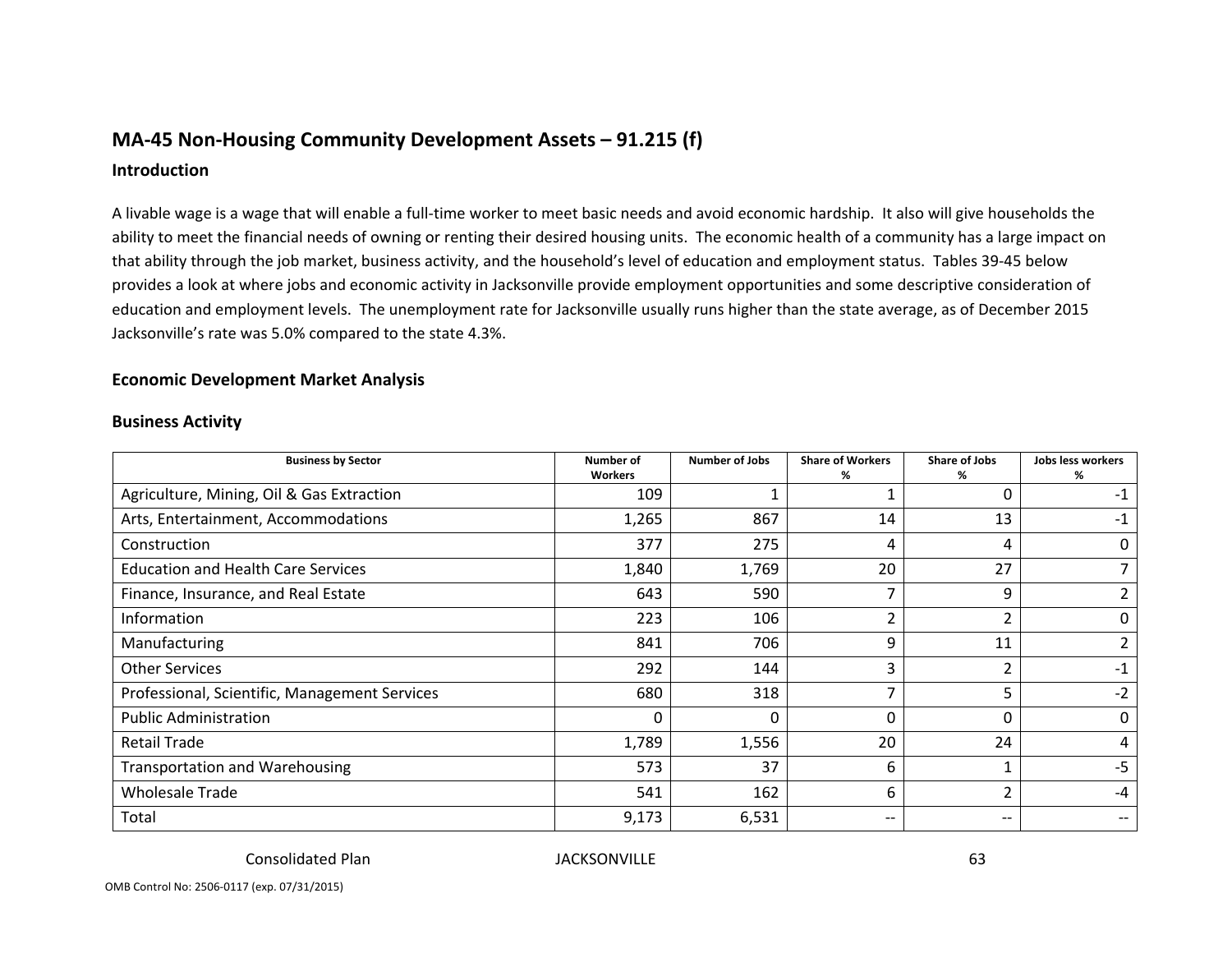#### **Table 40 ‐ Business Activity**

**Data Source:** 2008‐2012 ACS (Workers), 2011 Longitudinal Employer‐Household Dynamics (Jobs)

Consolidated

**Plan JACKSONVILLE** 64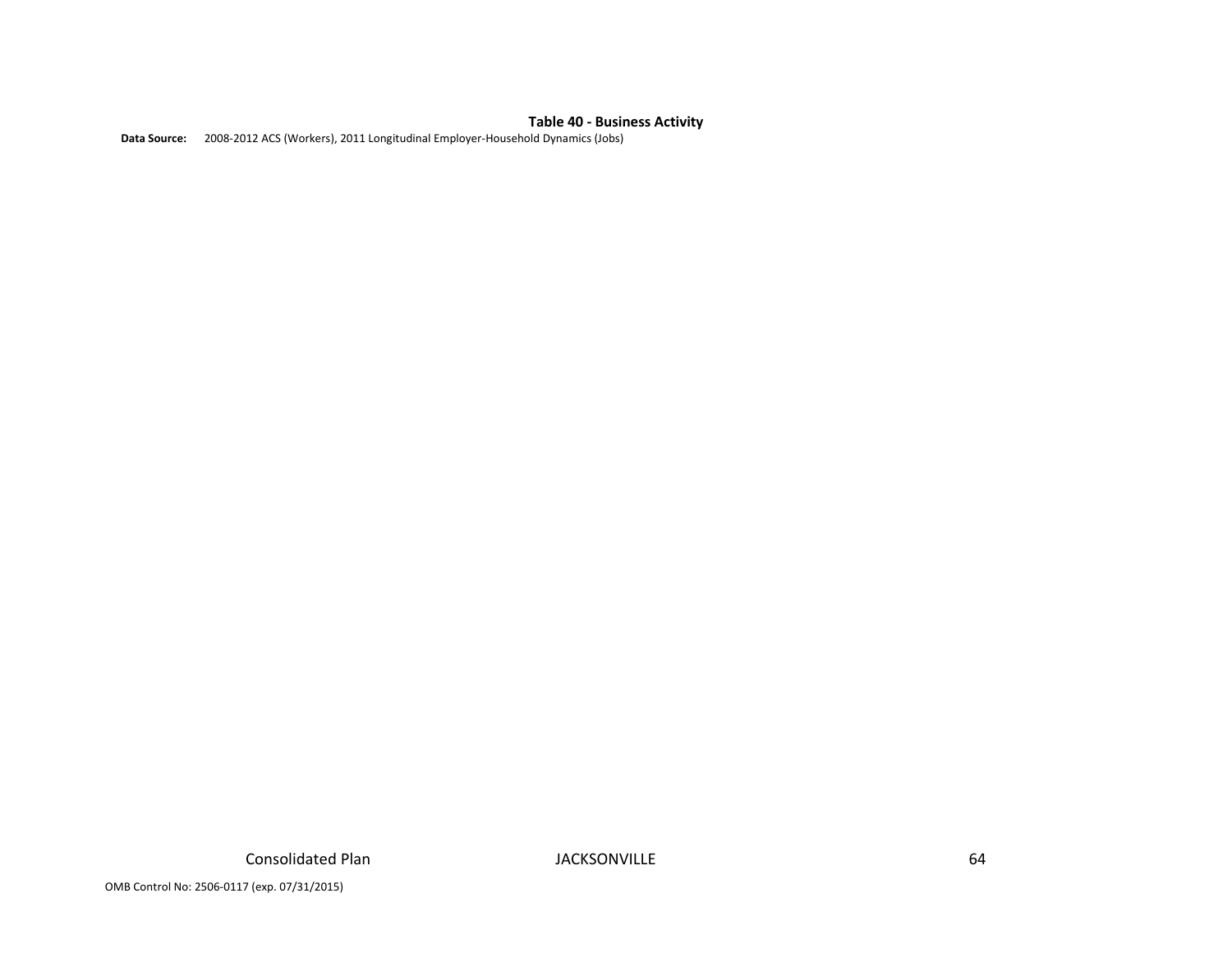#### **Labor Force**

| Total Population in the Civilian Labor Force   | 12,596 |  |  |
|------------------------------------------------|--------|--|--|
| Civilian Employed Population 16 years and over | 11,612 |  |  |
| <b>Unemployment Rate</b>                       | 7.81   |  |  |
| Unemployment Rate for Ages 16-24               | 19.53  |  |  |
| Unemployment Rate for Ages 25-65               | 4.27   |  |  |
| Table 41 - Labor Force                         |        |  |  |

**Data Source:** 2008‐2012 ACS

| <b>Occupations by Sector</b>                   | <b>Number of People</b> |
|------------------------------------------------|-------------------------|
| Management, business and financial             | 1,690                   |
| Farming, fisheries and forestry occupations    | 663                     |
| Service                                        | 1,341                   |
| Sales and office                               | 3,497                   |
| Construction, extraction, maintenance and      |                         |
| repair                                         | 1,042                   |
| Production, transportation and material moving | 998                     |

**Table 42 – Occupations by Sector**

**Data Source:** 2008‐2012 ACS

#### **Travel Time**

| <b>Travel Time</b> | <b>Number</b> | Percentage |
|--------------------|---------------|------------|
| < 30 Minutes       | 9,732         | 77%        |
| 30-59 Minutes      | 2.721         | 21%        |
| 60 or More Minutes | 228           | 2%         |
| <b>Total</b>       | 12,681        | 100%       |

**Data Source:** 2008‐2012 ACS

**Table 43 ‐ Travel Time**

#### **Education:**

Educational Attainment by Employment Status (Population 16 and Older)

| <b>Educational Attainment</b>      | In Labor Force                         |     |                           |
|------------------------------------|----------------------------------------|-----|---------------------------|
|                                    | <b>Civilian Employed</b><br>Unemployed |     | <b>Not in Labor Force</b> |
| Less than high school graduate     | 862                                    | 168 | 554                       |
| High school graduate (includes     |                                        |     |                           |
| equivalency)                       | 3,589                                  | 165 | 1,613                     |
| Some college or Associate's degree | 3,248                                  | 285 | 951                       |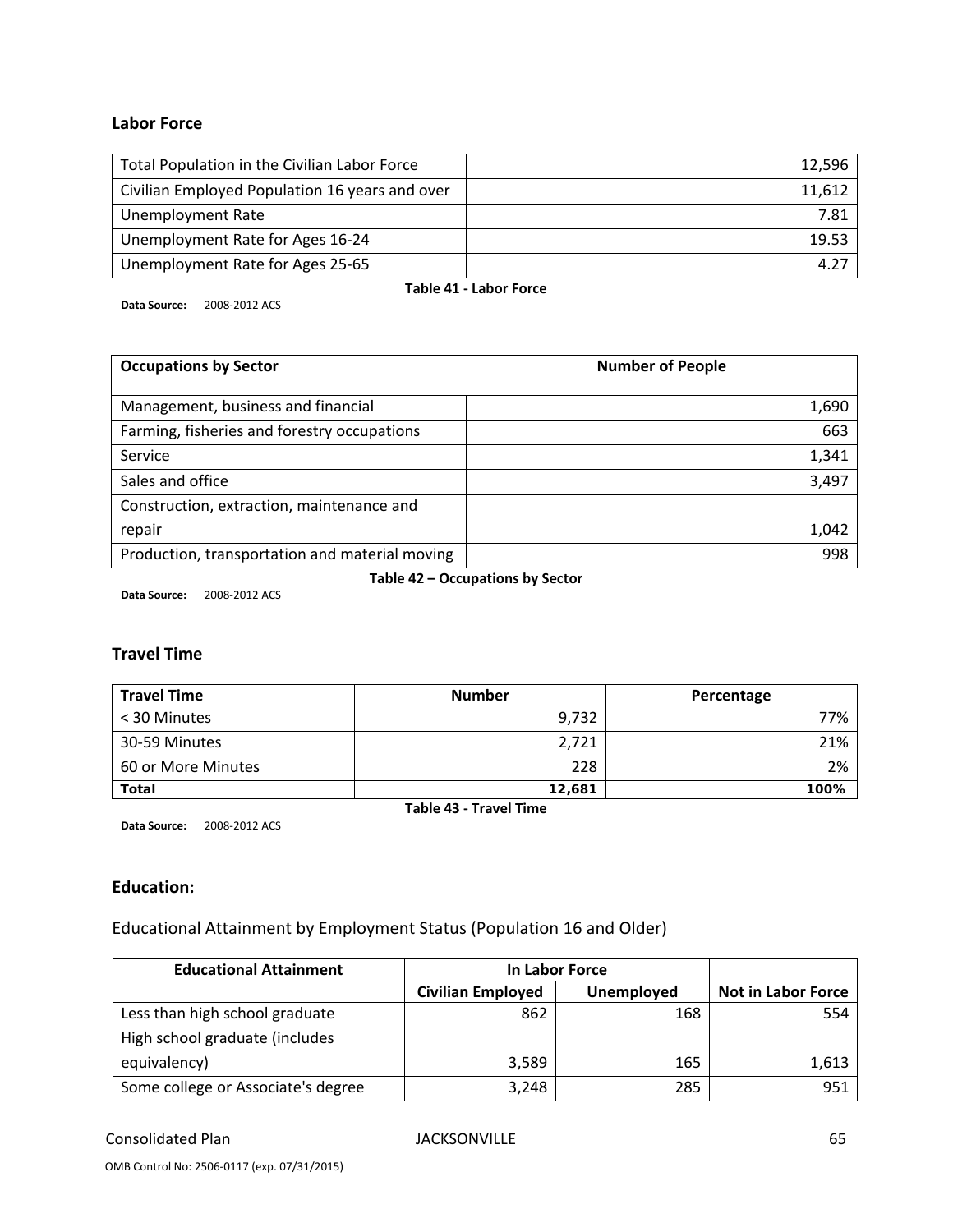| <b>Educational Attainment</b> | In Labor Force                         |  |                           |
|-------------------------------|----------------------------------------|--|---------------------------|
|                               | <b>Civilian Employed</b><br>Unemployed |  | <b>Not in Labor Force</b> |
| Bachelor's degree or higher   | 1,828                                  |  | 452                       |

#### **Table 44 ‐ Educational Attainment by Employment Status**

**Data Source:** 2008‐2012 ACS

#### Educational Attainment by Age

|                                 | Age           |           |           |           |          |
|---------------------------------|---------------|-----------|-----------|-----------|----------|
|                                 | $18 - 24$ yrs | 25-34 yrs | 35-44 yrs | 45-65 yrs | $65+yrs$ |
| Less than 9th grade             | 38            | 78        | 64        | 185       | 175      |
| 9th to 12th grade, no diploma   | 698           | 514       | 225       | 518       | 330      |
| High school graduate, GED, or   |               |           |           |           |          |
| alternative                     | 1,447         | 1,405     | 1,193     | 2,848     | 1,076    |
| Some college, no degree         | 1,297         | 1,256     | 1,166     | 1,541     | 569      |
| Associate's degree              | 59            | 310       | 347       | 393       | 158      |
| Bachelor's degree               | 57            | 713       | 434       | 614       | 254      |
| Graduate or professional degree | 0             | 78        | 202       | 497       | 157      |

**Data Source:** 2008‐2012 ACS

**Table 45 ‐ Educational Attainment by Age**

#### Educational Attainment – Median Earnings in the Past 12 Months

| <b>Educational Attainment</b>               | <b>Median Earnings in the Past 12 Months</b> |
|---------------------------------------------|----------------------------------------------|
| Less than high school graduate              | 18,972                                       |
| High school graduate (includes equivalency) | 27,967                                       |
| Some college or Associate's degree          | 31,731                                       |
| Bachelor's degree                           | 43,353                                       |
| Graduate or professional degree             | 69,267                                       |

**Table 46 – Median Earnings in the Past 12 Months**

**Data Source:** 2008‐2012 ACS

### **Based on the Business Activity table above, what are the major employment sectors within your jurisdiction?**

In terms of the number of workers, both Education and Health Care Services and Retain Trade have 18% of all workers. The next sector is Arts, Entertainment, Accommodations with 13%.

#### **Describe the workforce and infrastructure needs of the business community:**

Federal funds will not be used for these activities.

Consolidated Plan JACKSONVILLE 66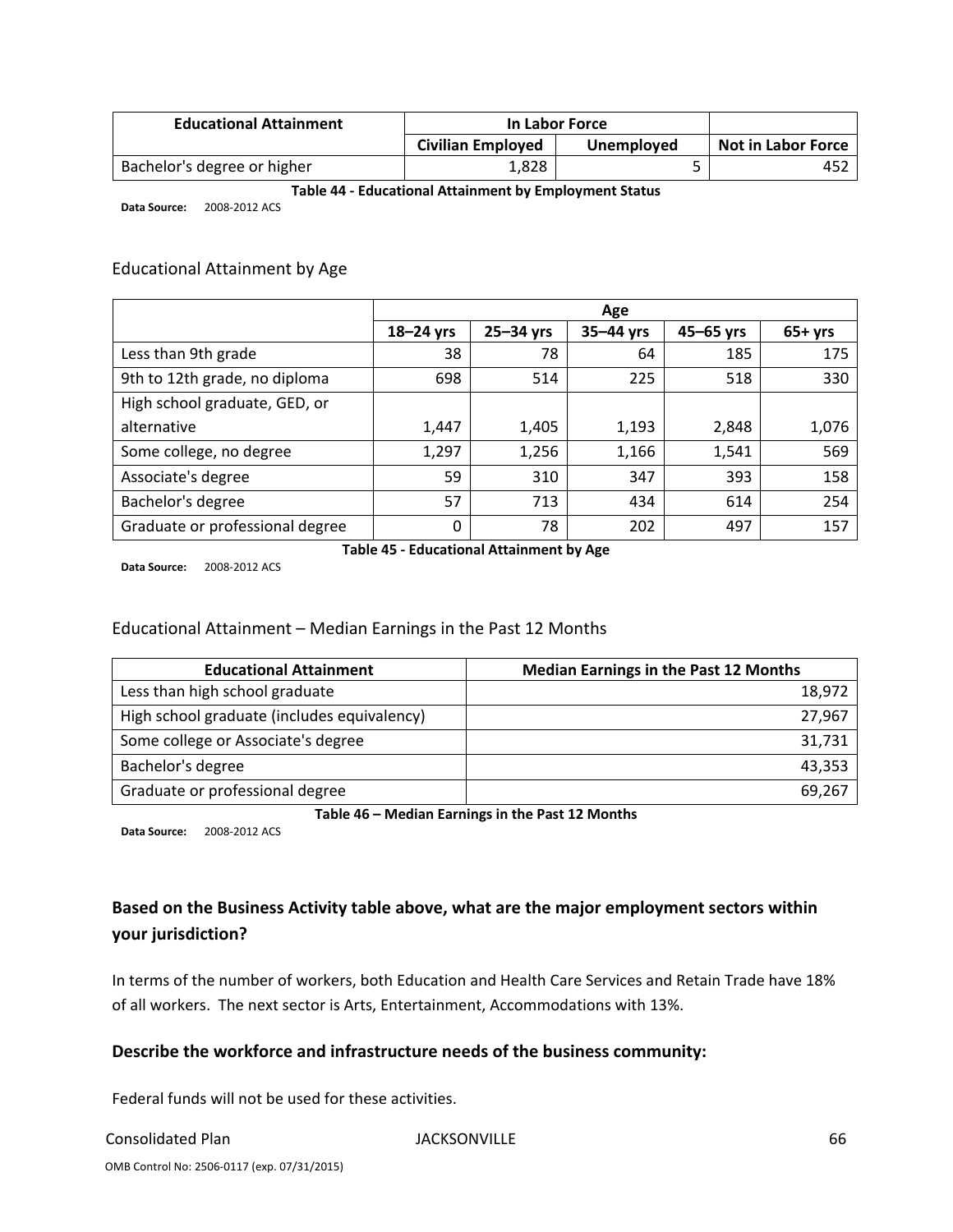**Describe any major changes that may have an economic impact, such as planned local or regional public or private sector investments or initiatives that have affected or may affect job and business growth opportunities during the planning period. Describe any needs for workforce development, business support or infrastructure these changes may create.**

Early January 2016, SIG Sauer, a manufacturer of ammunition, announced the opening of a new location in Jacksonville with an investment of approximately \$5.7 million and the creation of 50 new jobs. The residents of Jacksonville overwhelmingly approved to have its own school district in 2014. Recently they voted to increase the millage so the district could build two new schools and make needed repairs/additions to other schools. With the formulation of its own school district, comes employees for principals, teachers, directors, bus drivers, and support staff. There are several fast‐food restaurants opening in Jacksonville that will also create more jobs and the opening of grocery chain, Edward's Cash Savers.

### **How do the skills and education of the current workforce correspond to employment opportunities in the jurisdiction?**

According to the ACS 2010‐2014 Five‐year Estimates, the educational attainment of residents 25 years of age and older in the City of Jacksonville is as follows:

- 13% have not graduated high school
- 36% have graduated high school (includes equivalency)
- 25% have some college education but no degree
- 7% have an associate's degree
- 13% have a bachelor's degree
- 6% have a graduate or professional degree

Overall, 87% of the workforce have at least a high school diploma or higher, and 19% have a bachelor's degree or higher. This means that the majority of the workforce is without an advance or professional degree, making it more difficult to compete for jobs requiring higher education and technical skills, such as scientists, engineers, and managers across multiple industries.

### **Describe any current workforce training initiatives, including those supported by Workforce Investment Boards, community colleges and other organizations. Describe how these efforts will support the jurisdiction's Consolidated Plan.**

The Arkansas Development Workforce Centers provide locally developed and operated services linking employers and jobseekers through a statewide system. These convenient "one‐stop" centers are designed for ease and time saving, eliminating the need to visit several locations.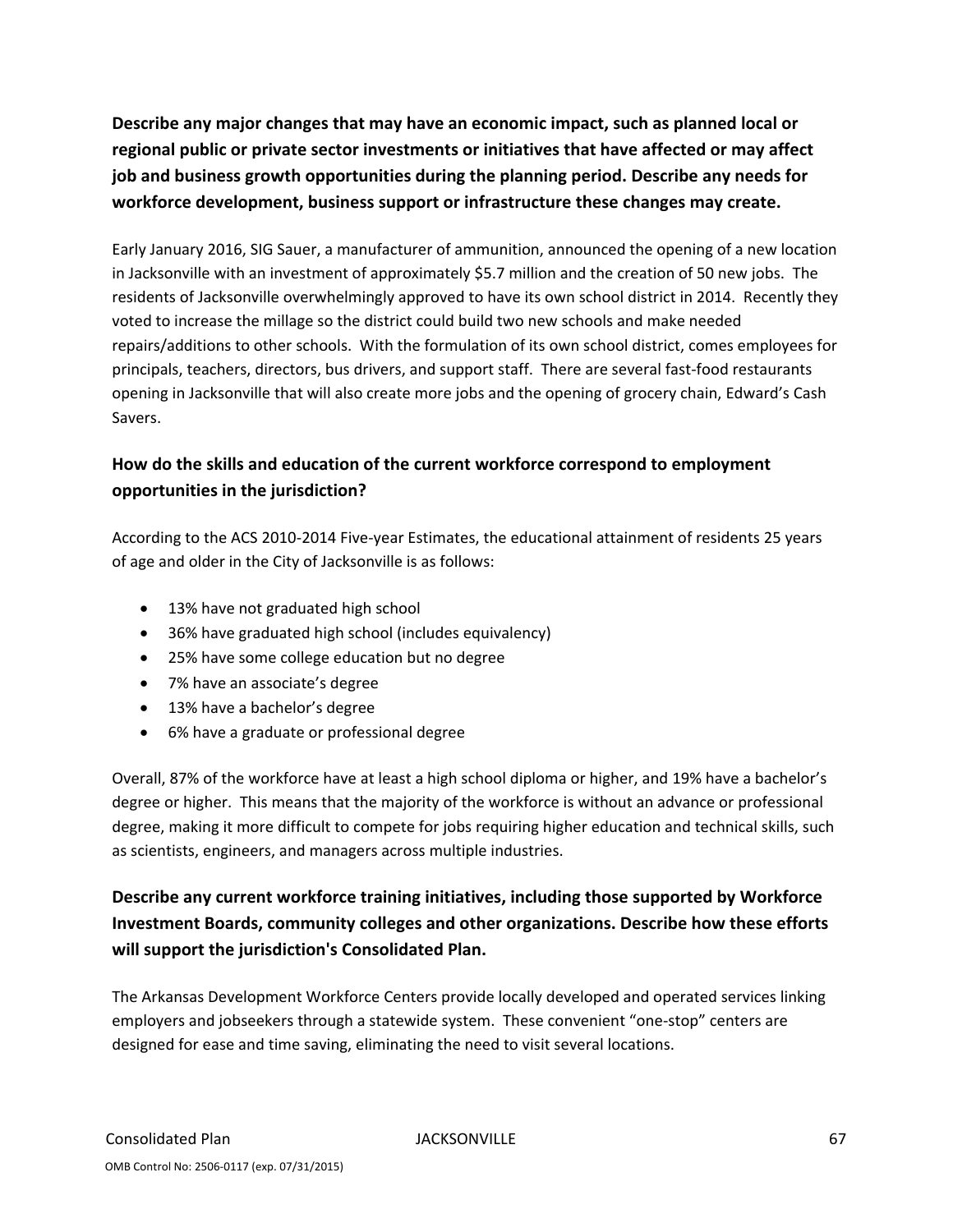The Centers integrate multiple workforce programs into a single system, making resources easily and more accessible and user friendly to jobseekers. They are a member of America's Workforce Network.

The Center provides the latest information on job vacancies, worker availability, salary/wage rates for the area, services and training.

One of the many programs offered is the Career Readiness Certificate, provides a portable skill credential that enhances employability and sets the stage for possible career advancement and lifelong learning. This programs creates a win‐win for employers, job seekers, educators and the community.

### **Does your jurisdiction participate in a Comprehensive Economic Development Strategy (CEDS)?**

**If so, what economic development initiatives are you undertaking that may be coordinated with the Consolidated Plan? If not, describe other local/regional plans or initiatives that impact economic growth.**

No.

**Discussion**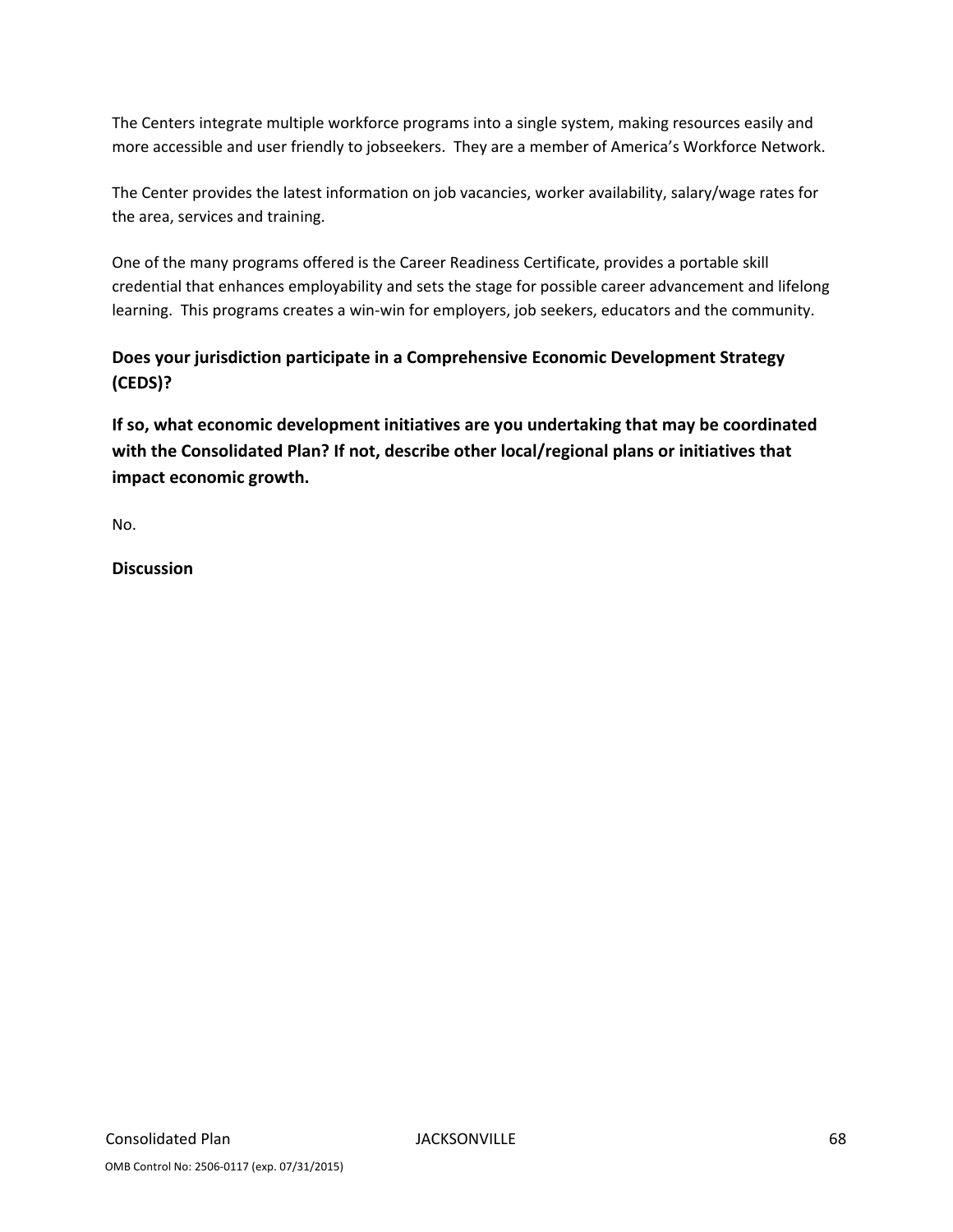### **MA‐50 Needs and Market Analysis Discussion**

### **Are there areas where households with multiple housing problems are concentrated? (include a definition of "concentration")**

Housing problems disproportionately affect low‐income and the minority populations. The CDBG Eligible Census Tracts are Sunnyside Addition (entire area) and the Henry Estate (in parts). The housing in these neighborhoods are often in very poor condition and many need extensive rehabilitation or demolition. In the Sunnyside area, the majority of the houses are rental units. These neighborhoods also have the lowest income households thus living in houses in poor condition and often times paying a lower rent. Despite the lower rent or sale price, the lower income households pay a large portion of their income on housing expenses. Concentrated means that a large portion (51% or more) of the neighborhood shows the impact of these housing problems.

### **Are there any areas in the jurisdiction where racial or ethnic minorities or low‐income families are concentrated? (include a definition of "concentration")**

The population of Jacksonville is 33% African‐American, 7% Hispanic. African‐Americans are concentrated in several areas of the city. Concentration means the population if a given census tract exceed twice the percentage minority population as the city as a whole. As the attached map of the African‐American population shows, some census tracts in the city show concentrations of 30%‐97%.

#### **What are the characteristics of the market in these areas/neighborhoods?**

A number of barriers exist for residents in these areas. With higher numbers of low‐income and minority households, these are often historically underserved communities facing disproportionate housing problems such as overcrowding and cost burden, greater public investment and infrastructure needs, less accessible public facilities and a need for increased public safety services. Code enforcement officials works extensively in these areas in an attempt to maintain the integrity of the community.

#### **Are there any community assets in these areas/neighborhoods?**

There are parks, a senior center, and a safe room.

#### **Are there other strategic opportunities in any of these areas?**

No.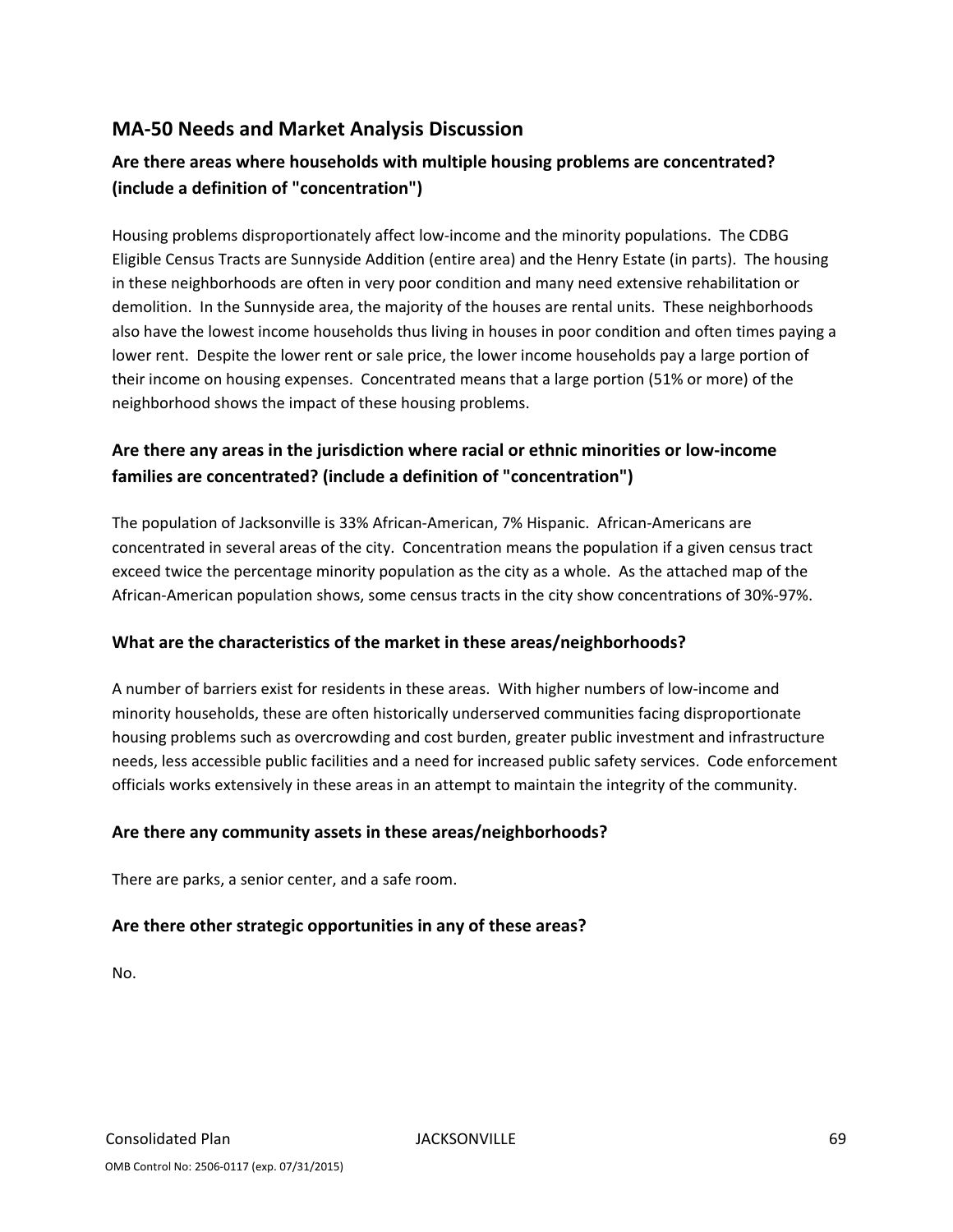# **Strategic Plan**

#### **SP‐05 Overview**

#### **Strategic Plan Overview**

The goals of the City of Jacksonville Consolidated Plan are to expand economic opportunities, provide decent housing, and provide a suitable living environment for its low‐ and moderate‐income residents. The Community Development Department (CDD) strives to accomplish these goals by affectively maximizing and utilizing all available funding resources to conduct housing and community development activities that will serve the economically disadvantaged residents of the non-entitlement areas of the city. By addressing need and creating opportunity at the individual and neighborhood levels, the CDD and participating communities hope to improve the quality of life for residents. These goals are further explained as follows:

- **Expand economic opportunities** by creating jobs accessible to low‐and moderate‐income persons; making mortgage financing available to low‐ and moderate‐income persons at reasonable rates; providing access to credit for development activities that promote long-term economic and social viability of the community; and empowering low‐income person to achieve self-sufficiency to reduce generational poverty in federally assisted and public housing.
- **Provide decent housing** by helping homeless persons obtain appropriate housing and assisting those at risk of homelessness; preserving the affordable housing stock; increasing availability of permanent housing that is affordable to low‐ and moderate‐income persons without discrimination; and increasing the supply of supportive housing.
- **Provide a suitable living environment** by improving the safety and livability of neighborhoods; increasing access to quality facilities and services and infrastructure; and reducing the isolation of income groups within an area through de‐concentration of low‐income housing opportunities.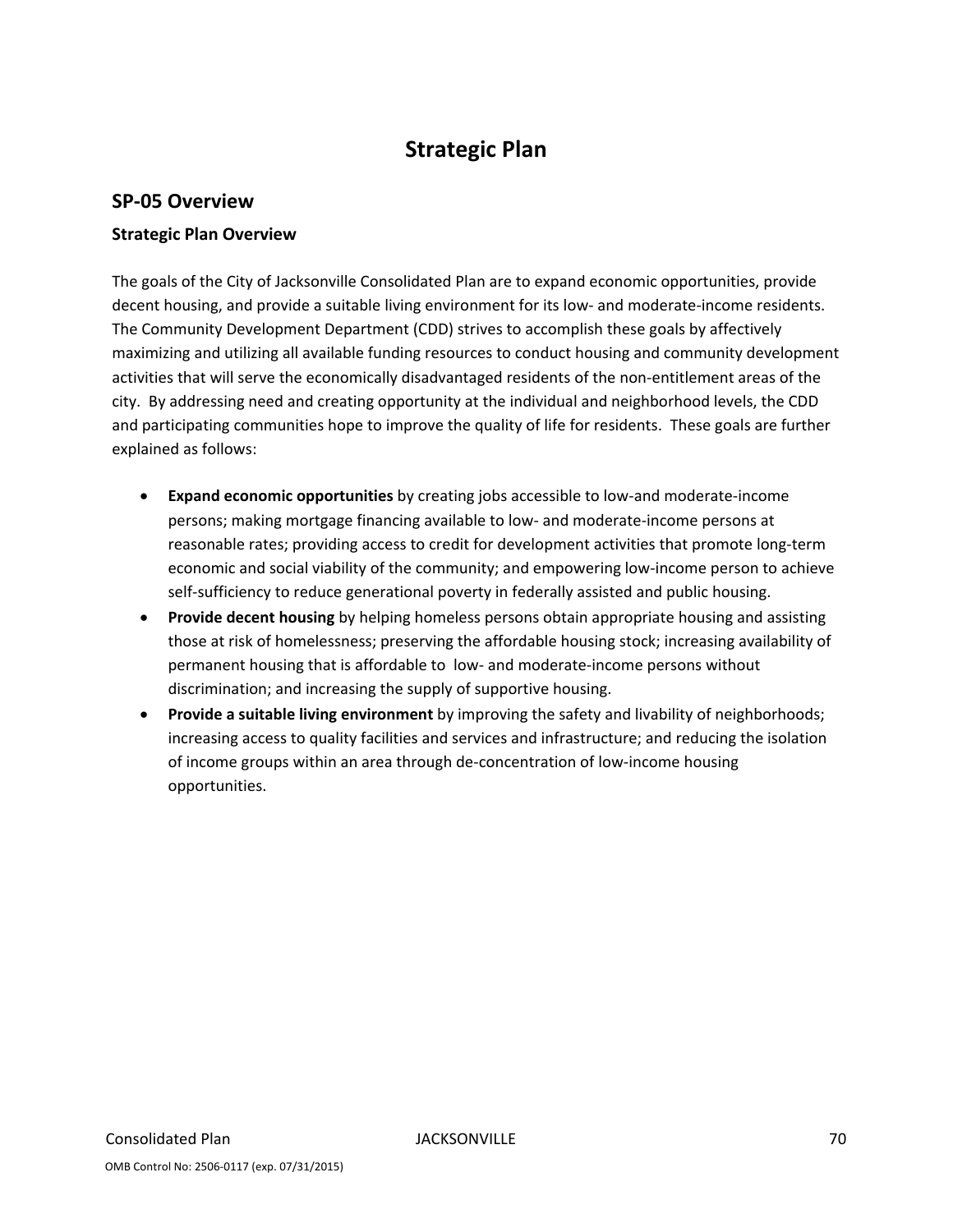## **SP‐10 Geographic Priorities – 91.215 (a)(1)**

**Geographic Area**

| 1 | <b>Area Name:</b>                                                                                                          | SUNNYSIDE INCLUSIVE OF CT 36.05                                                                                                            |
|---|----------------------------------------------------------------------------------------------------------------------------|--------------------------------------------------------------------------------------------------------------------------------------------|
|   | Area Type:                                                                                                                 | Strategy area                                                                                                                              |
|   | <b>Other Target Area Description:</b>                                                                                      |                                                                                                                                            |
|   | <b>HUD Approval Date:</b>                                                                                                  | 1/1/1999                                                                                                                                   |
|   | % of Low/ Mod:                                                                                                             |                                                                                                                                            |
|   | <b>Revital Type:</b>                                                                                                       | Comprehensive                                                                                                                              |
|   | <b>Other Revital Description:</b>                                                                                          |                                                                                                                                            |
|   | Identify the neighborhood boundaries for this<br>target area.                                                              | Includes CT 36.06 block 1 & 2 and CT 36.05                                                                                                 |
|   | Include specific housing and commercial<br>characteristics of this target area.                                            | Older housing stock                                                                                                                        |
|   | How did your consultation and citizen participation<br>process help you to identify this neighborhood as a<br>target area? |                                                                                                                                            |
|   | Identify the needs in this target area.                                                                                    | Housing rehabilitation, emergency repairs,<br>handicap accessibility, elderly<br>transportation, park improvements and<br>needed services. |
|   | What are the opportunities for improvement in this<br>target area?                                                         | Will continue to publicize the various<br>programs offered through the CDBG office.                                                        |
|   | Are there barriers to improvement in this target<br>area?                                                                  | Limited funding.                                                                                                                           |

#### **General Allocation Priorities**

Describe the basis for allocating investments geographically within the jurisdiction (or within the EMSA for HOPWA)

All projects must meet one of HUD's national objectives to benefit low/mod income residents or protected classes, prevent or eliminate slum and blight, or meet an urgent need that threatens the community. All projects must also meet one of the overall Consolidated Plan goals to provide decent housing, provide a suitable living environment, or to expand economic opportunities for residents.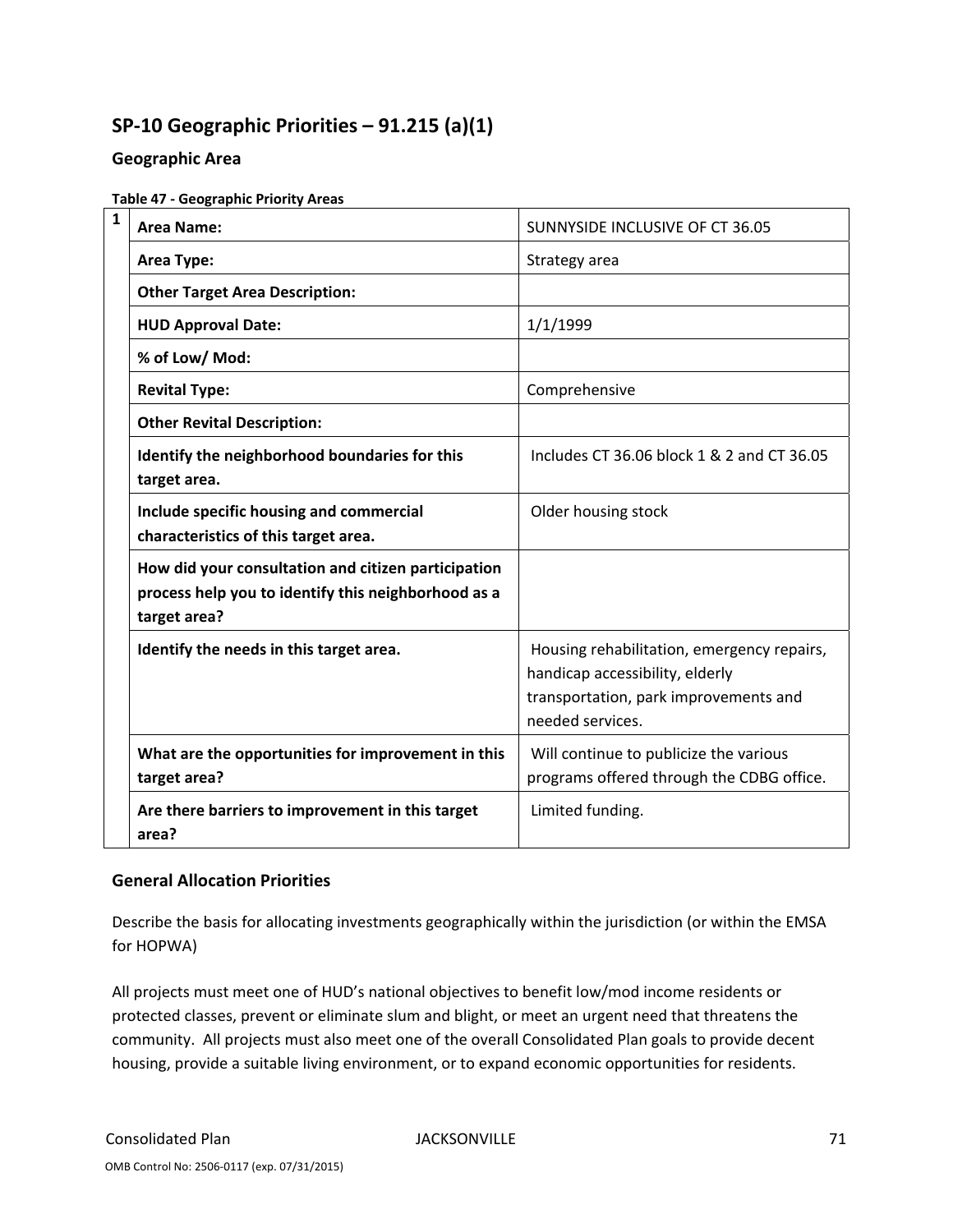# **SP‐25 Priority Needs ‐ 91.215(a)(2)**

## **Priority Needs**

### **Table 48 – Priority Needs Summary**

| $\mathbf{1}$ | <b>Priority Need Name</b>                    | Program Administration                                                                                                                     |  |  |  |  |  |  |
|--------------|----------------------------------------------|--------------------------------------------------------------------------------------------------------------------------------------------|--|--|--|--|--|--|
|              | <b>Priority Level</b>                        | High                                                                                                                                       |  |  |  |  |  |  |
|              | Population                                   | Other                                                                                                                                      |  |  |  |  |  |  |
|              | <b>Geographic Areas</b><br><b>Affected</b>   | SUNNYSIDE INCLUSIVE OF CT 36.05                                                                                                            |  |  |  |  |  |  |
|              | <b>Associated Goals</b>                      |                                                                                                                                            |  |  |  |  |  |  |
|              | <b>Description</b>                           | Oversight of federal funding program.                                                                                                      |  |  |  |  |  |  |
|              | <b>Basis for Relative</b><br><b>Priority</b> |                                                                                                                                            |  |  |  |  |  |  |
| 2            | <b>Priority Need Name</b>                    | <b>Housing Rehabilitation</b>                                                                                                              |  |  |  |  |  |  |
|              | <b>Priority Level</b>                        | High                                                                                                                                       |  |  |  |  |  |  |
|              | Population                                   | <b>Extremely Low</b><br>Low<br>Moderate<br>Large Families<br>Families with Children<br>Elderly<br>Elderly<br><b>Frail Elderly</b><br>Other |  |  |  |  |  |  |
|              | <b>Geographic Areas</b><br><b>Affected</b>   | SUNNYSIDE INCLUSIVE OF CT 36.05                                                                                                            |  |  |  |  |  |  |
|              | <b>Associated Goals</b>                      | <b>Housing Rehab</b>                                                                                                                       |  |  |  |  |  |  |
|              | <b>Description</b>                           | Programs that provide rehabilitation of owner-occupied housing units.                                                                      |  |  |  |  |  |  |
|              | <b>Basis for Relative</b><br>Priority        | Community input through surveys and public forums.                                                                                         |  |  |  |  |  |  |
| 3            | <b>Priority Need Name</b>                    | <b>Emergency Home Repairs</b>                                                                                                              |  |  |  |  |  |  |
|              | <b>Priority Level</b>                        | High                                                                                                                                       |  |  |  |  |  |  |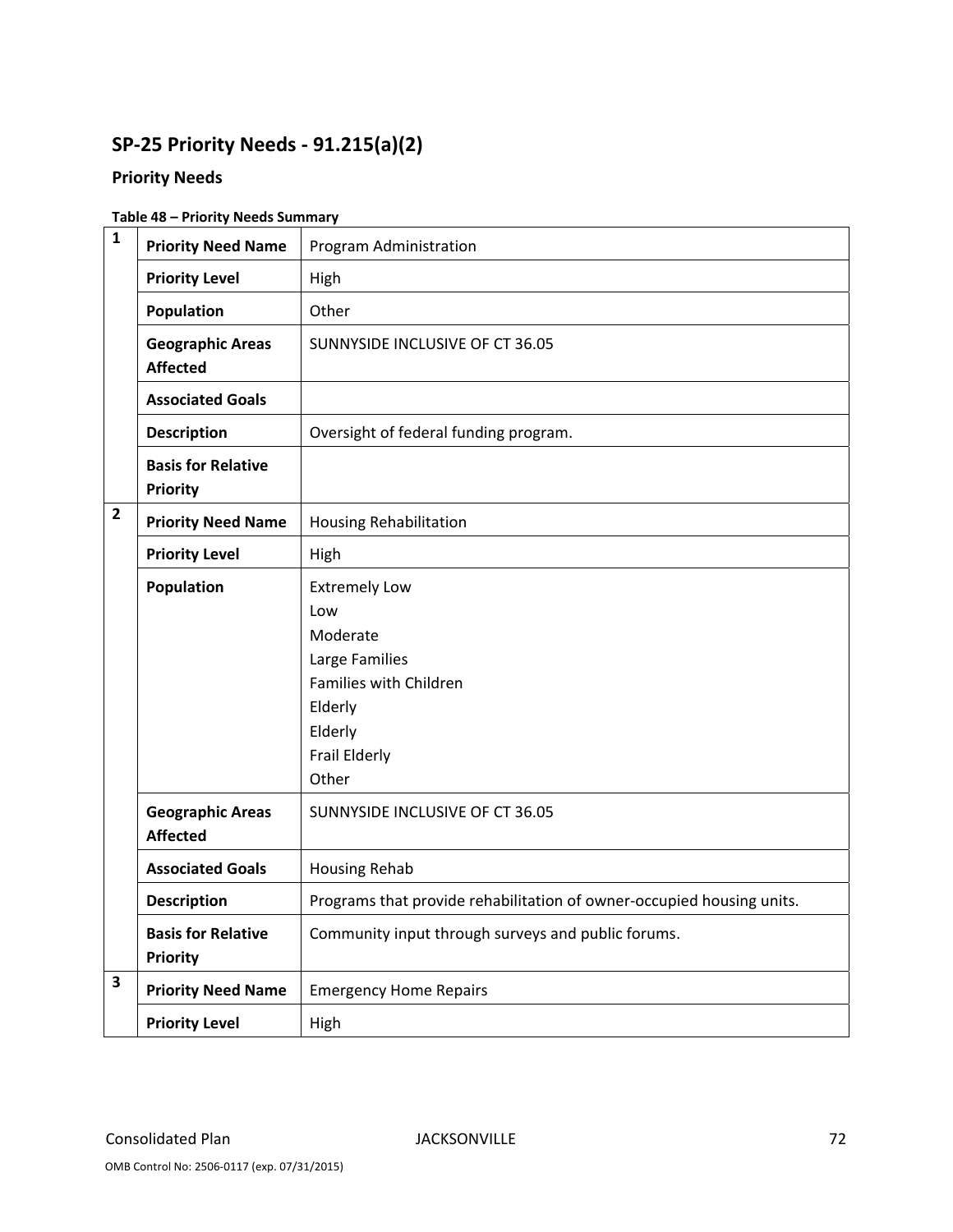|   | Population                                   | <b>Extremely Low</b>                                                                 |
|---|----------------------------------------------|--------------------------------------------------------------------------------------|
|   |                                              | Low                                                                                  |
|   |                                              | Moderate                                                                             |
|   |                                              | Large Families<br>Families with Children                                             |
|   |                                              | Elderly                                                                              |
|   |                                              | Elderly                                                                              |
|   |                                              | Other                                                                                |
|   | <b>Geographic Areas</b><br><b>Affected</b>   | SUNNYSIDE INCLUSIVE OF CT 36.05                                                      |
|   | <b>Associated Goals</b>                      | <b>Housing Rehab</b>                                                                 |
|   | <b>Description</b>                           | Provide emergency repairs of owner-occupied housing units.                           |
|   | <b>Basis for Relative</b><br><b>Priority</b> | Community input through surveys and public forums.                                   |
| 4 | <b>Priority Need Name</b>                    | Homebuyers Assistance                                                                |
|   | <b>Priority Level</b>                        | High                                                                                 |
|   | Population                                   | <b>Extremely Low</b>                                                                 |
|   |                                              | Low                                                                                  |
|   |                                              | Moderate                                                                             |
|   |                                              | Large Families                                                                       |
|   |                                              | Families with Children                                                               |
|   |                                              | Elderly                                                                              |
|   | <b>Geographic Areas</b><br><b>Affected</b>   | SUNNYSIDE INCLUSIVE OF CT 36.05                                                      |
|   | <b>Associated Goals</b>                      | Homebuyers Assistance                                                                |
|   | <b>Description</b>                           | Provide support for homebuyers to include down payment and close cost<br>assistance. |
|   | <b>Basis for Relative</b><br><b>Priority</b> | Community input through surveys and public forums.                                   |
| 5 | <b>Priority Need Name</b>                    | Demolition/Removal of Slum and Blight                                                |
|   | <b>Priority Level</b>                        | High                                                                                 |
|   | Population                                   | Non-housing Community Development                                                    |
|   | <b>Geographic Areas</b><br><b>Affected</b>   | SUNNYSIDE INCLUSIVE OF CT 36.05                                                      |
|   | <b>Associated Goals</b>                      | Demolition                                                                           |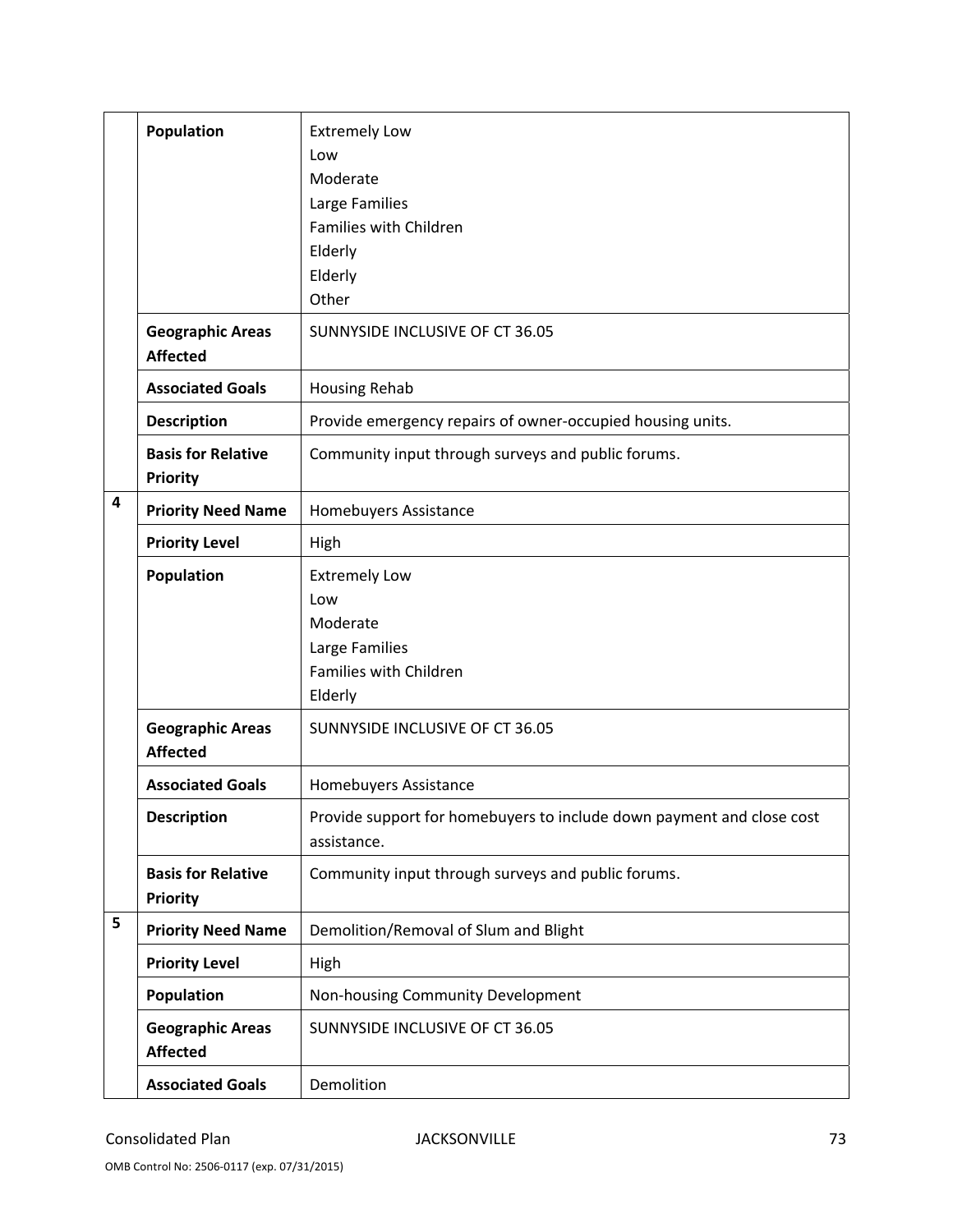|                         | <b>Description</b>                           | Removal of dilapidated homes and debris from vacant lots in CDBG eligible<br>areas. |  |  |  |  |
|-------------------------|----------------------------------------------|-------------------------------------------------------------------------------------|--|--|--|--|
|                         | <b>Basis for Relative</b><br><b>Priority</b> | Community input through surveys and public forums.                                  |  |  |  |  |
| 6                       | <b>Priority Need Name</b>                    | <b>Handicap Accessibility</b>                                                       |  |  |  |  |
|                         | <b>Priority Level</b>                        | High                                                                                |  |  |  |  |
|                         | Population                                   | <b>Extremely Low</b>                                                                |  |  |  |  |
|                         |                                              | Low                                                                                 |  |  |  |  |
|                         |                                              | Moderate                                                                            |  |  |  |  |
|                         |                                              | Elderly                                                                             |  |  |  |  |
|                         |                                              | Elderly                                                                             |  |  |  |  |
|                         |                                              | <b>Frail Elderly</b>                                                                |  |  |  |  |
|                         |                                              | Persons with Mental Disabilities                                                    |  |  |  |  |
|                         |                                              | Persons with Physical Disabilities                                                  |  |  |  |  |
|                         | <b>Geographic Areas</b><br><b>Affected</b>   | SUNNYSIDE INCLUSIVE OF CT 36.05                                                     |  |  |  |  |
|                         | <b>Associated Goals</b>                      | <b>Housing Rehab</b>                                                                |  |  |  |  |
|                         | <b>Description</b>                           | Provide modifications to owner-occupied units for handicap accessibility.           |  |  |  |  |
|                         | <b>Basis for Relative</b><br><b>Priority</b> | Community input through surveys and public forums.                                  |  |  |  |  |
| $\overline{\mathbf{z}}$ | <b>Priority Need Name</b>                    | <b>Youth Services</b>                                                               |  |  |  |  |
|                         | <b>Priority Level</b>                        | High                                                                                |  |  |  |  |
|                         | Population                                   | <b>Extremely Low</b>                                                                |  |  |  |  |
|                         |                                              | Low                                                                                 |  |  |  |  |
|                         |                                              | Moderate                                                                            |  |  |  |  |
|                         |                                              | Large Families                                                                      |  |  |  |  |
|                         |                                              | <b>Families with Children</b>                                                       |  |  |  |  |
|                         | <b>Geographic Areas</b>                      | SUNNYSIDE INCLUSIVE OF CT 36.05                                                     |  |  |  |  |
|                         | <b>Affected</b>                              |                                                                                     |  |  |  |  |
|                         | <b>Associated Goals</b>                      | <b>Other Special Needs</b>                                                          |  |  |  |  |
|                         | <b>Description</b>                           | Provide assistance for programs that provide services to youth.                     |  |  |  |  |
|                         | <b>Basis for Relative</b><br><b>Priority</b> | community input through surveys and public forums.                                  |  |  |  |  |
| 8                       | <b>Priority Need Name</b>                    | Transportation for the Elderly                                                      |  |  |  |  |
|                         | <b>Priority Level</b>                        | High                                                                                |  |  |  |  |

### Consolidated Plan 574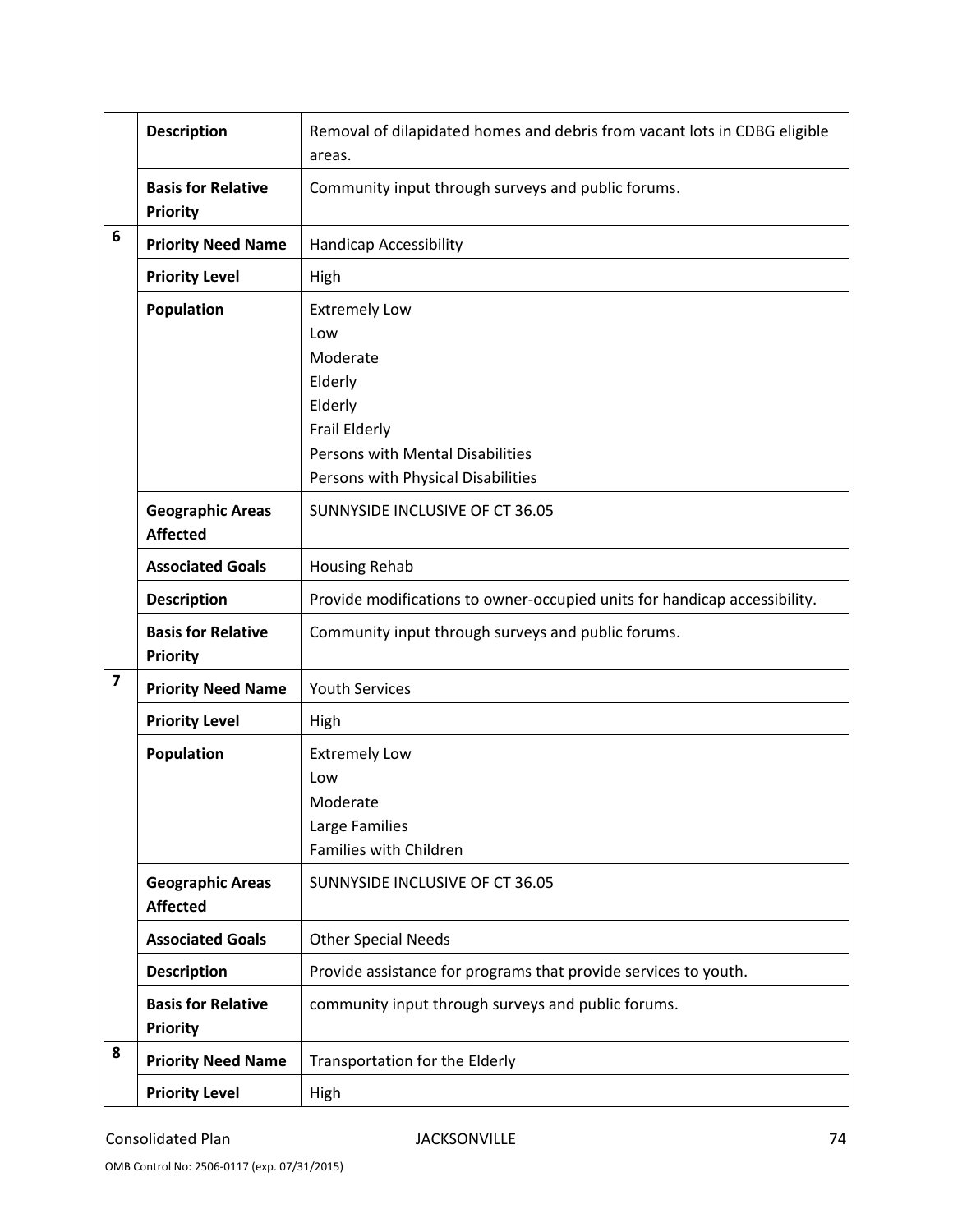|    | Population                                   | <b>Extremely Low</b><br>Low                                                                                         |  |  |  |  |  |  |
|----|----------------------------------------------|---------------------------------------------------------------------------------------------------------------------|--|--|--|--|--|--|
|    |                                              | Moderate<br>Elderly                                                                                                 |  |  |  |  |  |  |
|    | <b>Geographic Areas</b><br><b>Affected</b>   | SUNNYSIDE INCLUSIVE OF CT 36.05                                                                                     |  |  |  |  |  |  |
|    | <b>Associated Goals</b>                      | <b>Elderly Transportation</b>                                                                                       |  |  |  |  |  |  |
|    | <b>Description</b>                           | Provide taxi vouchers for low-moderate income elderly persons.                                                      |  |  |  |  |  |  |
|    | <b>Basis for Relative</b><br><b>Priority</b> | Community input through surveys and public forums.                                                                  |  |  |  |  |  |  |
| 9  | <b>Priority Need Name</b>                    | <b>Public Facilities</b>                                                                                            |  |  |  |  |  |  |
|    | <b>Priority Level</b>                        | High                                                                                                                |  |  |  |  |  |  |
|    | Population                                   | Non-housing Community Development                                                                                   |  |  |  |  |  |  |
|    | <b>Geographic Areas</b><br><b>Affected</b>   |                                                                                                                     |  |  |  |  |  |  |
|    | <b>Associated Goals</b>                      | <b>Public Facilities/Parks and Recreation Facilities</b>                                                            |  |  |  |  |  |  |
|    | <b>Description</b>                           | Provide assistance to public facilities in low- to moderate-income areas.                                           |  |  |  |  |  |  |
|    | <b>Basis for Relative</b><br><b>Priority</b> | Community input through surveys and public forums.                                                                  |  |  |  |  |  |  |
| 10 | <b>Priority Need Name</b>                    | <b>Public Services - Fishnet Missions</b>                                                                           |  |  |  |  |  |  |
|    | <b>Priority Level</b>                        | High                                                                                                                |  |  |  |  |  |  |
|    | Population                                   | <b>Extremely Low</b>                                                                                                |  |  |  |  |  |  |
|    |                                              | Low                                                                                                                 |  |  |  |  |  |  |
|    |                                              | Moderate                                                                                                            |  |  |  |  |  |  |
|    |                                              | Large Families<br>Families with Children                                                                            |  |  |  |  |  |  |
|    |                                              | Elderly                                                                                                             |  |  |  |  |  |  |
|    |                                              | <b>Chronic Homelessness</b>                                                                                         |  |  |  |  |  |  |
|    |                                              | Individuals                                                                                                         |  |  |  |  |  |  |
|    |                                              | Families with Children                                                                                              |  |  |  |  |  |  |
|    | <b>Geographic Areas</b><br><b>Affected</b>   |                                                                                                                     |  |  |  |  |  |  |
|    | <b>Associated Goals</b>                      | <b>Fishnet Missions</b>                                                                                             |  |  |  |  |  |  |
|    | <b>Description</b>                           | Support programs that work with homeless individuals and families,<br>persons at risk of homelessness, and seniors. |  |  |  |  |  |  |

OMB Control No: 2506‐0117 (exp. 07/31/2015)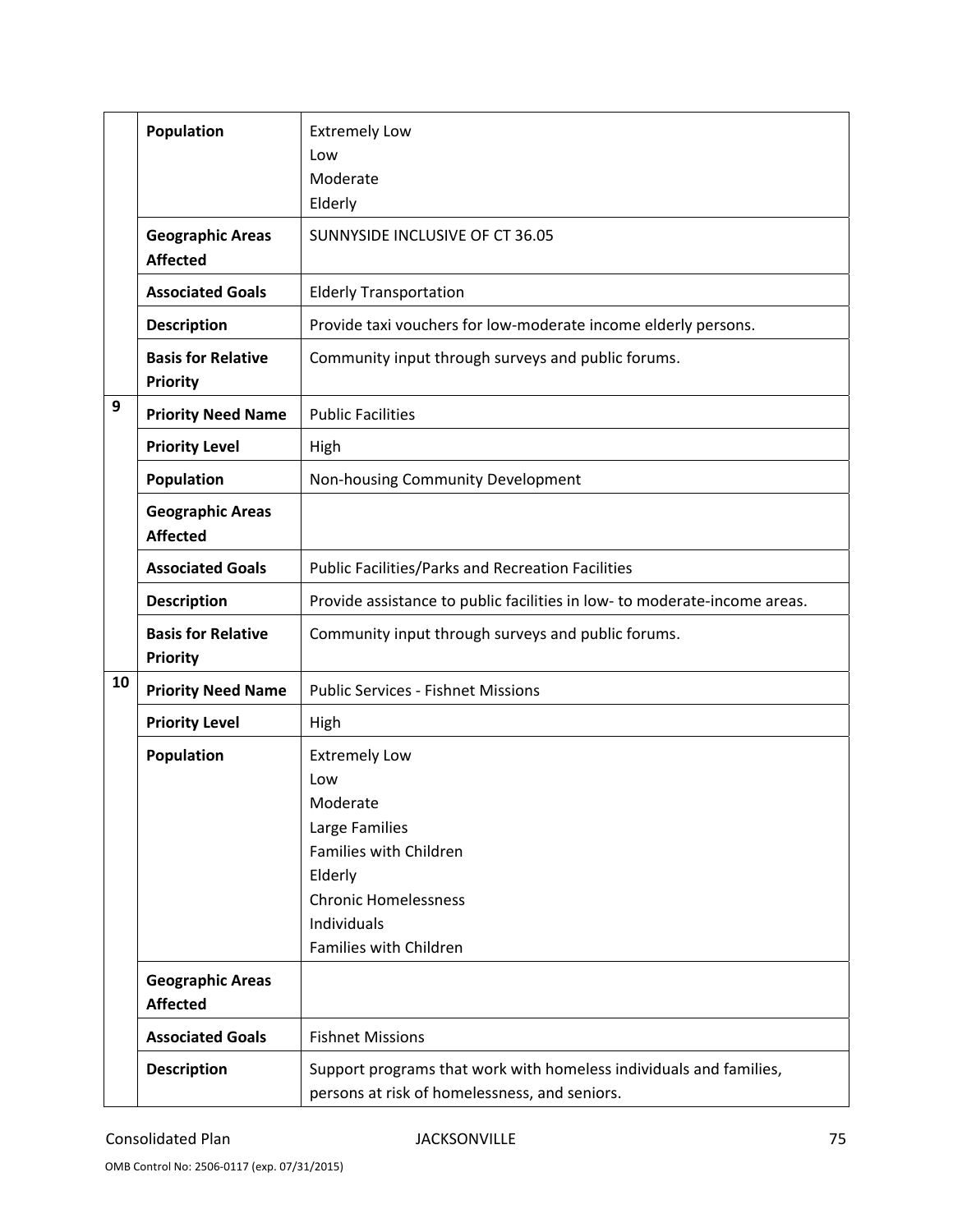|    | <b>Basis for Relative</b><br>Priority        | Community input through surveys and public forums.                                                                  |  |  |  |  |  |  |
|----|----------------------------------------------|---------------------------------------------------------------------------------------------------------------------|--|--|--|--|--|--|
| 11 | <b>Priority Need Name</b>                    | Public Services - Jacksonville Care Channel                                                                         |  |  |  |  |  |  |
|    | <b>Priority Level</b>                        | High                                                                                                                |  |  |  |  |  |  |
|    | Population                                   | <b>Extremely Low</b>                                                                                                |  |  |  |  |  |  |
|    |                                              | Low                                                                                                                 |  |  |  |  |  |  |
|    |                                              | Moderate                                                                                                            |  |  |  |  |  |  |
|    |                                              | Large Families                                                                                                      |  |  |  |  |  |  |
|    |                                              | Families with Children                                                                                              |  |  |  |  |  |  |
|    |                                              | Elderly                                                                                                             |  |  |  |  |  |  |
|    |                                              | <b>Chronic Homelessness</b>                                                                                         |  |  |  |  |  |  |
|    |                                              | Individuals                                                                                                         |  |  |  |  |  |  |
|    |                                              | Families with Children                                                                                              |  |  |  |  |  |  |
|    | <b>Geographic Areas</b><br><b>Affected</b>   |                                                                                                                     |  |  |  |  |  |  |
|    | <b>Associated Goals</b>                      | Jacksonville Care Channel                                                                                           |  |  |  |  |  |  |
|    | <b>Description</b>                           | Support programs that work with homeless individuals and families,<br>persons at risk of homelessness, and seniors. |  |  |  |  |  |  |
|    |                                              |                                                                                                                     |  |  |  |  |  |  |
|    | <b>Basis for Relative</b><br><b>Priority</b> | Community input through surveys and public forums.                                                                  |  |  |  |  |  |  |
| 12 | <b>Priority Need Name</b>                    | <b>Parks and Recreation Facilities</b>                                                                              |  |  |  |  |  |  |
|    | <b>Priority Level</b>                        | High                                                                                                                |  |  |  |  |  |  |
|    | <b>Population</b>                            | Non-housing Community Development                                                                                   |  |  |  |  |  |  |
|    | <b>Geographic Areas</b><br><b>Affected</b>   | <b>CDBG</b>                                                                                                         |  |  |  |  |  |  |
|    | <b>Associated Goals</b>                      | Provide a suitable living environment                                                                               |  |  |  |  |  |  |
|    | <b>Description</b>                           | Improvements to parks and recreation facilities in CDBG eligible areas.                                             |  |  |  |  |  |  |
|    | <b>Basis for Relative</b><br><b>Priority</b> | Community input through surveys and public forums.                                                                  |  |  |  |  |  |  |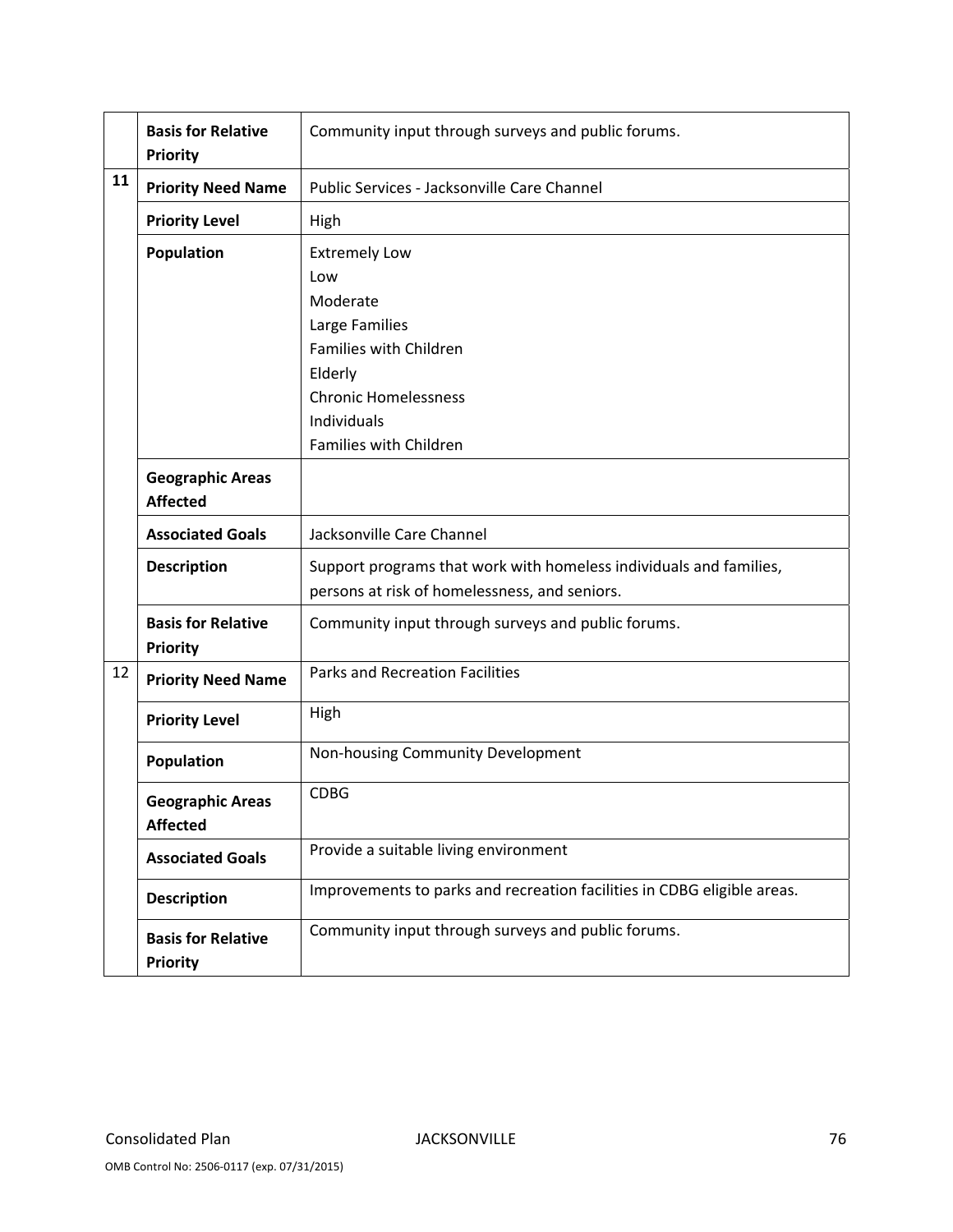## **Narrative (Optional)**

The Needs for Services and Improvements survey, forums and meetings, highlight Jacksonville's need for investment in economic development, critical public improvements, affordable housing, increased access to services for vulnerable populations and services for the homeless.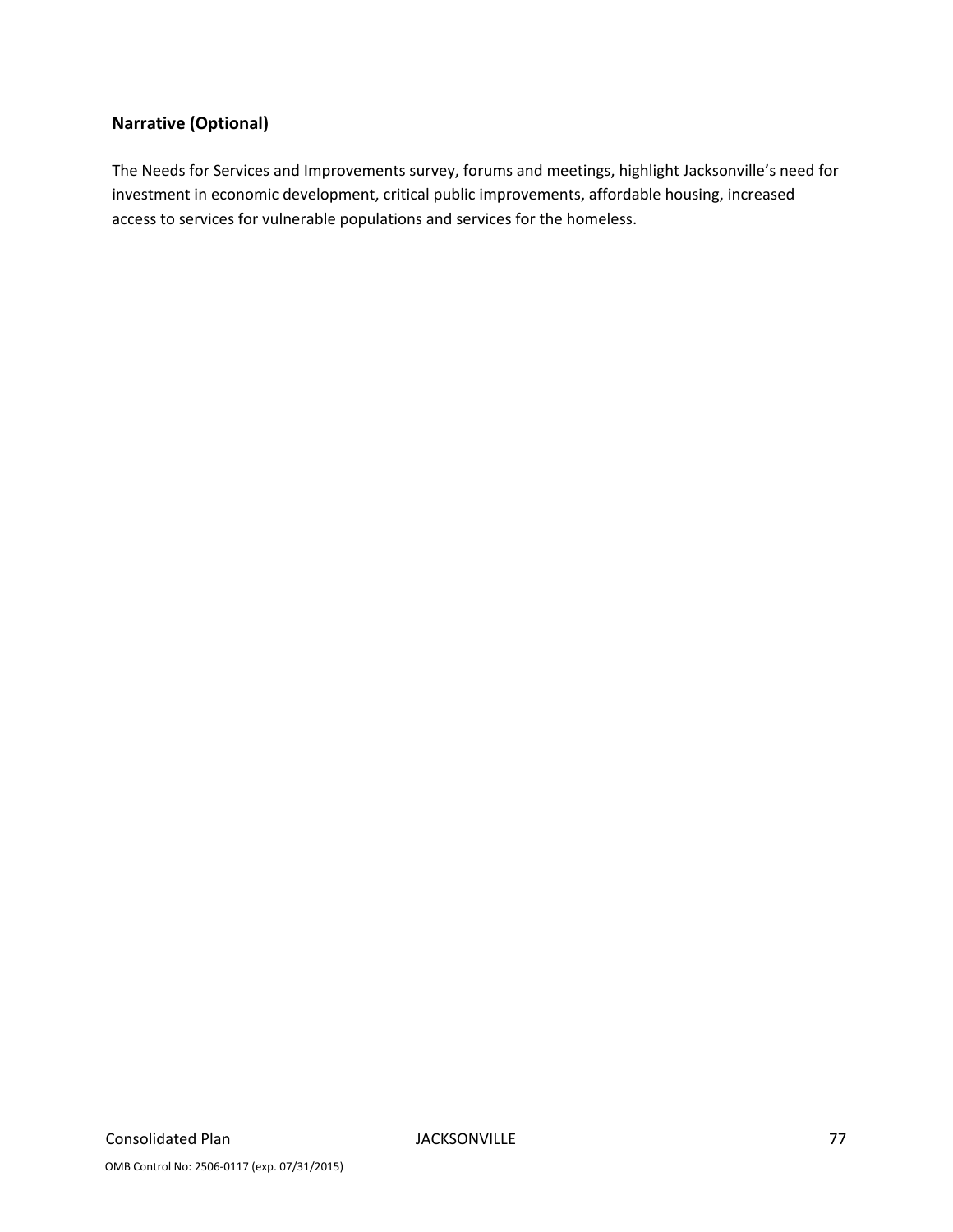# **SP‐30 Influence of Market Conditions – 91.215 (b)**

## **Influence of Market Conditions**

| <b>Affordable Housing Type</b>        | <b>Market Characteristics that will influence</b><br>the use of funds available for housing type |
|---------------------------------------|--------------------------------------------------------------------------------------------------|
| Tenant Based Rental Assistance (TBRA) | N/A                                                                                              |
| TBRA for Non-Homeless Special Needs   | N/A                                                                                              |
| New Unit Production                   | N/A                                                                                              |
| Rehabilitation                        | Need and condition of homes                                                                      |
| Acquisition, including preservation   | N/A                                                                                              |

**Table 49 – Influence of Market Conditions**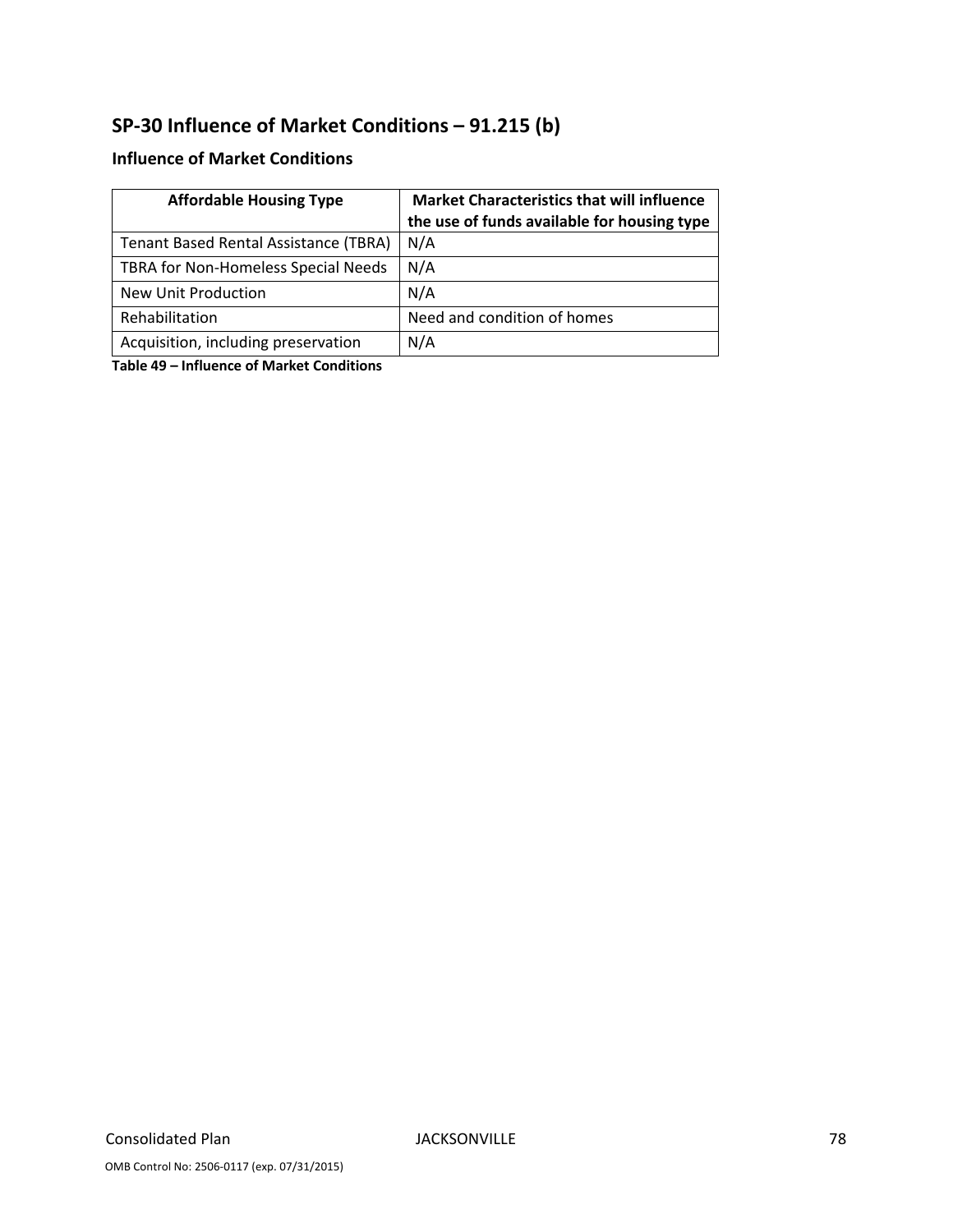## **SP‐35 Anticipated Resources ‐ 91.215(a)(4), 91.220(c)(1,2)**

### **Introduction**

The amount of federal entitlement funding significantly decreased during the last Consolidated Plan term

Therefore, the City anticipates an annual 3 percent reduction in funding.

## **Anticipated Resources**

| Program     | Source of    | <b>Uses of Funds</b>   | <b>Expected Amount Available Year 1</b> |         |                   |         | Expected         | <b>Narrative Description</b>              |
|-------------|--------------|------------------------|-----------------------------------------|---------|-------------------|---------|------------------|-------------------------------------------|
|             | <b>Funds</b> |                        | Annual                                  | Program | <b>Prior Year</b> | Total:  | Amount           |                                           |
|             |              |                        | <b>Allocation:</b>                      | Income: | <b>Resources:</b> | Ş.      | <b>Available</b> |                                           |
|             |              |                        | \$                                      | \$      | \$                |         | Reminder         |                                           |
|             |              |                        |                                         |         |                   |         | of               |                                           |
|             |              |                        |                                         |         |                   |         | <b>ConPlan</b>   |                                           |
|             |              |                        |                                         |         |                   |         |                  |                                           |
| <b>CDBG</b> | public -     | Acquisition            |                                         |         |                   |         |                  | 20% of grant for Program Admin15% of      |
|             | federal      | Admin and              |                                         |         |                   |         |                  | grant for Public Services65% of grant for |
|             |              | Planning               |                                         |         |                   |         |                  | community development activities          |
|             |              | Economic               |                                         |         |                   |         |                  |                                           |
|             |              | Development            |                                         |         |                   |         |                  |                                           |
|             |              | Housing                |                                         |         |                   |         |                  |                                           |
|             |              | Public                 |                                         |         |                   |         |                  |                                           |
|             |              | Improvements           |                                         |         |                   |         |                  |                                           |
|             |              | <b>Public Services</b> | 192,188                                 | 0       | 0                 | 192,188 | 0                |                                           |

**Table 50 ‐ Anticipated Resources**

## Explain how federal funds will leverage those additional resources (private, state and local funds), including a description of how **matching requirements will be satisfied**

The City will continue to utilize other housing programs such as Federal Home Loan Bank and Arkansas Development Finance Authority

Consolidated

**Plan JACKSONVILLE** 79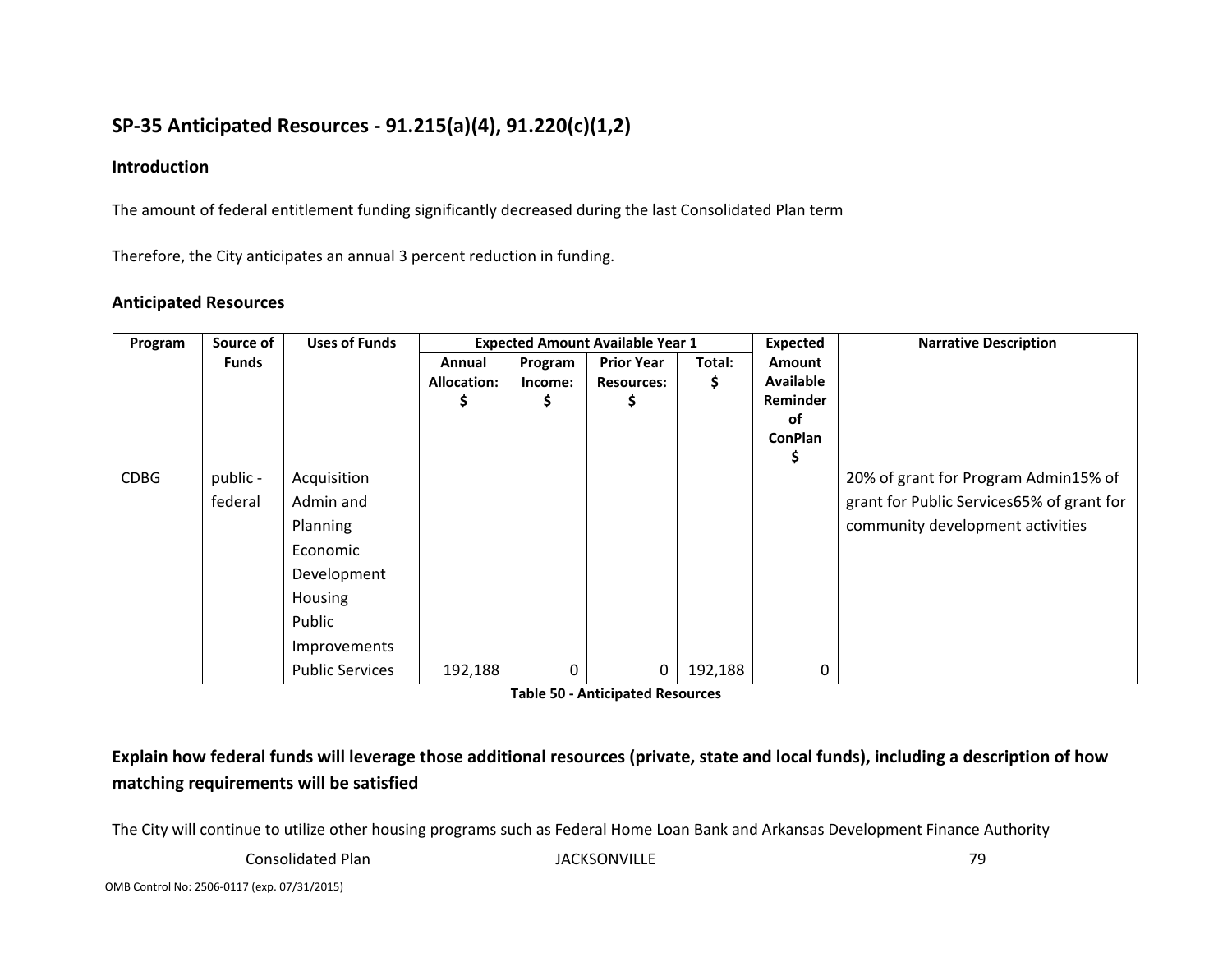## If appropriate, describe publically owned land or property located within the jurisdiction that may be used to address the needs **identified in the plan**

Although the City owns several vacant lots throughout the city, there is no plans at this time for the redevelopment of those properties.

## **Discussion**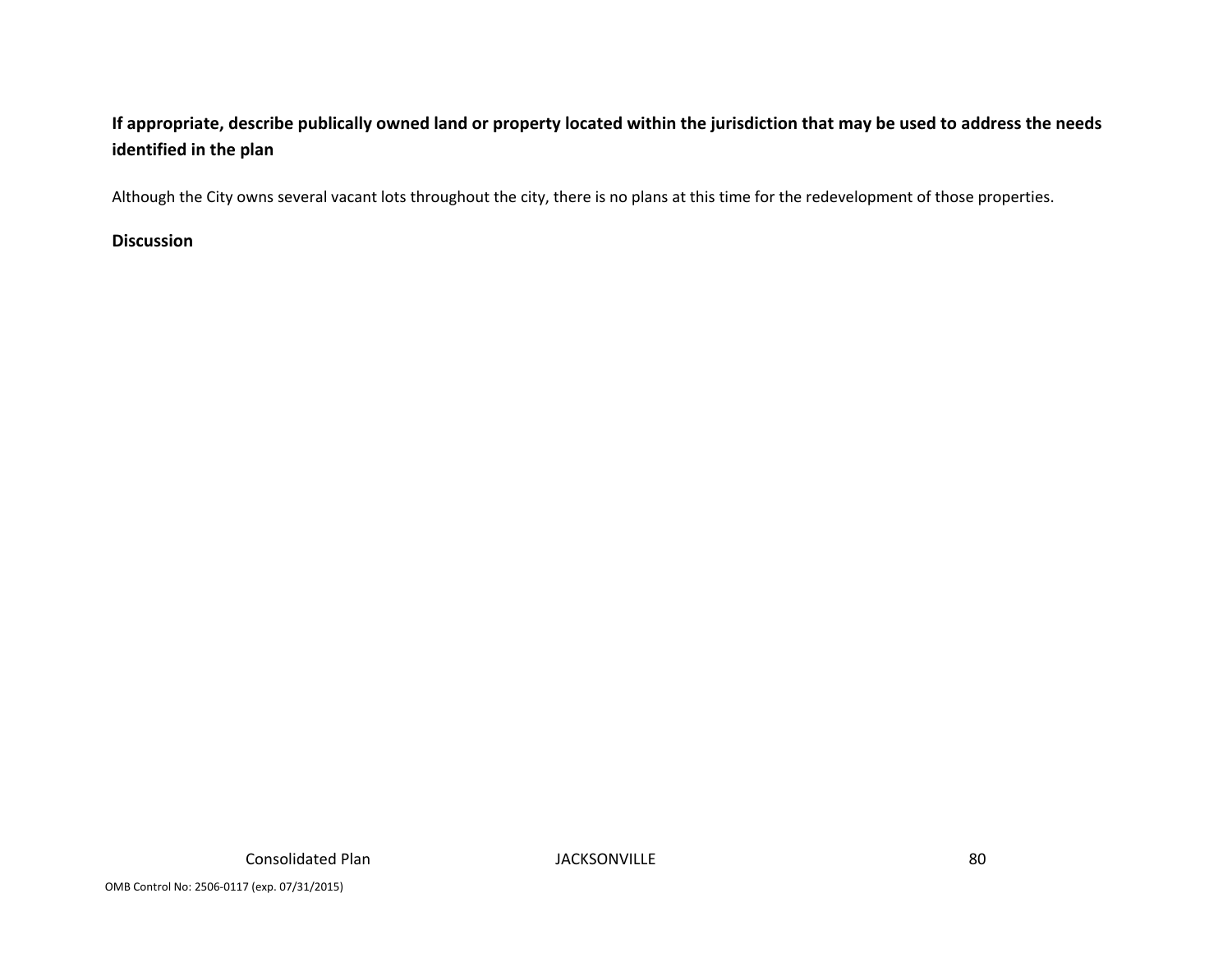## **SP‐40 Institutional Delivery Structure – 91.215(k)**

Explain the institutional structure through which the jurisdiction will carry out its consolidated plan including private industry, non‐profit organizations, and public institutions.

| <b>Responsible Entity</b> | <b>Responsible Entity</b> | Role                  | <b>Geographic Area Served</b> |
|---------------------------|---------------------------|-----------------------|-------------------------------|
|                           | <b>Type</b>               |                       |                               |
| <b>JACKSONVILLE</b>       | Government                | Economic              |                               |
|                           |                           | Development           |                               |
|                           |                           | Homelessness          |                               |
|                           |                           | Non-homeless special  |                               |
|                           |                           | needs                 |                               |
|                           |                           | Ownership             |                               |
|                           |                           | Planning              |                               |
|                           |                           | neighborhood          |                               |
|                           |                           | improvements          |                               |
|                           |                           | public facilities     |                               |
|                           |                           | public services       |                               |
| <b>JACKSONVILLE</b>       | <b>PHA</b>                | <b>Public Housing</b> |                               |
| <b>PARTNERSHIP FOR</b>    |                           |                       |                               |
| <b>HOUSING LP</b>         |                           |                       |                               |

**Table 51 ‐ Institutional Delivery Structure**

## **Assess of Strengths and Gaps in the Institutional Delivery System**

The City has many years of experience implementing and managing its CDBG programs, as well as working with other agencies that fill some of the needs outlined in the Consolidated Plan. However, lack of adequate funding could create challenges to meeting the needs of this plan.

## **Availability of services targeted to homeless persons and persons with HIV and mainstream services**

| <b>Homelessness Prevention</b><br><b>Services</b> | Available in the<br>Community   | <b>Targeted to</b><br><b>Homeless</b> | <b>Targeted to People</b><br>with HIV |
|---------------------------------------------------|---------------------------------|---------------------------------------|---------------------------------------|
|                                                   |                                 |                                       |                                       |
| Counseling/Advocacy                               | X                               | х                                     |                                       |
| Legal Assistance                                  | x                               |                                       |                                       |
| Mortgage Assistance                               | x                               |                                       |                                       |
| <b>Rental Assistance</b>                          | X                               | x                                     |                                       |
| <b>Utilities Assistance</b>                       | x                               | X                                     |                                       |
|                                                   | <b>Street Outreach Services</b> |                                       |                                       |
| Law Enforcement                                   | x                               | χ                                     |                                       |
| <b>Mobile Clinics</b>                             |                                 |                                       |                                       |
| <b>Other Street Outreach Services</b>             | χ                               | χ                                     |                                       |

Consolidated Plan 81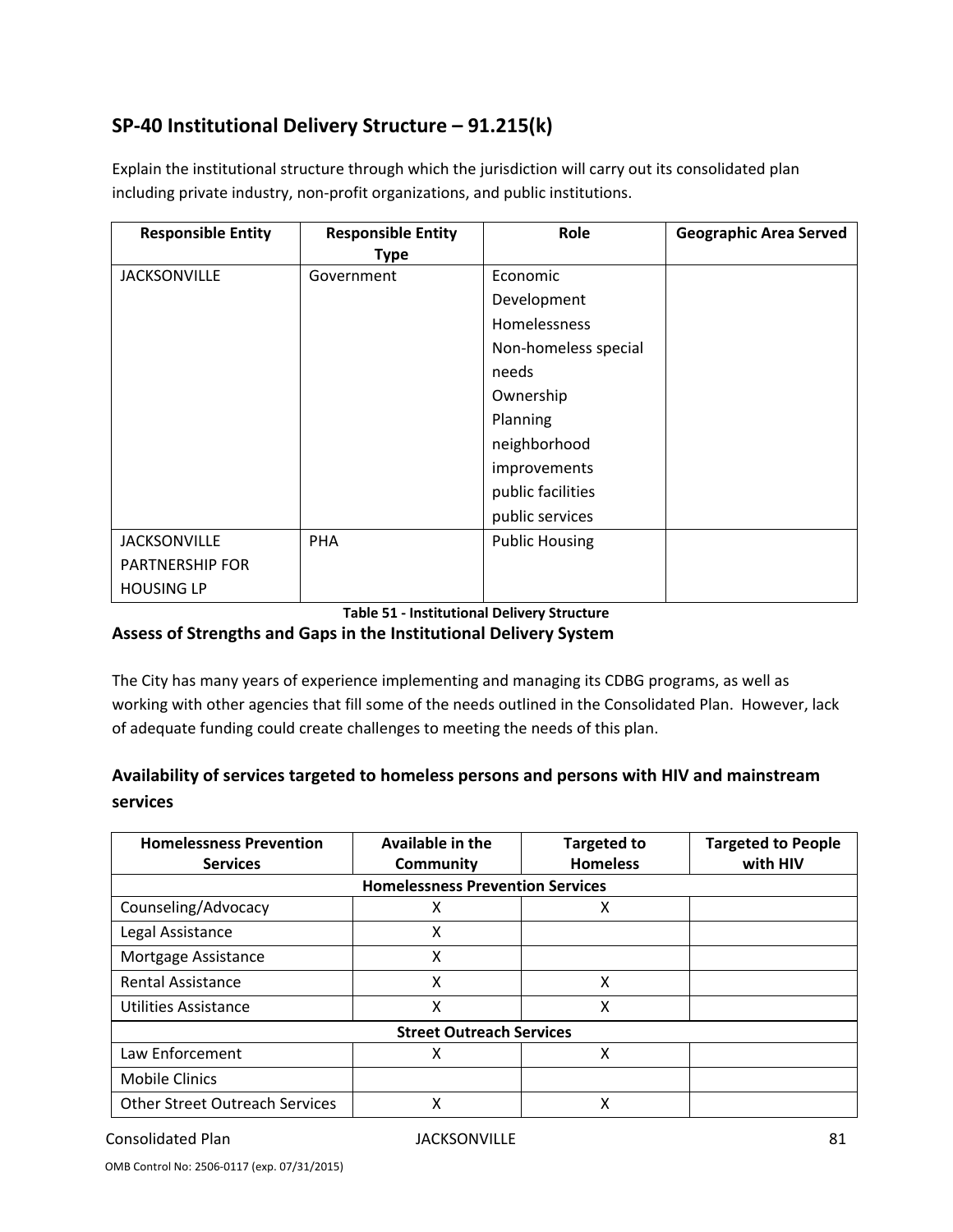| <b>Supportive Services</b>       |   |   |  |  |  |  |  |  |  |
|----------------------------------|---|---|--|--|--|--|--|--|--|
| Alcohol & Drug Abuse<br>X<br>X   |   |   |  |  |  |  |  |  |  |
| Child Care                       | X | X |  |  |  |  |  |  |  |
| Education                        | X | Χ |  |  |  |  |  |  |  |
| <b>Employment and Employment</b> |   |   |  |  |  |  |  |  |  |
| <b>Training</b>                  | X | X |  |  |  |  |  |  |  |
| Healthcare                       | X | X |  |  |  |  |  |  |  |
| HIV/AIDS                         | X | X |  |  |  |  |  |  |  |
| Life Skills                      | X | x |  |  |  |  |  |  |  |
| <b>Mental Health Counseling</b>  | X | X |  |  |  |  |  |  |  |
| Transportation                   | X | Χ |  |  |  |  |  |  |  |
| Other                            |   |   |  |  |  |  |  |  |  |
|                                  |   |   |  |  |  |  |  |  |  |

**Table 52 ‐ Homeless Prevention Services Summary**

**Describe how the service delivery system including, but not limited to, the services listed above meet the needs of homeless persons (particularly chronically homeless individuals and families, families with children, veterans and their families, and unaccompanied youth)**

While there are not any agencies located physically in Jacksonville, all of the above services can be accessed either by phone or in person at agencies located less than 15 miles from Jacksonville. In some cases where transportation is an issue, the agencies meets with potential clients within the city. The City work closely with agencies that is a member of the Continuum of Care which provides the majority of these services.

## **Describe the strengths and gaps of the service delivery system for special needs population and persons experiencing homelessness, including, but not limited to, the services listed above**

The service providers in Little Rock and North Little Rock work closely together to provide a continuum of services for the need of homeless persons. They are particularly strong in the areas of mental health services, employment training and life skills training. Gaps exists in emergency shelter capacity and lack of additional funding for permanent housing.

## **Provide a summary of the strategy for overcoming gaps in the institutional structure and service delivery system for carrying out a strategy to address priority needs**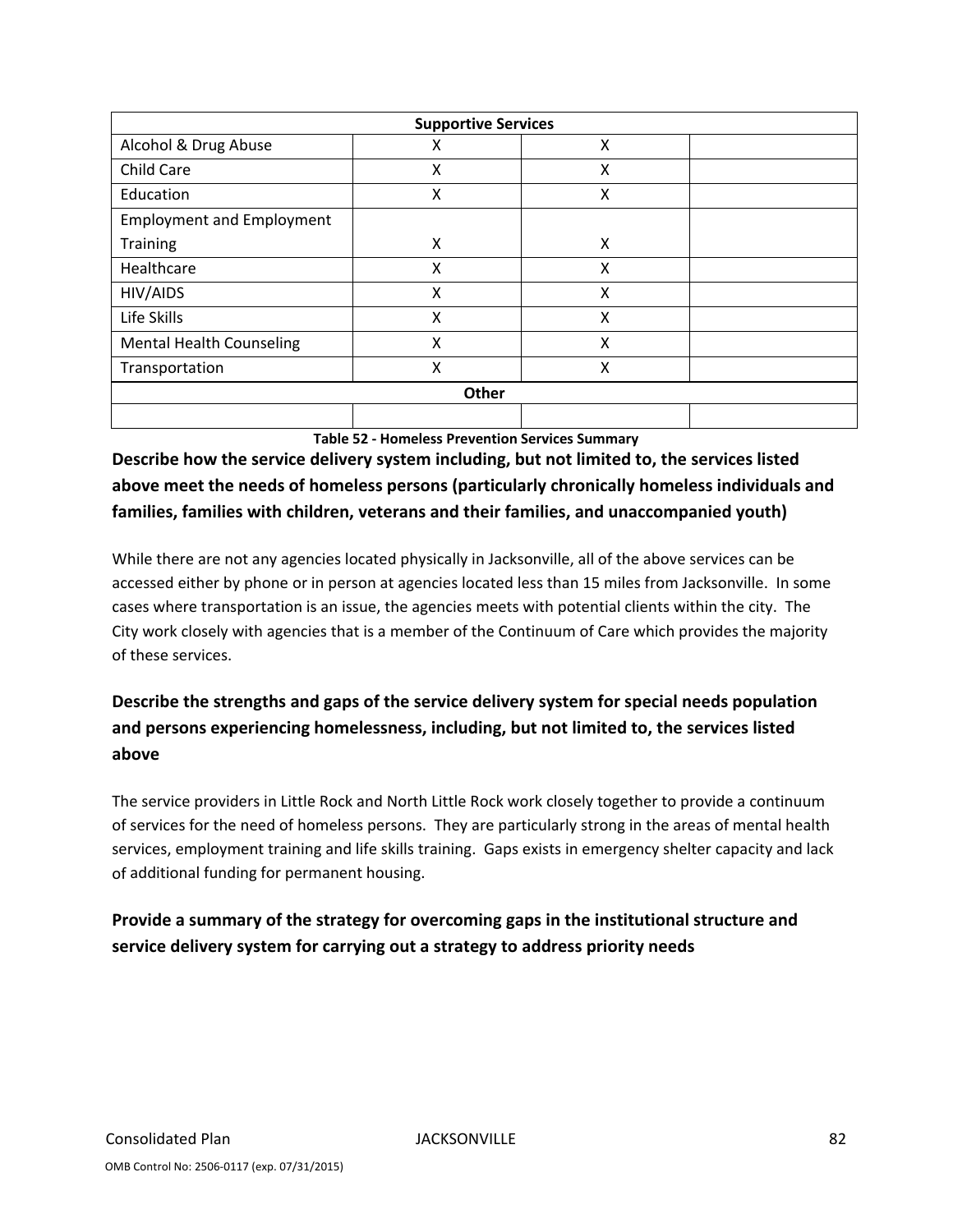## **SP‐45 Goals Summary – 91.215(a)(4)**

### **Goals Summary Information**

| Sort            | <b>Goal Name</b>           | <b>Start</b> | End  | Category             | <b>Geographic Area</b> | <b>Needs Addressed</b>           | <b>Funding</b> | <b>Goal Outcome Indicator</b> |
|-----------------|----------------------------|--------------|------|----------------------|------------------------|----------------------------------|----------------|-------------------------------|
| Order           |                            | Year         | Year |                      |                        |                                  |                |                               |
| 1               | <b>Housing Rehab</b>       | 2016         | 2020 | Affordable           | SUNNYSIDE              | <b>Housing Rehabilitation</b>    |                | <b>Homeowner Housing</b>      |
|                 |                            |              |      | Housing              | <b>INCLUSIVE OF</b>    | <b>Emergency Home</b>            |                | Rehabilitated:                |
|                 |                            |              |      |                      | CT 36.05               | Repairs                          |                | 6 Household Housing Unit      |
|                 |                            |              |      |                      |                        | <b>Handicap Accessibility</b>    |                |                               |
| $\overline{2}$  | Homebuyers                 | 2016         | 2020 | Affordable           | <b>SUNNYSIDE</b>       | Homebuyers Assistance            |                | <b>Homeowner Housing</b>      |
|                 | Assistance                 |              |      | Housing              | <b>INCLUSIVE OF</b>    |                                  |                | Added:                        |
|                 |                            |              |      |                      | CT 36.05               |                                  |                | 3 Household Housing Unit      |
| 3               | Elderly                    | 2016         | 2020 |                      |                        | Transportation for the           |                | Public service activities     |
|                 | Transportation             |              |      |                      |                        | Elderly                          |                | other than Low/Moderate       |
|                 |                            |              |      |                      |                        |                                  |                | Income Housing Benefit:       |
|                 |                            |              |      |                      |                        |                                  |                | 100 Persons Assisted          |
| 4               | <b>Fishnet Missions</b>    | 2016         | 2020 | Homeless             | SUNNYSIDE              | <b>Public Services - Fishnet</b> |                | Public service activities     |
|                 |                            |              |      | Non-Homeless         | <b>INCLUSIVE OF</b>    | <b>Missions</b>                  |                | other than Low/Moderate       |
|                 |                            |              |      | <b>Special Needs</b> | CT 36.05               |                                  |                | Income Housing Benefit:       |
|                 |                            |              |      |                      |                        |                                  |                | 1200 Persons Assisted         |
| 5               | Jacksonville Care          | 2016         | 2020 | Homeless             | <b>SUNNYSIDE</b>       | Public Services -                |                | Public service activities     |
|                 | Channel                    |              |      | Non-Homeless         | <b>INCLUSIVE OF</b>    | Jacksonville Care                |                | other than Low/Moderate       |
|                 |                            |              |      | <b>Special Needs</b> | CT 36.05               | Channel                          |                | Income Housing Benefit:       |
|                 |                            |              |      |                      |                        |                                  |                | 150 Persons Assisted          |
| $6\phantom{1}6$ | <b>Other Special Needs</b> | 2016         | 2020 | Non-Homeless         | <b>SUNNYSIDE</b>       | <b>Youth Services</b>            |                | Public service activities     |
|                 |                            |              |      | <b>Special Needs</b> | <b>INCLUSIVE OF</b>    |                                  |                | other than Low/Moderate       |
|                 |                            |              |      |                      | CT 36.05               |                                  |                | Income Housing Benefit:       |
|                 |                            |              |      |                      |                        |                                  |                | 125 Persons Assisted          |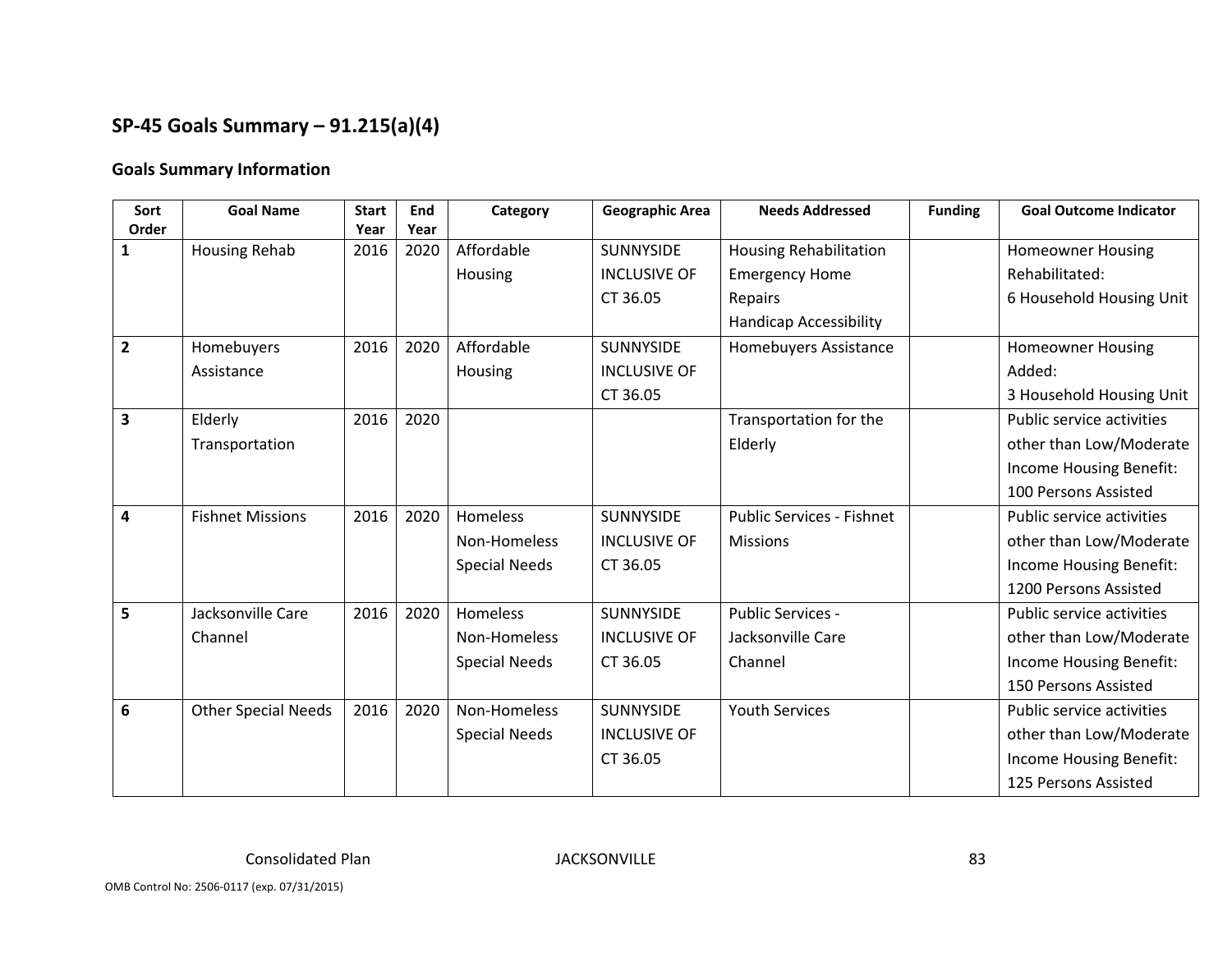| Sort  | <b>Goal Name</b>             | <b>Start</b> | End  | Category    | <b>Geographic Area</b> | <b>Needs Addressed</b>   | <b>Funding</b> | <b>Goal Outcome Indicator</b> |
|-------|------------------------------|--------------|------|-------------|------------------------|--------------------------|----------------|-------------------------------|
| Order |                              | Year         | Year |             |                        |                          |                |                               |
|       | Public                       | 2016         | 2020 | Non-Housing | <b>SUNNYSIDE</b>       | <b>Public Facilities</b> |                |                               |
|       | Facilities/Parks and         |              |      | Community   | <b>INCLUSIVE OF</b>    |                          |                |                               |
|       | <b>Recreation Facilities</b> |              |      | Development | CT 36.05               |                          |                |                               |
| 8     | Public                       | 2016         | 2020 | Non-Housing | <b>SUNNYSIDE</b>       |                          |                |                               |
|       | Improvements                 |              |      | Community   | <b>INCLUSIVE OF</b>    |                          |                |                               |
|       |                              |              |      | Development | CT 36.05               |                          |                |                               |
| 9     | <b>Demolition</b>            | 2016         | 2020 | Non-Housing | <b>SUNNYSIDE</b>       | Demolition/Removal of    |                |                               |
|       |                              |              |      | Community   | <b>INCLUSIVE OF</b>    | Slum and Blight          |                |                               |
|       |                              |              |      | Development | CT 36.05               |                          |                |                               |

**Table 53 – Goals Summary**

### **Goal Descriptions**

|                                           | <b>Goal Name</b>        | Housing Rehab                                                                           |  |
|-------------------------------------------|-------------------------|-----------------------------------------------------------------------------------------|--|
|                                           | <b>Goal Description</b> |                                                                                         |  |
| <b>Goal Name</b><br>Homebuyers Assistance |                         |                                                                                         |  |
|                                           | <b>Goal Description</b> | Provide assistance for down payment and closing cost for low-moderate income households |  |
| 3                                         | <b>Goal Name</b>        | <b>Elderly Transportation</b>                                                           |  |
|                                           | <b>Goal Description</b> | Provide taxi vouchers for elderly 62 or older that's low- to moderate-income.           |  |
|                                           | <b>Goal Name</b>        | <b>Fishnet Missions</b>                                                                 |  |
|                                           | <b>Goal Description</b> | Provide food for families, individuals, and homeless                                    |  |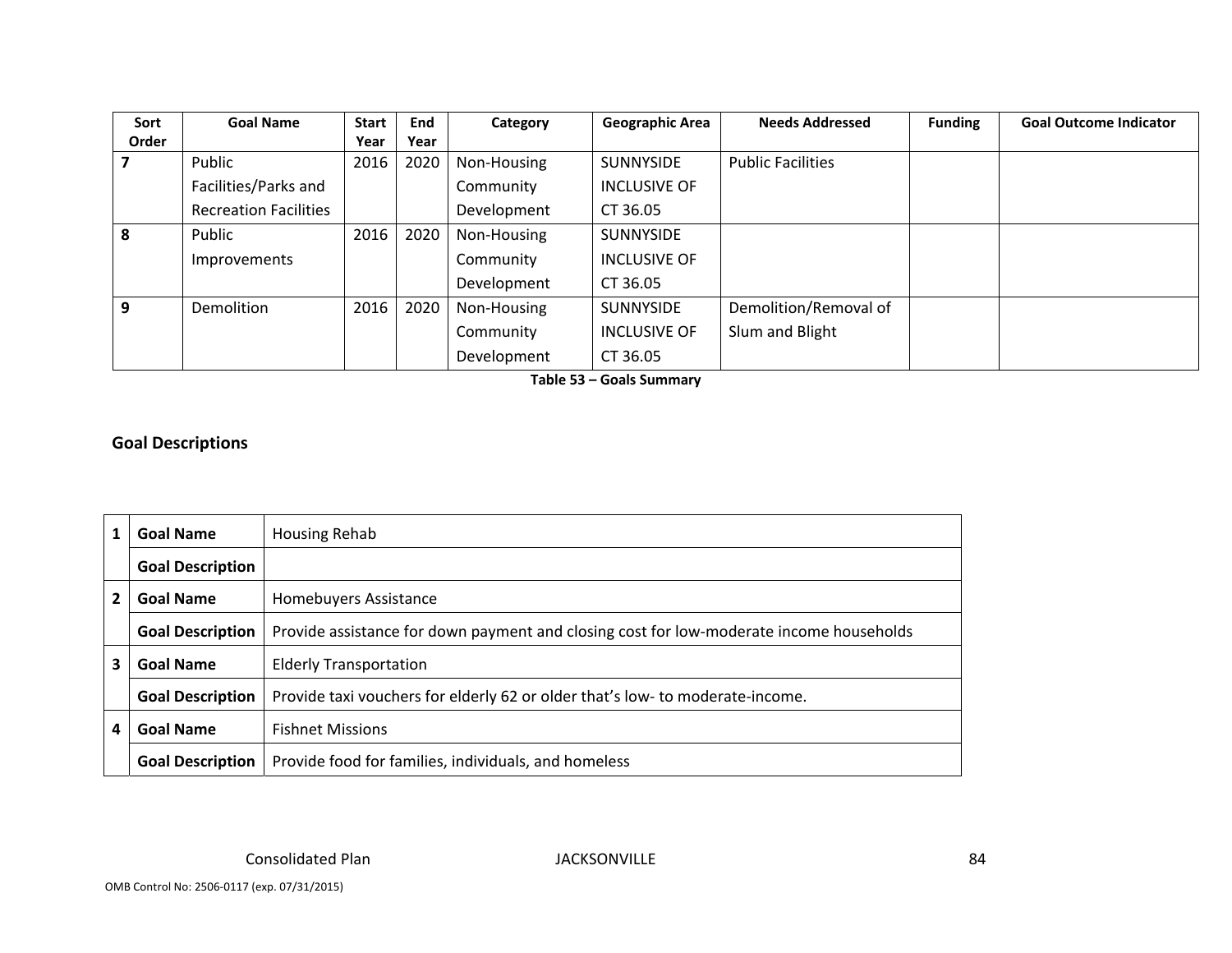| 5                                                   | <b>Goal Name</b>        | Jacksonville Care Channel                                                                         |
|-----------------------------------------------------|-------------------------|---------------------------------------------------------------------------------------------------|
|                                                     | <b>Goal Description</b> | Provide temporary lodging for homeless, assistance with water bills, and assistance with medicine |
| <b>Goal Name</b><br>6<br><b>Other Special Needs</b> |                         |                                                                                                   |
|                                                     | <b>Goal Description</b> | Provide assistance for persons with other special needs to include youth.                         |
| 7                                                   | <b>Goal Name</b>        | <b>Public Facilities/Parks and Recreation Facilities</b>                                          |
|                                                     | <b>Goal Description</b> | Provided assistance with public facilities                                                        |
| 8                                                   | <b>Goal Name</b>        | <b>Public Improvements</b>                                                                        |
|                                                     | <b>Goal Description</b> | Provide repair of streets, drainage and sidewalks                                                 |
| 9                                                   | <b>Goal Name</b>        | Demolition                                                                                        |
|                                                     | <b>Goal Description</b> | Provide assistance for removal of slum and blight in low income areas.                            |

Estimate the number of extremely low-income, low-income, and moderate-income families to whom the jurisdiction will provide **affordable housing as defined by HOME 91.315(b)(2)**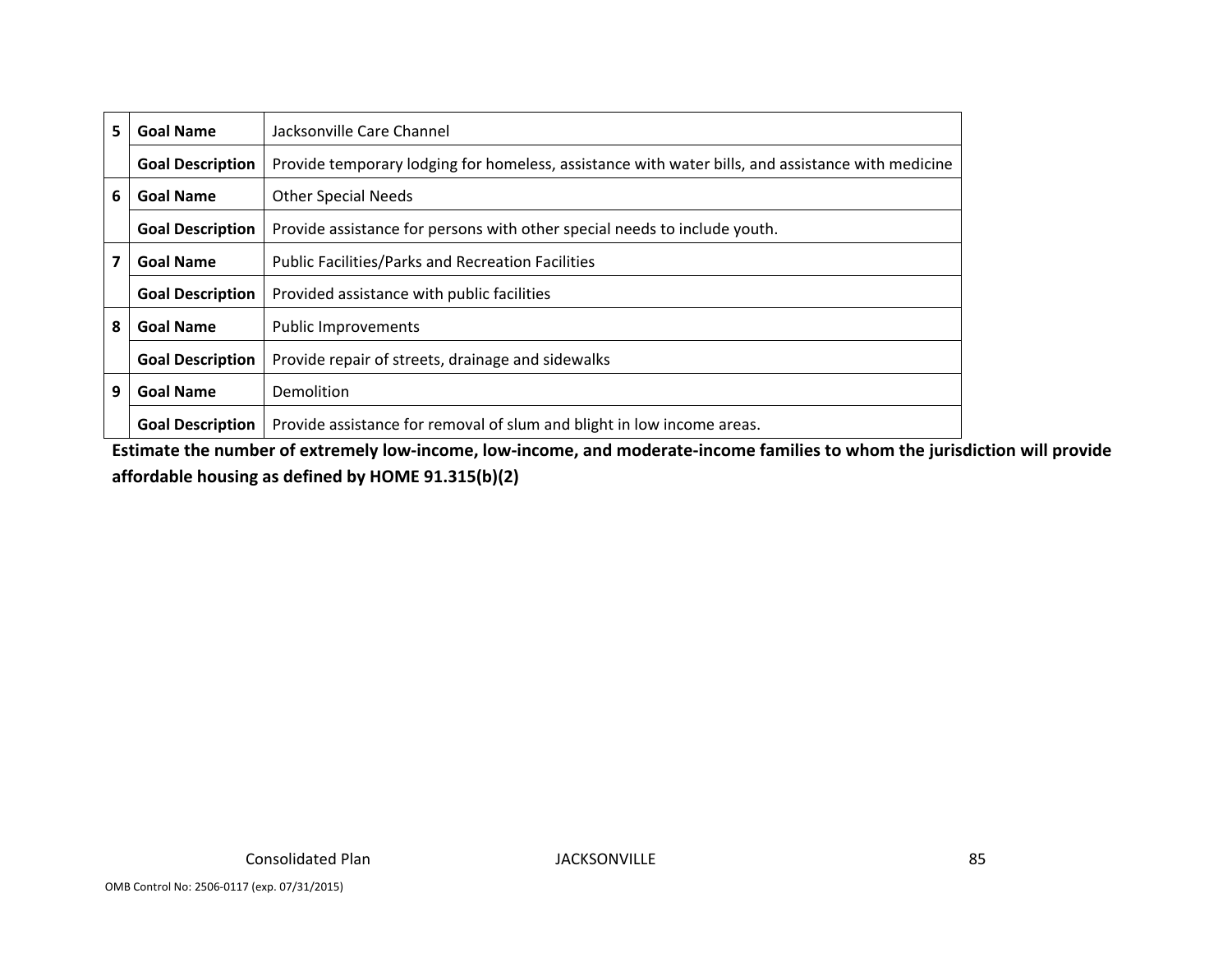## **SP‐50 Public Housing Accessibility and Involvement – 91.215(c)**

## **Need to Increase the Number of Accessible Units (if Required by a Section 504 Voluntary Compliance Agreement)**

The Jacksonville Housing Authority is currently under a Voluntary Compliance Agreement (VCA) with the office of Housing and Urban Development to make 5% of its total public housing inventory accessible for person with mobility impairments. The HA has a total of 5 units that are fully accessible for persons with mobility impairment. The HA also improves housing and living environments through its 5‐year and annual Public Housing Agency Strategic Plans.

## **Activities to Increase Resident Involvements**

The City will continue its outreach efforts to residents of public housing and the management of public housing.

### **Is the public housing agency designated as troubled under 24 CFR part 902?**

No

### **Plan to remove the 'troubled' designation**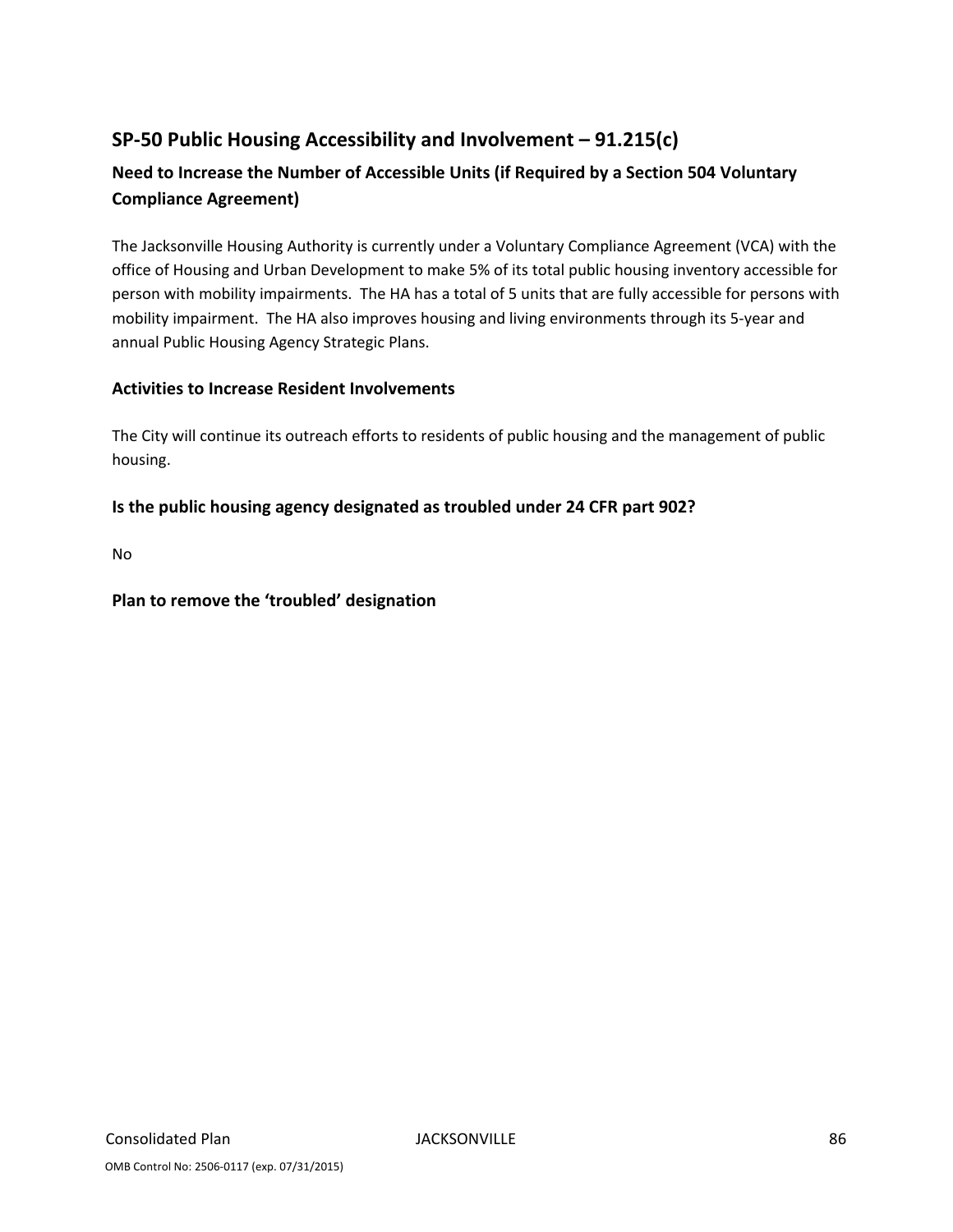## **SP‐55 Barriers to affordable housing – 91.215(h)**

## **Barriers to Affordable Housing**

The barriers to affordable housing include:

- 1. Income and wages are not keeping pace with rising housing costs and the overall cost of living
- 2. Federal resources for programs do not match the need experienced, such as the federal Section 8 Program
- 3. Homeownership is out of reach for the majority of low‐income residents
- 4. The cost of land is high and there is a lack of vacant land for future growth
- 5. Development barriers in some communities, such as "NIMBYism"
- 6. Impediments to Fair Housing

## **Strategy to Remove or Ameliorate the Barriers to Affordable Housing**

The City recognizes that to be successful in the implementation of housing and community development activities, efforts must be efficient and fruitful. Unfortunately, the City does not have sufficient resources to properly address affordable housing.

Also, obstacles to meeting underserved needs include lack of manpower within the organization and unwillingness of developers to construct affordable housing due to the reality of not making a profit. Elevated home prices and increased land values within the City are also barriers to affordable housing.

### Cost of Land

The cost and relative unavailability of land is a barrier to the development of affordable housing. Although housing prices have leveled off since the housing crisis, they are still relatively out of reach for extremely low-, low-, and many moderate-income households, especially families.

### Growth Limits

There are no substantial tracts of undeveloped land available for affordable housing.

The city is therefore utilizing several guiding principles for its five year plan as it relates to affordable housing. These principles are as follows:

- Support activities that build upon existing housing and provide for on-going maintenance;
- Implement strategies with sustainable long-term impacts, such as cost-effective rehabilitation and redevelopment that complements surrounding properties;
- Seek opportunities to form partnerships with agencies as to generate beneficial activities for the city;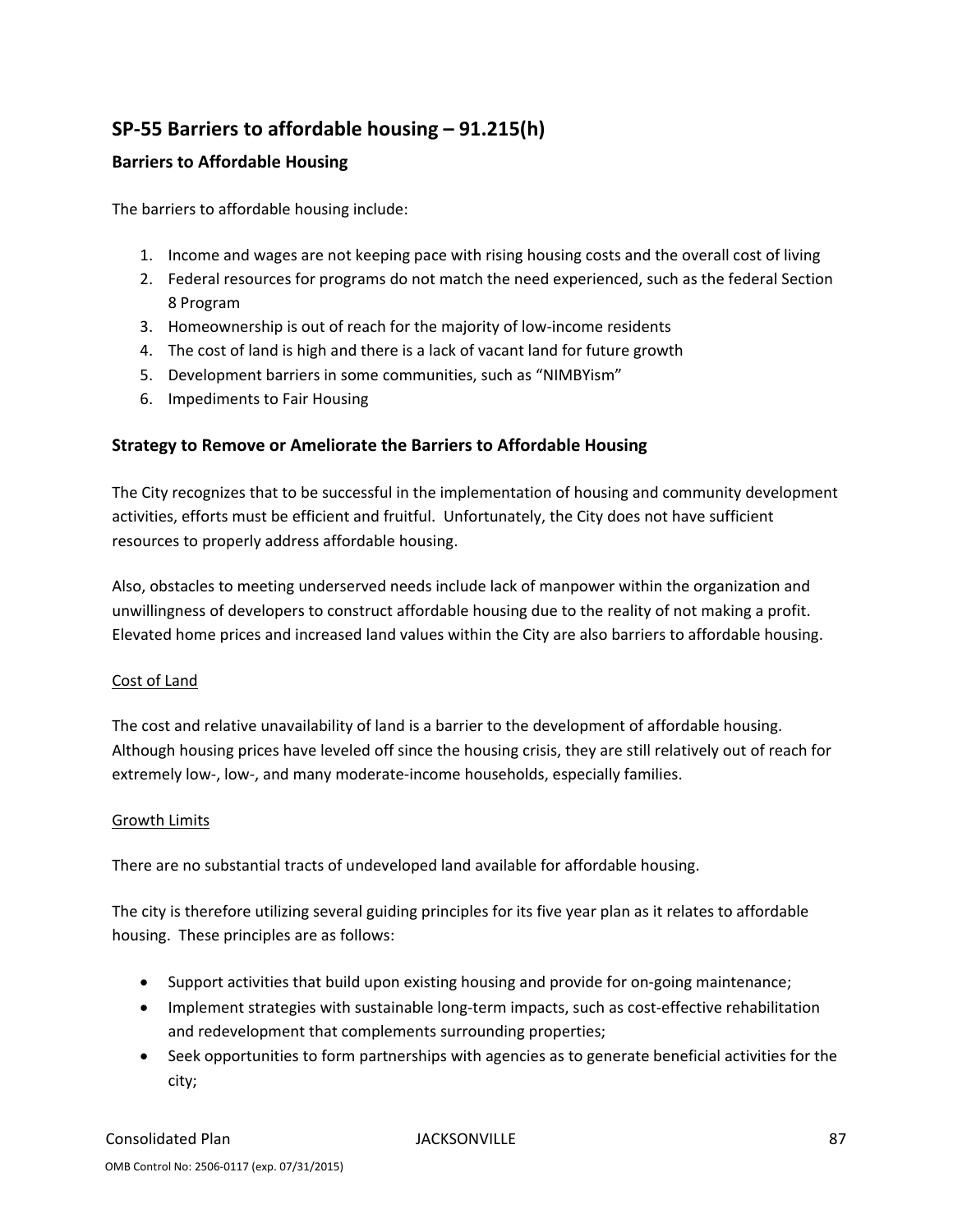Explore opportunities to leverage resources with private, nonprofit and other governmental agencies.

The City sees preservation of existing modest and currently affordable housing stock and a potential for providing economically‐efficient affordable housing in the future. Programs are being researched to maintain and enhance this existing housing stock.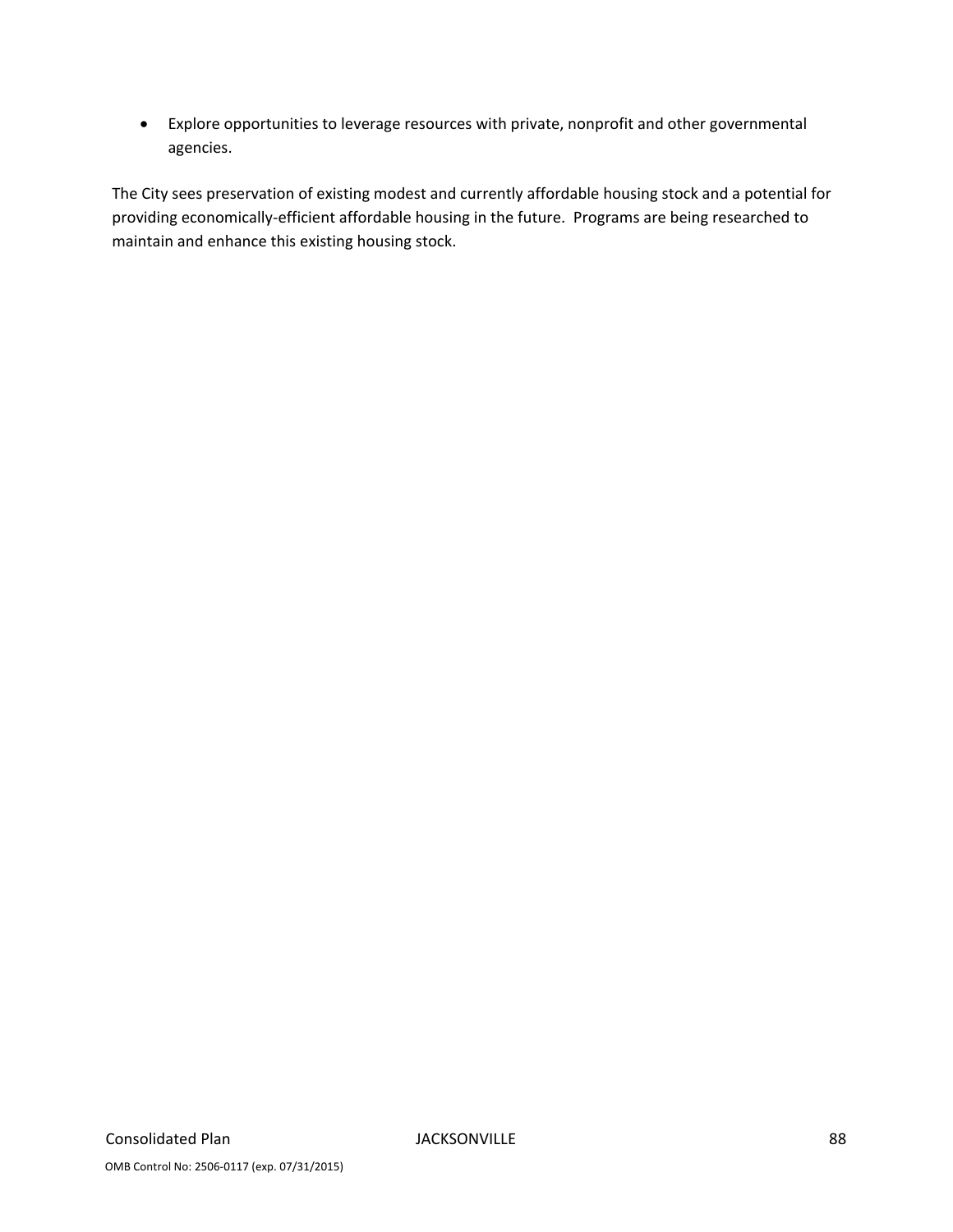## **SP‐60 Homelessness Strategy – 91.215(d)**

## **Reaching out to homeless persons (especially unsheltered persons) and assessing their individual needs**

The City of Jacksonville does not have any homeless shelters nor providers of homelessness services. However we participate in the Central Arkansas Team Care for the Homeless (CATCH) which is the Continuum of Care (CoC) for the area. CATCH has a number of agencies that assist the homeless with a variety of services. Each agency has its own outreach policy and guidelines for accessing their services as it relates to each individual's need. Currently, the Community Development Director is a board member of the CoC and served as the Chair for the last five years.

## **Addressing the emergency and transitional housing needs of homeless persons**

Non-profit agencies in the Continuum of Care provide emergency and transitional housing for the homeless and these efforts can be coordinated and/or accessed through the Community Development office.

**Helping homeless persons (especially chronically homeless individuals and families, families with children, veterans and their families, and unaccompanied youth) make the transition to permanent housing and independent living, including shortening the period of time that individuals and families experience homelessness, facilitating access for homeless individuals and families to affordable housing units, and preventing individuals and families who were recently homeless from becoming homeless again.**

N/A

**Help low‐income individuals and families avoid becoming homeless, especially extremely low‐income individuals and families who are likely to become homeless after being discharged from a publicly funded institution or system of care, or who are receiving assistance from public and private agencies that address housing, health, social services, employment, education or youth needs**

N/A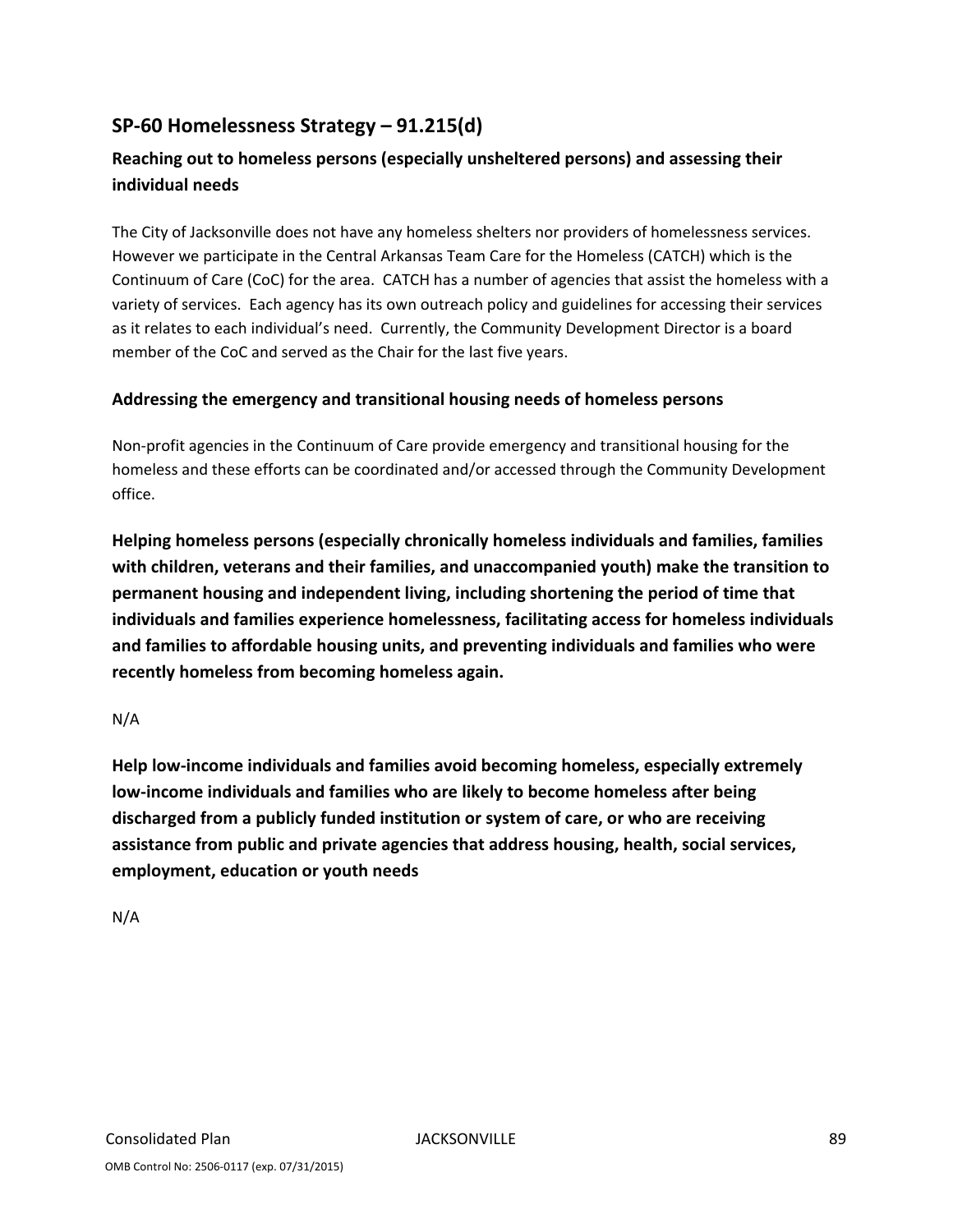## **SP‐65 Lead based paint Hazards – 91.215(i)**

### **Actions to address LBP hazards and increase access to housing without LBP hazards**

Lead‐based paint was banned from residential use in 1978 because of the health risk it poses, particularly to children. Homes built prior to 1980 have some chance of containing lead‐based paint on interior or exterior surfaces. The chances increase with the age of the housing units. HUD has established estimates for determining the likelihood of housing units containing lead‐based paint. Houses built prior to 1940 has a 90% chance of containing lead‐based paint as compared to houses built from 1960 through 1979 having only a 62% chance.

Other factors used to determine the risk for lead‐based paint problems include the condition of the housing unit, tenure and household income. Households with young children are also at greater risk because young children have more hand‐to‐mouth activity and absorb lead more readily than adults. The two factors most correlated with higher risks of lead‐based paint hazards are residing in rental or lower‐income households. Low‐income residents are less likely to be able to afford proper maintenance of their homes, leading to issues such as chipped and peeling paint, and renters are not as likely or are not allowed to renovate their rental units.

The City's Community Development Department in coordination with the City Engineer oversees lead‐ based paint abatement efforts in home rehabilitation and construction for low to moderately low‐ income properties. The City's Community Development Director will continue to actively take training classes to stay abreast in the latest guideline for lead‐based paint. These classes will include but not be limited to lead‐based paint hazards control in maintenance, remodeling and rehabilitation. Additionally, the city takes corrective measures when lead‐based paint is encountered as funding dictates. Lead‐ based paint pamphlets and information are available and distributive by the staff at community events.

Aging of housing and incidence of elevated blood lead levels in children are two indicators or the extent of housing with lead‐based paint hazard and the extent to which low income families are effected. No reportable case incidents have been noted.

### **How are the actions listed above related to the extent of lead poisoning and hazards?**

The Arkansas State Health/Environment Health Department provides information concerning rates of lead poisoning in Jacksonville. Although lead levels requiring intervention by the State are rare, levels that can affect children have been reported. The City will seek to reduce lead exposure by complying with HUD regulations with respect to HUD-funded home rehabilitation.

### **How are the actions listed above integrated into housing policies and procedures?**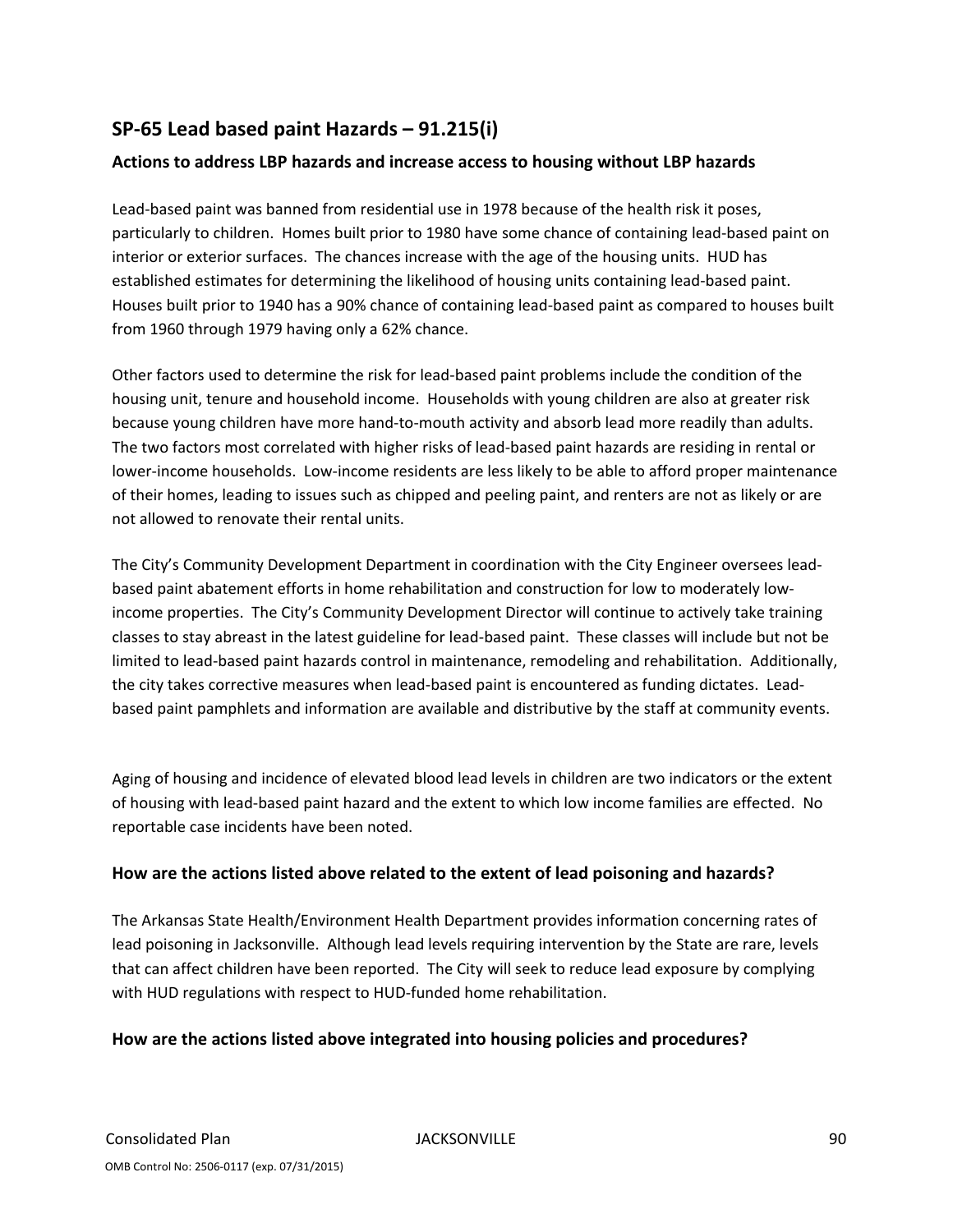The actions described above are included in the City's policies for how it implements its Single‐Family Home Rehabilitation program and when complying with lead‐based paint regulations with respect to other federally funded housing rehab.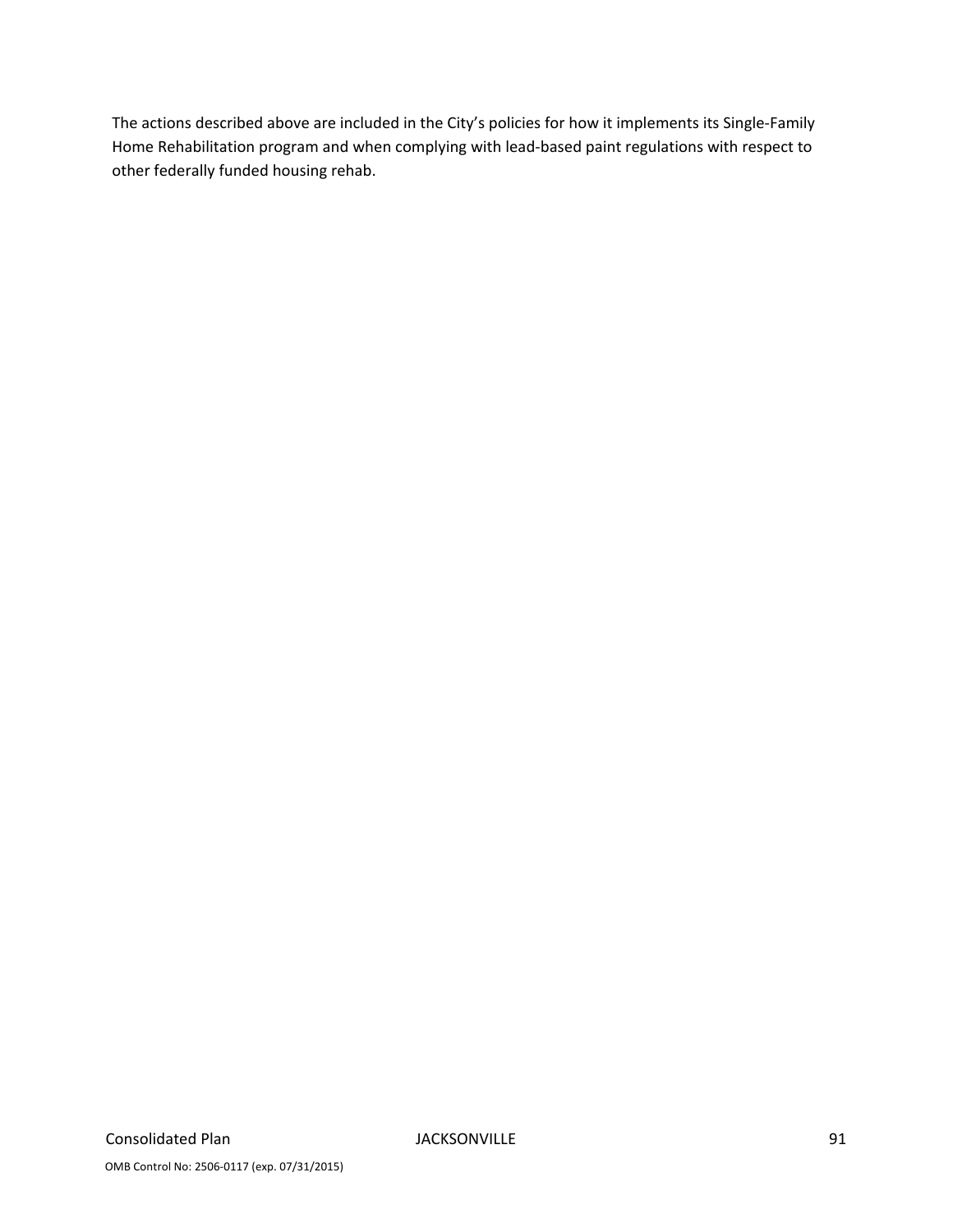## **SP‐70 Anti‐Poverty Strategy – 91.215(j)**

## **Jurisdiction Goals, Programs and Policies for reducing the number of Poverty‐Level Families**

Poverty is the condition of having insufficient resources or income. In its extreme form, poverty is a lack of basic human needs, such as adequate and healthy food, clothing, housing, water, and health services. Even modest levels of poverty can prevent people from realizing their goals and dreams.

Mere numbers and statistics do not tell the whole story of poverty. In order to fully grasp the nature and extent of poverty in the United States, it is important to understand how the federal government defines this term. Since the 1960's, the U.S. government has measured poverty by relating it to an artificially constructed poverty line. At the risk of oversimplifying this term, poverty line is based on the level at which one-third of a family's annual income, adjusted for inflation, is no longer sufficient to afford an adequate diet. However, over time, food costs have steadily increased as a percentage of a family's budget, while medical and housing costs continue to skyrocket. Thus, the assumption that a family spends an average of one third of its budget on food is no longer an accurate one. Instead, many are going without food to make up for other high living costs.

The federal government does not consider families earning more than this level to be living in poverty despite the fact that the wages of these families are not high enough to lift them out of what most of society considers to poverty. Many of these families are often called the "working poor" since their employment does not guarantee them a "living wage".

The City focuses on reducing poverty through expanding economic opportunities to promote long‐term economic and social viability including business start‐up loans/grants directed at creating jobs accessible to low‐income persons; providing training through workforce centers; supporting access to credit counseling to achieve self‐sufficiency, particularly for persons in federally assisted and public housing.

The CDD will reduce poverty by fostering and promoting self‐sufficiency and independence. To better empower individual and families toward this goal, the following strategies will be put to work:

- Promote sustainable economic development through affordable housing and other community development activities;
- Assist households in purchasing homes, developing stability and net worth and reducing the likelihood for poverty;
- Evaluate projects, in part, on the basis of their ability to foster self‐sufficiency when awarding funding for projects;
- Maintain a strong relationship with the Central Arkansas Team Care for the Homeless to enhance and promote stabilization of homeless families and encourage transition to stable, permanent housing situations;
- Create an on-going mechanism for participation by residents and businesses in the revitalization of the area;

### Consolidated Plan JACKSONVILLE 92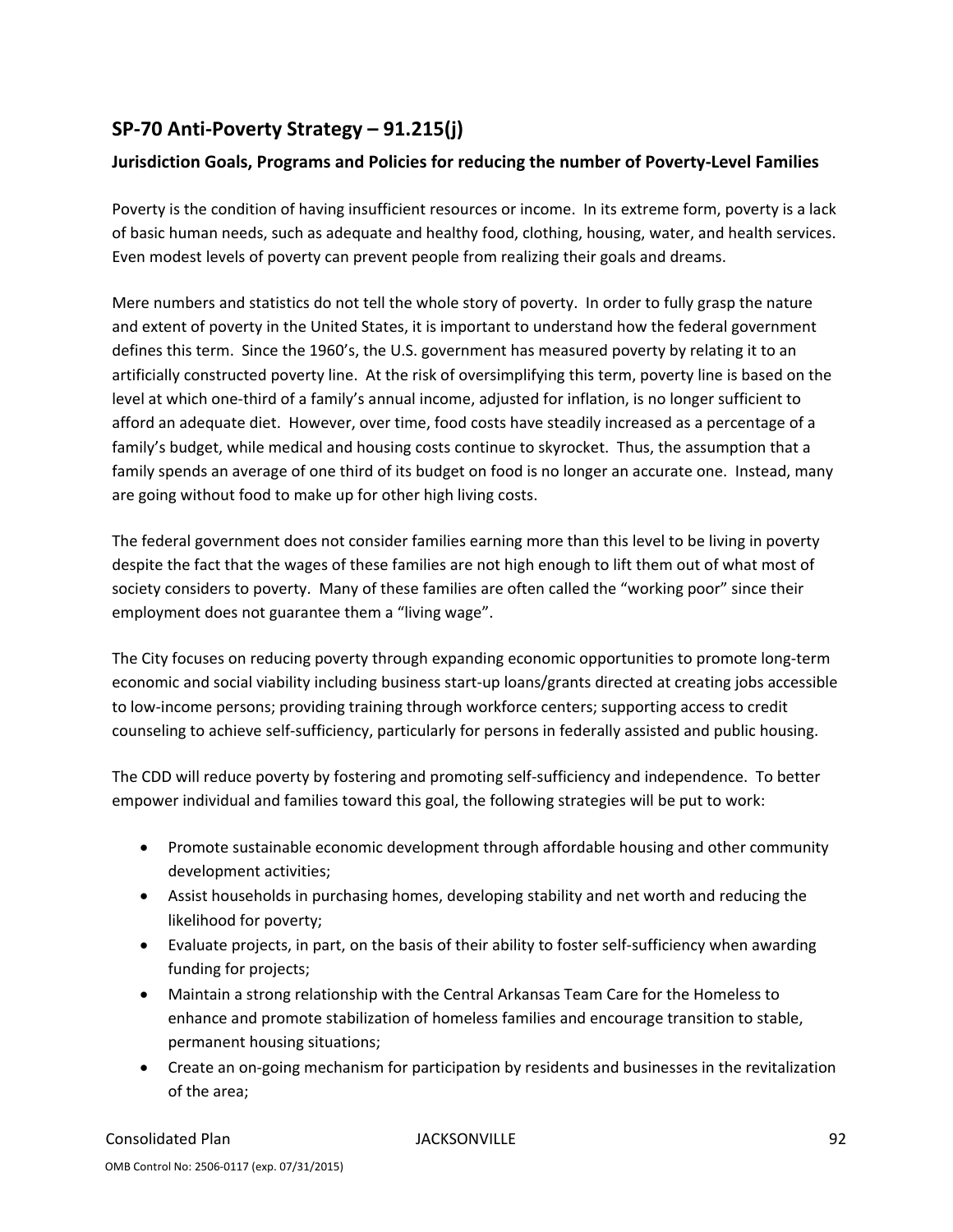- Enhance efforts to educate the public and interested persons about available supportive services that foster self-sufficiency and independent living arrangements;
- Encourage job training and placement referral service to low and moderate income residents in the area.

## **How are the Jurisdiction poverty reducing goals, programs, and policies coordinated with this affordable housing plan**

Coordination takes place between the City's Community Development Department and the agencies funded through the CDBG program. Further, the City coordinate its effort through the private sector and other housing agencies.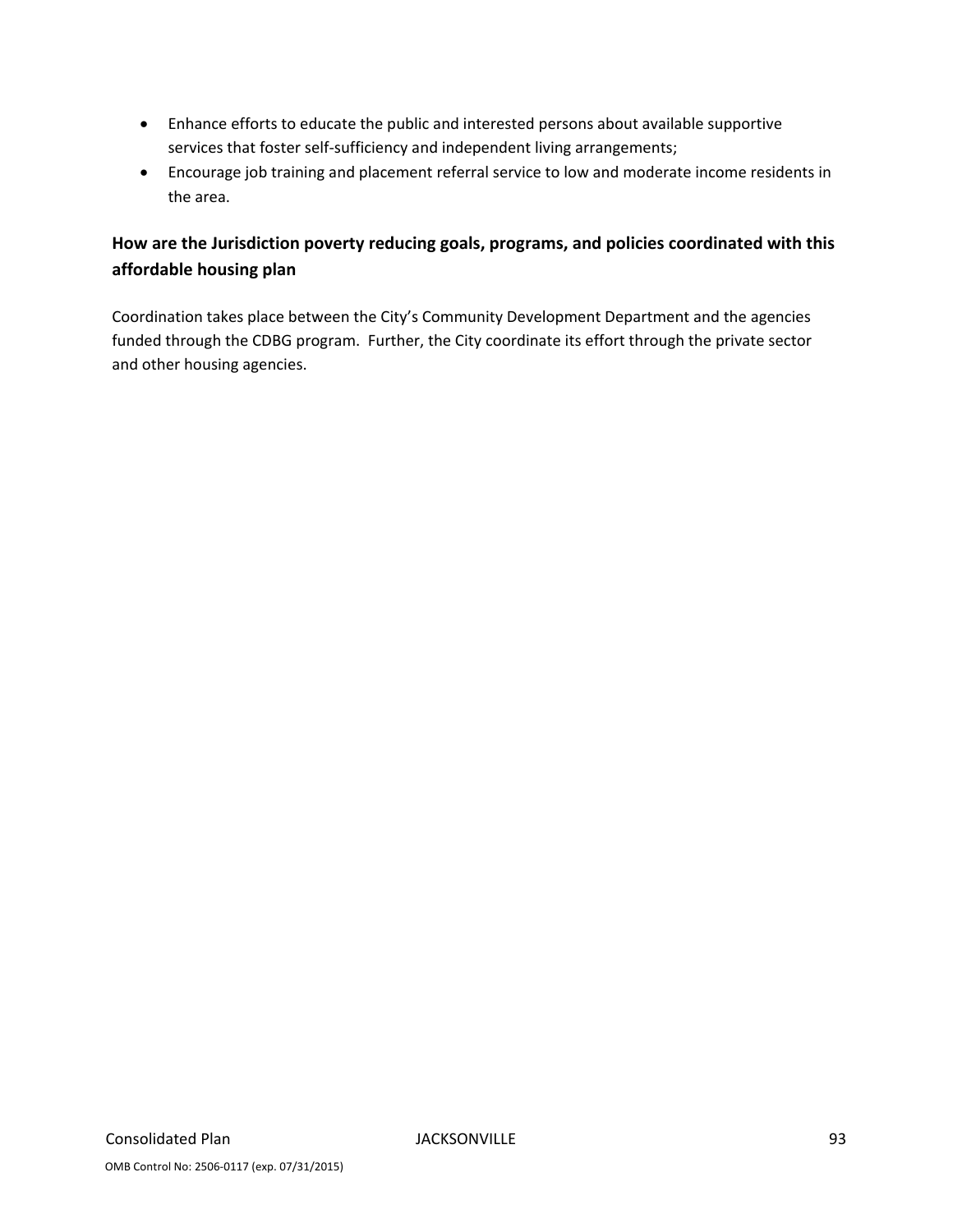## **SP‐80 Monitoring – 91.230**

**Describe the standards and procedures that the jurisdiction will use to monitor activities carried out in furtherance of the plan and will use to ensure long‐term compliance with requirements of the programs involved, including minority business outreach and the comprehensive planning requirements**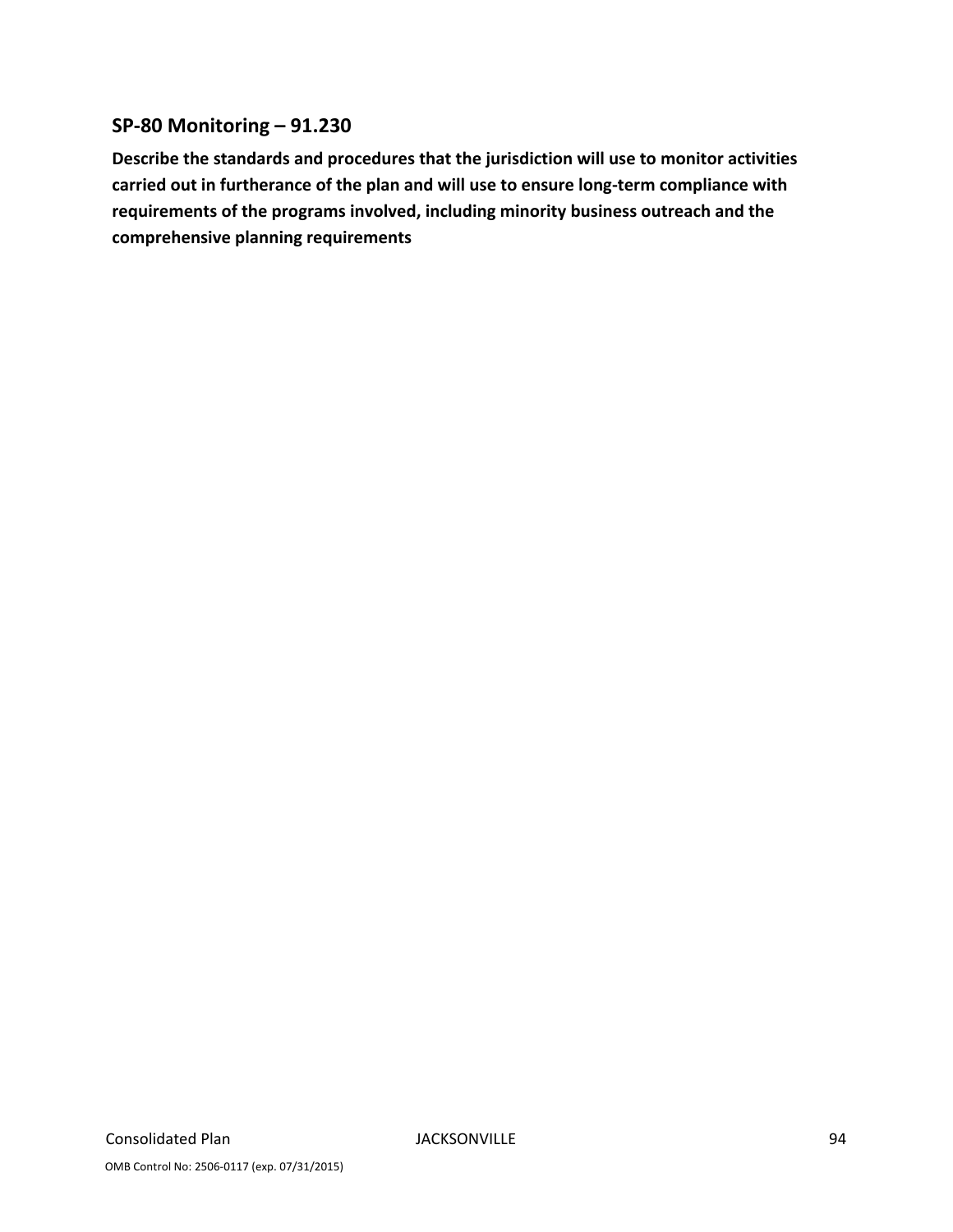# **Expected Resources**

## **AP‐15 Expected Resources – 91.220(c)(1,2)**

### **Introduction**

The amount of federal entitlement funding significantly decreased during the last Consolidated Plan term

Therefore, the City anticipates an annual 3 percent reduction in funding.

### **Anticipated Resources**

| Program     | Source of    | <b>Uses of Funds</b>   | <b>Expected Amount Available Year 1</b> |         | <b>Expected</b>   | <b>Narrative Description</b> |                |                                           |
|-------------|--------------|------------------------|-----------------------------------------|---------|-------------------|------------------------------|----------------|-------------------------------------------|
|             | <b>Funds</b> |                        | Annual                                  | Program | <b>Prior Year</b> | Total:                       | <b>Amount</b>  |                                           |
|             |              |                        | <b>Allocation:</b>                      | Income: | <b>Resources:</b> | \$                           | Available      |                                           |
|             |              |                        | S                                       | Ş       |                   |                              | Reminder       |                                           |
|             |              |                        |                                         |         |                   |                              | οf             |                                           |
|             |              |                        |                                         |         |                   |                              | <b>ConPlan</b> |                                           |
|             |              |                        |                                         |         |                   |                              |                |                                           |
| <b>CDBG</b> | public -     | Acquisition            |                                         |         |                   |                              |                | 20% of grant for Program Admin15% of      |
|             | federal      | Admin and              |                                         |         |                   |                              |                | grant for Public Services65% of grant for |
|             |              | Planning               |                                         |         |                   |                              |                | community development activities          |
|             |              | Economic               |                                         |         |                   |                              |                |                                           |
|             |              | Development            |                                         |         |                   |                              |                |                                           |
|             |              | Housing                |                                         |         |                   |                              |                |                                           |
|             |              | Public                 |                                         |         |                   |                              |                |                                           |
|             |              | Improvements           |                                         |         |                   |                              |                |                                           |
|             |              | <b>Public Services</b> | 192,188                                 | 0       | 0                 | 192,188                      | 0              |                                           |

**Table 54 ‐ Expected Resources – Priority Table**

Explain how federal funds will leverage those additional resources (private, state and local funds), including a description of how **matching requirements will be satisfied**

Consolidated

**Plan JACKSONVILLE** 95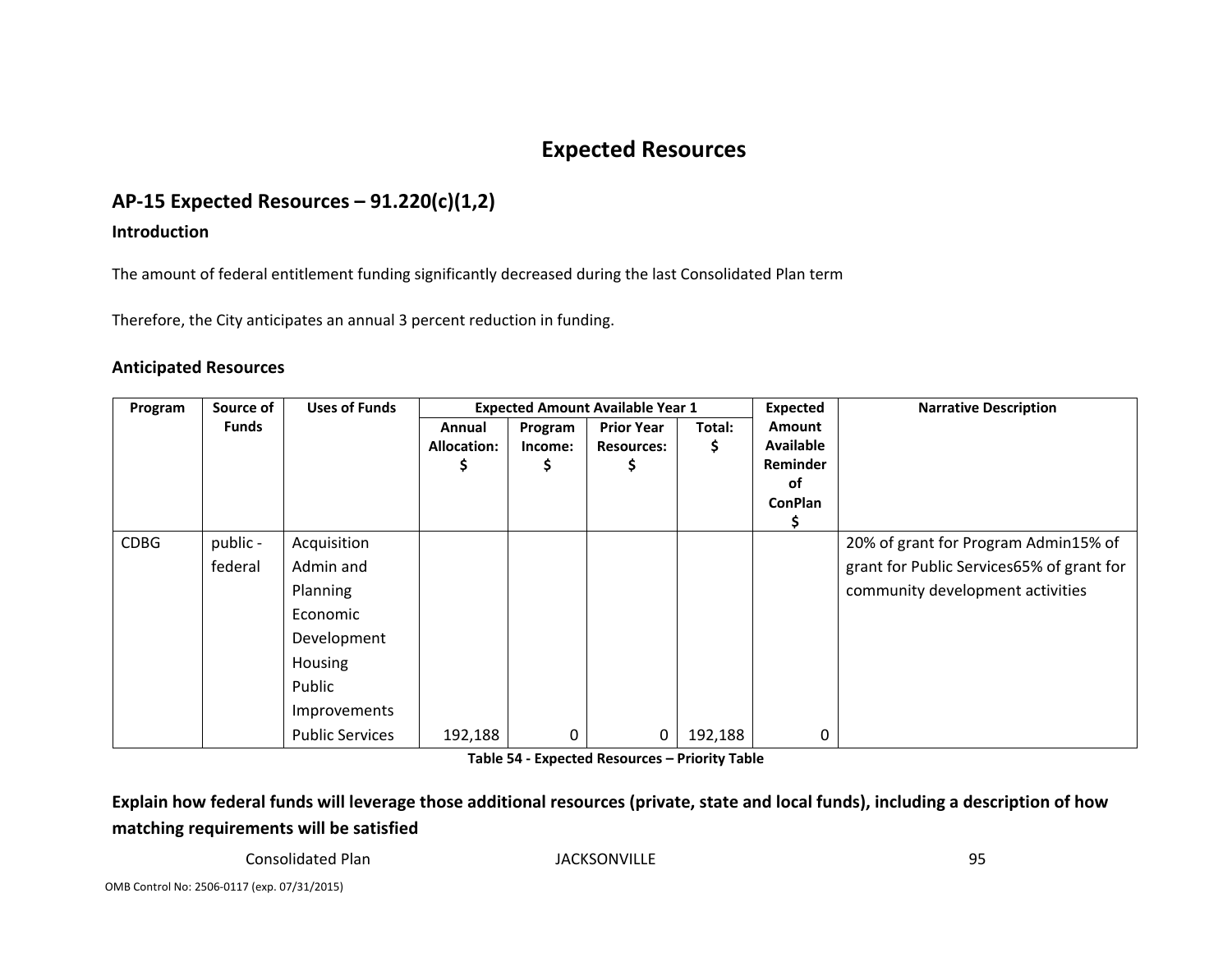The City will continue to utilize other housing programs such as Federal Home Loan Bank and Arkansas Development Finance Authority

**Plan JACKSONVILLE** 96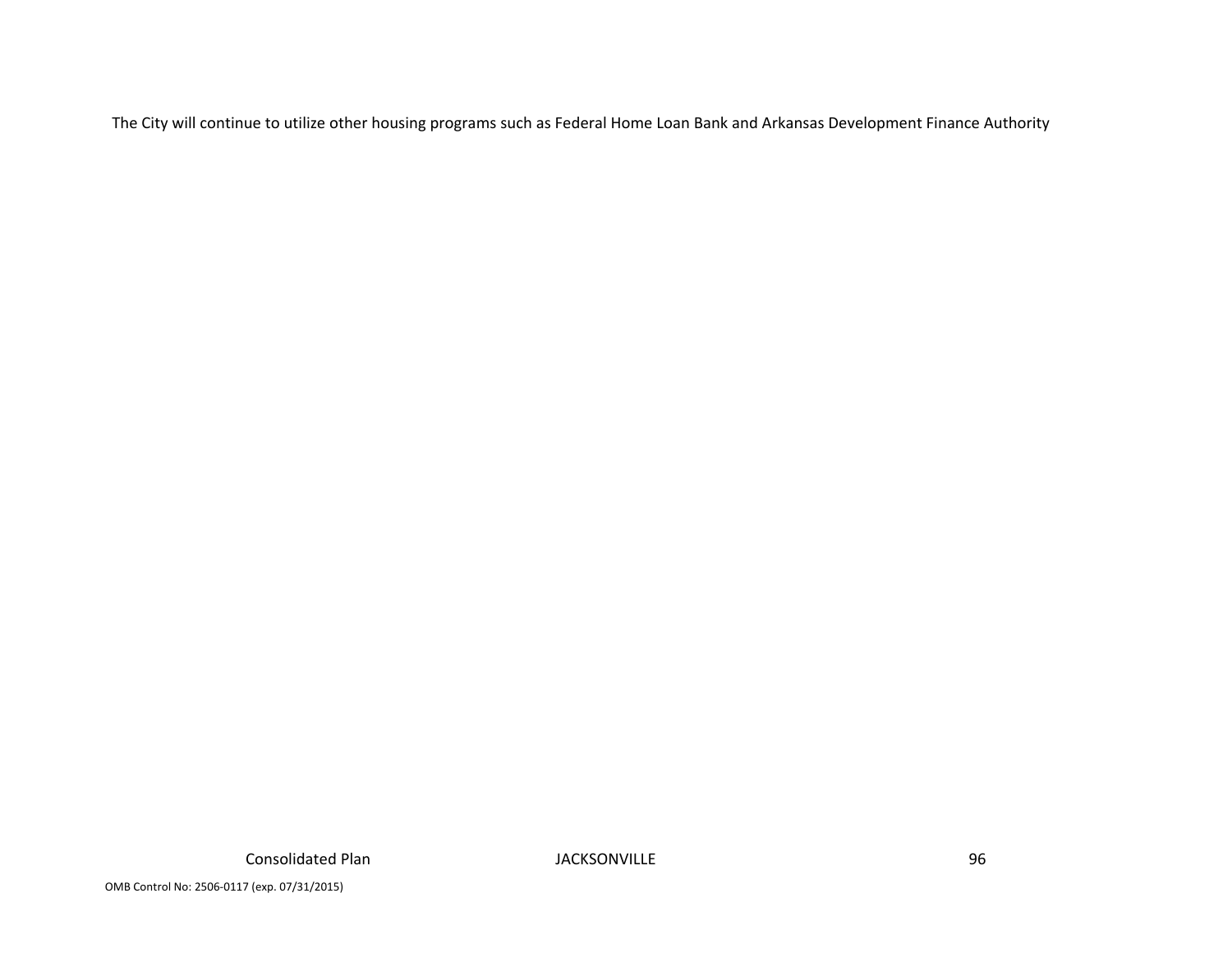## **If appropriate, describe publically owned land or property located within the jurisdiction that may be used to address the needs identified in the plan**

Although the City owns several vacant lots throughout the city, there is no plans at this time for the redevelopment of those properties.

### **Discussion**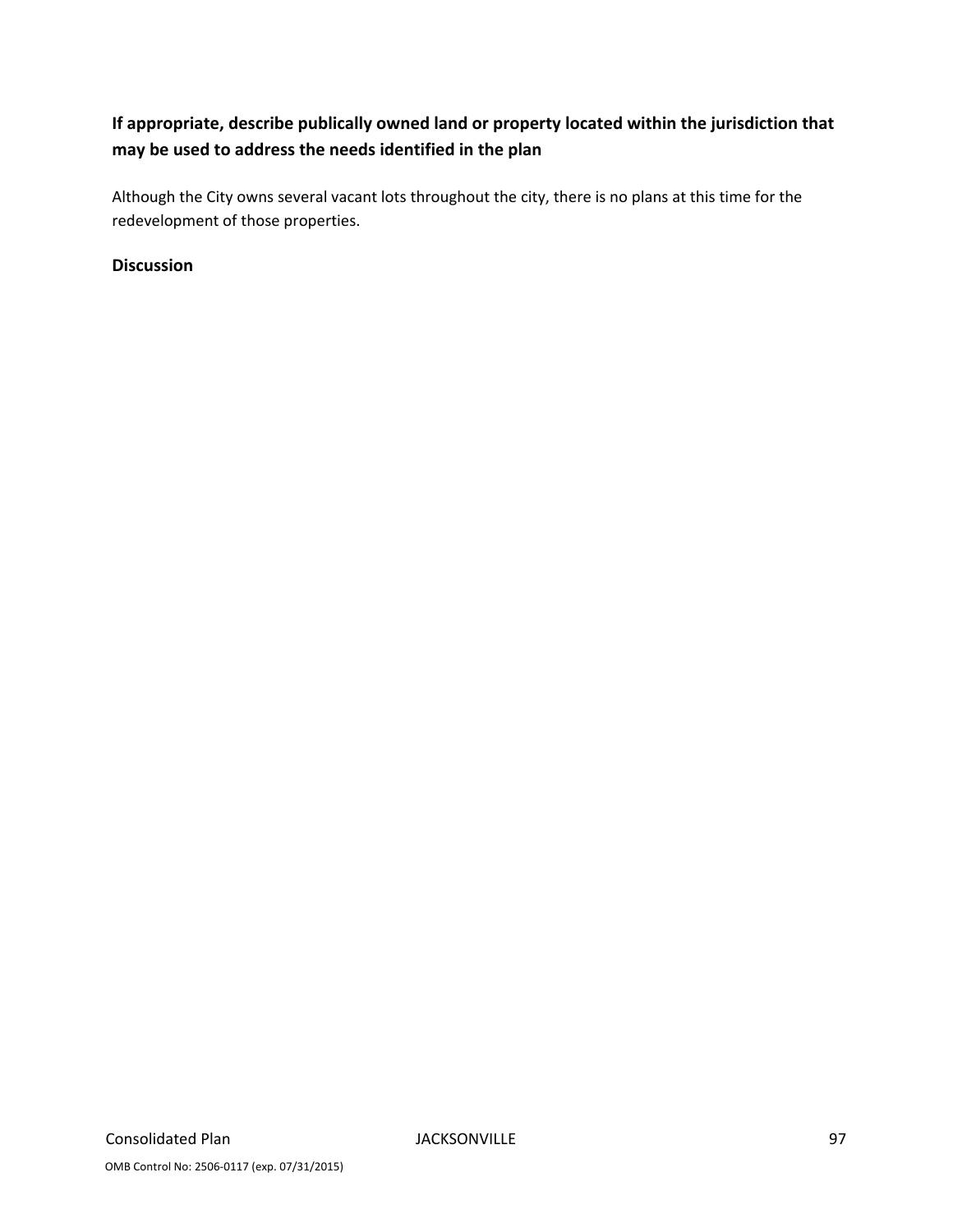# **Annual Goals and Objectives**

**AP‐20 Annual Goals and Objectives**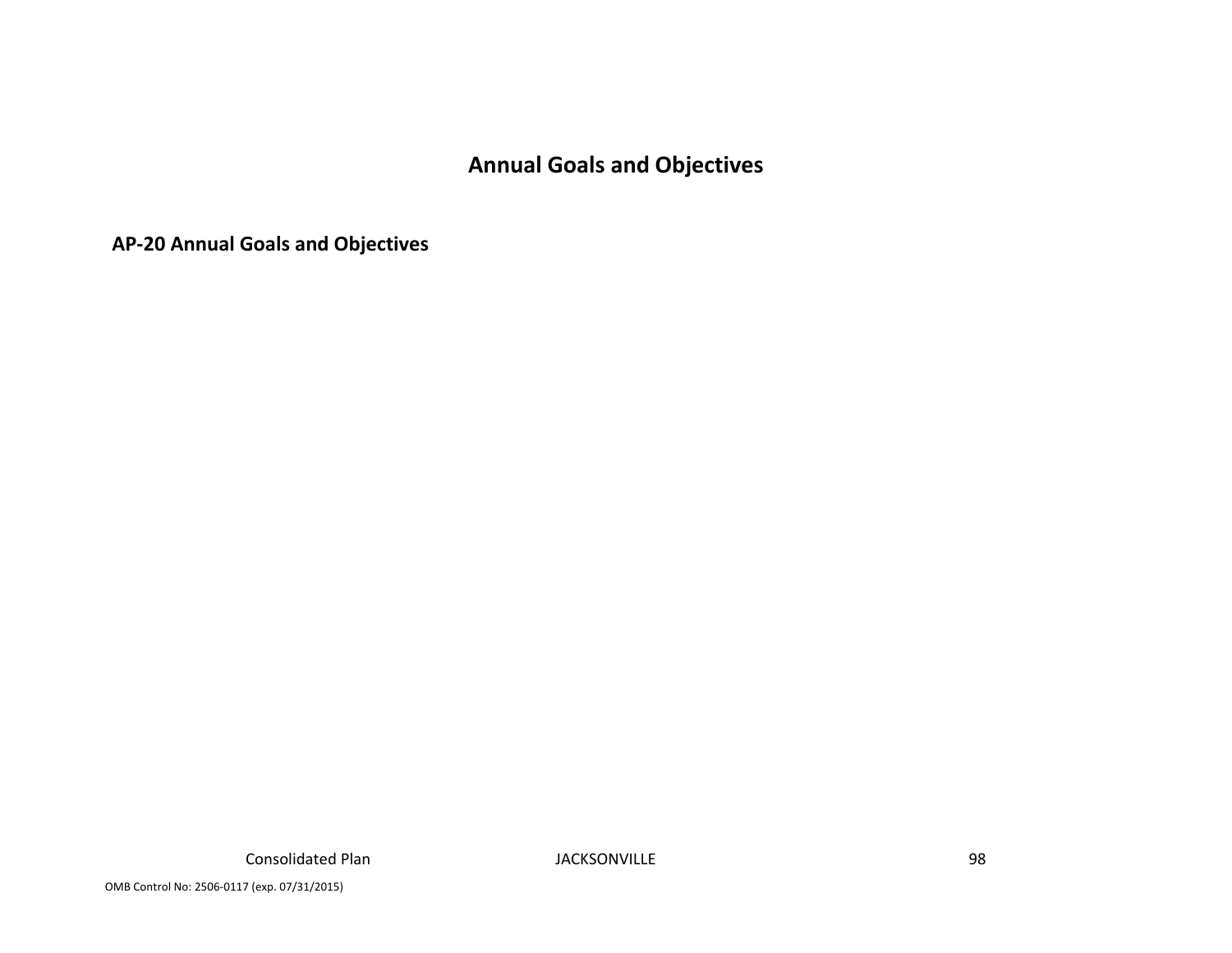### **Goals Summary Information**

| Sort           | <b>Goal Name</b>                      | <b>Start</b> | End  | Category             | Geographic      | <b>Needs</b>           | <b>Funding</b> | <b>Goal Outcome Indicator</b>          |
|----------------|---------------------------------------|--------------|------|----------------------|-----------------|------------------------|----------------|----------------------------------------|
| Order          |                                       | Year         | Year |                      | Area            | <b>Addressed</b>       |                |                                        |
| 1              | <b>Housing Rehab</b>                  | 2016         | 2017 | <b>Affordable</b>    | <b>CITYWIDE</b> | <b>Housing</b>         | \$95,188.00    | <b>Homeowner Housing</b>               |
|                |                                       |              |      | Housing              |                 | <b>Rehabilitation</b>  |                | <b>Rehabilitated: 6 Units</b>          |
| $\mathbf{2}$   | <b>Homebuyers Assistance</b>          | 2016         | 2017 | <b>Affordable</b>    | <b>CITYWIDE</b> | <b>Housing</b>         | \$5,000.00     | Homeownership Low/Moderate             |
|                |                                       |              |      | <b>Housing</b>       |                 | Assistance             |                | income Housing benefit:                |
|                |                                       |              |      |                      |                 |                        |                | 2 individual/families assisted         |
| 3              | <b>Elderly Transportation</b>         | 2016         | 2017 | Transportation       | <b>CITYWIDE</b> | <b>Public Services</b> | \$15,000.00    | <b>Public service activities other</b> |
|                |                                       |              |      | <b>Assistance</b>    |                 |                        |                | than Low/Moderate income               |
|                |                                       |              |      |                      |                 |                        |                | <b>Housing benefit:</b>                |
|                |                                       |              |      |                      |                 |                        |                | 100 persons assisted                   |
| 4              | <b>Public Service - Fishnet</b>       | 2016         | 2017 | <b>Non-Homeless</b>  | <b>CITYWIDE</b> | <b>Food Pantry</b>     | \$500.00       | <b>Public service activities other</b> |
|                | <b>Mission</b>                        |              |      | <b>Special Needs</b> |                 |                        |                | than Low/Moderate income               |
|                |                                       |              |      | <b>Homeless</b>      |                 |                        |                | <b>Housing benefit:</b>                |
|                |                                       |              |      |                      |                 |                        |                | 1200 persons assisted                  |
| 5              | <b>Public Service - Jacksonville</b>  | 2016         | 2017 | <b>Non-Homeless</b>  | <b>CITYWIDE</b> | <b>Food Pantry</b>     | \$5,000.00     | <b>Public service activities other</b> |
|                | <b>Care Channel</b>                   |              |      | <b>Special Needs</b> |                 | <b>Medicine</b>        |                | than Low/Moderate income               |
|                |                                       |              |      | <b>Homeless</b>      |                 | <b>Temporary</b>       |                | <b>Housing benefit:</b>                |
|                |                                       |              |      |                      |                 | <b>Housing</b>         |                | 150 persons assisted                   |
| 6              | <b>Public Service - Other Special</b> | 2016         | 2017 | <b>Non-Homeless</b>  | <b>CITYWIDE</b> | <b>Youth Services</b>  | \$2,500.00     | <b>Public service activities other</b> |
|                | <b>Needs</b>                          |              |      | <b>Special Needs</b> |                 | <b>Senior Services</b> |                | than Low/Moderate income               |
|                |                                       |              |      |                      |                 |                        |                | <b>Housing benefit:</b>                |
|                |                                       |              |      |                      |                 |                        |                | 100 persons assisted                   |
| $\overline{7}$ | <b>Public Facilities/Parks and</b>    | 2016         | 2017 | <b>Non-Housing</b>   | <b>CDBG</b>     | <b>Public and</b>      | \$6,000.00     |                                        |
|                | Rec                                   |              |      | Community            |                 | Community              |                |                                        |
|                |                                       |              |      | <b>Development</b>   |                 | <b>Facilities</b>      |                |                                        |
|                |                                       |              |      |                      |                 | Parks and              |                |                                        |
|                |                                       |              |      |                      |                 | Recreation             |                |                                        |
|                |                                       |              |      |                      |                 | <b>Facilities</b>      |                |                                        |
| 8              | <b>Public Improvements</b>            | 2016         | 2017 | <b>Non-Housing</b>   | <b>CDBG</b>     | <b>Infrastructure</b>  | \$10,500.00    |                                        |
|                |                                       |              |      | Community            |                 |                        |                |                                        |
|                |                                       |              |      | <b>Development</b>   |                 |                        |                |                                        |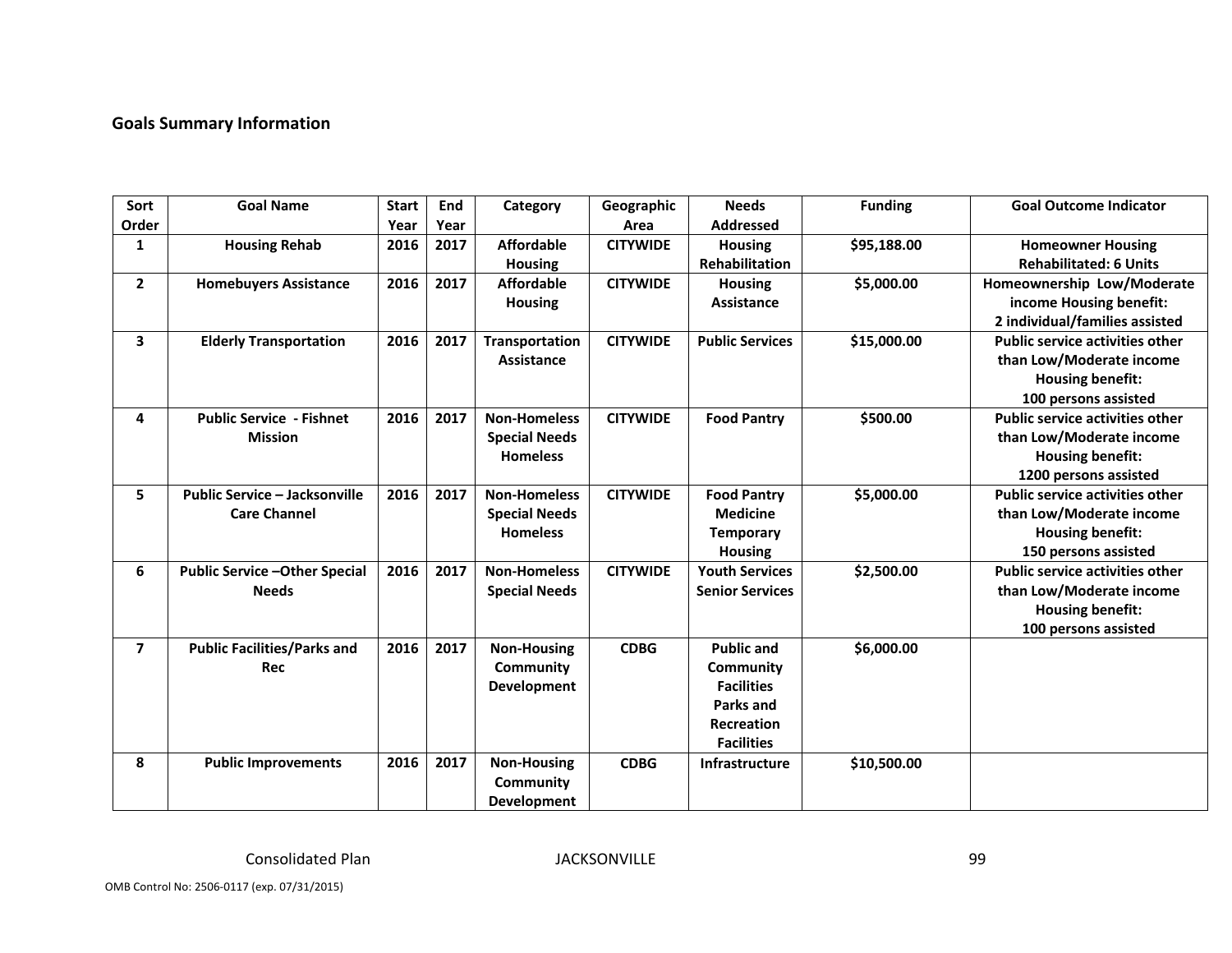|    | <b>Planning &amp; Administration</b> | 2016 | 2017 | Planning &         | <b>CITYWIDE</b> | Planning &            | \$38,000.00 |                              |
|----|--------------------------------------|------|------|--------------------|-----------------|-----------------------|-------------|------------------------------|
|    |                                      |      |      | Administration     |                 | Administration        |             |                              |
| 10 | <b>Public Service – Homeless</b>     | 2016 | 2017 | <b>Non-Housing</b> | <b>CDBG</b>     | <b>Public Service</b> | \$2,500.00  |                              |
|    |                                      |      |      | <b>Homeless</b>    |                 |                       |             |                              |
| 11 | <b>Demolition</b>                    | 2016 | 2017 | <b>Non-Housing</b> | <b>CDBG</b>     | Slum and              | \$12,000.00 | <b>Community Development</b> |
|    |                                      |      |      | Community          |                 | <b>Blight</b>         |             | activities                   |
|    |                                      |      |      | <b>Development</b> |                 |                       |             | 3 units demolished           |

**Table 55 – Goals Summary**

### **Goal Descriptions**

| <b>Goal Name</b>        | Housing Rehab                                                                              |
|-------------------------|--------------------------------------------------------------------------------------------|
| <b>Goal Description</b> | Provide owner-occupied rehab, emergency repairs to very low- to moderate-income households |
| <b>Goal Name</b>        | Homebuyers Assistance                                                                      |
| <b>Goal Description</b> | Provide assistance for down payment and closing cost for low-moderate income households    |
| <b>Goal Name</b>        | <b>Elderly Transportation</b>                                                              |

Consolidated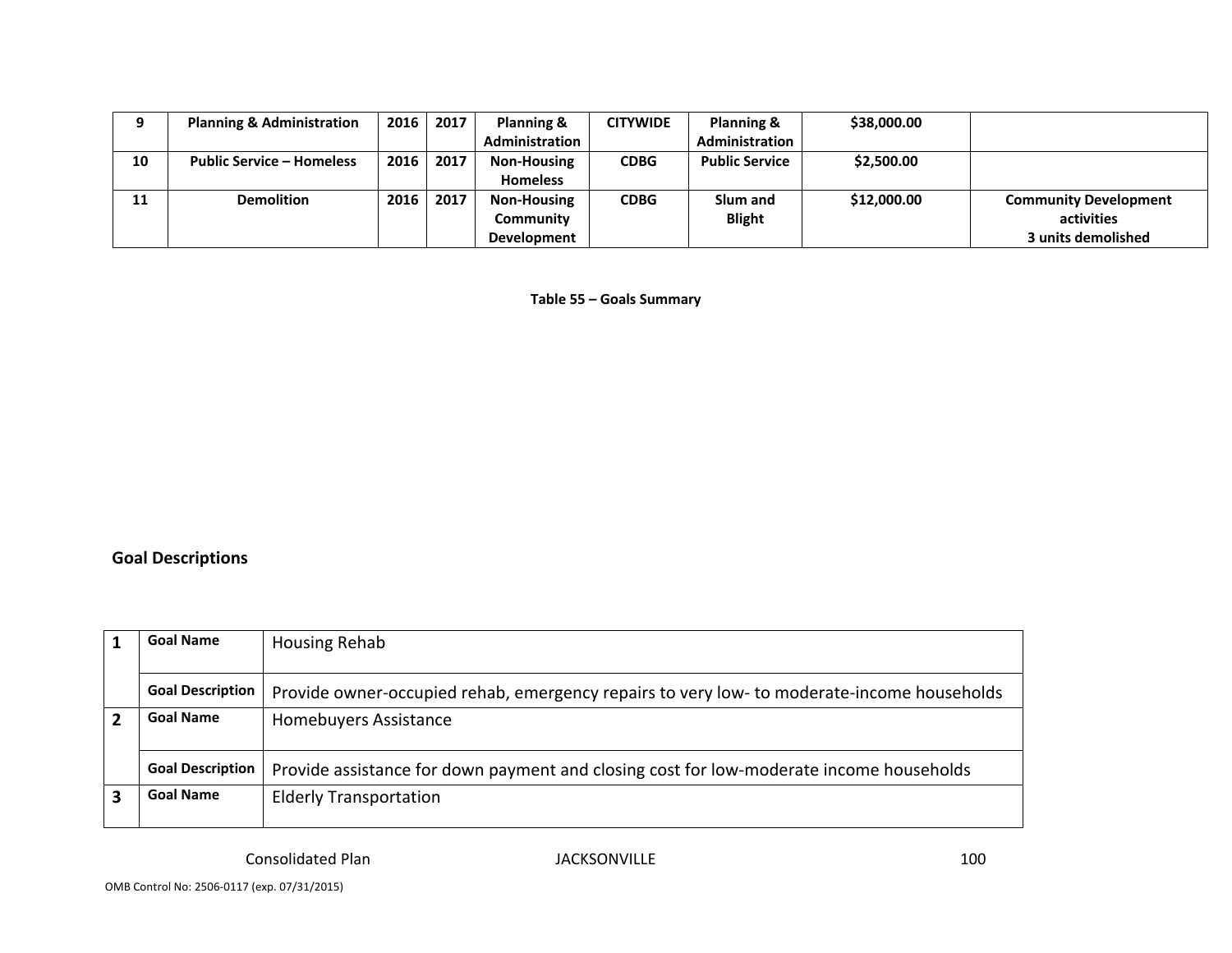|    | <b>Goal Description</b> | Provide taxi vouchers for elderly 62 or older that's low- to moderate-income.                     |
|----|-------------------------|---------------------------------------------------------------------------------------------------|
| 4  | <b>Goal Name</b>        | Fishnet Mission - Public Services                                                                 |
|    | <b>Goal Description</b> | Provide food for families, individuals, and homeless                                              |
| 5  | <b>Goal Name</b>        | Jacksonville Care Channel - Public Services                                                       |
|    | <b>Goal Description</b> | Provide temporary lodging for homeless, assistance with water bills, and assistance with medicine |
| 6  | <b>Goal Name</b>        | Other Special Needs - Public Services                                                             |
|    | <b>Goal Description</b> | Provide assistance for persons with other special needs to include youth.                         |
| 7  | <b>Goal Name</b>        | <b>Public Facilities/Parks and Recreation Facilities</b>                                          |
|    | <b>Goal Description</b> | Provided assistance with public facilities                                                        |
| 8  | <b>Goal Name</b>        | <b>Public Improvements</b>                                                                        |
|    | <b>Goal Description</b> | Provide repair of streets, drainage and sidewalks                                                 |
| 9  | <b>Goal Name</b>        | Planning & Administration                                                                         |
|    | <b>Goal Description</b> |                                                                                                   |
| 10 | <b>Goal Name</b>        | <b>Public Service - Homeless</b>                                                                  |
|    | <b>Goal Description</b> | Provide assistance for the 2017 Point-In-Time Count                                               |
| 11 | <b>Goal Name</b>        | Demolition                                                                                        |
|    | <b>Goal Description</b> | Provide assistance for removal of slum and blight in low income areas.                            |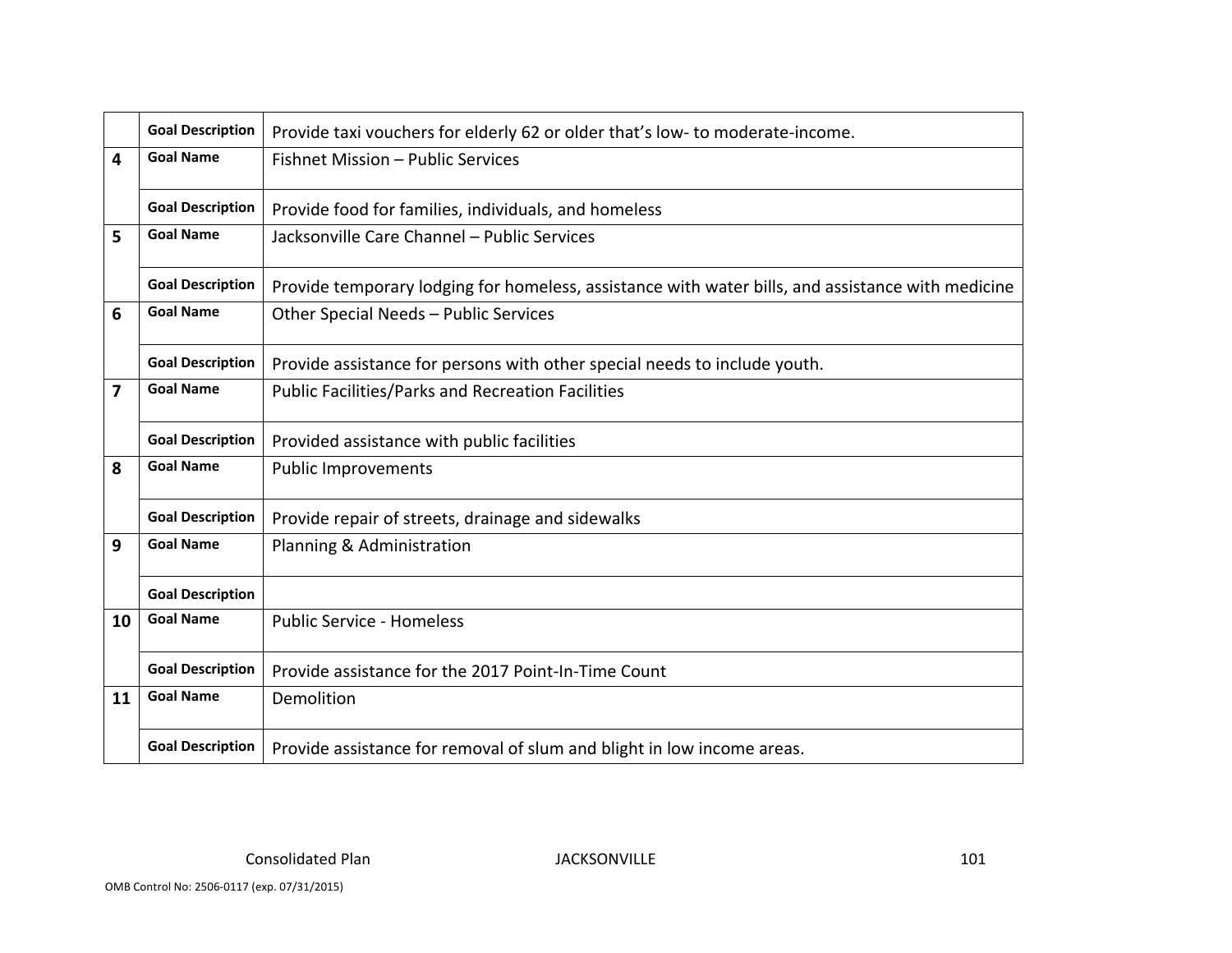# **Projects**

# **AP‐35 Projects – 91.220(d)**

### **Introduction**

Listed below are the 2016 projects.

### **Projects**

| #              | <b>Project Name</b>                   |
|----------------|---------------------------------------|
| $\mathbf{1}$   | Administration                        |
| $\overline{2}$ | Single-family Rehab                   |
| $\overline{2}$ | <b>Emergency Repairs</b>              |
| 4              | Sewer Replacement                     |
| 5              | Down-payment Assistance Program       |
| 6              | <b>ESL Classes</b>                    |
| 7              | Jacksonville Care Channel             |
| 8              | <b>Elderly Transportation Program</b> |
| 9              | <b>Demolition Program</b>             |
| 10             | <b>Public Parks and Facilities</b>    |
| 11             | Public Improvement                    |
| 12             | Back to School Backpack Program       |

**Table 56 – Project Information**

**Describe the reasons for allocation priorities and any obstacles to addressing underserved needs**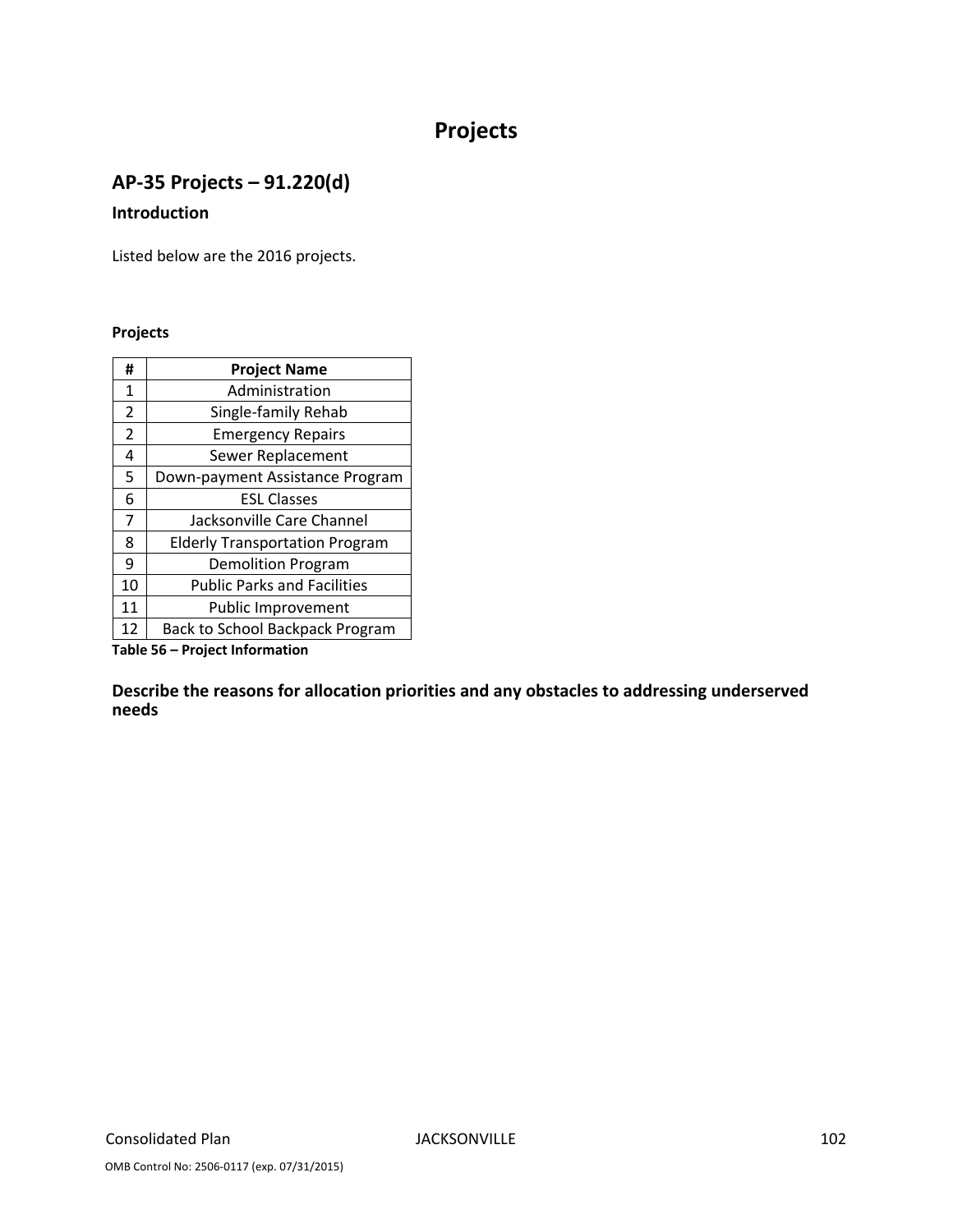## **AP‐38 Project Summary**

**Project Summary Information**

Consolidated

**JACKSONVILLE** 103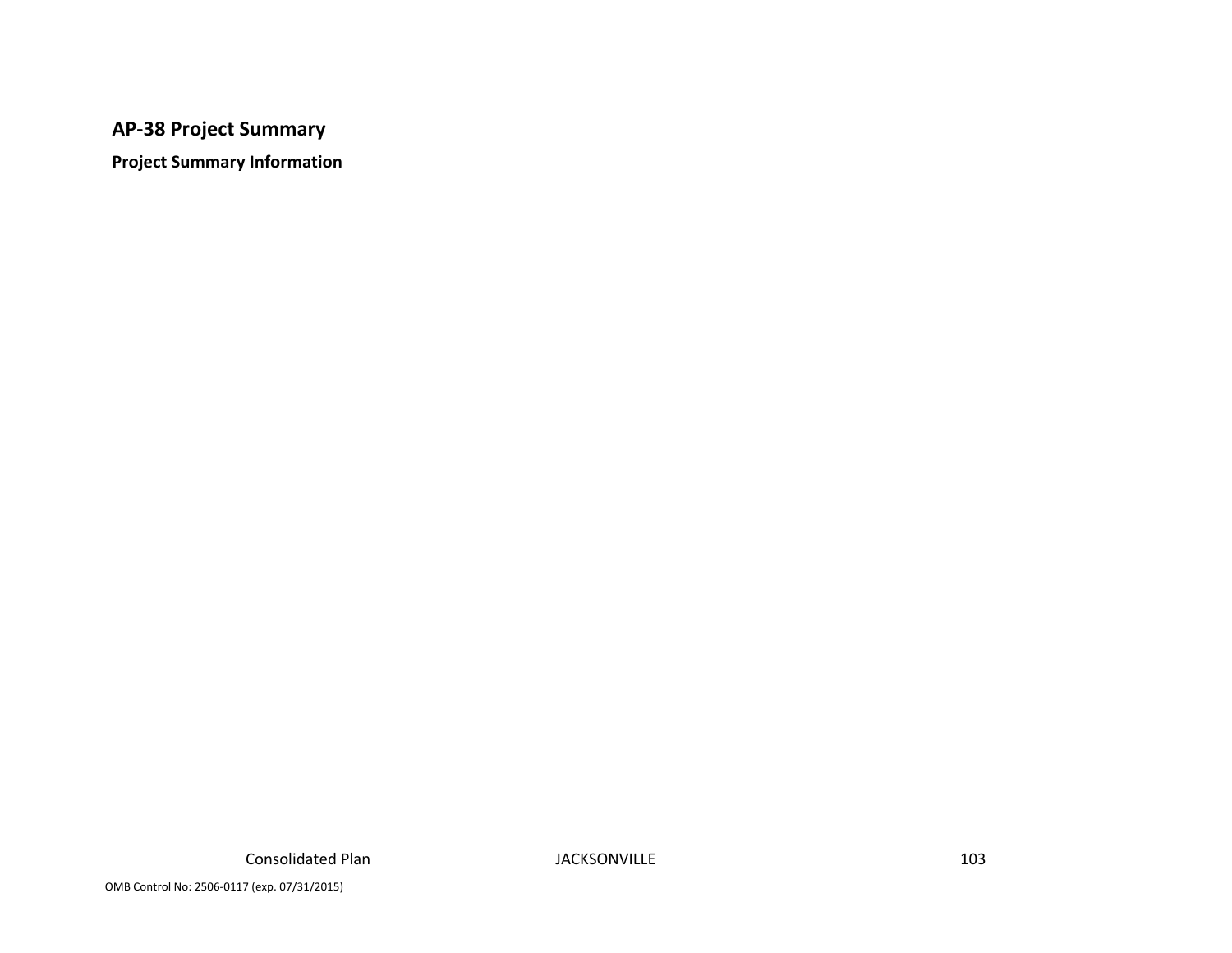# **AP‐50 Geographic Distribution – 91.220(f)**

## **Description of the geographic areas of the entitlement (including areas of low‐income and minority concentration) where assistance will be directed**

The City of Jacksonville will not be allocation investments geograpically.

## **Geographic Distribution**

| <b>Target Area</b>              | <b>Percentage of Funds</b> |
|---------------------------------|----------------------------|
| SUNNYSIDE INCLUSIVE OF CT 36.05 |                            |

**Table 57 ‐ Geographic Distribution** 

## **Rationale for the priorities for allocating investments geographically**

N/A

### **Discussion**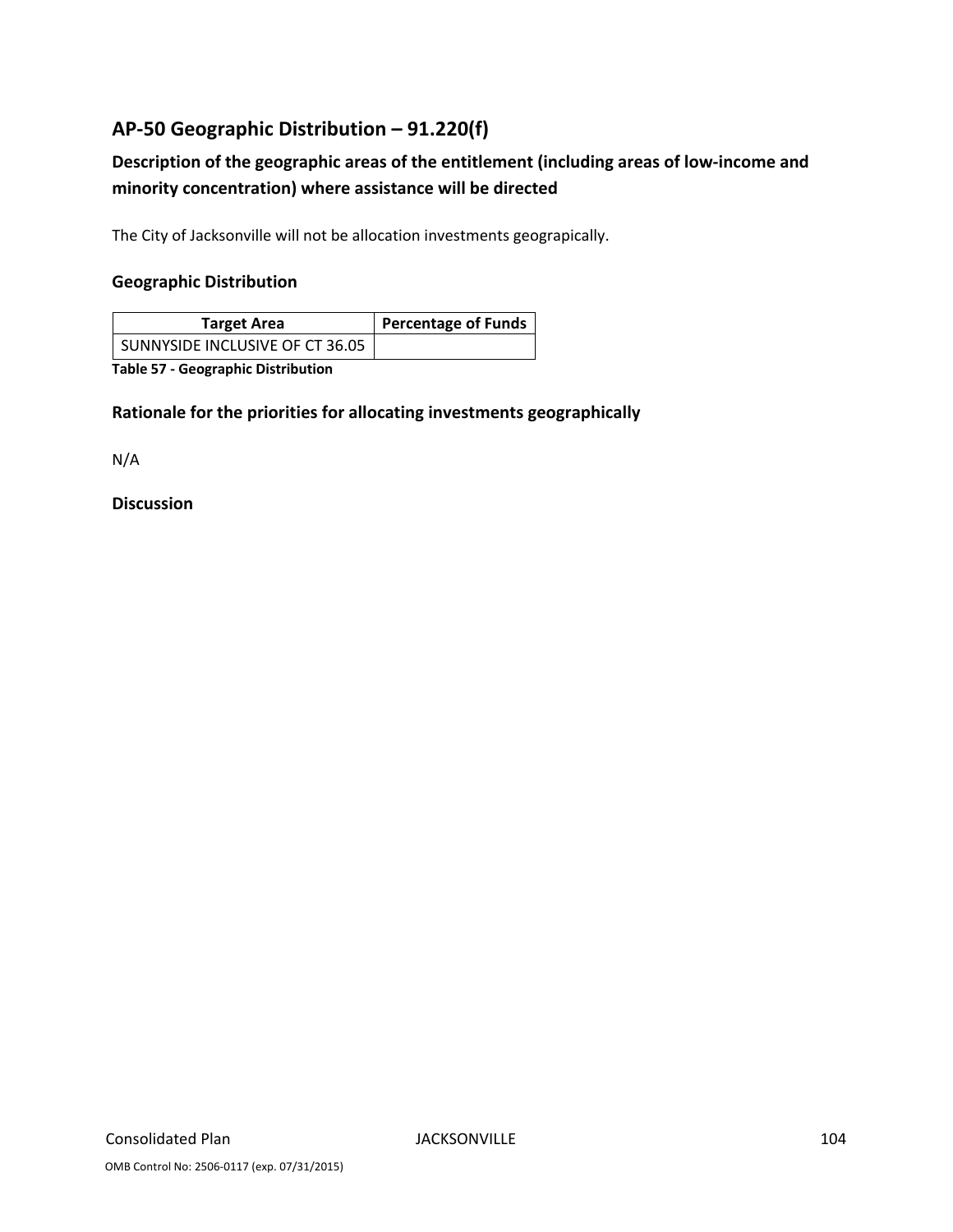# **Affordable Housing**

## **AP‐55 Affordable Housing – 91.220(g)**

### **Introduction**

| One Year Goals for the Number of Households to be Supported             |  |  |  |
|-------------------------------------------------------------------------|--|--|--|
| Homeless                                                                |  |  |  |
| Non-Homeless                                                            |  |  |  |
| Special-Needs                                                           |  |  |  |
| Total                                                                   |  |  |  |
| Table 58 - One Year Goals for Affordable Housing by Support Requirement |  |  |  |

| One Year Goals for the Number of Households Supported Through                         |  |  |  |
|---------------------------------------------------------------------------------------|--|--|--|
| <b>Rental Assistance</b>                                                              |  |  |  |
| The Production of New Units                                                           |  |  |  |
| <b>Rehab of Existing Units</b>                                                        |  |  |  |
| <b>Acquisition of Existing Units</b>                                                  |  |  |  |
| Total                                                                                 |  |  |  |
| Table 59 - One Year Goals for Affordable Housing by Support Type<br><b>Discussion</b> |  |  |  |

- 1. Annual goal for housing assistance for programs such as tenant‐based rental assistance and one‐ time payments to prevent homelessness: None
- 2. Annual goal for the construction of new units: None
- 3. Annual goal for rehab of existing units to include sewer replacement: The City plans to provide funding for 2 single family home rehab; 2 sewer line replacement; 1 emergency repair; and 1 handicap accessiblity
- 4. Annual goal for housing assistance for programs such as down payment assistance: The City plans to provide funding for 1 homebuyer's assistance grant.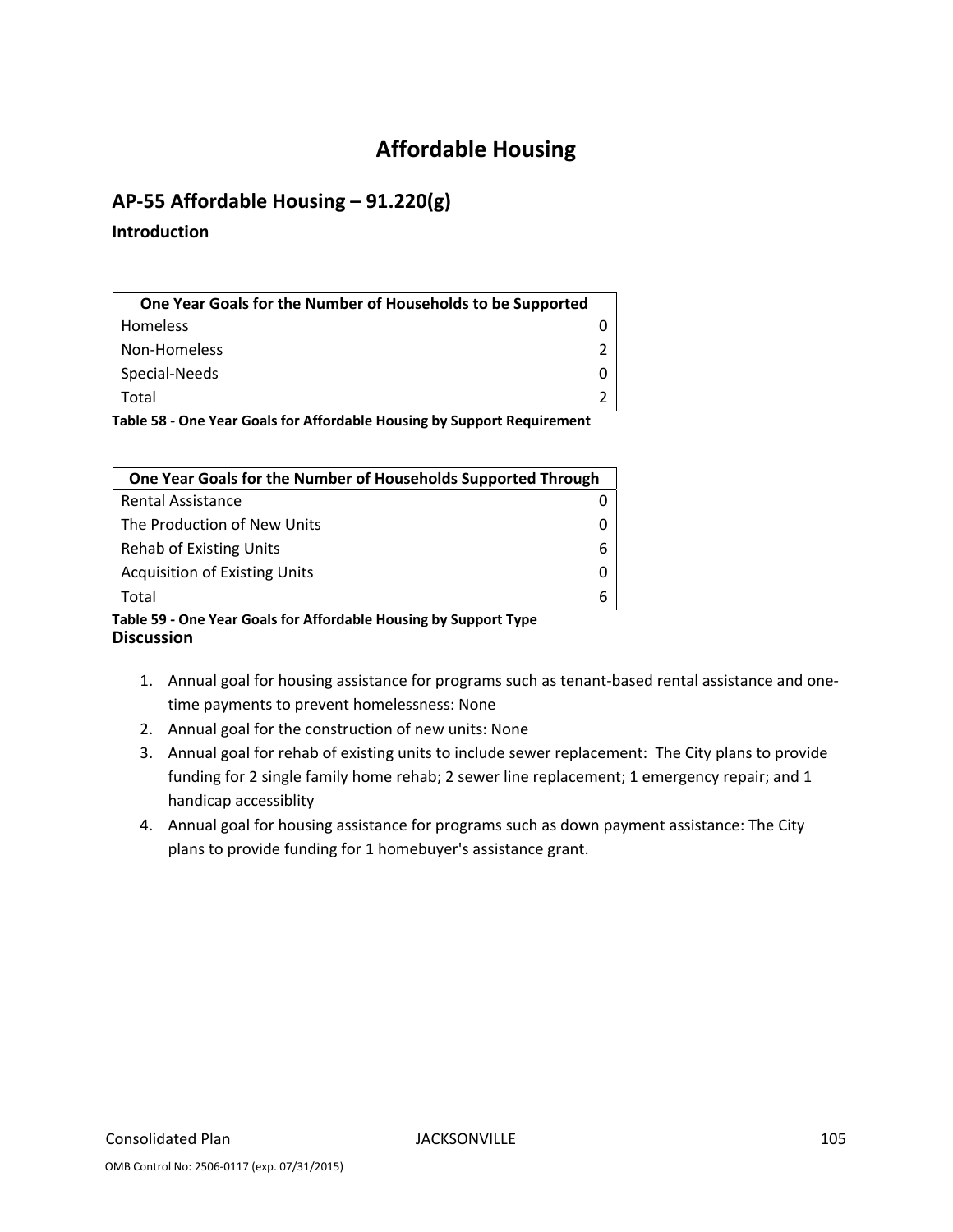## **AP‐60 Public Housing** *–* **91.220(h)**

## **Introduction**

The City will not be allocating any funds for public housing units.

### **Actions planned during the next year to address the needs to public housing**

The City will not be allocating any funds for public housing units.

## **Actions to encourage public housing residents to become more involved in management and participate in homeownership**

None unless requested to do so by the residents.

**If the PHA is designated as troubled, describe the manner in which financial assistance will be provided or other assistance** 

N/A

**Discussion**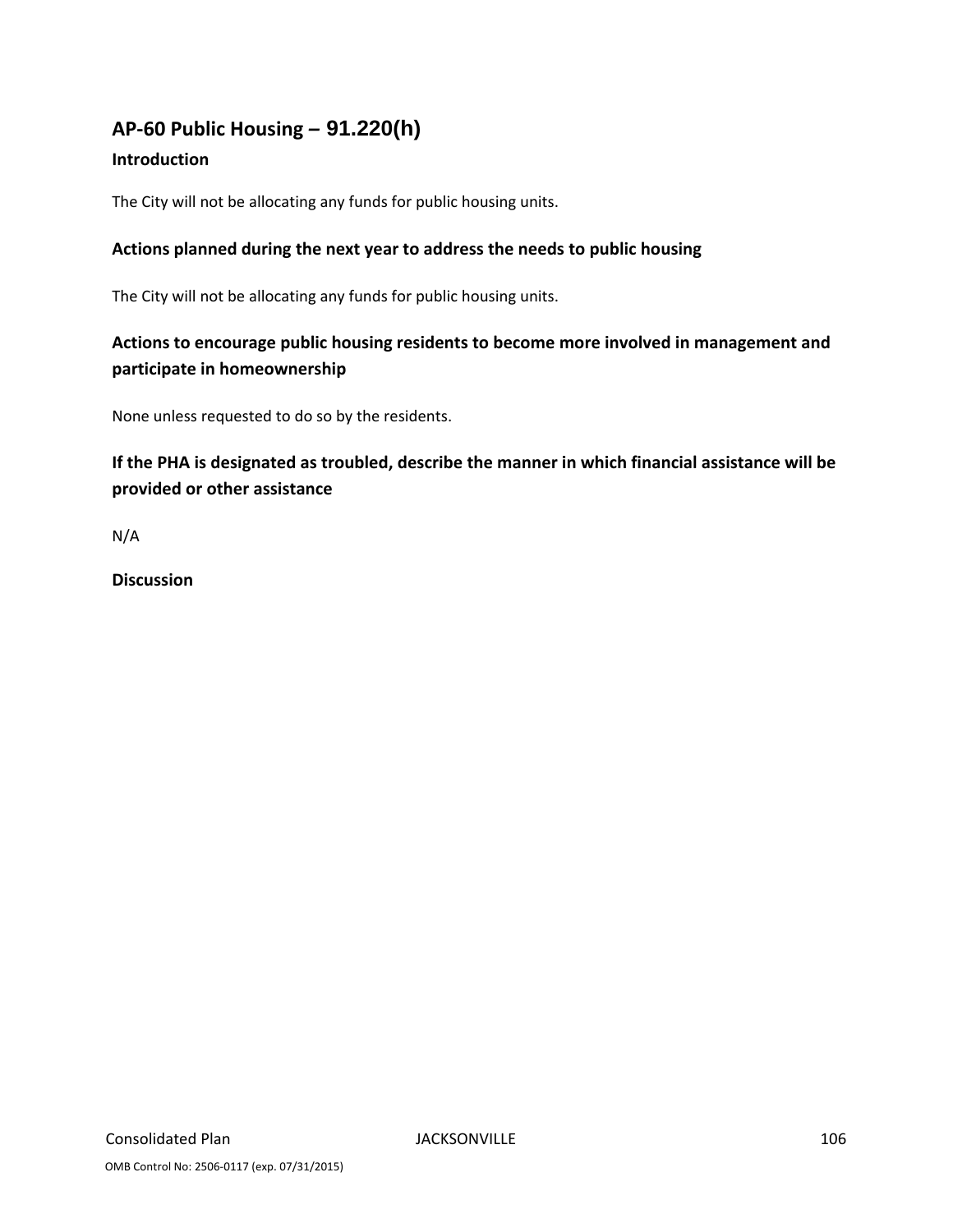## **AP‐65 Homeless and Other Special Needs Activities – 91.220(i)**

## **Introduction**

The City will continue to actively participate in CATCH and serve on the board of directors of CATCH. Staff from the Community Development office will actively participate in the preparation and actual 2017 Point‐In‐Time count.

## **Describe the jurisdictions one‐year goals and actions for reducing and ending homelessness including**

## **Reaching out to homeless persons (especially unsheltered persons) and assessing their individual needs**

The City will provide funding for the 2017 PITC which will be used to purchase supplies for goodie bags given during the night of the count to individuals who are unsheltered.

## **Addressing the emergency shelter and transitional housing needs of homeless persons**

Non‐profit agencies in the Continuum of Care provide emergency and transitional housing for the homeless and these efforts can be coordinated and/or accessed through the Community Development office.

**Helping homeless persons (especially chronically homeless individuals and families, families with children, veterans and their families, and unaccompanied youth) make the transition to permanent housing and independent living, including shortening the period of time that individuals and families experience homelessness, facilitating access for homeless individuals and families to affordable housing units, and preventing individuals and families who were recently homeless from becoming homeless again**

These activities are carried out by agencies that serve the CATCH area.

**Helping low‐income individuals and families avoid becoming homeless, especially extremely low‐income individuals and families and those who are: being discharged from publicly funded institutions and systems of care (such as health care facilities, mental health facilities, foster care and other youth facilities, and corrections programs and institutions); or, receiving assistance from public or private agencies that address housing, health, social services, employment, education, or youth needs**

These activities are carried out by agencies that serve the CATCH area.

### **Discussion**

 Consolidated Plan JACKSONVILLE 107 OMB Control No: 2506‐0117 (exp. 07/31/2015)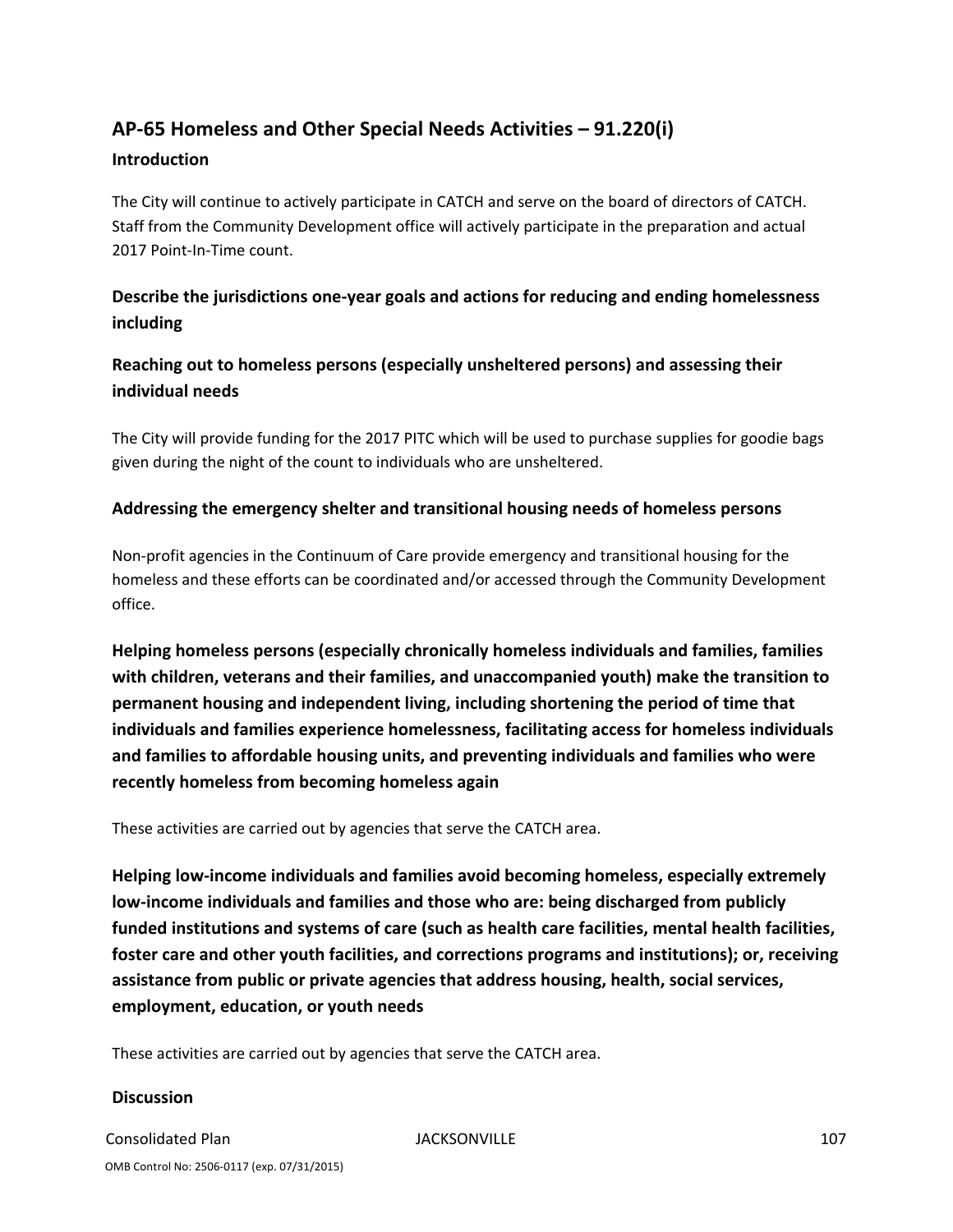## **AP‐75 Barriers to affordable housing – 91.220(j)**

**Introduction:** 

**Actions it planned to remove or ameliorate the negative effects of public policies that serve as barriers to affordable housing such as land use controls, tax policies affecting land, zoning ordinances, building codes, fees and charges, growth limitations, and policies affecting the return on residential investment**

The City sees preservation of existing modest and currently affordable housing stock and a potential for providing economically‐efficient affordable housing in the future. Programs are being researched to maintain and enhance this existing housing stock.

**Discussion:**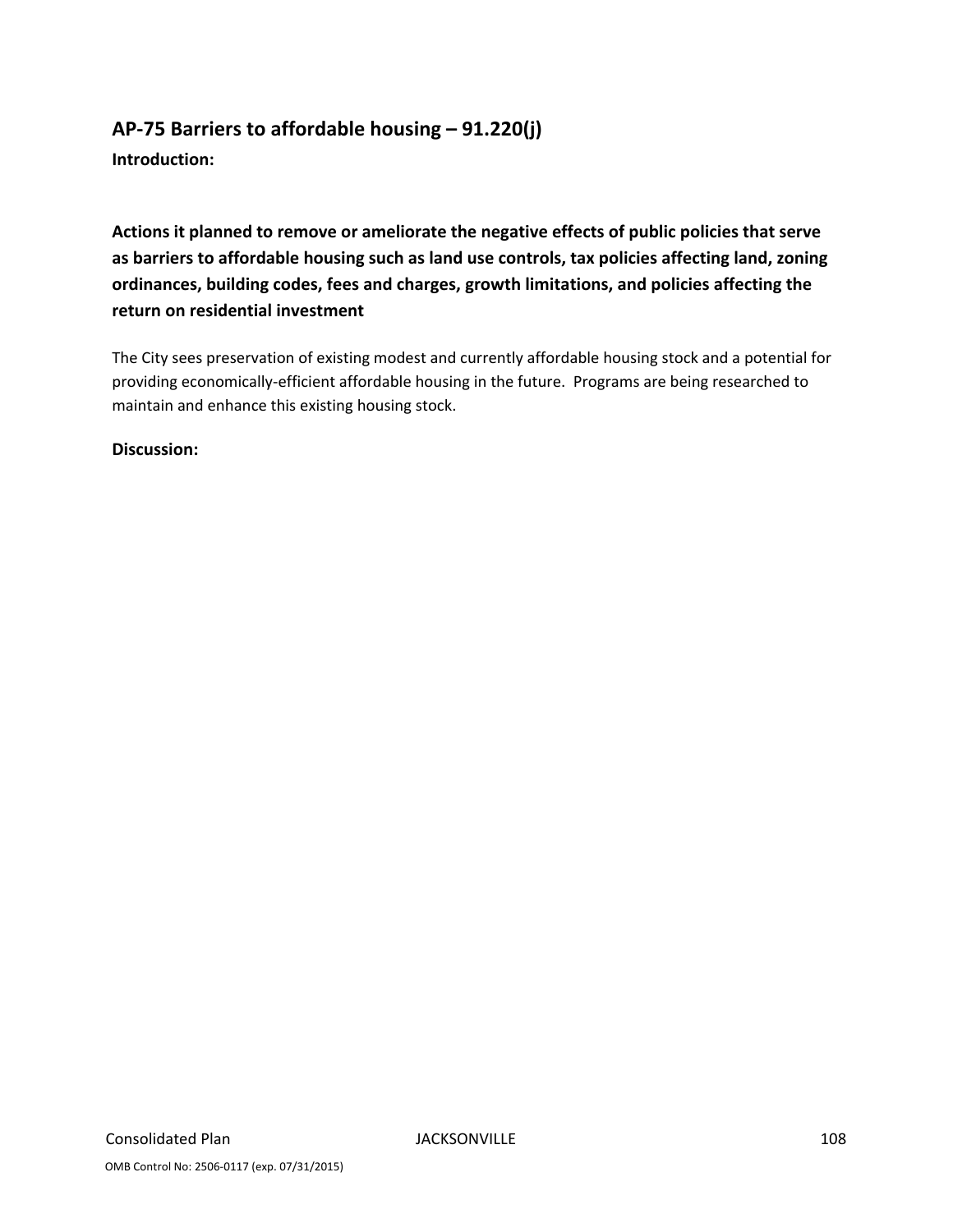## **AP‐85 Other Actions – 91.220(k)**

#### **Introduction:**

#### **Actions planned to address obstacles to meeting underserved needs**

The primary obstacle to addressing underserved needs is lack of funding. The City will continue to seek funding other sources and support service providers.

#### **Actions planned to foster and maintain affordable housing**

The director of Community Development will continue to research and explore all avenues and alternative sources of funding to replace the ever decreasing State and Federal funds; and seek private sources for housing assistance and other affordable housing programs. The director will seek to track housing initiatives at these levels through contact with HUD and through professional organizations and planning offices.

The City will continue to promote and enforce the goals and policies of this Plan relating to preserving the existing housing stock, utilizing good housing redevelopment concepts, maintaining a good housing balance, preventing housing deterioration, and providing housing for the low to moderate income households.

Code enforcement will continue to uncover unsafe and unsanitary conditions. The Single-family rehabilitation Program will be available to income‐eligible individuals to improve their properties at no or little cost.

#### **Actions planned to reduce lead‐based paint hazards**

Procedures for lead‐based paint awareness and treatment will be implemented with respect to the City's federally funded programs including, but not limited to, the Single‐family Rehabilitation Program and the Homebuyer's Assistance Program, in accordance with the lead-based paint regulations.

#### **Actions planned to reduce the number of poverty‐level families**

The City will continue to coordinate efforts to assist households with incomes below the poverty line with other departments providing services to this population and other community organizations providing similar services. It is also the City's intent to assist in whatever way possible through programs and activities, persons at or below the poverty level.

#### **Actions planned to develop institutional structure**

The City will continue to address affordable housing and other community needs within the city and will

 Consolidated Plan JACKSONVILLE 109 OMB Control No: 2506‐0117 (exp. 07/31/2015)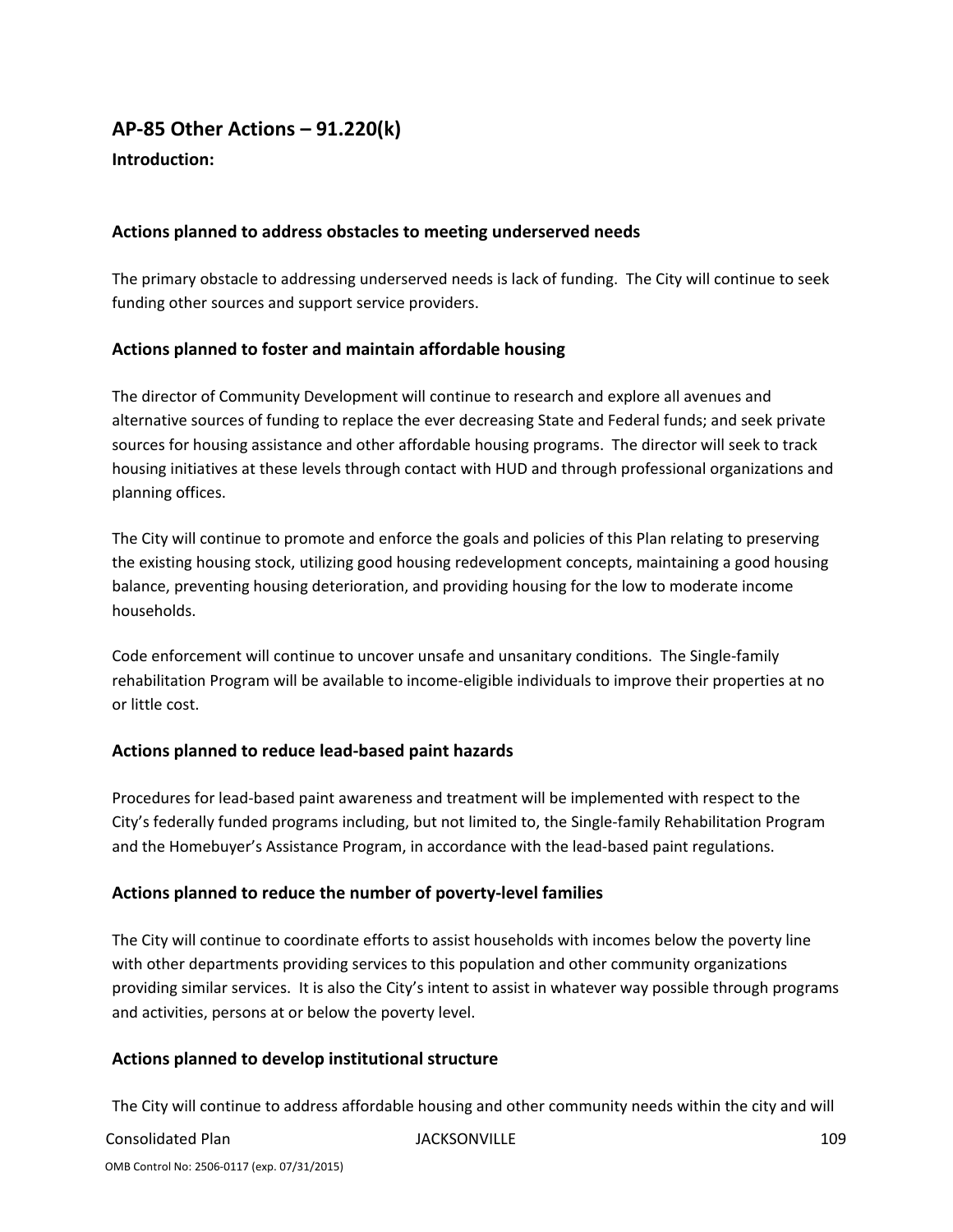participate in and interact and coordinate service provisions with area/district planning groups such as Metroplan, Central Arkansas Planning and Development District, Arkansas Development Finance Authority, etc.

## **Actions planned to enhance coordination between public and private housing and social service agencies**

During the 2016 program year, the City will enhance coordination between public and private housing and social services agencies through the citizen participation plan that encourages all interested parties to share in the Consolidated Planning process. The City will continue to work with service providers, other private institutions, public housing and assisted housing providers, and community organizations to discuss community needs and opportunities.

#### **Discussion:**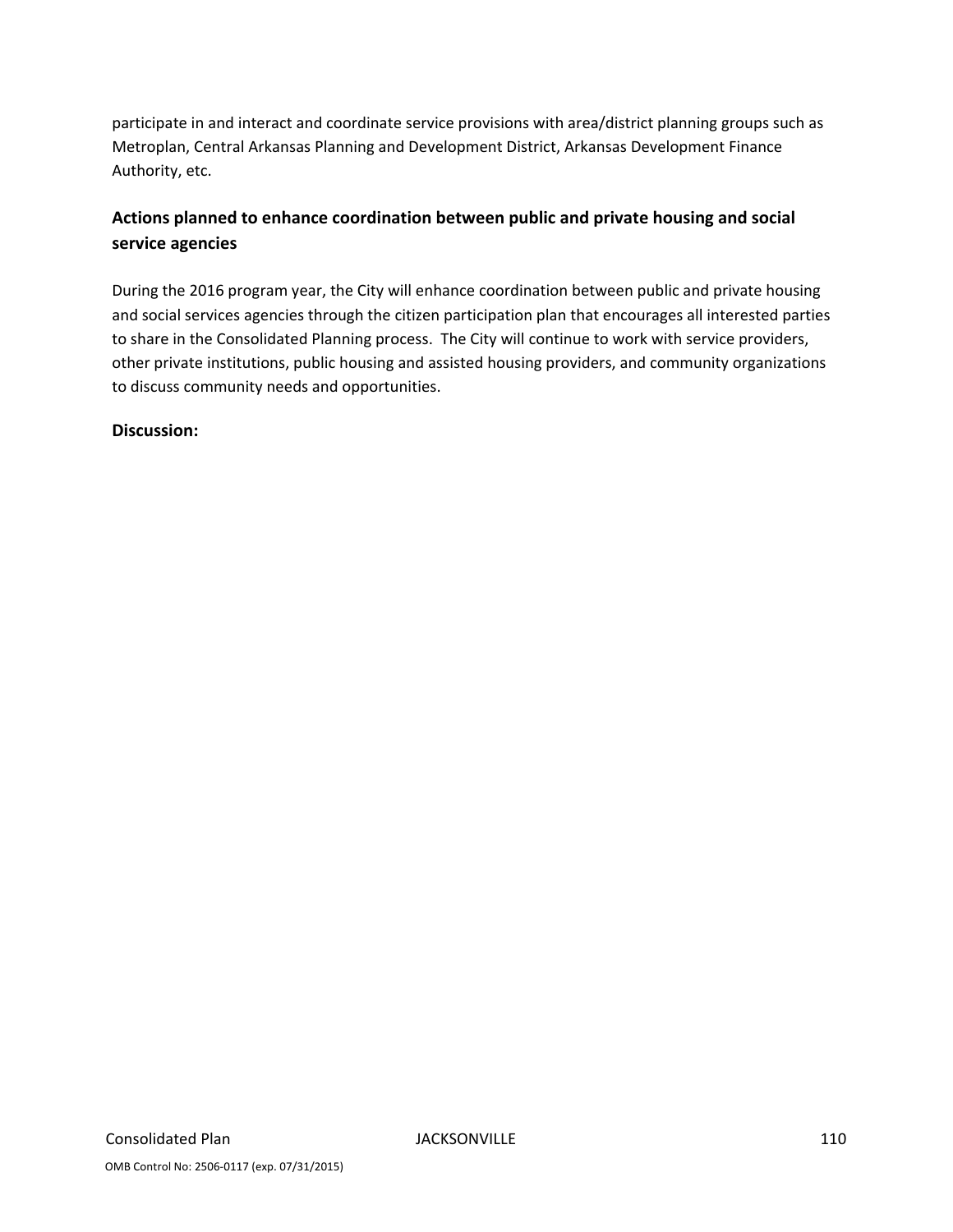# **Program Specific Requirements**

**AP‐90 Program Specific Requirements – 91.220(l)(1,2,4)**

**Introduction:** 

## **Community Development Block Grant Program (CDBG) Reference 24 CFR 91.220(l)(1)**

Projects planned with all CDBG funds expected to be available during the year are identified in the Projects Table. The following identifies program income that is available for use that is included in projects to be carried out.

| 1. The total amount of program income that will have been received before the start of the next   |          |
|---------------------------------------------------------------------------------------------------|----------|
| program year and that has not yet been reprogrammed                                               | 0        |
| 2. The amount of proceeds from section 108 loan guarantees that will be used during the year to   |          |
| address the priority needs and specific objectives identified in the grantee's strategic plan.    | $\Omega$ |
| 3. The amount of surplus funds from urban renewal settlements                                     | $\Omega$ |
| 4. The amount of any grant funds returned to the line of credit for which the planned use has not |          |
| been included in a prior statement or plan                                                        | $\Omega$ |
| 5. The amount of income from float-funded activities                                              | $\Omega$ |
| <b>Total Program Income:</b>                                                                      | 0        |

### **Other CDBG Requirements**

1. The amount of urgent need activities 0

2. The estimated percentage of CDBG funds that will be used for activities that benefit persons of low and moderate income.Overall Benefit ‐ A consecutive period of one, two or three years may be used to determine that a minimum overall benefit of 70% of CDBG funds is used to benefit persons of low and moderate income. Specify the years covered that include this Annual Action Plan. 100.000 100.000 100.000 100.000 100.000 100.000 100.000 10

**Discussion:**